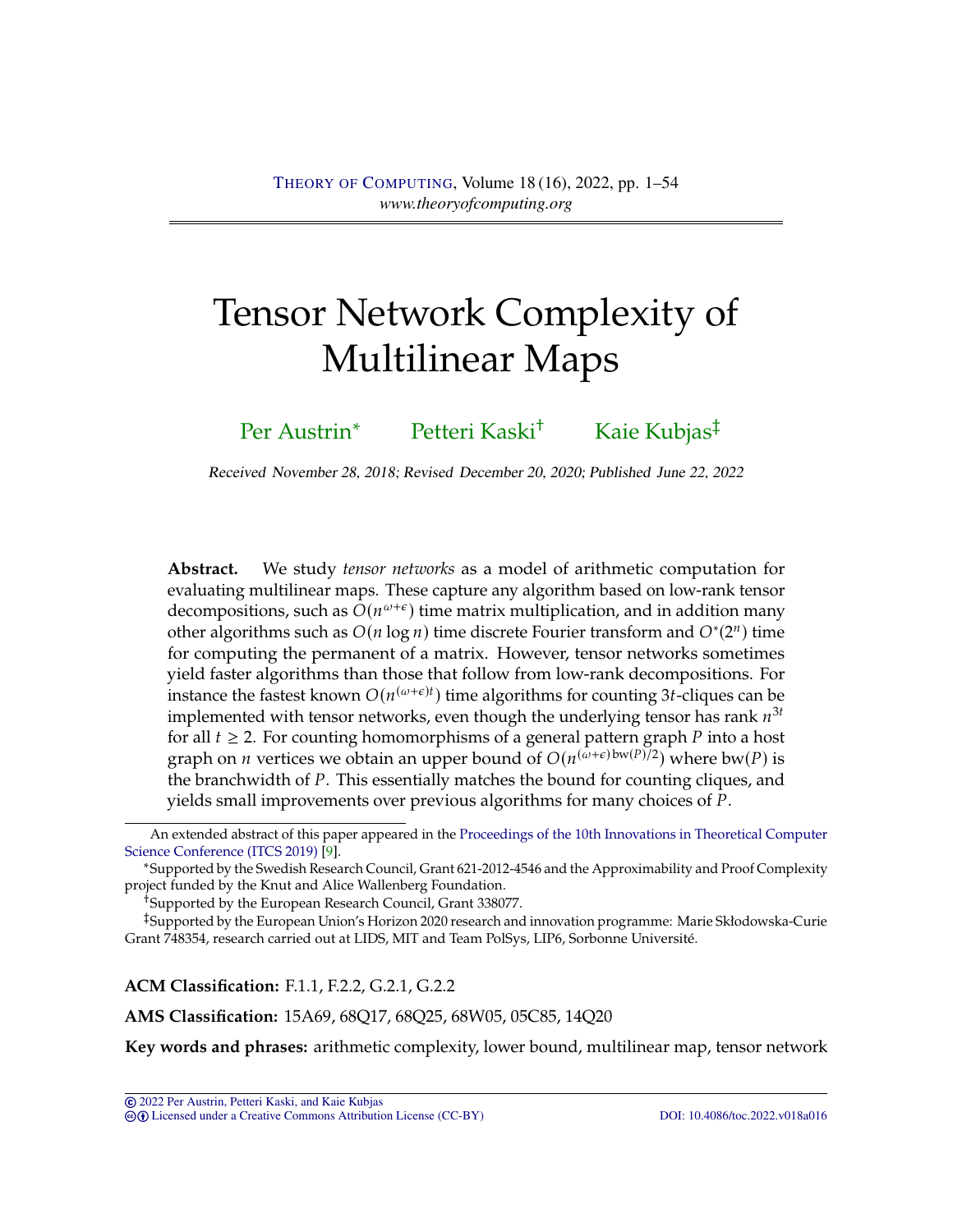<span id="page-1-0"></span>While powerful, the model still has limitations, and we are able to show a number of unconditional lower bounds for various multilinear maps, including the following.

- (a) An  $\Omega(n^{bw(P)})$  time lower bound for counting homomorphisms from *P* to an *n*-vortex graph, matching the upper bound if  $\omega = 2$ . In particular for *P* a *n*-vertex graph, matching the upper bound if  $\omega = 2$ . In particular for *P* a *v*-clique this yields an  $\Omega(n^{[2v/3]})$  time lower bound for counting *v*-cliques, and for *P* a *k*-uniform *v*-hyperclique we obtain an  $\Omega(n^v)$  time lower bound for  $k \geq 3$ , ruling out tensor networks as an approach to obtaining non-trivial algorithms for hyperclique counting and the Max-3-CSP problem.
- (b) An  $\Omega(2^{0.918n})$  time lower bound for the determinant and the permanent of an  $n \times n$  matrix.

# **1 Introduction**

One of the cornerstones of the theory of computation is the study of efficient algorithms:

For a function  $f$ , how much time is required to evaluate  $f$  on given inputs?

Answering this question for almost any specific  $f$  is well beyond reach of contemporary tools. For example, it is theoretically possible that canonical NP-complete problems, such as the Circuit Satisfiability problem, can be solved in linear time whereas they are widely believed to require super-polynomial (or somewhat less widely, exponential) time [\[47,](#page-47-0) [51,](#page-48-0) [52\]](#page-48-1). The main reason for this barrier to quantitative understanding is that it is very hard to prove lower bounds for explicit functions in general models of computation such as circuits or Turing machines.

This situation withstanding, a more modest program to advance our understanding of computation is to study restricted models of computation that for many  $f$  of interest are simultaneously

- 1. general enough to capture the fastest-known algorithms for  $f$ , and
- 2. restricted enough to admit proofs of strong *unconditional* time lower bounds for f.

There is a substantial body of existing work that fits under this program, ranging from the study of low-depth or otherwise restricted circuits (see, e. g., [\[8,](#page-44-1) Ch. 14]) to models of algorithm-design principles such as greedy algorithms, backtracking, or dynamic programming [\[3,](#page-44-2) [41\]](#page-47-1), to linear or semidefinite programming relaxations for hard combinatorial optimization problems [\[71\]](#page-49-0).

# **1.1 Multilinear maps**

One class of functions 𝑓 that are of substantial importance is the family of ℓ*-linear maps* (*multilinear maps*) from  $ℓ$  input vector spaces to an output vector space.<sup>1</sup> Examples range from maps of known near-linear-time complexity in the input size, such as the discrete Fourier transform [\[35,](#page-47-2) [97\]](#page-51-0), to maps without known polynomial-time-complexity algorithms, such as

<sup>&</sup>lt;sup>1</sup>Multilinear maps with  $\ell = 1$  are called *linear*,  $\ell = 2$  *bilinear*,  $\ell = 3$  *trilinear*, and so forth.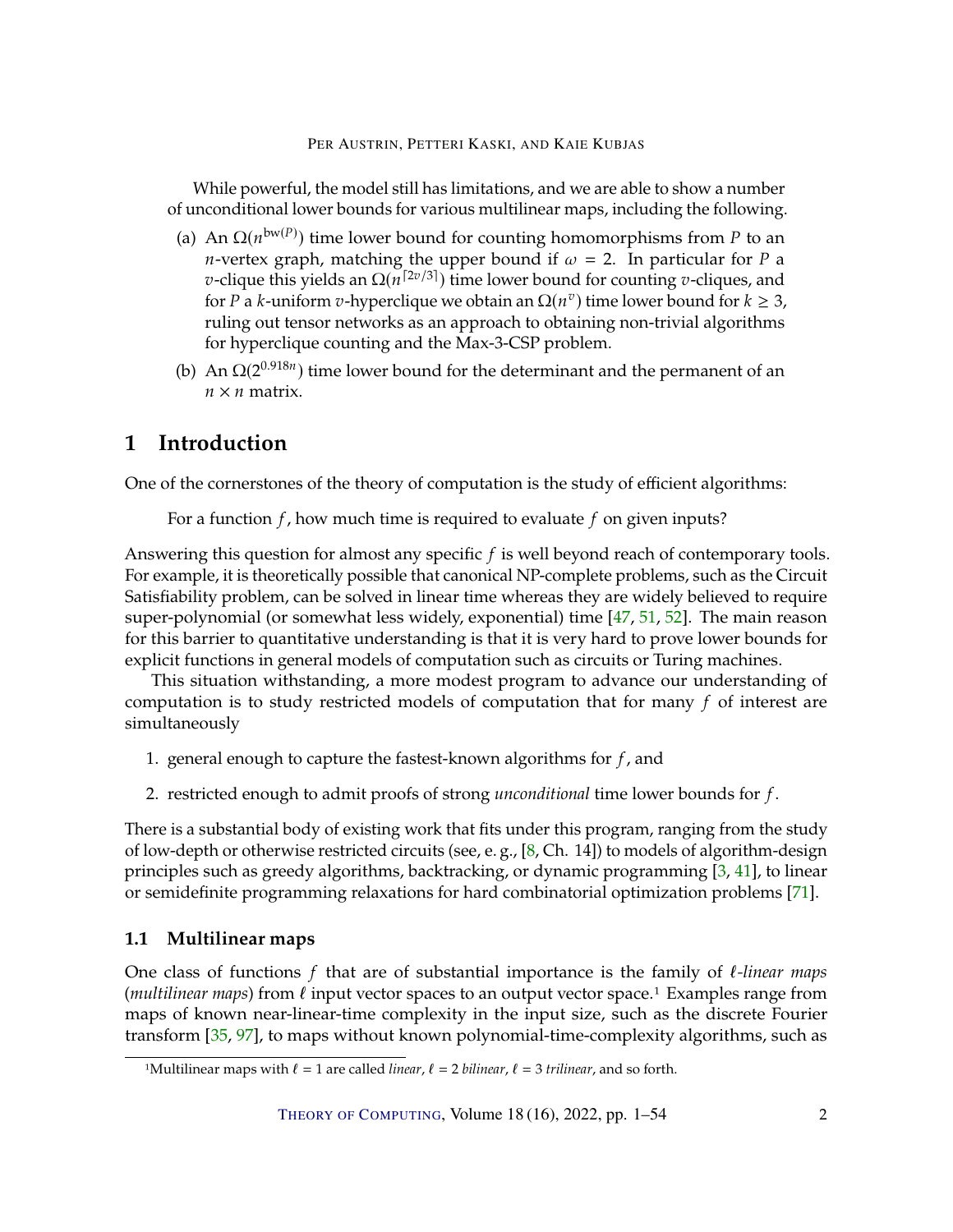<span id="page-2-1"></span>the permanent of a matrix [\[89,](#page-51-1) [95\]](#page-51-2). Beyond motivation in numerical multilinear algebra and its applications, recent advances in the study of fine-grained algorithm design and complexity have highlighted the fundamental role of algebraic methods in the fastest-known algorithm designs across a broad range of tasks from graph problems, such as all-pairs shortest paths and k-clique, to parsing and constraint satisfaction problems, such as maximum satisfiability and graph coloring [\[2,](#page-44-3) [17,](#page-45-0) [19,](#page-45-1) [44,](#page-47-3) [53,](#page-48-2) [75,](#page-50-0) [102,](#page-52-3) [103\]](#page-52-4).

In this paper, we study the *arithmetic complexity* of evaluating a multilinear map, that is, the number of operations (scalar additions, subtractions, and multiplications) needed to evaluate the map. To set up a baseline, a generic  $\ell$ -linear map from  $\ell$  vector spaces of dimension  $n$  to a scalar requires  $\Omega(n^{\ell})$  scalars to represent the map directly using combinations of basis vectors.<br>Civen this complexity of a direct explicit representation, it is a fundamental problem to sook. Given this complexity of a direct explicit representation, it is a fundamental problem to seek less costly representations, along with associated efficient algorithms that work on the chosen representation.

We propose the systematic study of *tensor networks* on hypergraphs as a framework for fast evaluation of multilinear maps, and show a number of upper and lower bounds on the computational power of tensor networks in the spirit of (i) and (ii) above.

# <span id="page-2-0"></span>**1.2 Tensor networks**

Tensor networks have a long and rich history which can be traced as far back as 19<sup>th</sup>-century studies in invariant theory due to Cayley [\[27,](#page-46-0) [28\]](#page-46-1), Clebsch [\[31\]](#page-46-2), Clifford [\[32\]](#page-46-3), Sylvester [\[94\]](#page-51-3), and Kempe [\[57,](#page-48-3) [58\]](#page-48-4). Tensor networks are extensively deployed in applications from pure mathematics and theoretical physics [\[56,](#page-48-5) [64,](#page-49-1) [66,](#page-49-2) [67,](#page-49-3) [80,](#page-50-1) [81,](#page-50-2) [85,](#page-50-3) [90\]](#page-51-4) to computational physics and chemistry [\[78,](#page-50-4) [83,](#page-50-5) [92\]](#page-51-5). In theoretical computer science, they appear in various guises, including, for example, in the Holant framework [\[96,](#page-51-6) [25,](#page-46-4) [24\]](#page-46-5), in the study of probabilistic graphical models  $[62, 87]$  $[62, 87]$ , in the study of parallel programming  $[91]$ , in the study of quantum computing [\[7\]](#page-44-4), and in the study of arithmetic complexity [\[11,](#page-45-2) [26,](#page-46-6) [40\]](#page-47-4). Tensor contraction is also emerging as a basic computational primitive in computer hardware [\[54,](#page-48-6) [73\]](#page-50-6). (See [Section](#page-9-0) [1.5](#page-9-0) for a detailed discussion.) As the precise definitions are somewhat technical, let us start with a few simple motivating examples and then state our results, with the understanding that precise definitions appear in [Section](#page-17-0) [4.](#page-17-0)

In our setting, a tensor network is a hypergraph in which the vertices are tensors and the hyperedges are called *modes*. Each mode that is incident to a tensor defines a "dimension" for indexing the entries of the tensor—for example, a matrix is a tensor that is incident to two modes, one mode for the rows of the matrix, and the other mode for the columns of the matrix. A network may be simplified by a sequence of *contractions*, where each contraction takes a subset of tensors and replaces it with a single tensor whose entries are obtained as generalized inner products of the entries of the tensors being contracted.

As a concrete first example of these concepts, let us consider the task of multiplying two matrices,  $A$  and  $B$ . More specifically, let  $A$  be a matrix with rows indexed by mode  $i$  and columns indexed by mode  $k$ , and let  $B$  be a matrix with rows indexed by mode  $k$  and columns indexed by mode *j*. We may represent the multiplication task as the tensor network depicted on the left in [\(1.1\)](#page-3-0). The result of contracting A and B is a new matrix with rows indexed by  $i$  and columns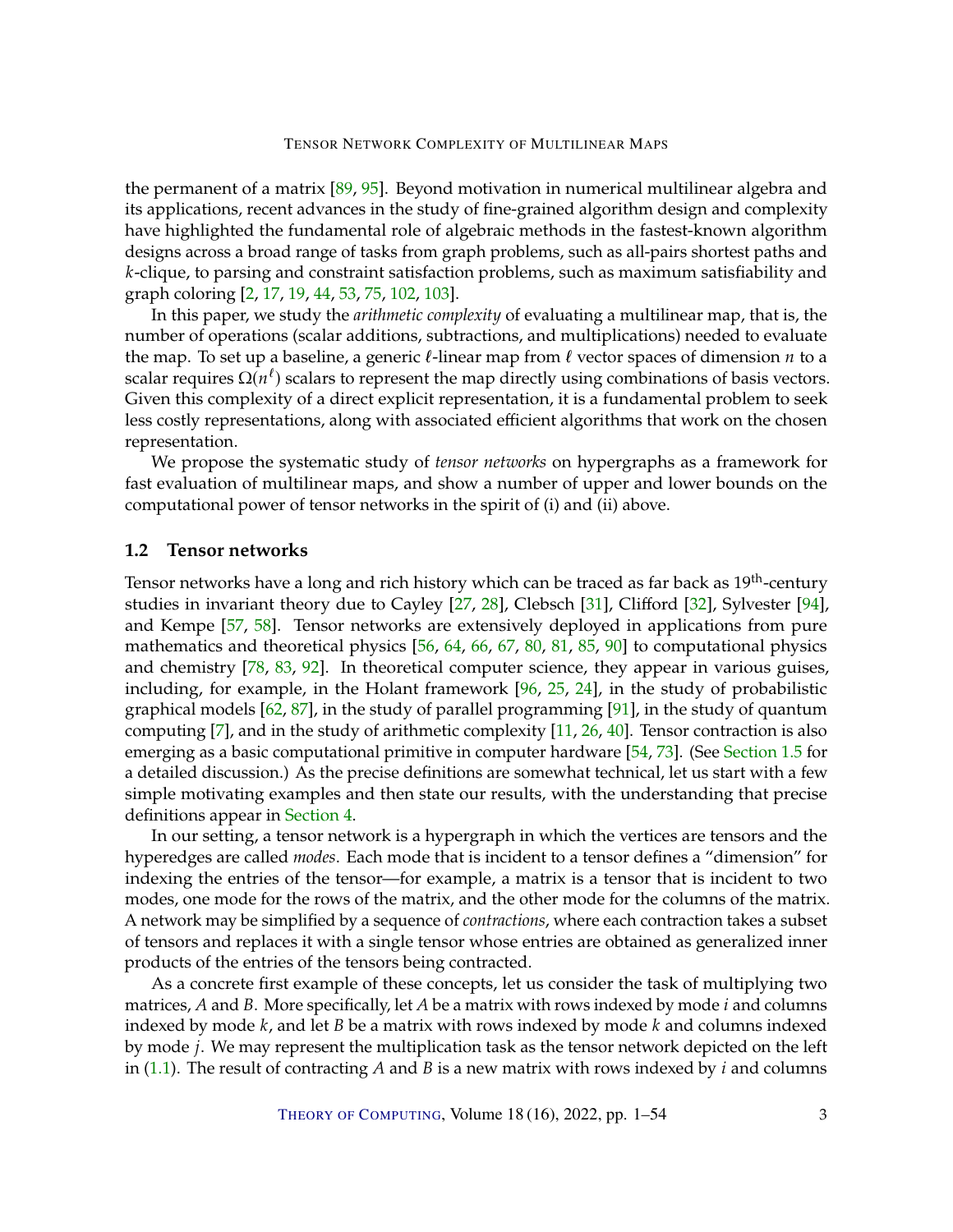<span id="page-3-2"></span>indexed by *j*, where the entry at each position  $(i, j)$  is  $\sum_k A_{ik} B_{kj}$ . If the three index sets all have<br>size *n*, then computing  $A_j$ . B by contracting them in such a direct manner uses  $\Theta(u^3)$  operations size *n*, then computing  $A \cdot B$  by contracting them in such a direct manner uses  $\Theta(n^3)$  operations.<br>To obtain faster matrix multiplication, we can rewrite the bare-bones network on the left in (1,1) To obtain faster matrix multiplication, we can rewrite the bare-bones network on the left in  $(1.1)$ using a low-rank decomposition of the matrix multiplication tensor. For example, Strassen's decomposition [\[93\]](#page-51-9) of  $2 \times 2$  matrix multiplication can be represented using the second network in  $(1.1)$ . Note that the index *i* used by *A* and the result has been separated into two distinct indices *i* and *i'*, and similarly for *j* and *k*.

<span id="page-3-0"></span>
$$
\begin{array}{c|c}\ni & & i & j \\
\hline\nA & & & \\
\hline\nA & & & \\
\hline\nB & & & \\
\hline\n\beta & & & \\
\hline\n\beta & & & \\
\hline\n\beta & & & \\
\hline\n\beta & & & \\
\hline\n\beta & & & \\
\hline\n\beta & & & \\
\hline\n\beta & & & \\
\hline\n\beta & & & \\
\hline\n\beta & & & \\
\hline\n\beta & & & \\
\hline\n\beta & & & \\
\hline\n\beta & & & \\
\hline\n\beta & & & \\
\hline\n\beta & & & \\
\hline\n\beta & & & \\
\hline\n\beta & & & \\
\hline\n\beta & & & \\
\hline\n\beta & & & \\
\hline\n\beta & & & \\
\hline\n\beta & & & \\
\hline\n\beta & & & \\
\hline\n\beta & & & \\
\hline\n\beta & & & \\
\hline\n\beta & & & \\
\hline\n\alpha & & & \\
\hline\n\beta & & & \\
\hline\n\alpha & & & \\
\hline\n\beta & & & \\
\hline\n\alpha & & & \\
\hline\n\beta & & & \\
\hline\n\alpha & & & \\
\hline\n\beta & & & \\
\hline\n\alpha & & & \\
\hline\n\beta & & & \\
\hline\n\alpha & & & \\
\hline\n\beta & & & \\
\hline\n\alpha & & & \\
\hline\n\beta & & & \\
\hline\n\alpha & & & \\
\hline\n\alpha & & & \\
\hline\n\beta & & & \\
\hline\n\alpha & & & \\
\hline\n\alpha & & & \\
\hline\n\
$$

We can *execute* the network by successively contracting groups of vertices. In [\(1.2\)](#page-3-1) we see the process of successively contracting pairs of tensors in a carefully chosen order, until only a single tensor—the result of the computation—remains. Such an execution can be naturally represented by a rooted binary tree, as shown on the right in  $(1.2)$ , where the tensors of the network form the leaves, and each internal node represents the result of contracting its two children. To summarize, a tensor-network algorithm is specified by providing (a) a tensor network that when contracted yields the desired result, *and* (b) an execution tree indicating the order in which to contract tensors in the network.

<span id="page-3-1"></span>

The *cost* of performing one of the contractions in an execution is the product of the lengths of the modes used by any tensor involved in the contraction. This simply measures (up to a constant factor) the number of arithmetic operations (additions/multiplications) used to compute the result by a direct, naïve computation that does not depend on the values of the tensors. For example, the contraction of  $\alpha$  and  $A$  in the first step of [\(1.2\)](#page-3-1) has cost 28 because it involves the three modes *i'* (length 2), *k* (length 2) and  $\ell$  (length 7).<br>We observe that cost is data-oblivious—the tensor  $\alpha$  is fixed with

We observe that cost is data-oblivious—the tensor  $\alpha$  is fixed with many zero-entries but these entries still contribute to the cost. Indeed, in many cases there may be faster ways of evaluating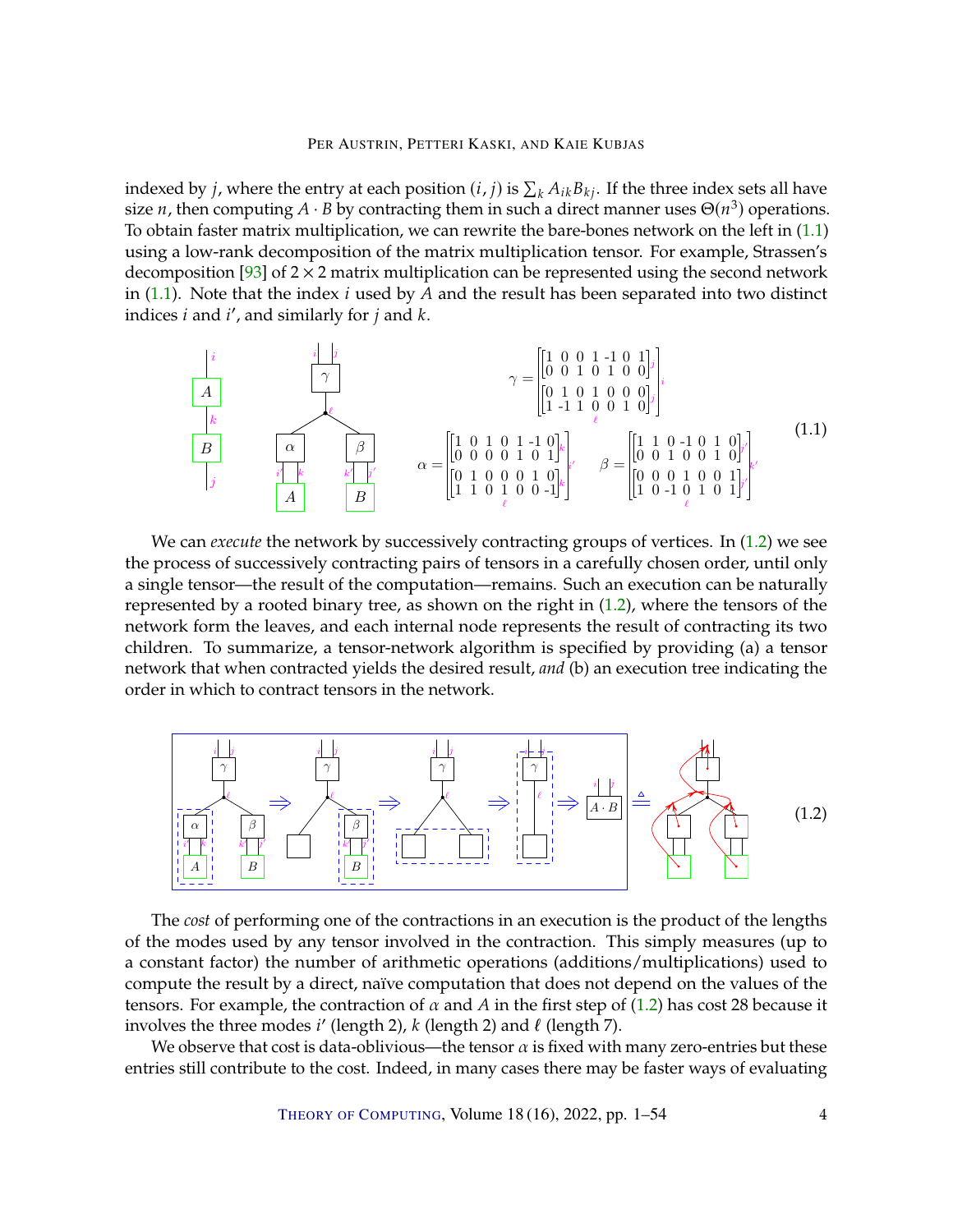<span id="page-4-2"></span>a contraction than to evaluate it naively, and just like we saw above, this can often be dealt with by rewriting the network appropriately. For instance, consider now the multiplication of two  $2^{\bar{k}} \times 2^k$  matrices. Because the family of matrix multiplication tensors is closed under Kronecker products, this operation may be computed by a tensor network like the one shown in [\(1.3\)](#page-4-0) (depicting the case  $k = 5$ ), where  $\alpha$ ,  $\beta$  and  $\gamma$  are as in [\(1.2\)](#page-3-1). The rows/columns of the matrices are now indexed by k-tuples of bits. A cost-efficient execution of this network successively contracts tensors in the order shown to the right in [\(1.3\)](#page-4-0). In this execution, the first contraction of A with the first  $\alpha$  block has a cost of  $2^k \cdot 2^k \cdot 7$ , and results in a tensor of size  $2^{k-1} \times 2^{k-1} \times 7$ .<br>Then the contraction with the poxt  $\alpha$  block has a cost of  $2^{k-1} \cdot 7^{k-1} \cdot 7^2$  and produces a resul Then the contraction with the next  $\alpha$  block has a cost of  $2^{k-1}\cdot 2^{k-1}\cdot 7^2$  and produces a result of size  $2^{k-2} \times 2^{k-2} \times 7 \times 7$ , and so on, until the contraction with the last  $\alpha$  block which has a cost of  $2 \cdot 2 \cdot 7^k = O(7^k)$ . The contractions with the  $\beta$  and  $\gamma$  blocks behave similarly. Thus all the  $\Theta(k)$ <br>contractions in the execution have cost bounded by  $O(7^k)$ , meaning that we get a total running contractions in the execution have cost bounded by  $O(7^k)$ , meaning that we get a total running<br>time of  $O(k7^k) - O(N^{\log_2 7} \log N)$  for  $N \times N$  matrices 2 time of  $O(k7^k) = O(N^{\log_2 7} \log N)$  for  $N \times N$  matrices.<sup>2</sup>

<span id="page-4-0"></span>

This type of argument can capture any algorithm based on a low-rank decomposition of the underlying tensor of the multilinear map, and indeed, this enables  $O(n^{\omega})$ -time<sup>3</sup> matrix<br>multiplication using tensor petworks. Beyond simple low-rank decompositions, which always multiplication using tensor networks. Beyond simple low-rank decompositions, which always give rise to "star-like" networks as in  $(1.3)$ , there are many interesting algorithms that can be captured using networks with a more complicated topology. For instance, many maps of substantial importance have a layered structure that decomposes the map to a sequence of elementary maps. A canonical example is the discrete Fourier transform (DFT), which for a smooth composite order such as  $2^k$ , can be decomposed into a fast Fourier transform (FFT) that consists of a sequence of  $k$  transforms of order 2 interleaved with diagonal-matrix multiplications of twiddle factors [\[35,](#page-47-2) [97\]](#page-51-0).

# <span id="page-4-1"></span>**1.3 Our results**

Starting with motivation (i) and seeking to express existing fastest-known algorithms as executions of tensor networks by a sequence of contractions, we show upper bounds for a

THEORY OF C[OMPUTING](http://dx.doi.org/10.4086/toc), Volume 18 (16), 2022, pp. 1–54 5

<sup>&</sup>lt;sup>2</sup>In fact, a more careful analysis gives running time  $O(N^{\log_2 7})$ .<br><sup>3</sup>Throughout the paper we write  $\omega(h) = \omega \in \mathbb{R}^n$  for the infimu

<sup>3</sup>Throughout the paper, we write  $\omega(h) = \omega_{\mathbb{F}(h)}$  for the infimum over all t such that the arithmetic complexity of multiplying an  $n \times \lfloor n^h \rfloor$  matrix with an  $\lfloor n^h \rfloor \times n$  matrix is  $O(n^t)$  where  $h > 0$  is a constant. While the value of  $\omega(h)$  may denote on the underlying field  $\mathbb{E}$  we tacitly ignore this, since the field is  $\omega(h)$  may depend on the underlying field  $\mathbb{F}$ , we tacitly ignore this, since the field is fixed throughout the paper. Also, we write simply  $\omega = \omega(1)$  for the exponent of square matrix multiplication. For all fields it is known that  $2 \le \omega < 2.37286$  [\[4,](#page-44-5) [69,](#page-49-5) [98\]](#page-51-10); for the state of the art on  $\omega(h)$ , see [\[70\]](#page-49-6).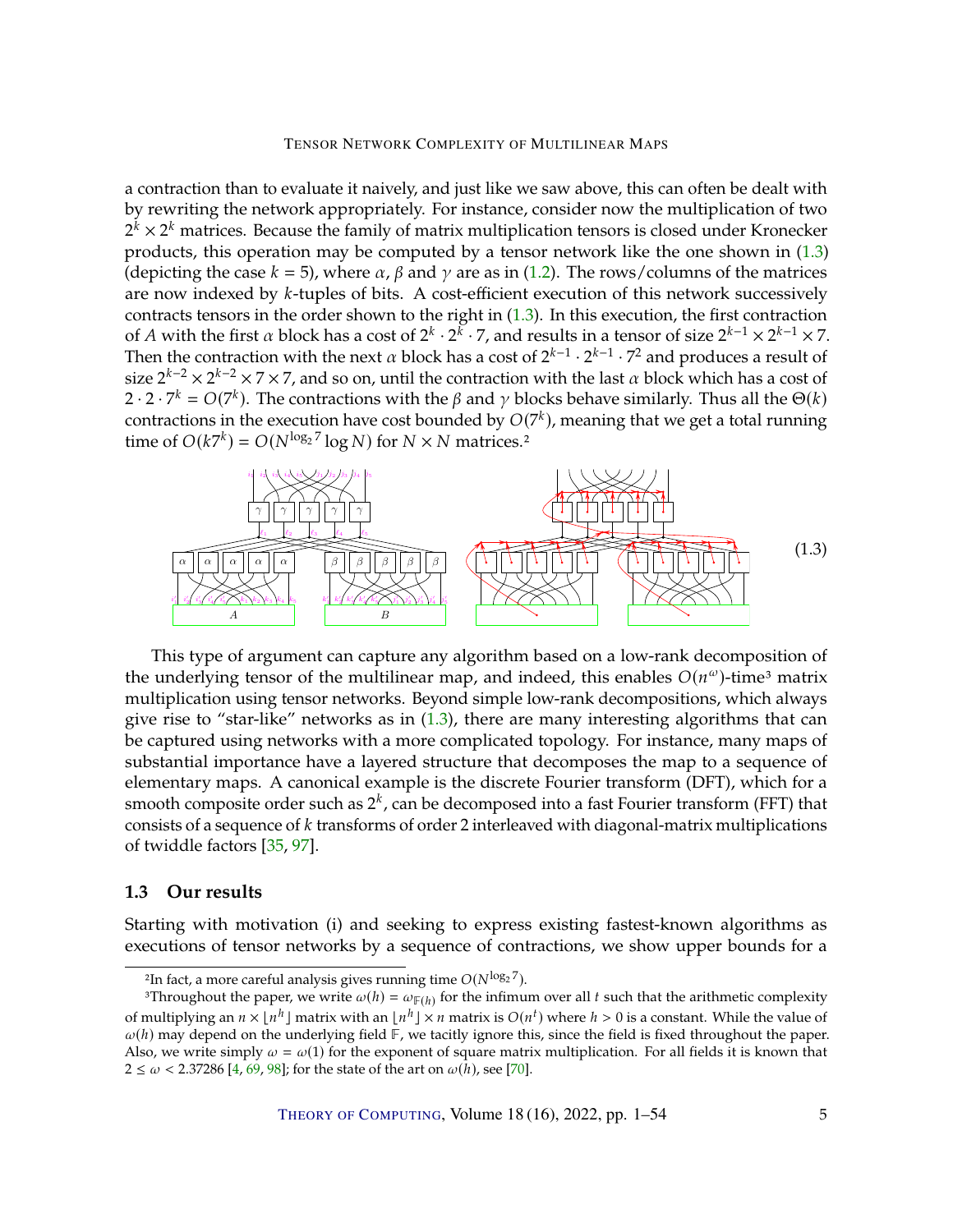<span id="page-5-1"></span>number of natural problems. Beyond standard linear settings such as the FFT, not only do tensor networks realize classical bilinear settings such as Abelian group algebra products and fast matrix multiplication algorithms based on low tensor rank, they are powerful enough to capture a substantial number of higher-linearity applications, including Ryser's algorithm for matrix permanent [\[89\]](#page-51-1), and the *Kruskal operator* [\[60,](#page-48-7) [63\]](#page-49-7) (see [Section](#page-15-0) [3.5\)](#page-15-0), which underlies realization of rank-decompositions for tensor rank [\[61\]](#page-49-8) and current fastest algorithms for detecting outlier correlations [\[55\]](#page-48-8).

One problem for which tensor networks turn out to be particularly useful is counting homomorphisms from a fixed pattern graph  $P$  to a large host graph  $G$  on  $n$  vertices. The most well-studied such problem is when  $P$  is a  $k$ -clique. For this problem, the currently fastest algorithms run in time roughly  $O(n^{\omega k/3})$  [\[75,](#page-50-0) [44\]](#page-47-3). For general P, it is known that the problem<br>can be solved in  $O(n^{\text{tw}(P)+1})$  time [42], where tw(P) is the treewidth of P. We show that tensor can be solved in  $O(n^{\text{tw}(P)+1})$  time [\[42\]](#page-47-5), where  $\text{tw}(P)$  is the treewidth of P. We show that tensor<br>petworks can solve the problem in  $O(n^{(\omega+\epsilon)}b^{\text{tw}(P)/2})$  time, where by (P) is the hranchwidth of P. networks can solve the problem in  $O(n^{(\omega+\epsilon)bw(P)/2})$  time, where bw(P) is the *branchwidth* of P.<br>When P is a k-clique we have by  $(P)$  =  $[2k/3]$ : if  $\omega$  = 2, the running time coincides with that of When P is a k-clique, we have bw(P) =  $[2k/3]$ ; if  $\omega = 2$ , the running time coincides with that of the currently fastest algorithms. On the other hand, if  $\omega > 2$ , we can slightly improve upon this to recover the currently fastest known running time of Eisenbrand and Grandoni [\[44\]](#page-47-3) relying on fast rectangular matrix multiplication. In the case of general P, the bound  $O(n^{(\omega+\epsilon)bw(P)/2})$ <br>improves on the treovidth-based bound for graphs with bw(P) < 2(tw(P) + 1)/ $\omega$  (and in improves on the treewidth-based bound for graphs with bw(P)  $\leq 2$ (tw(P) + 1)/ $\omega$  (and in particular if  $\omega = 2$  it is always as fast as the treewidth-based bound, ignoring the  $\epsilon$ ). By recent results of Curticapean, Dell, and Marx [\[37\]](#page-47-6), fast algorithms for homomorphism-counting can be used to obtain fast algorithms for counting subgraphs of  $G$  isomorphic to  $P$ , and in some cases our new branchwidth-based bound leads to an improvement; for example, for counting paths of length 7, 8 or 9, we get a running time of  $O(n^{3\omega/2+\epsilon}) < O(n^{3.56})$  compared to  $O(n^4)$ <br>using the trouvidth-based bound, whereas for yory long paths it is not clear whether we would using the treewidth-based bound, whereas for very long paths it is not clear whether we would need  $\omega = 2$  in order for this bound to improve on the treewidth-based bound. Previous work that combines branch decompositions and fast matrix multiplication includes Dorn [\[43\]](#page-47-7) and Bodlaender *et al.* [\[21\]](#page-45-3).

Further applications captured by tensor networks are the set covering and set partitioning frameworks via fast zeta and Möbius transforms that underlie the current fastest algorithms for graph coloring [\[19\]](#page-45-1) and its generalizations such as computing the Tutte polynomial [\[16,](#page-45-4) [17\]](#page-45-0). To summarize, we have the following compendium of upper bound results. For the detailed definitions of the relevant multilinear maps, see [Sections](#page-13-0) [3](#page-13-0) [and](#page-20-0) [5.](#page-20-0)

<span id="page-5-0"></span>**Theorem 1.1.** *We have the following upper bounds on arithmetic complexity via tensor networks.*

- 1.  $O(n^{\omega(h)+\epsilon})$  for the multiplication of matrices of shape  $n \times \lfloor n^h \rfloor$  and  $\lfloor n^h \rfloor \times n$  where  $h > 0$  is a constant *constant.*
- 2.  $O(n^{(\omega+\epsilon) \text{bw}(P)/2})$  for counting homomorphisms of a fixed pattern hypergraph P into a hypergraph *on n* vertices.
- 3.  $O(n^{\beta+\epsilon})$  for counting *v*-cliques in an *n*-vertex graph, where  $\beta$  is the exponent of the complexity of multiplying matrices of shape  $n^{\lfloor v/3 \rfloor} \times n^{\lfloor (v+1)/3 \rfloor}$  and  $n^{\lfloor (v+1)/3 \rfloor} \times n^{\lfloor (v+2)/3 \rfloor}$ multiplying matrices of shape  $n^{\lfloor v/3 \rfloor} \times n^{\lfloor (v+1)/3 \rfloor}$  and  $n^{\lfloor (v+1)/3 \rfloor} \times n^{\lfloor (v+2)/3 \rfloor}$ .
- 4.  $O(\max(n^{\lceil \ell/2 \rceil (\omega + \epsilon 1)} r, n^{2\lceil \ell/2 \rceil} r))$  $^{ω+ε-2}$ )) for the Kruskal operator of  $\ell$  matrices of shape  $n \times r$ .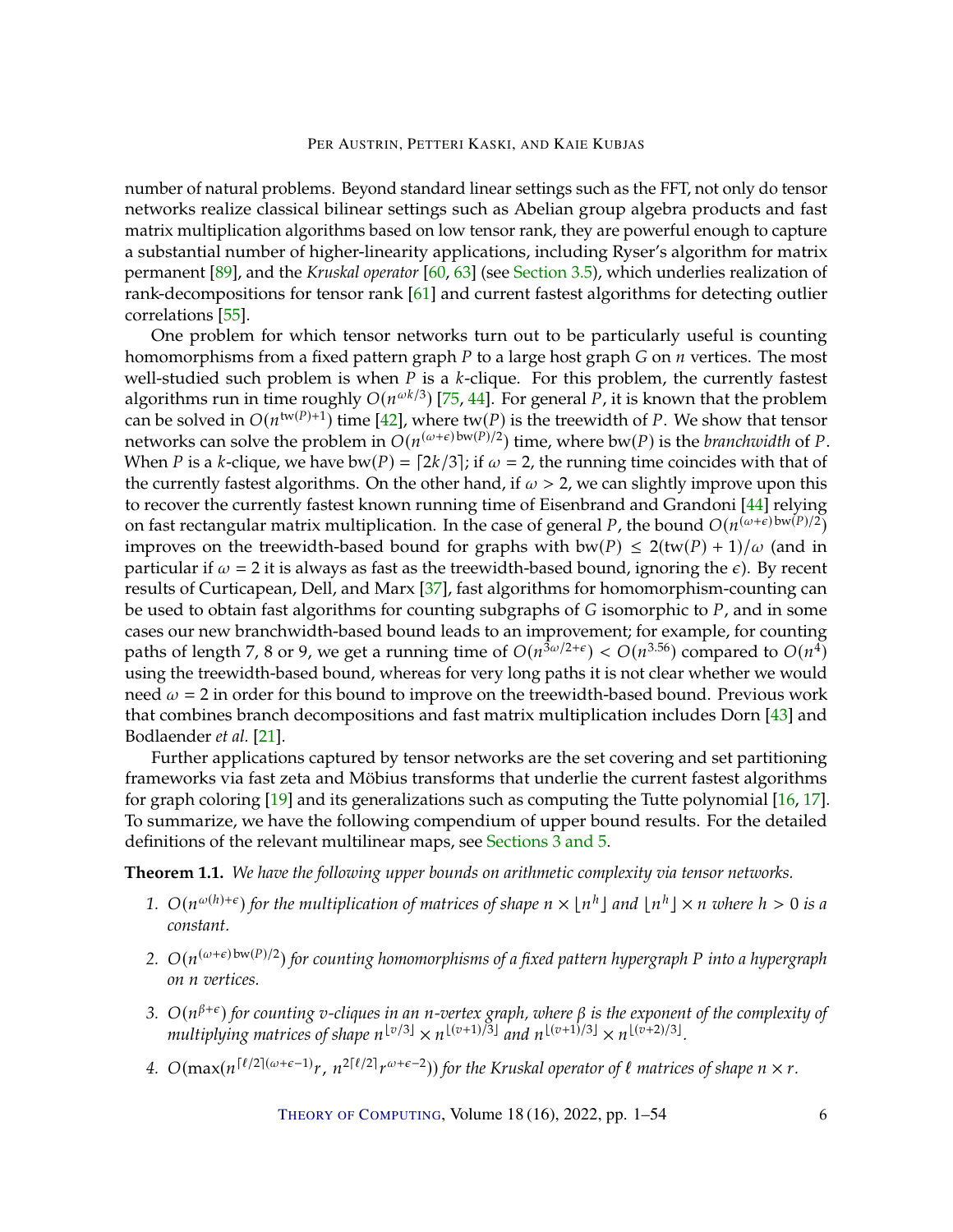- <span id="page-6-1"></span>5.  $O(2^k k)$  for the discrete Fourier transforms for the Abelian groups  $\mathbb{Z}_{2^k}$  and  $\mathbb{Z}_2^k$ .
- 6.  $O(2^k k)$  for group algebra products on  $\mathbb{F}[Z_{2^k}]$  and  $\mathbb{F}[Z_2^k]$  when 2 is unit in  $\mathbb{F}.$
- *7.*  $O(2^k k)$  for the semigroup algebra product on  $\mathbb{F}[(\{0,1\}^k,\subseteq,\cap,\cup)]$ .
- 8.  $O(2^n n)$  for the permanent of an  $n \times n$  matrix.

#### *Above*  $\epsilon > 0$  *is an arbitrary constant.*

Perhaps the most interesting application above is the  $v$ -clique problem, which suggests that one should seek to pursue generalizations to *v*-vertex hypercliques of  $\binom{v}{k}$  hyperedges with  $z \geq k \geq 3$ . Indeed, subgraph counting is a problem that has received substantial interest over the  $v > k \geq 3$ . Indeed, subgraph counting is a problem that has received substantial interest over the verses in the particular case years (e. g., [\[53,](#page-48-2) [75,](#page-50-0) [6,](#page-44-6) [5,](#page-44-7) [44,](#page-47-3) [18,](#page-45-5) [20,](#page-45-6) [99,](#page-51-11) [100,](#page-51-12) [46,](#page-47-8) [45,](#page-47-9) [77,](#page-50-7) [59,](#page-48-9) [37\]](#page-47-6)), but progress in the particular case of  $v$ -clique has been stuck to the extent that the problem has attracted notoriety as a hardness assumption in fine-grained complexity [\[1,](#page-44-8) [2\]](#page-44-3). Beyond the study of cliques, hypercliques, and subgraph counting, nontrivial algorithms for such forms would have immediate applicability, for example, in the study of maximum constraint satisfaction problems (Max-CSP) for constraints of width  $k \geq 3$ ; see Williams [\[102\]](#page-52-3) for the case  $k = 2$ . One of the main goals of our subsequent lower bounds is to rule out tensor networks as candidates to yield improved algorithms in this setting.

Turning from upper bounds to lower bounds and motivation (ii), tensor networks are restricted enough to enable nontrivial lower bounds for many multilinear maps. To begin with, an immediate limitation of tensor networks is that all the intermediate results during the execution of a network are multilinear, and the execution of a network can be simulated by a multilinear circuit. Raz [\[84\]](#page-50-8) shows that multilinear formulas cannot compute the determinant of an  $n \times n$  matrix in a polynomial number of operations in  $n$ , even though polynomial-size general circuits are known for the determinant (see [\[13,](#page-45-7) [22,](#page-45-8) [36,](#page-47-10) [88\]](#page-51-13)).

It turns out that considerably stronger lower bounds can be shown for tensor networks. In particular, we establish lower bounds for arithmetic complexity via tensor networks of P-homomorphism counting and the Kruskal operator. These lower bounds are tight under the assumption  $\omega = 2$ . Furthermore, we rule out the possibility of any nontrivial algorithm designs via tensor networks f or counting cliques in hypergraphs. The following theorem collects our main lower-bound results, and should be contrasted with the upper bounds in [Theorem](#page-5-0) [1.1.](#page-5-0)

<span id="page-6-0"></span>**Theorem 1.2.** *We have the following lower bounds on arithmetic complexity via tensor networks.*

- *1.*  $\Omega(n^{bw(P)})$  for the multilinear form corresponding to P-homomorphism counting. In particular, this vields a lower hound of  $O(n^{2v/3})$  for counting cliques of size  $v$ , and a lower hound of  $O(n^v)$ . *this yields a lower bound of*  $\Omega(n^{[2v/3]})$  *for counting cliques of size v, and a lower bound of*  $\Omega(n^v)$ <br>for counting hypercliques of size *z for counting hypercliques of size v.*
- 2.  $\Omega(\max(n^{\ell}, n^{\lceil \ell/2 \rceil} r))$  *for the Kruskal operator of*  $\ell$  *matrices of shape*  $n \times r$ *.*
- 3.  $\Omega(\binom{n}{n/3})$  for the determinant and the permanent of an  $n \times n$  matrix.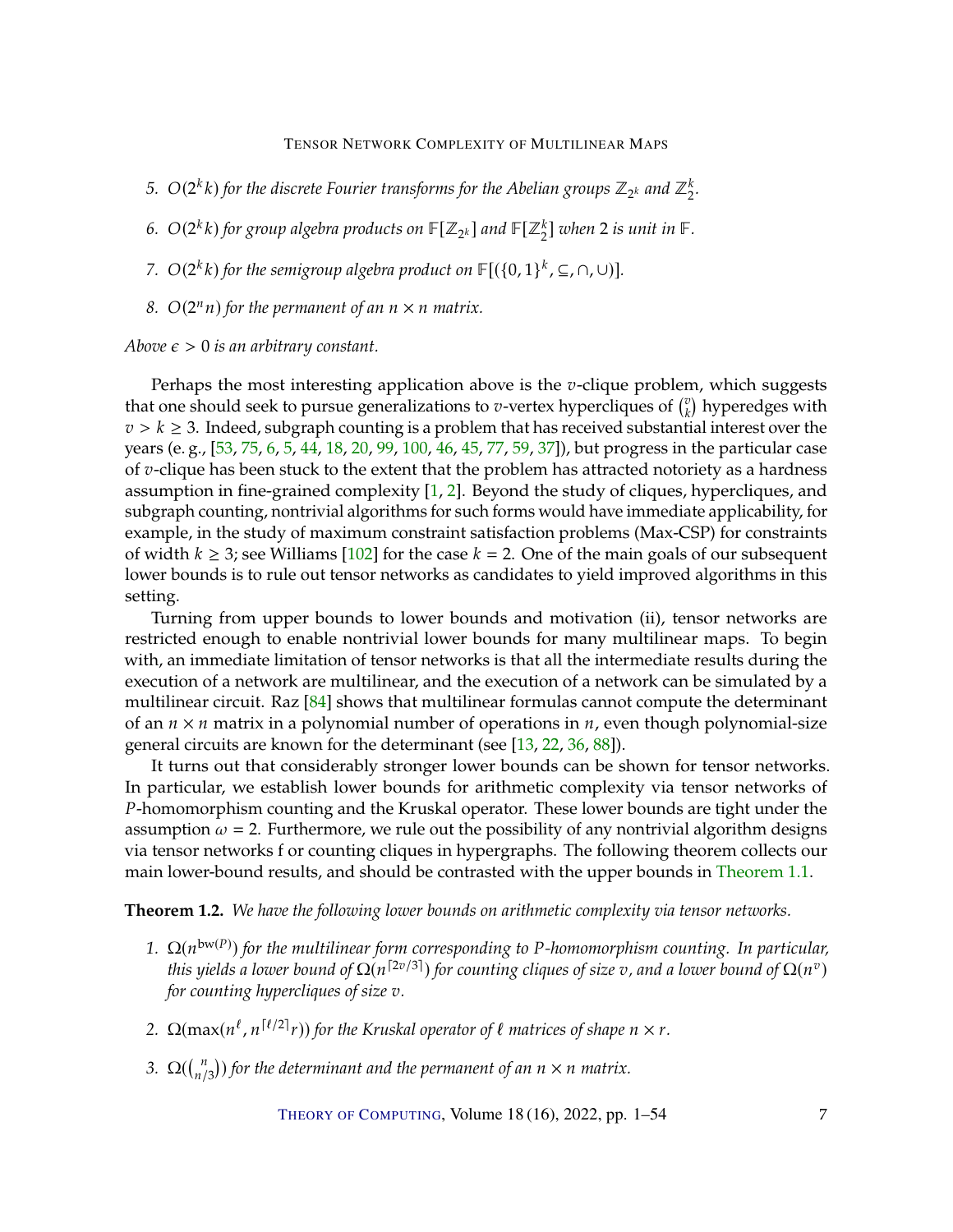<span id="page-7-3"></span>We remark that  $[72]$  independently showed that the rank of the v-hyperclique tensor is  $\Omega(n^v)$ ; our  $\Omega(n^v)$  lower bound for tensor networks strengthens that. One may wonder about the gap botycon the bounds of  $O((n^n))$  and  $O(2^n n)$  for the permanent. As we explain below the gap between the bounds of  $\Omega(\binom{n}{n/3})$  and  $O(2^n n)$  for the permanent. As we explain below, our lower bound methods are inherently rank-based and cannot go beyond  $\binom{n}{n/3}$ . A curious bur lower bound methods are inherently rank-based and cannot go beyond  $\binom{n}{3}$ . A curious point is that it is not immediately clear whether tensor networks can even achieve  $O^*(2^n)$  time for the determinant and we do no for the determinant, and we do not know whether this is possible.

# <span id="page-7-2"></span>**1.4 Overview of proof ideas**

As a running example in this overview, we consider the 6-linear form  $A : \mathbb{F}^{[n] \times [n]} \times \mathbb{F}^{[n] \times [n]} \times \times \mathbb{F}^{[n] \times [n]} \times \mathbb{F}^{[n] \times [n]} \times \mathbb{F}^{[n]}$ ...  $\times \mathbb{F}^{[n] \times [n]} \rightarrow \mathbb{F}$  that takes as input 6 matrices of size  $n \times n$  and is defined by the equation

<span id="page-7-0"></span>
$$
A(X^{(1)}, X^{(2)}, X^{(3)}, X^{(4)}, X^{(5)}, X^{(6)}) = \sum_{i,j,k,\ell \in [n]} X_{ij}^{(1)} X_{ik}^{(2)} X_{i\ell}^{(3)} X_{j\ell}^{(4)} X_{j\ell}^{(5)} X_{k\ell}^{(6)}.
$$
 (1.4)

If  $\chi$  is the adjacency matrix of a loopless graph G, then  $A(\chi, \chi, \chi, \chi, \chi)$  counts the 4-cliques in the graph. Associated with A is the 6-tensor  $T(A)$  of size  $n^2 \times n^2 \times \cdots \times n^2$ , where each of the 6 modes is indexed by a pair  $(i, j) \in [n] \times [n]$ , and the value at a given position is the coefficient of the corresponding term in A. Concretely,

$$
T(A)_{i_1j_1,i_2k_2,i_3\ell_3,j_4k_4,j_5\ell_5,k_6\ell_6} = \begin{cases} 1 & \text{if } i_1 = i_2 = i_3 \text{ and } j_1 = j_4 = j_5 \text{ and } \\ & k_2 = k_4 = k_6 \text{ and } \ell_3 = \ell_5 = \ell_6, \\ 0 & \text{otherwise.} \end{cases}
$$

J.

**Upper bounds** Most, but not all, of the families of multilinear maps we consider are closed under taking Kronecker products. For instance, consider the 4-clique counting form [\(1.4\)](#page-7-0) for an *n*-vertex graph and its associated tensor  $T(A)$ . Then for any  $k \geq 1$ , the tensor associated with the 4-clique counting form in  $n^k$ -vertex graphs is  $T(A)^{\otimes k}$ , the k-fold Kronecker product of  $T(A)$ <br>with itself. We write  $A^{\otimes k}$  for the associated map. With this in mind, it is natural to seek general. with itself. We write  $A^{\otimes k}$  for the associated map. With this in mind, it is natural to seek general<br>constructions that given an efficient evaluation of some man A, violds an efficient evaluation of constructions that, given an efficient evaluation of some map  $A$ , yields an efficient evaluation of ⊗ $^k$ .

We give such a construction, and show that the cost of the best tensor network execution for For tensors of order at most 3, the notion of amortized cost essentially captures the rank of <sup>⊗k</sup> is essentially submultiplicative in a quantity that we call the *amortized cost* of an execution.  $T(A)$ , but for higher-order tensors, the amortized cost may be significantly smaller than the rank. Roughly speaking, the amortized cost of a step in an execution of a map  $A$  is: (i) equal to the normal cost if the operation involves the contraction of two tensors that both depend on some input variables of  $A$ , but (ii) equal to the size of the result if only one of the tensors involved in the contraction depends on the input variables of  $A$ . A precise definition appears in [Section](#page-20-1) [5.1.](#page-20-1) Our general upper bound for the cost of  $A^{\otimes k}$  can, somewhat informally, be stated as follows.

<span id="page-7-1"></span>**Theorem 1.3** (Submultiplicativity of cost, informal statement). If a multilinear map A has a tensor *network execution consisting of s steps, each with cost at most c and amortized cost at most a, then*  $A^{\otimes k}$ <br>has a tensor network execution consisting of at most k  $\cdot$  s steps, each with cost at most a<sup>k–1</sup>  $\cdot$  c *has a tensor network execution consisting of at most*  $k \cdot s$  *steps, each with cost at most a*<sup> $k-1$ </sup> · *c*.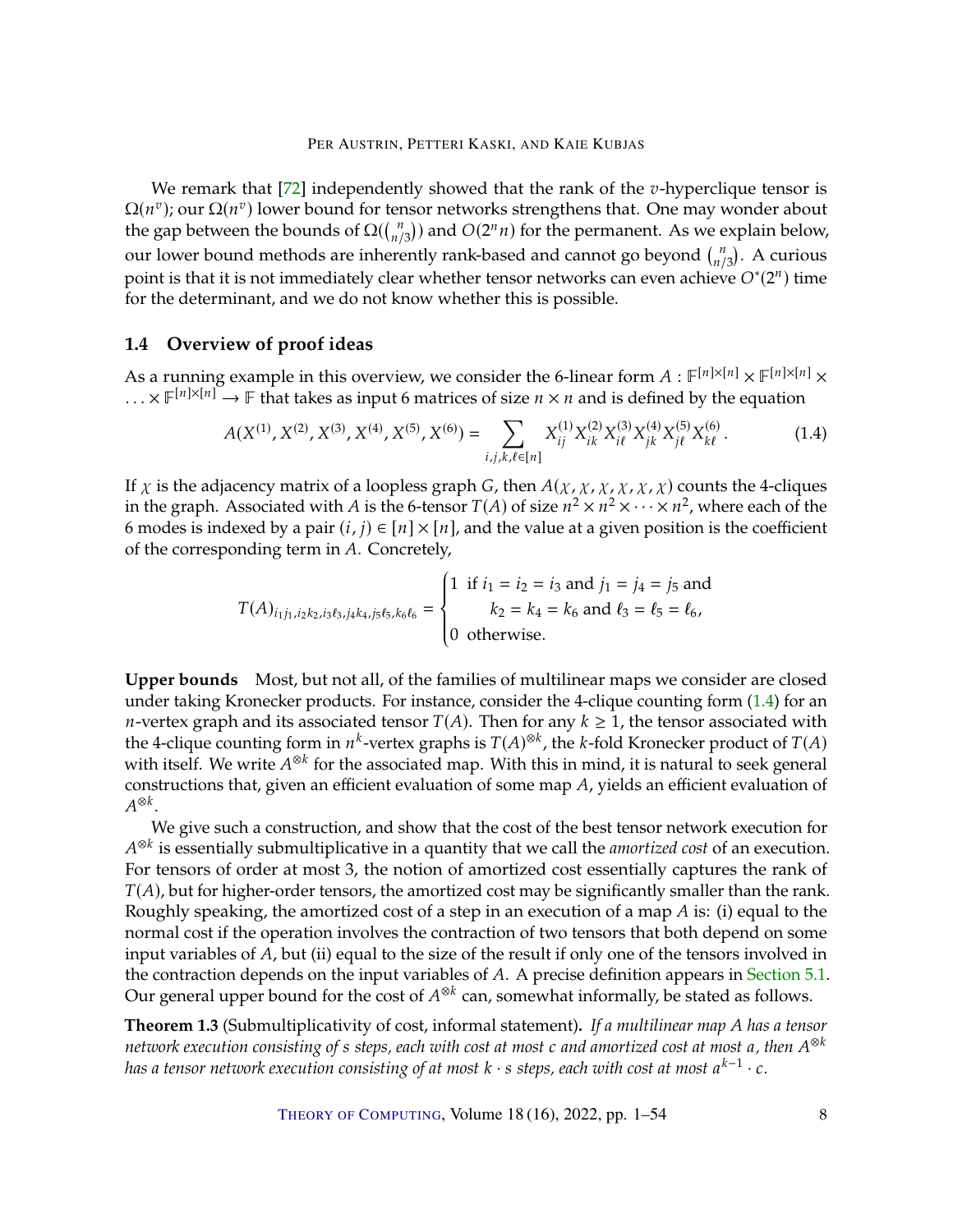<span id="page-8-1"></span>An immediate corollary of this is that we can capture any algorithm for  $A^{\otimes k}$  based on a<br>stank decomposition of  $T(A)$  (Corollary 5.2). For example, this implies that topsor potycrics low-rank decomposition of  $T(A)$  [\(Corollary](#page-23-0) [5.2\)](#page-23-0). For example, this implies that tensor networks can multiply  $n \times n$  matrices in  $O(n^{\omega+\epsilon})$  time [\(Section](#page-23-1) [5.2\)](#page-23-1).<br>However returning to our running example form (1.4)

However, returning to our running example form  $(1.4)$ , as we explain below the tensor  $T(A)$ has rank  $n^4$ , meaning that [Corollary](#page-23-0) [5.2](#page-23-0) only yields a trivial upper bound. This is where the full generality of Theorem 1.3 comes in Consider the form (1.4) for graphs on some constant full generality of [Theorem](#page-7-1) [1.3](#page-7-1) comes in. Consider the form  $(1.4)$  for graphs on some constant number  $n_0$  of vertices. As it turns out, we can design a network and an associated execution for this form, depicted in [\(1.5\)](#page-8-0), with an execution of cost  $n_0^{2e+3}$  and amortized cost  $n_0^{e+1}$ , where  $n_0^e$  is the rank of the topsor associated with  $n_0 \times n_0$  matrix multiplication. Picking  $n_0$  to be a large the rank of the tensor associated with  $n_0 \times n_0$  matrix multiplication. Picking  $n_0$  to be a large enough *constant* so that *e* is approximately  $\omega$ , and letting *k* be such that *n* is approximately  $n_0^k$ , we obtain via [Theorem](#page-7-1) [1.3](#page-7-1) an  $O(n^{\omega+\epsilon+1})$  time upper bound for [\(1.4\)](#page-7-0).<sup>4</sup>

<span id="page-8-0"></span>

**Lower bounds** Just like many other arithmetic complexity lower bounds, our lower bounds boil down to establishing lower bounds on the rank of certain matrices.

In order to establish a lower bound on the *rank* of  $T(A)$ , we *flatten* it to a matrix and analyze the rank of that matrix. There are  $2^5$  possible bipartitions of the 6 modes of  $T(A)$  into two<br>pop-empty subsets, and the lower bound on the rank of  $T(A)$  that we obtain is the maximum of non-empty subsets, and the lower bound on the rank of  $T(A)$  that we obtain is the maximum of the ranks of the resulting matrices. Using this method, it is easy to establish that for our example from [\(1.4\)](#page-7-0), the rank of  $\overline{T}(A) = n^4$ . That this is an upper bound follows from (1.4), and that it is a lower bound follows by considering the binartition taking variables  $X^{(1)}$  and  $X^{(6)}$  as row indices lower bound follows by considering the bipartition taking variables  $X^{(1)}$  and  $X^{(6)}$  as row indices, and the other four variables as column indices. The resulting  $n^4 \times n^8$  matrix has full rank.<br>Tensor petworks are more versatile and can be more efficient than low-rank decomposity

Tensor networks are more versatile and can be more efficient than low-rank decompositions of  $T(A)$ . Nevertheless, we show limitations on this versatility. In particular we show that every tensor network execution for  $A$  induces a tree in which the leaves are the inputs of  $A$  and all internal vertices have degree 3. We call this a *socket tree*. Each edge in a socket tree induces a bipartition of the variables and our key technical lemma is to show that for each such bipartition, the rank of the corresponding flattening of  $T(A)$  is a lower bound on the cost of the execution that gave rise to the tree. Thus, to obtain a lower bound for the cost of a specific execution, we consider the maximum rank obtained over all edges of the corresponding socket tree, and to lower bound the cost of every tensor network execution, we minimize this quantity over

<sup>&</sup>lt;sup>4</sup>This bound is the running time of the algorithm of Nešetřil and Poljak [\[75\]](#page-50-0) for counting 4-cliques, which if  $\omega > 2$ is slightly worse than the running time of [Theorem](#page-5-0) [1.1.](#page-5-0)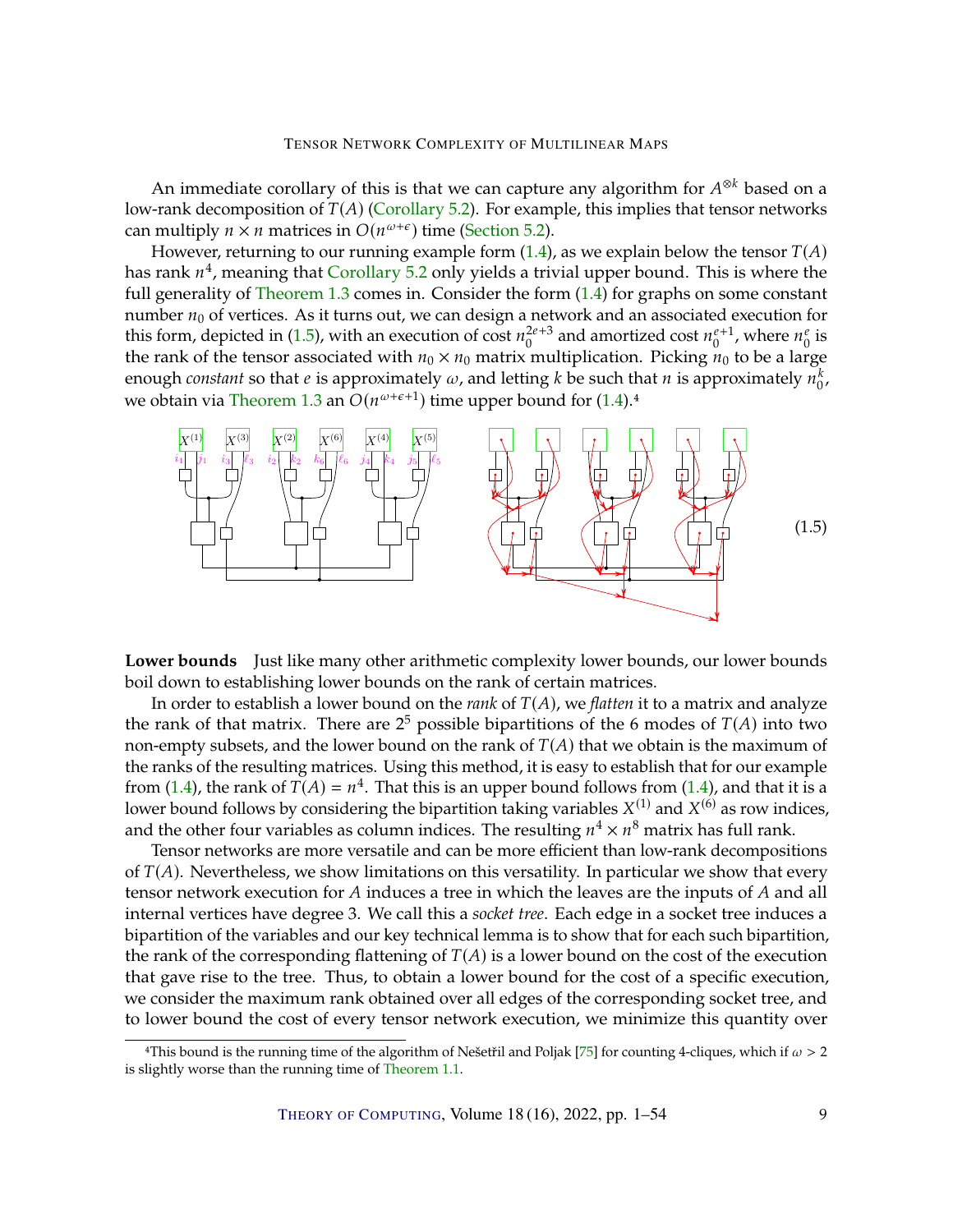<span id="page-9-3"></span>all possible socket trees. We refer to the resulting quantity as the *socket width* of A, denoted  $w(A)$  (formal definition appears in [Section](#page-34-0) [6\)](#page-34-0). Our general lower bound can thus be phrased as follows, where  $c(A)$  denotes the minimum cost of a tensor network for evaluating A (formal definition appears in [Section](#page-19-0) [4.5\)](#page-19-0).

<span id="page-9-2"></span>**Theorem 1.4.** *For every multilinear map A, it holds that*  $c(A) \geq w(A)$ *.* 

Indeed, for our running example [\(1.4\)](#page-7-0), there are low-width socket trees establishing  $w(A) \le$ <sup>3</sup>, see [\(1.6\)](#page-9-1). However, that bound is tight: our  $\Omega(n^{[2\cdot4/3]}) = \Omega(n^3)$  lower bound for the  $\binom{4}{2}$ -linear prompt (Theorem 1. form [\(Theorem](#page-6-0) [1.2\)](#page-6-0) is obtained by proving  $w(A) \ge n^3$  [\(Lemma](#page-39-0) [7.4\)](#page-39-0) and appealing to [Theorem](#page-9-2) [1.4.](#page-9-2)  $_2^4$ )-linear

<span id="page-9-1"></span>

## <span id="page-9-0"></span>**1.5 Earlier and related work**

We now proceed to a more detailed discussion of earlier work.

**Tensor networks** The history of tensor networks (or, alternatively, *tensor diagrams* or *diagrams*) as an analytical and computational tool goes back to the  $19<sup>th</sup>$ -century to the work of Cayley [\[27,](#page-46-0) [28\]](#page-46-1), Clebsch [\[31\]](#page-46-2), Clifford [\[32\]](#page-46-3), Sylvester [\[94\]](#page-51-3), and Kempe [\[57,](#page-48-3) [58\]](#page-48-4). The diagrammatic form used here can be traced back to Penrose [\[81\]](#page-50-2). Some early appearances of tensor diagrams are by Cvitanovic  $\left[ 38 \right]$ , Cvitanovic and Kennedy  $\left[ 39 \right]$ , Kuperberg  $\left[ 64 \right]$ , and many others. Surveys of tensor diagrams are given by Penrose and Rindler [\[82\]](#page-50-9) and by Landsberg [\[66\]](#page-49-2). Schrijver [\[90\]](#page-51-4) provides a brief historical account.

Deviating from Penrose's notation, we work relative to a fixed basis and a corresponding dual basis in each relevant vector space to avoid distinction between primal and dual spaces. This in particular enables a concise treatment of hyperedges and saves us from considering orientation of edges, or the planar layout of edges in a drawing. That is, we will view a tensor network combinatorially as a hypergraph with tensors associated at the vertices, and with a subset of the hyperedges designated to form the boundary of the network (see [Section](#page-17-0) [4](#page-17-0) for the precise definitions). A yet further conceptual difference is that we view the execution of a tensor network as a sequence of contractions of sets of *vertices* (tensors) rather than as contractions of hyperedges (modes). This choice enables us to reduce the size of hyperedges gradually before eliminating them during an execution, thus enabling better granularity. For simplicity, we will restrict to a purely multilinear framework and will not consider sums of networks although such a study would be possible, and is pursued, e. g., in Penrose's paper [\[81\]](#page-50-2).

A large body of existing work in applications (see [Section](#page-2-0) [1.2\)](#page-2-0) studies how to efficiently execute a *given* tensor network *D*. Our quest in this paper differs from such investigations in that we take a multilinear map A, and seek to *design the most efficient network D that realizes A*, or to establish lower bounds for best-possible designs. In particular, our upper and lower bounds in [Theorem](#page-6-0) [1.1](#page-5-0) and Theorem [1.2](#page-6-0) are over all tensor networks that realize a particular map  $A$  of interest.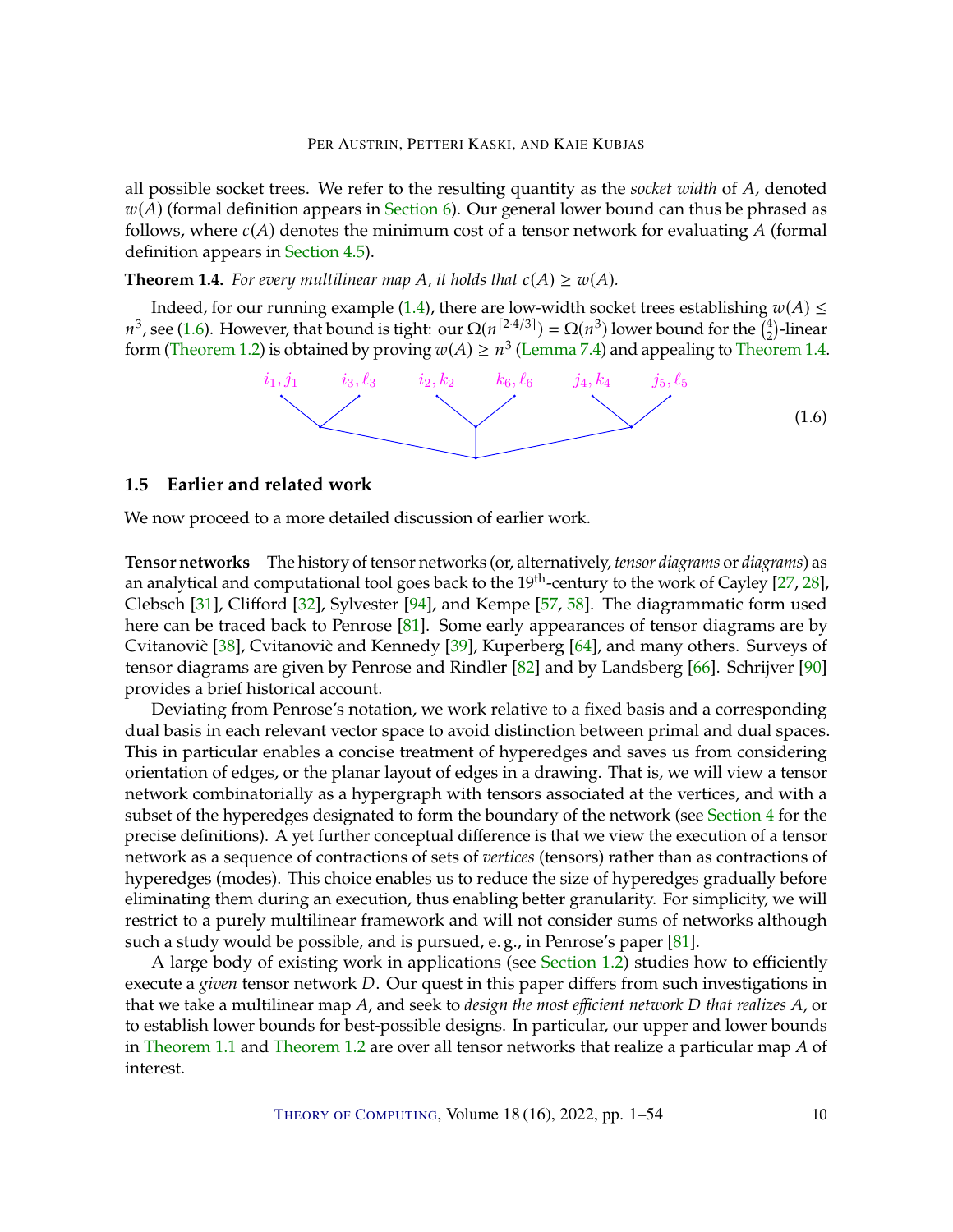<span id="page-10-0"></span>**Computational problems on tensors and tensor networks** Problems on given tensors and tensor networks are known to be mostly computationally hard as soon as the setting changes from matrices to higher-order tensors. Håstad [\[48\]](#page-48-10) showed that computing the rank of an explicitly given  $\ell$ -tensor is NP-complete over finite fields and NP-hard over rationals whenever  $\ell \geq 3$ . Hillar and Lim extended the latter result to any field containing Q [\[49\]](#page-48-11). They also showed that many other tensor problems such as the eigenvalue, singular value and spectral norm decision and approximation problems as well as the rank-1 approximation problem for 3-tensors (over  $\mathbb R$  and in some cases over  $\mathbb C$ ) are NP-hard.

The task of finding the value of a given scalar-valued tensor network is known to be #P-complete (see, e.g.,  $[10, 14]$  $[10, 14]$ ). Similarly, it is NP-hard to find the most efficient sequence of contractions for a given network [\[65,](#page-49-10) [83\]](#page-50-5).

**Tensor networks in applications** Beyond our present use of tensor networks as a model of computation to efficiently evaluate multilinear maps, tensor networks have been used across a broad range of applications. Accordingly, the following should be viewed as mere pointers to further literature on tensor networks, not as an exhaustive listing of all applications of tensor networks. Orus [\[78\]](#page-50-4) gives an introduction to tensor networks in the context of computational physics. Itai and Landau [\[7\]](#page-44-4) study quantum computation and quantum algorithms for evaluating tensor networks [\[7\]](#page-44-4). Solomonik and Hoefler study sparse tensor algebra as a model for parallel programming [\[91\]](#page-51-8). The Holant framework introduced by Valiant [\[96\]](#page-51-6) and studied further by Cai *et al.* [\[25,](#page-46-4) [24\]](#page-46-5) involves the study of multilinear sum–product expressions that can be viewed as tensor networks; for the reader familar with the Holant framework, the connection with tensor networks is explained in [Appendix](#page-43-0) [A.3.](#page-43-0) Tensor networks appear naturally in the study of probabilistic graphical models [\[62,](#page-49-4) [74,](#page-50-10) [87,](#page-51-7) [101\]](#page-52-5), and in the study of various machine-learning problems [\[29,](#page-46-7) [30\]](#page-46-8).

**Bilinear and multilinear complexity** As was concisely outlined in [Section](#page-7-2) [1.4,](#page-7-2) for bilinear maps our present work is captured by the study of the tensor rank of 3-tensors and an extensive body of work on bilinear complexity, with the arithmetic complexity of the matrix multiplication map as the primary driver. For two starting points to this literature, we refer to the monograph by Bürgisser, Clausen, and Shokrollahi [\[23\]](#page-46-9) and to the survey by Pan [\[79\]](#page-50-11). Our present work can be seen as generalizing this bilinear theory to higher orders of linearity via tensor networks and their executions. The current state of the art for fast matrix multiplication is due to Alman and Vassilevska Williams [\[4\]](#page-44-5), Le Gall [\[68,](#page-49-11) [69\]](#page-49-5), Le Gall and Urrutia [\[70\]](#page-49-6), Vassilevska Williams [\[98\]](#page-51-10), Cohn and Umans [\[34\]](#page-46-10), Cohn, Kleinberg, Szegedy, and Umans [\[33\]](#page-46-11), Benson and Ballard [\[12\]](#page-45-10), and Huang, Rice, Matthews, and van de Geijn [\[50\]](#page-48-12).

# **1.6 Organization of this paper**

[Section](#page-11-0) [2](#page-11-0) recalls preliminaries on tensors, multilinear maps, and branchwidth. [Section](#page-13-0) [3](#page-13-0) reviews the specific multilinear maps that we study in this paper and describes the associated tensor for each map. In [Section](#page-17-0) [4,](#page-17-0) tensor networks, execution and cost of a tensor network, and cost of a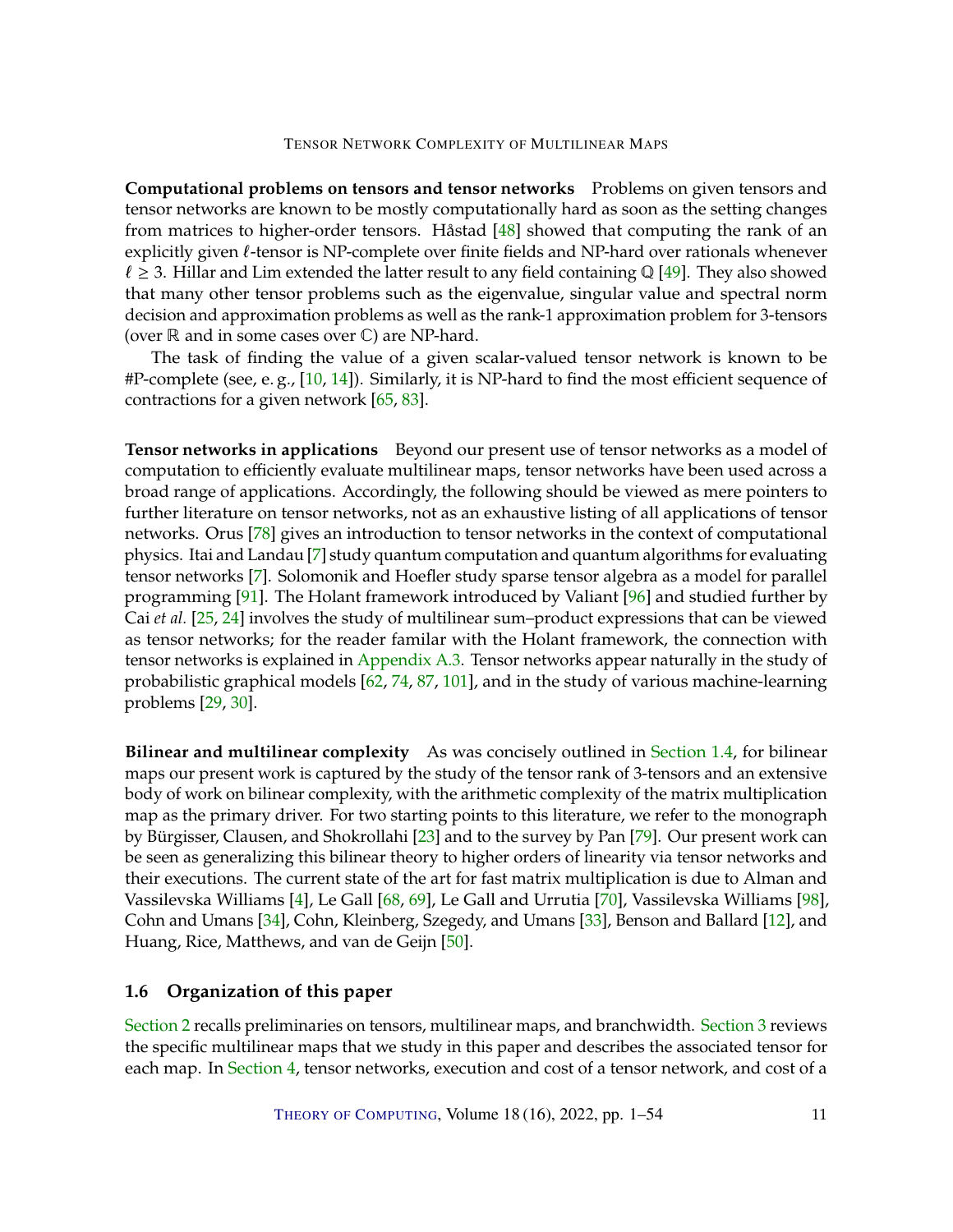multilinear map are defined. [Section](#page-20-0) [5](#page-20-0) presents tensor-network algorithms for the multilinear maps introduced in [Section](#page-13-0) [3.](#page-13-0) In [Section](#page-34-0) [6,](#page-34-0) a general lower bound on the cost of evaluating a multilinear map using a tensor network is obtained. The lower bound is expressed in terms of the socket-width of a multilinear map. In [Section](#page-37-0) [7,](#page-37-0) lower bounds on socket-width for concrete multilinear maps studied in [Sections](#page-13-0) [3](#page-13-0) [and](#page-20-0) [5](#page-20-0) are derived. Finally, [Appendix](#page-40-0) [A](#page-40-0) gives some background results on minimum-cost executions.

# <span id="page-11-0"></span>**2 Preliminaries**

Throughout the paper  $[n]$  denotes  $\{1, 2, \ldots, n\}$  and  $\mathbb F$  denotes an arbitrary fixed field.

# **2.1 Tensors**

This section sets up our notation for tensors and multilinear maps. We work with tensors and multilinear maps relative to fixed bases for the respective vector spaces over  $\mathbb{F}$ .

**Modes, indexing, and positions** We will work with the following convention of positioning individual entries inside a tensor. Let  $E$  be a finite set of *modes*. Associate with each mode  $e \in E$ a finite nonempty *index set* 𝐽(𝑒). In this case we say that 𝐸 is a set of *indexed* modes. The *length* of e is  $|J(e)|$ . A *position* is an element  $j \in \prod_{e \in E} J(e)$ . Let us write  $J(E) = \prod_{e \in E} J(e)$  for the set of all positions with respect to the indexed modes F. In the special case that the set F of modes is positions with respect to the indexed modes  $E$ . In the special case that the set  $E$  of modes is empty we define the set  $J(E)$  of positions to consist of a single element.

For example, the 3-tensor  $\alpha$  shown on the right in [\(1.1\)](#page-3-0) (page [4\)](#page-3-0) involves the set  $E = \{i', k, \ell\}$ of modes where  $J(i') = [2]$ ,  $J(k) = [2]$ , and  $J(\ell) = [7]$  and a position in the tensor is an element of  $J(F) - [2] \times [7] \times [7]$  $J(E) = [2] \times [2] \times [7]$ .

<span id="page-11-1"></span>**Tensors, matrices, vectors, and scalars** Let *E* be a set of indexed modes. A *tensor* with respect to *E* is a mapping  $T : J(E) \to \mathbb{F}$ . Equivalently, we write  $T \in \mathbb{F}^{J(E)}$  to indicate that *T* is a tensor with respect to the indexed set *E* of modes. We view the set  $\mathbb{F}^{J(E)}$  of all tensors over *E* as a vector with respect to the indexed set  $E$  of modes. We view the set  $F^{J(E)}$  of all tensors over  $E$  as a vector<br>space over  $E$  with addition and scalar multiplication of tensors defined optrovise. We say that space over  $\mathbb F$  with addition and scalar multiplication of tensors defined entrywise. We say that <sup>|</sup>𝐸<sup>|</sup> is the *order* of the tensor. A tensor of order zero is called a *scalar*, a tensor of order one is called a *vector*, and a tensor of order two is called a *matrix*. The *volume* of the tensor is  $|J(E)|$ . The tuple ( $|J(e)| : e \in E$ ) is the *shape* of the tensor. It is convenient to use the "×" symbol to highlight the shape of a tensor; that is, instead of writing, say  $(2, 3, 4)$  for the shape, we write  $2 \times 3 \times 4$ . For a position  $j \in J(E)$  and a tensor  $T \in \mathbb{F}^{J(E)}$ , we say that  $T_j \in \mathbb{F}$  is the *entry* of  $T$  at  $j$ .<br>A flattening of  $T$  induced by a bipartition  $F_1 \cup F_2 = F$  of the modes of  $T$  is a l

A *flattening* of T induced by a bipartition  $E_1 \cup E_2 = E$  of the modes of T is a  $|J(E_1)| \times |J(E_2)|$ matrix *M* where, for  $j_1 \in J(E_1)$  and  $j_2 \in J(E_2)$  we have  $M_{j_1,j_2} = T_{j_1j_2}$ . Given two order-*l* tensors  $S \in \mathbb{F}^{[n_1] \times [n_2] \times \cdots \times [n_\ell]}$  and  $T \in \mathbb{F}^{[m_1] \times [m_2] \times \cdots \times [m_\ell]}$ , their *Kronecker product*  $S \otimes T$  is a tensor in  $\mathbb{F}^{[n_1m_1] \times [n_2m_2] \times \cdots \times [n_\ell m_\ell]}$  defined by  $\mathbb{F}^{[n_1m_1]\times[n_2m_2]\times\cdots\times[n_\ell m_\ell]}$  defined by

$$
(S \otimes T)_{m_1(i_1-1)+j_1,m_2(i_2-1)+j_2,\ldots,m_\ell(i_\ell-1)+j_\ell} = S_{i_1,i_2,\ldots,i_\ell} T_{j_1,j_2,\ldots,j_\ell}.
$$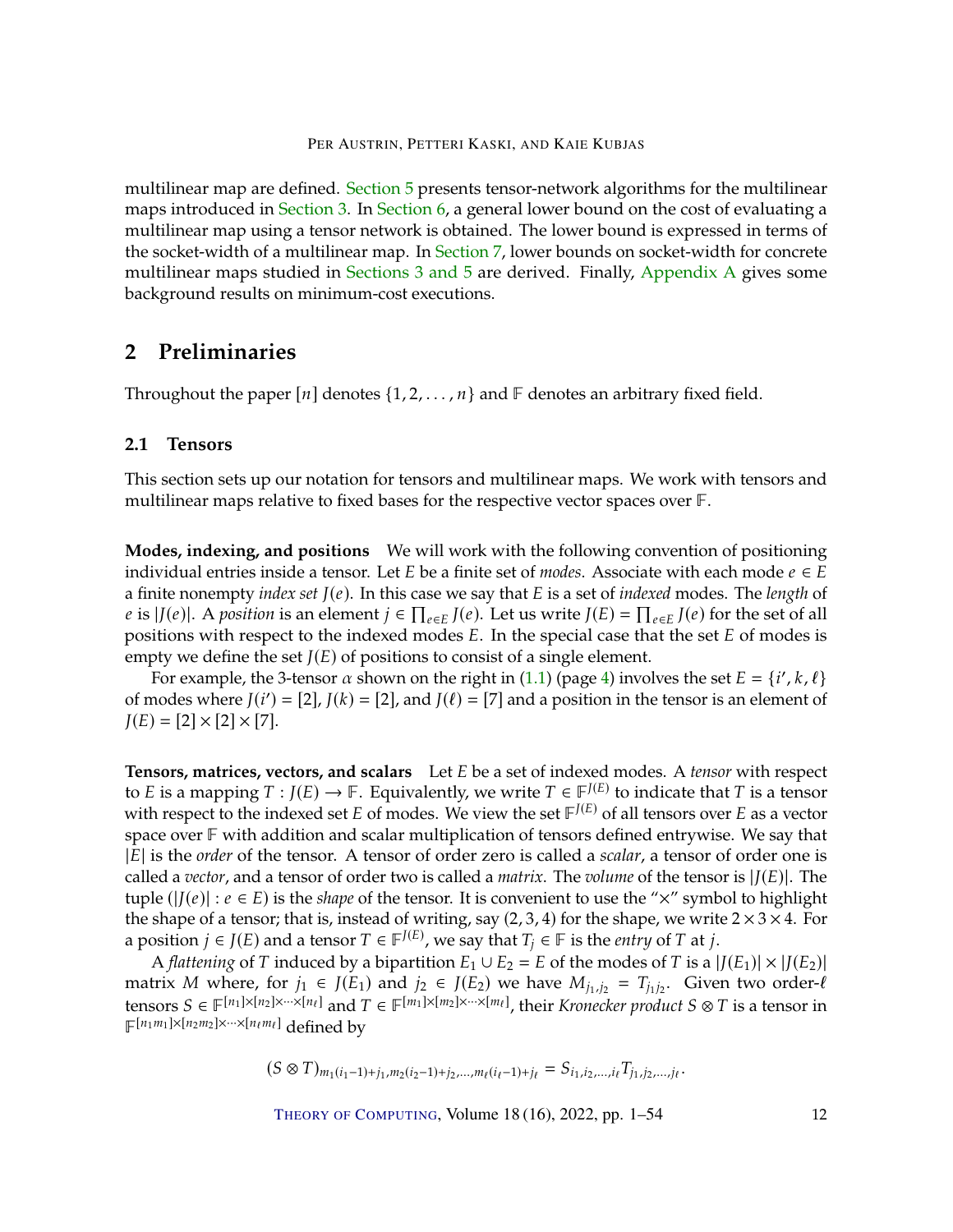For example, the tensor  $\alpha$  shown on the right in [\(1.1\)](#page-3-0) has order three, volume 28, and shape (2, 2, 7) or  $2 \times 2 \times 7$ . The flattening of  $\alpha$  induced by the bipartition  $\{i', k\} \cup \{\ell\}$  is the  $4 \times 7$  matrix obtained by taking the four rows of the two  $2 \times 7$  matrices shown. The Kronecker product  $\alpha \otimes \alpha$ obtained by taking the four rows of the two 2 × 7 matrices shown. The Kronecker product  $\alpha \otimes \alpha$ of  $\alpha$  with itself is an order-3 tensor of shape  $4 \times 4 \times 49$ .

# **2.2 Multilinear maps**

Let  $E_1, E_2, \ldots, E_\ell, E'$  be pairwise disjoint sets of indexed modes such that  $E_1, E_2, \ldots, E_\ell$  are nonempty. We say that a man  $A : E^{(E_1)} \times E^{(E_2)} \times \ldots \times E^{(E_\ell)} \to E^{(E)}$  is an *l*-linear man if A is nonempty. We say that a map  $A : \mathbb{F}^{j(E_1)} \times \mathbb{F}^{J(E_2)} \times \cdots \times \mathbb{F}^{J(E_\ell)} \to \mathbb{F}^{J(E')}$  is an  $\ell$ -linear map if A is<br>linear with respect to each of its  $\ell$  inputs individually when the other inputs remain fixed. In linear with respect to each of its  $\ell$  inputs individually when the other inputs remain fixed. In particular, a 1-linear map is a linear map. A multilinear map that gives a scalar output is a multilinear *form*. In particular, A is a form if and only if E' is empty.

**The tensors of a multilinear map** For an  $\ell$ -linear map  $A : \mathbb{F}^{J(E_1)} \times \mathbb{F}^{J(E_2)} \times \cdots \times \mathbb{F}^{J(E_\ell)} \to$ <br> $\mathbb{F}^{J(E)}$  are define two clickly different tensors  $T(A)$  and  $\hat{T}(A)$ . The tensor  $T(A)$  is indexed by  $F^{J(E')}$ , we define two slightly different tensors  $T(A)$  and  $\hat{T}(A)$ . The tensor  $T(A)$  is indexed by  $I(F_1 \cup F_2 \cup F_3) \times I(F_1) \times I(F_2) \times I(F_3)$ .  $J(E_1) \times J(E_2) \times \cdots \times J(E_\ell) \times J(E')$ , and the tensor  $\hat{T}(A)$  is indexed by  $J(E_1 \cup E_2 \cup \ldots \cup E_\ell \cup E')$ . At a position  $(j_1, j_2, \ldots, j_\ell, j')$  of  $T(A)$  and the corresponding position  $j_1 j_2 \ldots j_\ell j'$  of  $\hat{T}(A)$  these take the value

$$
T(A)_{(j_1,j_2,\ldots,j_\ell,j')}=\hat{T}(A)_{j_1j_2\ldots j_\ell j'}=A(e^{(j_1)},e^{(j_2)},\ldots,e^{(j_\ell)})_{j'},
$$

 $^{\prime}$ 

where  $e^{(j_i)} \in \mathbb{F}^{J(E_i)}$  denotes the tensor with a 1 in position  $j_i$  and 0s in all other position. The call  $\mathbb{F}^{J(E_i)}$ only difference between  $T(A)$  and  $\hat{T}(A)$  is their shape. The shape of  $T(A)$  is  $|J(E_1)| \times |J(E_2)| \times$  $\cdots \times |J(E_{\ell})| \times |J(E')|$ , except if A is a form in which case the  $|J(E')|$  part is omitted. Thus  $T(A)$  is a form of  $\hat{T}(A)$  is  $\cdots$   $\cdots$   $\cdots$   $\cdots$   $\cdots$   $\cdots$   $\cdots$   $\cdots$   $\cdots$   $\cdots$   $\cdots$   $\cdots$ of order  $\ell + 1$  (or  $\ell$  if A is a form). The shape of  $\hat{T}(A)$  is  $\times_{e \in E_i, i \in [\ell]} |J(e)| \times \times_{e' \in E'} |J(e')|$ , thus its order is  $|E_1| + |E_2| + \cdots + |E_\ell| + |E'|$ .<br>For example, consider the matrix

For example, consider the matrix multiplication map  $A : \mathbb{F}^{[n] \times [n]} \times \mathbb{F}^{[n] \times [n]} \to \mathbb{F}^{[n] \times [n]}$ , i. e., for two  $n \times n$  matrices X and Y,  $A(X, Y) = X \cdot Y$ . The tensor  $\hat{T}(A)$  is a 6-tensor where each position is a 6-tuple  $(i_1, k_1, k_2, j_1, i_2, j_2) \in [n]^6$ , and  $T(A)$  is a 3-tensor where each position is a triple  $((i, k_1), (i, i_2), (i, i_3)) \in ([n])^3$ . The value of  $\hat{T}(A)$  et position  $(i, k_1, k_2, i_3)$  (and of  $((i_1, k_1), (k_2, j_1), (i_2, j_2)) \in ([n] \times [n])^3$ . The value of  $\hat{T}(A)$  at position  $(i_1, k_1, k_2, j_1, i_2, j_2)$  (and of  $T(A)$ ) at its corresponding position is the value at position  $(i_2, i_2)$  of  $A(e^{i_1k_1}, e^{i_2j_1}) = e^{i_1k_1} \cdot e$  $T(A)$  at its corresponding position) is the value at position  $(i_2, j_2)$  of  $A(e^{(i_1 k_1)}, e^{(k_2 j_1)}) = e^{(i_1 k_1)} \cdot e^{(k_2 j_1)}$ , where  $e^{(ab)}$  is the  $n \times n$  matrix with a 1 in row *a* column *b* and zeroes elsewhere. This is 1 if  $i_1 = i_2$ ,  $j_1 = j_2$  and  $k_1 = k_2$ , otherwise 0.

In other words, each mode of  $T(A)$  corresponds to one of the inputs of  $A$ , or the output. These inputs are in turn sets of indexed modes so may contain more "fine-grained" structure, but this information is lost at the level of granularity of  $T(A)$ . When working with tensor networks for evaluating  $A$ , we need to keep track of the fine-grained mode structure because this is in many cases what allows us to construct efficient algorithms, hence in most parts of the paper we are more interested in the tensor  $\hat{T}(A)$  which contains this fine-grained structure.

On the other hand,  $\hat{T}(A)$  does not contain information about which modes are grouped together to form the inputs and output of  $A$ , and this information is also important. This leads us to the notion of sockets, defined next.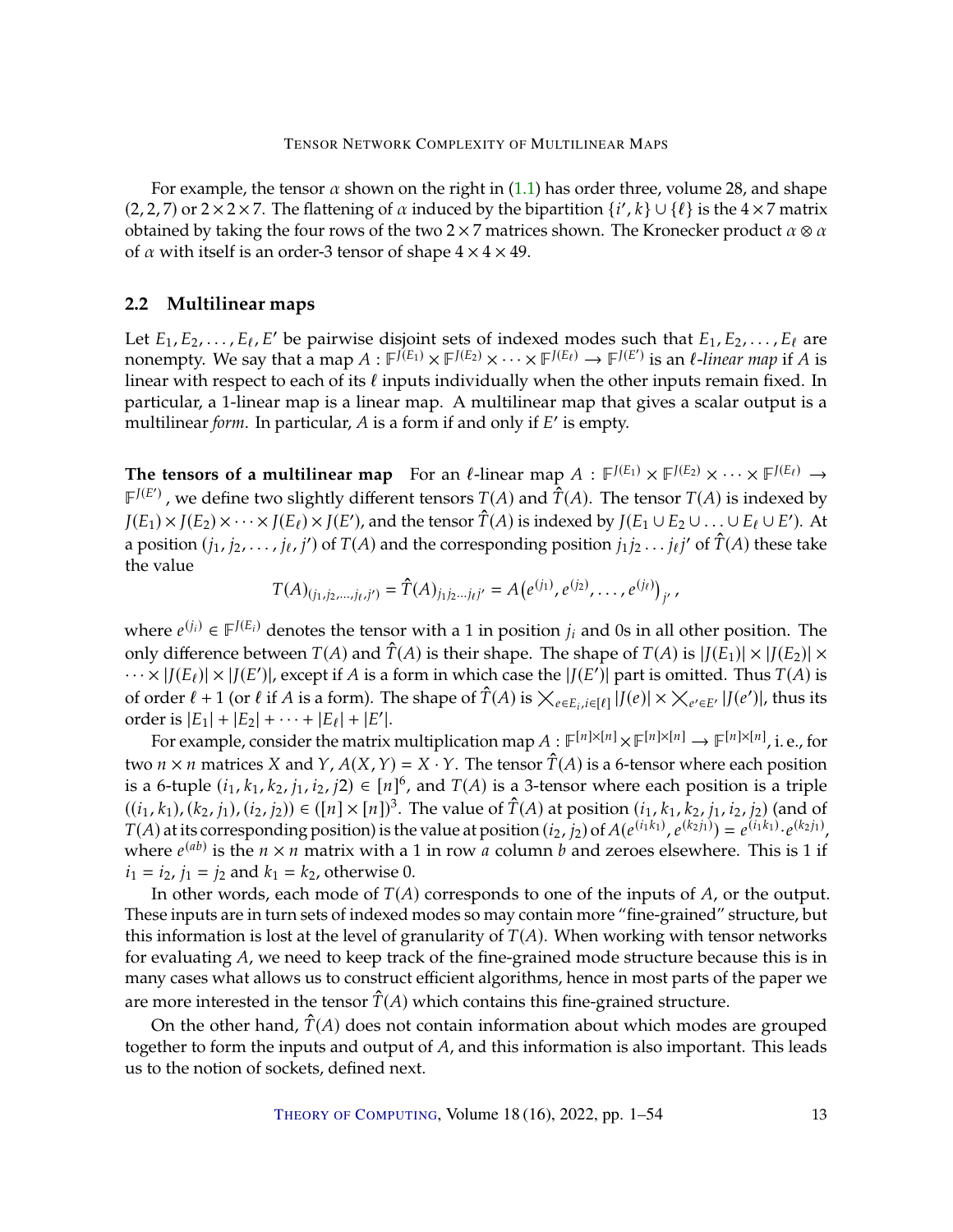<span id="page-13-2"></span>**Sockets** Let us study the tensor  $\hat{T}(A)$  with respect to the map A. We say that the modes in  $E_1 \cup E_2 \cup \cdots \cup E_\ell$  are the *input* modes of  $\hat{T}(A)$ , and the modes in  $E'$  are the *output* modes of  $\hat{T}(A)$ , with recogation of  $\hat{T}(A)$ , with recogation  $\hat{T}(A)$  with respect to A. Let us say that  $E_1, \ldots, E_\ell$  are the *input sockets* of  $\hat{T}(A)$  with respect to A. Similarly,  $E'$  is the *output socket* in  $\hat{T}(A)$  with respect to  $\hat{A}$ . In particular, the output socket is entity if and only if  $A$  is a form. To describe a socketing of the modes of a tensor it is convenient empty if and only if  $A$  is a form. To describe a socketing of the modes of a tensor, it is convenient to use parentheses to group a shape of a tensor into sockets, see also [Section](#page-11-1) [2.1.](#page-11-1) Two multilinear maps,  $A_1$  and  $A_2$ , may have the same base tensor  $\hat{T}(A_1) = \hat{T}(A_2)$ , and from a tensor  $\hat{T}$  one may obtain different multilinear maps by varying how the modes of  $\hat{T}$  are assigned to input and output sockets.

**The form of a multilinear map** Let A be a multilinear map with a nonempty output socket. We can turn A into a multilinear form  $F(A)$  by turning its output socket into an input socket. Let us say that  $F(A)$  is the *multilinear form* of A. We also set  $F(A) = A$  when A is a multilinear form.

For example, the form of the  $n \times n$  square-matrix multiplication map is the form  $F(X, Y, Z) =$  $i \in [n]$   $\sum_{j \in [n]} \sum_{k \in [n]} X_{ij} Y_{jk} Z_{ik}$ .

# **2.3 Branch decompositions and branchwidth**

A *branch decomposition* of a (hyper)graph G consists of (i) a tree T whose every vertex has degree either one or three, and (ii) a bijection  $\pi$  between the (hyper)edge set of G and the set of vertices of degree one in T. Deleting an edge  $e \in E(T)$  from T partitions T into two subtrees,  $T_1$  and  $T_2$ , which via  $\pi$  give rise to a partition of the (hyper)edges of G into two sets,  $E_1$  and  $E_2$ . The *width*  $w(e)$  of the partition induced by e is the number of vertices of G that are incident to at least one (hyper)edge in  $E_1$  and at least one (hyper)edge in  $E_2$ . The *width* of the branch decomposition  $(T, \pi)$  is the maximum of the widths  $w(e)$  for  $e \in E(T)$ . The *branchwidth* bw(*G*) of *G* is the minimum width of a branch decomposition of G.

For graphs, we recall the following upper bound on branchwidth.

**Claim 2.1** (Robertson and Seymour [\[86\]](#page-50-12)). *For every*  $n \geq 3$ , bw( $K_n$ ) = [2n/3]. *Consequently*,  $bw(G) \leq [2|V(G)|/3]$  for every graph G.

# <span id="page-13-0"></span>**3 Examples of multilinear maps**

This section reviews the specific multilinear maps that we study in this paper. Together with each map we describe its associated tensor and a socketing of the tensor that realizes the map.

# <span id="page-13-1"></span>**3.1 Discrete Fourier transform**

Let  $n \geq 2$  be an integer and let  $\rho \in \mathbb{F}$  be a primitive  $n^{\text{th}}$  root of unity in the field  $\mathbb{F}$  if it exists.<sup>5</sup><br>Define the  $n \times n$  symmetric matrix  $\Phi$  with entries  $\Phi_{i,j} = o^{(i-1)(j-1)}$  for all  $i, i \in [n]$ . T Define the  $n \times n$  symmetric matrix  $\Phi$  with entries  $\Phi_{i,j} = \rho^{(i-1)(j-1)}$  for all  $i, j \in [n]$ . The *discrete* 

<sup>&</sup>lt;sup>5</sup>That is,  $\rho$  satisfies  $\rho^n = 1$  and  $\rho^{n/k} \neq 1$  for all integer divisors  $k \geq 2$  of  $n$ .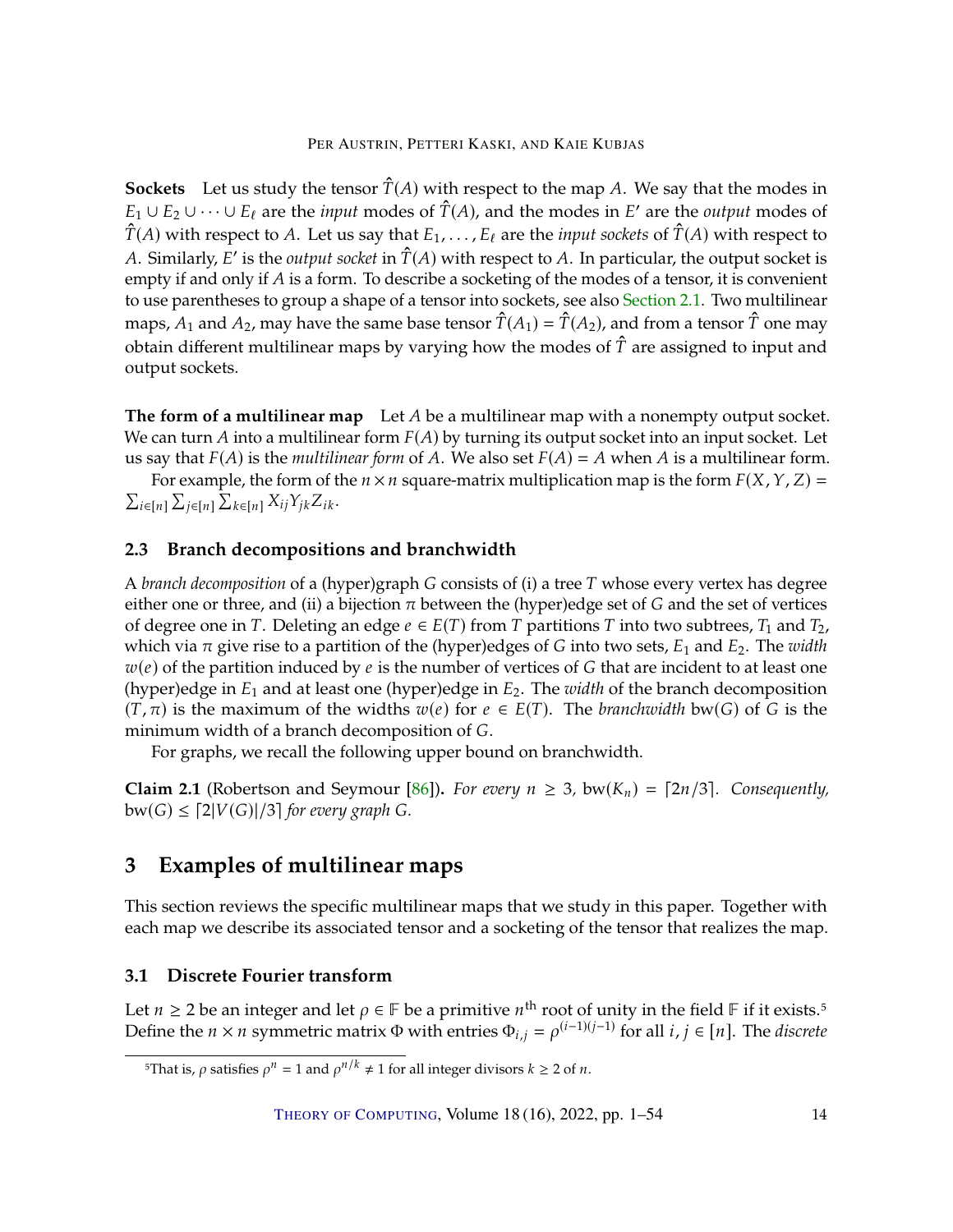*Fourier transform (DFT) of order n at*  $\rho$  is the linear map  $L : \mathbb{F}^{[n]} \to \mathbb{F}^{[n]}$  defined for all  $x \in \mathbb{F}^{[n]}$  by the matrix-vector multiplication  $L(x) = \Phi x$ . In particular, the matrix  $\Phi$  is the tonsor associa the matrix-vector multiplication  $L(x) = \Phi x$ . In particular, the matrix  $\Phi$  is the tensor associated with  $L$ . The matrix  $\Phi$  has two modes, namely its rows and columns. To realize  $L$ , take the columns of Φ as the input socket, and the rows as the output socket.

# **3.2 Determinant and permanent**

We write  $S_n$  for the group of all permutations  $\sigma : [n] \rightarrow [n]$  (the symmetric group of degree *n*). For  $\sigma \in S_n$ , let  $c(\sigma)$  be the number of cycles in the cycle decomposition of  $\sigma$ , where each fixed point of  $\sigma$  is counted as a cycle. Further standard examples of multilinear maps include the determinant and the permanent,

<span id="page-14-2"></span>
$$
\det A = \sum_{\sigma \in S_n} (-1)^{n-c(\sigma)} \prod_{i \in [n]} a_{i,\sigma(i)} \qquad \text{per } A = \sum_{\sigma \in S_n} \prod_{i \in [n]} a_{i,\sigma(i)} \,, \tag{3.1}
$$

both of which are *n*-linear in the *n* columns (or the *n* rows) of the matrix  $A = (a_{ij})_{i,j \in [n]}$ . The determinant and the permanent are associated with order-𝑛 tensors <sup>𝑇</sup>ˆ(det) , 𝑇ˆ(per) <sup>∈</sup> <sup>𝔽</sup> [𝑛]×[𝑛]×···×[𝑛] defined for all  $j = (i_1, i_2, \ldots, i_n) \in [n] \times [n] \times \cdots \times [n]$  by

$$
\hat{T}_j^{(\text{det})} = \begin{cases}\n(-1)^{n-c(j)} & \text{if } j \in S_n \\
0 & \text{otherwise}\n\end{cases} \qquad \qquad \hat{T}_j^{(\text{per})} = \begin{cases}\n1 & \text{if } j \in S_n \\
0 & \text{otherwise}\n\end{cases}
$$
\n(3.2)

A socketing of  $\hat{T}^{(det)}$  and  $\hat{T}^{(per)}$  that realizes the determinant and the permanent, respectively, is to take each of the *n* modes as an input socket corresponding to 4. The determinant and is to take each of the  $n$  modes as an input socket corresponding to  $A$ . The determinant and permanent tensors are not closed under taking Kronecker products when  $n \geq 2$ , because the Kronecker product of two tensors has the same order as its input tensors, but for each  $n$  there is exactly one determinant (permanent) tensor of order  $n$ .

# **3.3 Matrix multiplication**

Let  $n$ ,  $r$ , and  $m$  be positive integers. Perhaps the most fundamental example of a bilinear map is the map that multiplies an  $n \times r$  matrix  $A = (A_{ij})_{i \in [n], j \in [r]}$  with an  $r \times m$  matrix  $B = (B_{ij})_{i \in [r], j \in [m]}$ to obtain the  $n \times m$  product matrix  $C = (C_{ij})_{i \in [n], j \in [m]}$  defined for all  $i \in [n]$  and  $j \in [m]$  by

<span id="page-14-0"></span>
$$
C_{ij} = \sum_{k \in [r]} A_{ik} B_{kj} \,. \tag{3.3}
$$

It is natural to view the input  $A \in \mathbb{F}^{[n] \times [r]}$  as a 2-tensor, and similarly so for the input  $B \in \mathbb{F}^{[r] \times [m]}$  and the output  $C \in \mathbb{F}^{[n] \times [m]}$  Thus (3.3) is naturally associated with the 6-tensor  $B \in \mathbb{F}^{[r] \times [m]}$ , and the output  $C \in \mathbb{F}^{[n] \times [m]}$ . Thus, [\(3.3\)](#page-14-0) is naturally associated with the 6-tensor  $\hat{T} \in \mathbb{F}^{[n] \times [r] \times [m] \times [m] \times [m]}$  with entries defined for all  $i_1, i_2 \in [n]$ ,  $j_1, j_2 \in [m]$ , and  $k_1, k_2 \in [r]$  by

<span id="page-14-1"></span>
$$
\hat{T}_{i_1k_1k_2j_1i_2j_2} = \begin{cases}\n1 & \text{if } i_1 = i_2 \text{ and } j_1 = j_2 \text{ and } k_1 = k_2; \\
0 & \text{otherwise.}\n\end{cases}
$$
\n(3.4)

THEORY OF C[OMPUTING](http://dx.doi.org/10.4086/toc), Volume 18 (16), 2022, pp. 1–54 15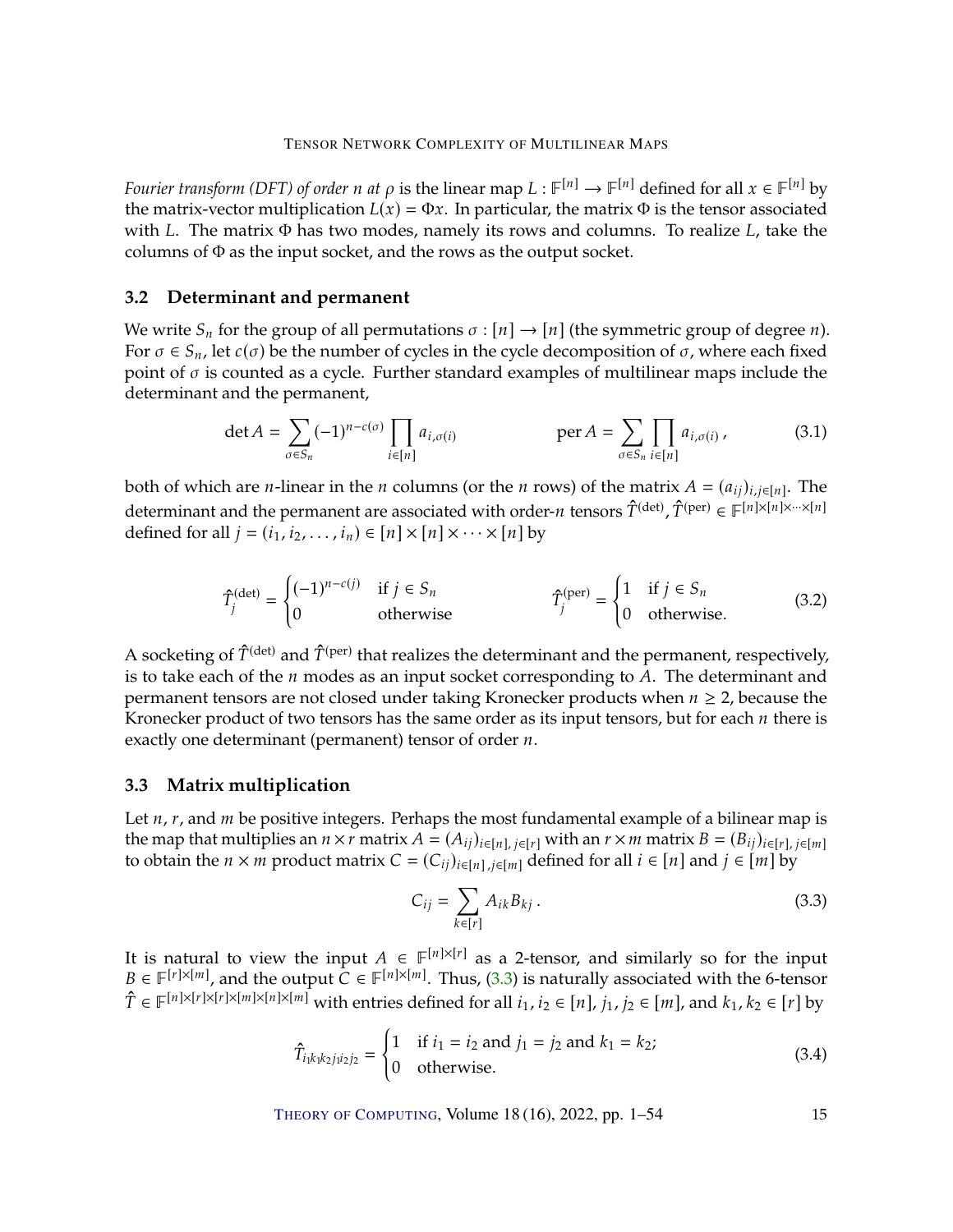<span id="page-15-5"></span>To realize [\(3.3\)](#page-14-0) using [\(3.4\)](#page-14-1), we can use the socketing grouped by parentheses in ( $[n] \times [r] \times$  $([r] \times [m]) \times ([n] \times [m])$ , where the first two groups are the two input sockets corresponding to  $A$  and  $B$ , and the last group is the output socket corresponding to  $C$ .

Let us write  $\langle n, r, m \rangle$  as a shorthand for the tensor [\(3.4\)](#page-14-1). From (3.4) and the definition of the Kronecker product it is immediate that matrix-multiplication tensors satisfy

<span id="page-15-4"></span>
$$
\langle n_1, r_1, m_1 \rangle \otimes \langle n_2, r_2, m_2 \rangle = \langle n_1 n_2, r_1 r_1, m_1 m_2 \rangle. \tag{3.5}
$$

That is, matrix multiplication tensors are closed under taking Kronecker products.

# **3.4 Group algebra product**

Let  $(A, +)$  be an Abelian group of order *n*. Another fundamental example of a bilinear map is to convolve two vectors  $f \in \mathbb{F}^{\mathbb{A}}$  and  $g \in \mathbb{F}^{\mathbb{A}}$  according to the group operation of  $\mathbb{A}$  to obtain the vector  $h = f * g \in \mathbb{F}^{\mathbb{A}}$  defined for all  $k \in \mathbb{A}$  by vector  $h = f * g \in \mathbb{F}^{\mathbb{A}}$ , defined for all  $k \in \mathbb{A}$  by

<span id="page-15-1"></span>
$$
h_k = \sum_{j \in \mathbb{A}} f_{(k-j)} g_j.
$$
 (3.6)

The map [\(3.6\)](#page-15-1) is associated with the 3-tensor  $\hat{T} \in \mathbb{F}^{A \times A \times A}$  defined for all  $i, j, k \in A$  by

<span id="page-15-2"></span>
$$
\hat{T}_{ijk} = \begin{cases}\n1 & i + j = k; \\
0 & \text{otherwise.}\n\end{cases}
$$
\n(3.7)

A socketing of the three modes of  $(3.7)$  that realizes  $(3.6)$  is to take the first two modes as two input sockets corresponding to  $f$  and  $g$ , respectively, and to take the last mode as the output socket corresponding to *h*. The vector space  $\mathbb{F}^{\mathbb{A}}$  equipped with the convolution product  $*$  is the *group algebra*  $\mathbb{F}[\mathbb{A}]$ .

# <span id="page-15-0"></span>**3.5 Kruskal operator**

Let  $n_1, n_2, \ldots, n_\ell$  and r be positive integers. Matrix multiplication generalizes naturally to the  $\ell$ -linear task of multiplying  $\ell$  matrices  $A^{(1)} \in \mathbb{F}^{[n_1] \times [r]}$ ,  $A^{(2)} \in \mathbb{F}^{[n_2] \times [r]}$ , ...,  $A^{(\ell)} \in \mathbb{F}^{[n_\ell] \times [r]}$  to obtain the order  $\ell$  tensor  $Y \in \mathbb{F}^{[n_1] \times [n_2] \times \cdots \times [n_\ell]}$  defined for all  $(i$ the order- $\ell$  tensor  $Y \in \mathbb{F}^{[n_1] \times [n_2] \times \cdots \times [n_\ell]}$  defined for all  $(i_1, i_2, \ldots, i_\ell) \in [n_1] \times [n_2] \times \cdots \times [n_\ell]$  by

<span id="page-15-3"></span>
$$
Y_{i_1 i_2 \cdots i_\ell} = \sum_{j \in [r]} A_{i_1 j}^{(1)} A_{i_2 j}^{(2)} \cdots A_{i_\ell j}^{(\ell)}.
$$
 (3.8)

This map is known as the *Kruskal operator*  $[63, 60]^6$  $[63, 60]^6$  $[63, 60]^6$  $[63, 60]^6$  of the matrices  $A^{(1)}, A^{(2)}, \ldots, A^{(\ell)}$ .<br>The map  $(3, 8)$  is associated with the  $3\ell$ -tensor

The map  $(3.8)$  is associated with the 3 $\ell$ -tensor

 $\hat{T} \in \mathbb{F}^{[n_1] \times [r] \times [n_2] \times [r] \times \cdots \times [n_\ell] \times [r] \times [n_1] \times [n_2] \times \cdots \times [n_\ell]}$ 

<sup>&</sup>lt;sup>6</sup>Kolda [\[60\]](#page-48-7) calls this operator the Kruskal operator. Kruskal [\[63\]](#page-49-7) studied the special case  $\ell = 3$ .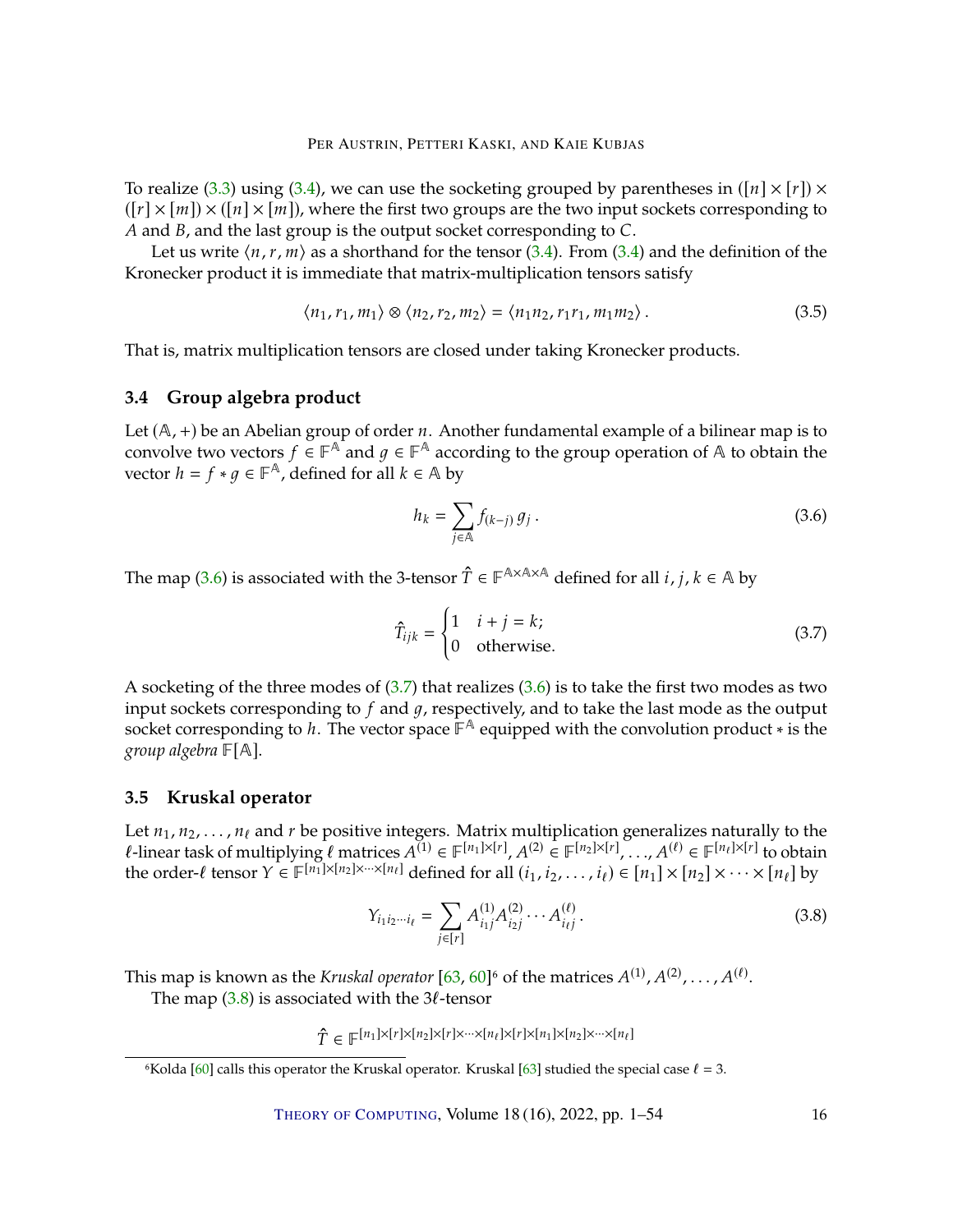<span id="page-16-6"></span>defined for all  $i_1, i'_1 \in [n_1], i_2, i'_2 \in [n_2], \ldots, i_\ell, i'_\ell \in [n_\ell]$  and  $j_1, j_2, \ldots, j_\ell \in [r]$  by

<span id="page-16-0"></span>
$$
\hat{T}_{i_1 j_1 i_2 j_2 \cdots i_\ell j_\ell i'_1 i'_2 \cdots i'_\ell} = \begin{cases}\n1 & \text{if } i_1 = i'_1, i_2 = i'_2, \dots, i_\ell = i'_\ell \text{ and } j_1 = j_2 = \dots = j_\ell; \\
0 & \text{otherwise.}\n\end{cases}
$$
\n(3.9)

A socketing of [\(3.9\)](#page-16-0) that realizes [\(3.8\)](#page-15-3) is to take each of the  $\ell$  pairs of modes  $[n_1] \times [r]$ ,  $[n_2] \times [r]$ , ...,  $[n_\ell] \times [r]$  as an input socket and the final  $\ell$  modes  $[n_1] \times [n_2] \times \cdots \times [n_\ell]$  as the output socket.

Let us write  $\langle n_1, n_2, \ldots, n_\ell | r \rangle$  for the tensor [\(3.9\)](#page-16-0). Analogously to the closure property [\(3.5\)](#page-15-4)<br>matrix multiplication tensors, we observe that for matrix multiplication tensors, we observe that

<span id="page-16-5"></span>
$$
\langle n_1, n_2, \ldots, n_\ell \mid r \rangle \otimes \langle n'_1, n'_2, \ldots, n'_\ell \mid r' \rangle = \langle n_1 n'_1, n_2 n'_2, \ldots, n_\ell n'_\ell \mid rr' \rangle. \tag{3.10}
$$

That is, Kruskal operator tensors are closed under taking Kronecker products. Furthermore, we observe that  $\langle n, r, m \rangle$  and  $\langle n, m | r \rangle$  are equal after reordering of the modes. That is, the matrix multiplication tensor [\(3.4\)](#page-14-1) is the special case of the Kruskal operator tensor [\(3.9\)](#page-16-0) when  $\ell = 2$ .

#### **3.6 Homomorphism-counting forms**

Further multilinear maps arise naturally by algebraization of combinatorial problems. For example, the linear form of the matrix multiplication map

<span id="page-16-1"></span>
$$
\sum_{i,j,k\in[n]}A_{ij}B_{jk}C_{ki}
$$
\n(3.11)

can be used to count the triangles in a graph, and the form

<span id="page-16-2"></span>
$$
\sum_{i,j,k,\ell \in [n]} A_{ij} B_{ik} C_{i\ell} D_{jk} E_{j\ell} F_{k\ell} \tag{3.12}
$$

can be used to count the occurrences of any 4-vertex subgraph in a graph by varying the six  $n \times n$ matrices *A*, *B*, *C*, *D*, *E*, *F*  $\in$   $\mathbb{F}^{[n] \times [n]}$ . A more complicated variant takes as input four 3-tensors <br>*A B C D*  $\in$   $\mathbb{F}^{[n] \times [n] \times [n]}$  of shape  $n \times n \times n$  and considers the linear form *A*, *B*, *C*, *D*  $\in$   $\mathbb{F}^{[n] \times [n] \times [n]}$  of shape  $n \times n \times n$  and considers the linear form

<span id="page-16-3"></span>
$$
\sum_{i,j,k,\ell \in [n]} A_{ijk} B_{ik\ell} C_{ij\ell} D_{jk\ell} . \tag{3.13}
$$

An  $n^{4-\delta}$  time algorithm for the associated trilinear map  $(A, B, C) \mapsto D$  would imply an algorithm for the Max 3-Sat problem with running time  $(2 - \delta')^n$  [102] for the Max 3-Sat problem with running time  $(2 - \delta')^n$  [\[102\]](#page-52-3).

The forms [\(3.11\)](#page-16-1), [\(3.12\)](#page-16-2), and [\(3.13\)](#page-16-3) are all special cases of what we call a *homomorphismcounting form* defined by a hypergraph P, or, succinctly, a P-linear form. In more precise terms, let *P* be a *k*-uniform hypergraph on  $v \ge k$  vertices and write  $\binom{[v]}{k}$  for the set of *k*-element subsets of [v]. For each hyperedge  $S = \{i_1, i_2, ..., i_k\} \in E(P) \subseteq \binom{[v]}{k}$  of P, let  $X^{(S)}$  be an input tensor of shape  $[n]^S$ . The *P-linear form* of *order n* is the form

<span id="page-16-4"></span>
$$
\sum_{\sigma \in [n]^{V(P)}} \prod_{S \in E(P)} X_{\sigma|_S}^{(S)},\tag{3.14}
$$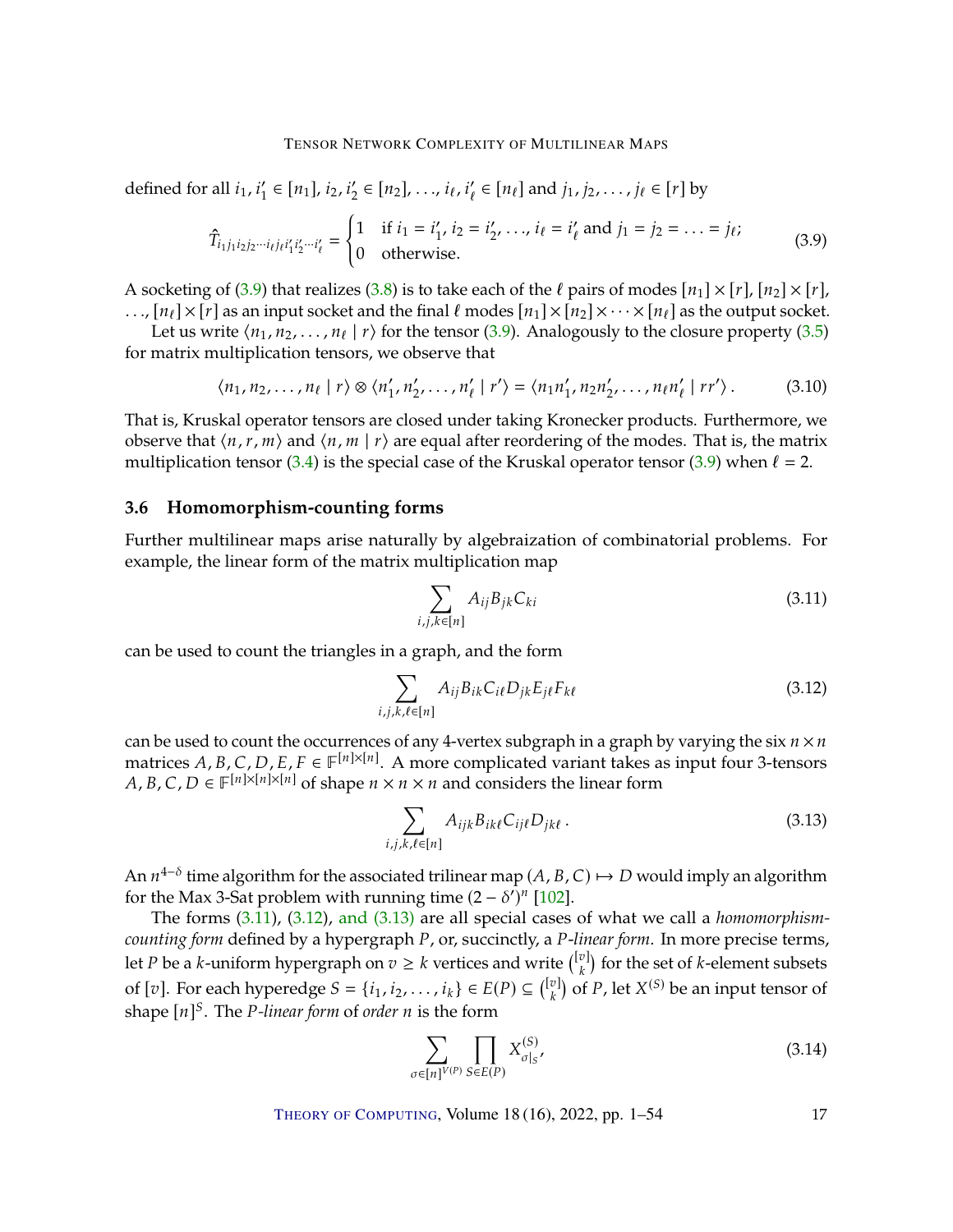where  $\sigma|_S$  is the restriction of  $\sigma$  to the k indices in S. For example, the forms [\(3.11\)](#page-16-1), [\(3.12\)](#page-16-2), and [\(3.13\)](#page-16-3) are the *P*-linear forms corresponding to *P* being a triangle, a  $K_4$ , and a complete 3-uniform hypergraph on 4 vertices, respectively. It is immediate that  $(3.14)$  is an  $|E(P)|$ -linear map.

The map [\(3.14\)](#page-16-4) is associated with a tensor  $\hat{T}$  of order  $k \cdot |E(P)|$  whose modes are  $M = \{ (S, i) |$  $S \in E(P), i \in S$  with index sets  $J((S, i)) = [n]$ . The entries of  $\hat{T}$  are defined by

<span id="page-17-1"></span>
$$
\hat{T}_j = \begin{cases}\n1 & \text{if } \exists \sigma \in [n]^{V(P)} \text{ such that } j_{(S,i)} = \sigma_i \text{ for every } (S,i) \in M; \\
0 & \text{otherwise.} \n\end{cases}
$$
\n(3.15)

A socketing of [\(3.15\)](#page-17-1) that realizes [\(3.14\)](#page-16-4) is given by one input socket for each hyperedge  $S \in E(P)$ such that the socket contains the  $k$  modes  $(S, i)$  for  $i \in S$ .

Let us observe that the tensors of the forms  $(3.12)$  and  $(3.13)$  are actually the same—they are both of order 12, have volume  $n^{12}$ , and are in fact equal to the outer product of the  $n \times n \times n$ <br>identity tensor with itself 4 times after reparaing of modes. However, due to the difference in identity tensor with itself 4 times after renaming of modes. However, due to the difference in socketing, the forms are computationally very different. We show in [Section](#page-37-0) [7](#page-37-0) that while there are non-trivial tensor network algorithms for evaluating [\(3.12\)](#page-16-2), no such algorithms exist for [\(3.13\)](#page-16-3).

Let us write  $\langle n \rangle_p$  for the tensor  $\hat{T}$  as defined in [\(3.15\)](#page-17-1). Analogously to the closure properties [\(3.5\)](#page-15-4) [and \(3.10\),](#page-16-5) we observe the closure property

$$
\langle n \rangle_P \otimes \langle n' \rangle_P = \langle n n' \rangle_P \,. \tag{3.16}
$$

# <span id="page-17-0"></span>**4 Tensor networks**

# **4.1 Networks**

<sup>A</sup> *network* (or *diagram*) consists of a finite set 𝑉 of *vertices*, a finite set 𝐸 of *hyperedges*, an *incidence relation*  $I \subseteq V \times E$ , and a *boundary*  $B \subseteq E$ . A network is *nondegenerate* if every hyperedge is incident to at least one vertex. In what follows we assume that all networks are nondegenerate. A hyperedge  $e \in E$  is a *loop* if  $e \notin B$  and  $e$  is incident to exactly one vertex.

For a vertex  $v \in V$ , let us write  $I(v) = \{e \in E : (v, e) \in I\}$  for the set of hyperedges incident to *v*. Dually, for a hyperedge *e* ∈ *E*, let us write  $I(e) = \{v \in V : (v, e) \in I\}$  for the set of vertices incident to  $e$ . For a network  $D$ , we write  $V(D)$ ,  $E(D)$ ,  $I(D)$ , and  $B(D)$  to refer to the vertices of  $D$ , the hyperedges of  $D$ , the incidence relation of  $D$ , and the boundary of  $D$ , respectively.

For example, on the left in [\(1.2\)](#page-3-1) [\(page](#page-3-1) [1.2\)](#page-3-1), we see a network with five vertices  $V =$  ${A, B, \alpha, \beta, \gamma}$ , seven hyperedges  $E = \{i, j, \ell, i', k, k', j'\}$ , and boundary  $B = \{i, j\}$ . The vertices incident to  $i'$  are  $I(i') = \{A, \alpha\}.$ 

**Induced networks** For a network D and a nonempty subset  $W \subseteq V(D)$ , the *induced* network  $D[W]$  consists of the vertices in W together with the hyperedges of  $D$  that are incident to at

THEORY OF C[OMPUTING](http://dx.doi.org/10.4086/toc), Volume 18 (16), 2022, pp. 1–54 18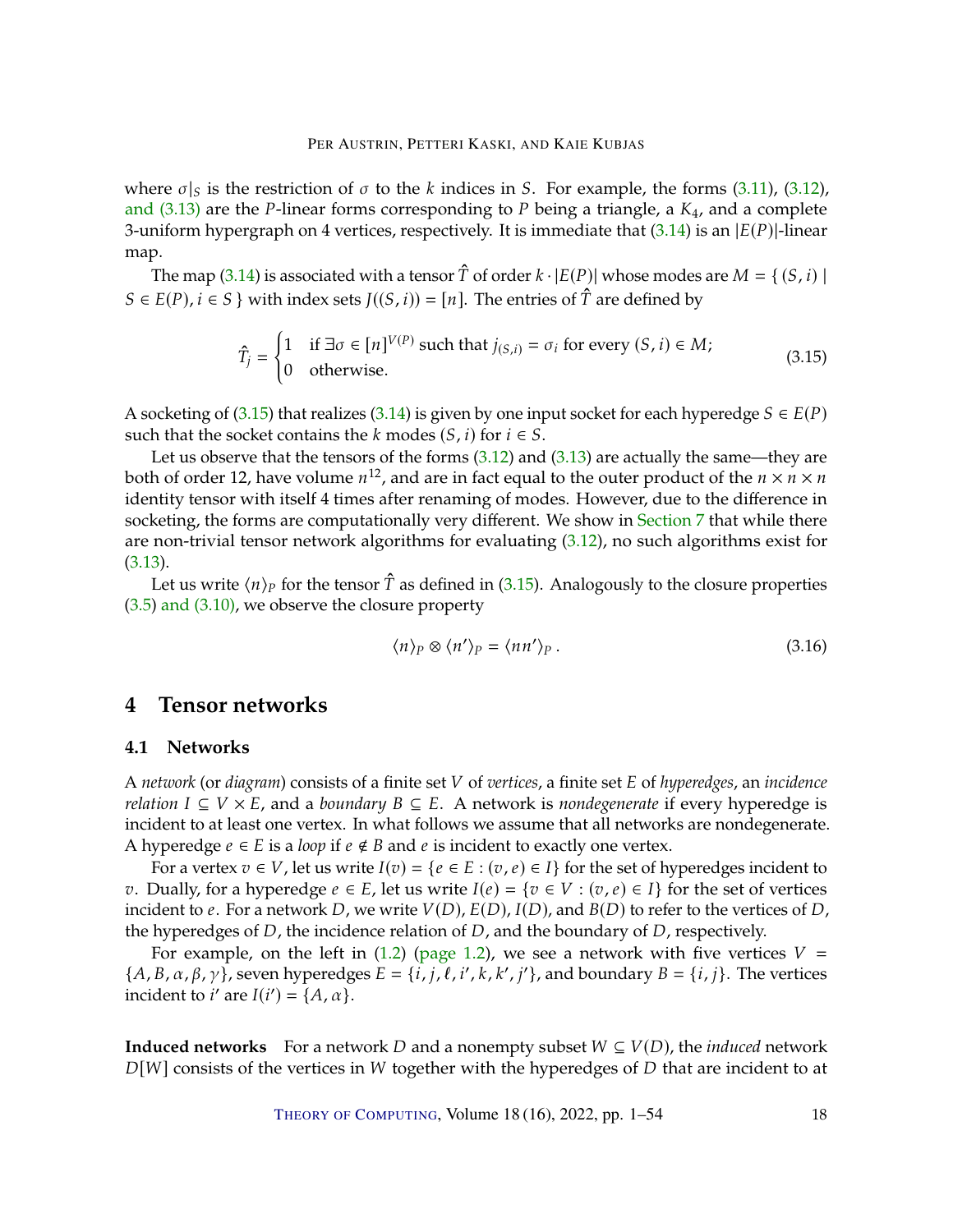least one vertex in  $W$ ; the boundary of  $D[W]$  consists of all hyperedges that are at the boundary of  $D$  or incident to a vertex outside  $W$ . Formally,

<span id="page-18-1"></span>
$$
V(D[W]) = W ,E(D[W]) = \{e \in E(D) : \exists w \in W \text{ s.t. } (w, e) \in I(D)\},I(D[W]) = I(D) \cap (V(D[W]) \times E(D[W])) ,B(D[W]) = (B(D) \cap E(D[W])) \cup \{e \in E(D[W]) : \exists v \in V(D) \setminus W \text{ s.t. } (v, e) \in I(D)\}.
$$
 (4.1)

For a vertex  $v \in V$ , we abbreviate  $D[v] = D({v}]$ . Note that the boundary of  $D[v]$  consists of all non-loop hyperedges incident to  $v$  in  $D$ .

For example, for the network on the left in [\(1.2\)](#page-3-1), the induced network  $D[{\alpha, A}]$  has hyperedges  $E(D[\{\alpha, A\}]) = \{i', k, \ell\}$  and boundary  $B(D[\{\alpha, A\}]) = \{\ell\}.$ 

# **4.2 Tensor networks**

Let *D* be a network. We *index D* by associating with each hyperedge  $e \in E$  an *index set*  $J(e)$  of size  $\ell(e)$ . Induced networks inherit indexing by restriction. Next we associate with each vertex  $v \in V$ a tensor  $T(v) \in \mathbb{F}^{J(I(v))}$ . We say that D equipped with the tensors  $(T(v))_{v \in V}$  is a *tensor network*.<br>The value of a tensor network D, or the tensor *represented by D* is a tensor  $T(D) \in \mathbb{F}^{J(I)}$ 

The *value* of a tensor network *D*, or the tensor *represented by D*, is a tensor  $T(D) \in \mathbb{F}^{J(B)}$ , ined for all  $i \in I(B)$  by defined for all  $i \in J(B)$  by

<span id="page-18-0"></span>
$$
T(D)_i = \sum_{j \in J(E(D) \setminus B)} \prod_{v \in V} T(v)_{ij} . \tag{4.2}
$$

Observe that in [\(4.2\)](#page-18-0) the positions *i* and *j* together identify a unique entry of  $T(v)$  by projection to  $J(I(v))$ . We also observe that the value of a tensor network with an empty boundary is a scalar.

# **4.3 Contracting tensors**

Let *D* be a tensor network and let  $W \subseteq V(D)$  be a nonempty set of vertices. Let w be a new element not in *V*. We may *contract W* in *D* to obtain a tensor network *D*/*W* by replacing the sub-network  $D[W]$  in D with the single vertex w whose associated tensor  $T(w)$  is the tensor represented by  $D[W]$ . Formally,

<span id="page-18-2"></span>
$$
V(D/W) = (V(D) \setminus W) \cup \{w\},
$$
  
\n
$$
E(D/W) = E(D) \setminus (E(D[W]) \setminus B(D[W])) ,
$$
  
\n
$$
I(D/W) = (I(D) \setminus I(D[W])) \cup \{(w, e) : e \in B(D[W])\},
$$
  
\n
$$
B(D/W) = B(D) ,
$$
  
\n
$$
T(w) = T(D[W]).
$$
\n(4.3)

The *cost* of contracting *W* in *D* is  $c(D, W) = \prod_{e \in E(D[W])} |J(e)|$ . The value of a tensor network is invariant under contraction i.e. for all nonompty  $W \subset V(D)$  it holds that  $T(D) = T(D/W)$  (see invariant under contraction, i. e., for all nonempty  $\widetilde{W} \subseteq V(D)$  it holds that  $T(D) = T(D/W)$  (see [Lemma](#page-40-1) [A.1](#page-40-1) for a proof).

For example, contracting  $W = \{\alpha, A\}$  in the network on the left in [\(1.2\)](#page-3-1) results in the network shown in the second step, where the tensor  $T = T(D[\{\alpha, A\}])$  of the new (unlabelled) vertex is a vector of length  $\ell$ , which in position  $u$  takes the value  $T_u = \sum$  $v_{k} \alpha_{i'ku} A_{i'k}.$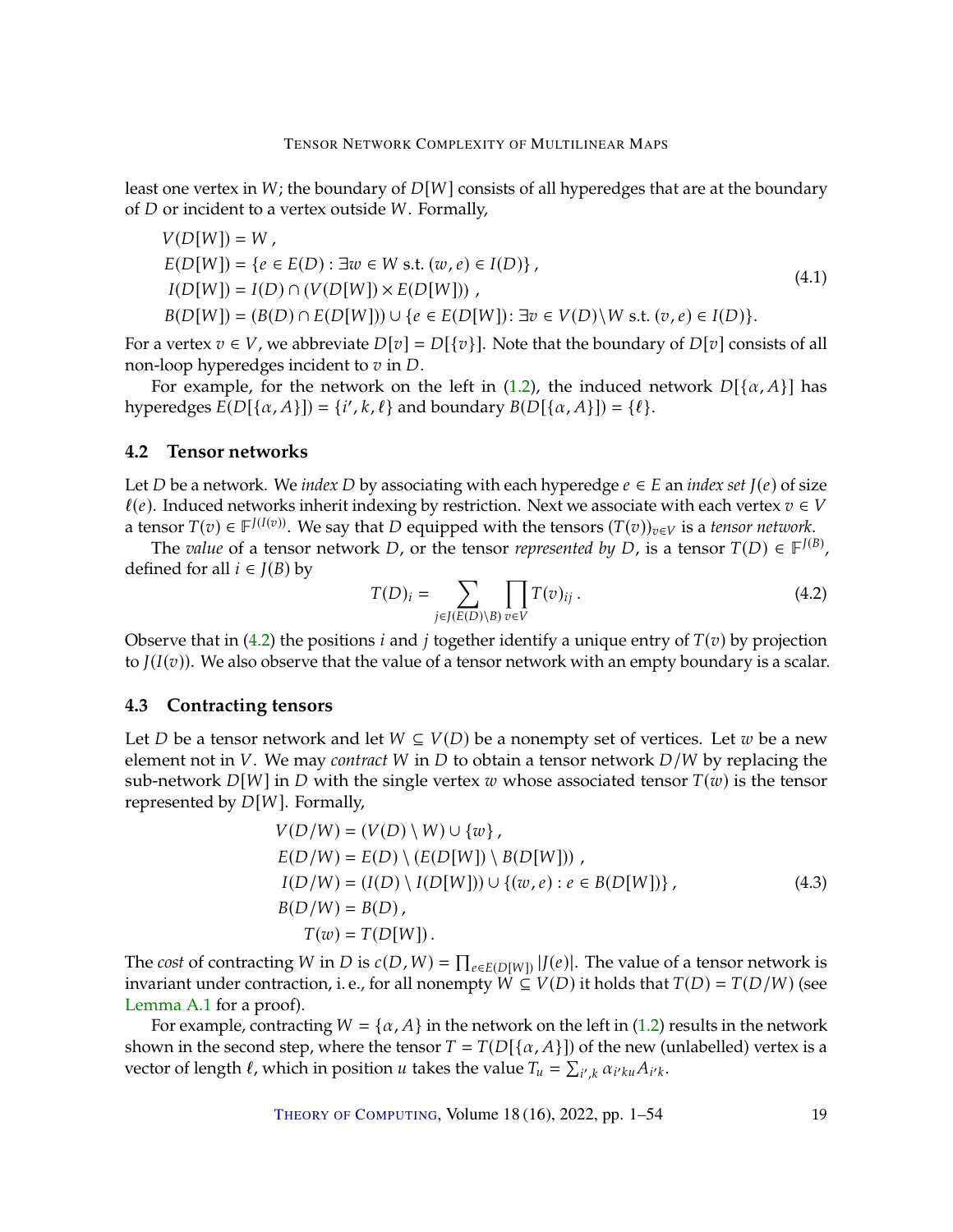# **4.4 Execution and cost of a tensor network**

To compute the tensor  $T(D)$  from a given tensor network D, we may proceed by a sequence of contractions on  $D$ . Such a process is called executing  $D$ , and the cost of  $D$  is the cost of a minimum-cost execution of  $D$ . We proceed with the details.

Let  $D = D_0$  be a tensor network with at least one tensor. For  $k = 1, 2, \ldots, t$ , select a nonempty subset  $W_{k-1} \subseteq V(D_{k-1})$  such that  $W_{k-1}$  has at least two tensors or consists of a single tensor with a loop. Set  $D_k = D_{k-1}/W_{k-1}$  and observe that the number of tensors and/or modes decreases by at least one in the contraction. Suppose that  $D_t$  is loopless and consists of a single tensor. We<br>say that such a sequence of contractions is an execution of  $D$  in t steps. The cest of the execution say that such a sequence of contractions is an *execution* of D in *t steps*. The *cost* of the execution is max $_{k=1,2,...,t}$   $c(D_{k-1}, W_{k-1})$ . The cost of an execution in zero steps is defined to be 0.

It is immediate that  $D$  has at least one execution and every execution consists of at most  $2|V(D)| - 1$  steps. By invariance under contractions, we have  $T(D_t) = T(D)$ . The *cost*  $c(D)$  of D is the cost of a minimum-cost execution of  $D$ .

An execution of D of cost  $c(D)$  immediately translates into an algorithm that computes  $T(D)$ using  $O(c(D)|V(D)|)$  arithmetic operations in  $\mathbb{F}$ , since the contraction step  $D_k = D_{k-1}/W_{k-1}$ takes  $O(c(D_{k-1}, W_{k-1}))$  ≤  $c(D)$  time to evaluate, and there are  $O(V(D))$  steps.

<span id="page-19-1"></span>**Lemma 4.1.** Let D be a tensor network. There exists a minimum-cost execution of D such that each *contracted set has size at most two. Furthermore, if* D is loopless, we can assume that each contracted set *has size exactly two.*

[Lemma](#page-19-1) [4.1](#page-19-1) is proven in [Appendix](#page-41-0) [A.2.](#page-41-0) In what follows we restrict to consider loopless  $D$ only. Thus while a general execution may contract arbitrary vertex sets in  $D$  in each step, we may assume without loss of generality that the minimum-cost execution has the structure of a rooted binary tree, whose leaves are the vertices of the tensor network, and each internal vertex is the tensor obtained by contracting its two children.

For example, [\(1.2\)](#page-3-1) illustrates an execution of the network shown there, both as a sequence of contractions of pairs of vertices, and more succinctly as an execution tree overlaid on top of the network.

# <span id="page-19-0"></span>**4.5 Cost of a multilinear map**

Let us now define the cost of a multilinear map via the minimum-cost tensor networks (and socketing) for evaluating the map. That is, the cost of a multilinear map is defined in terms of the best tensor network that implements the map. In more precise terms, let

$$
A: \mathbb{F}^{J(E_1)} \times \mathbb{F}^{J(E_2)} \times \cdots \times \mathbb{F}^{J(E_\ell)} \to \mathbb{F}^{J(E')}
$$

be an  $\ell$ -linear map. Consider the tensor  $\hat{T}(A)$  of A and the associated input sockets  $E_1, E_2, \ldots, E_\ell$ and the output socket E'. Let D<sup>\*</sup> be an arbitrary tensor network such that  $T(D^*) = \hat{T}(A)$  and<br>the boundary satisfies  $B(D^*) = F_1 \cup F_2 \cup \cdots \cup F_\ell \cup F'$ . Modify the network  $D^*$  as follows. For the boundary satisfies  $B(D^*) = E_1 \cup E_2 \cup \cdots \cup E_\ell \cup E'$ . Modify the network  $D^*$  as follows. For each  $k = 1, 2, ..., \ell$ , introduce a new vertex to  $D^*$ , make the new vertex incident to each of the modes in the input socket  $F_1$ , and associate the new vertex with a tensor  $X^{(k)} \in E^{J(E_k)}$ . Remove modes in the input socket  $E_k$ , and associate the new vertex with a tensor  $X^{(k)} \in \mathbb{F}^{J(E_k)}$ . Remove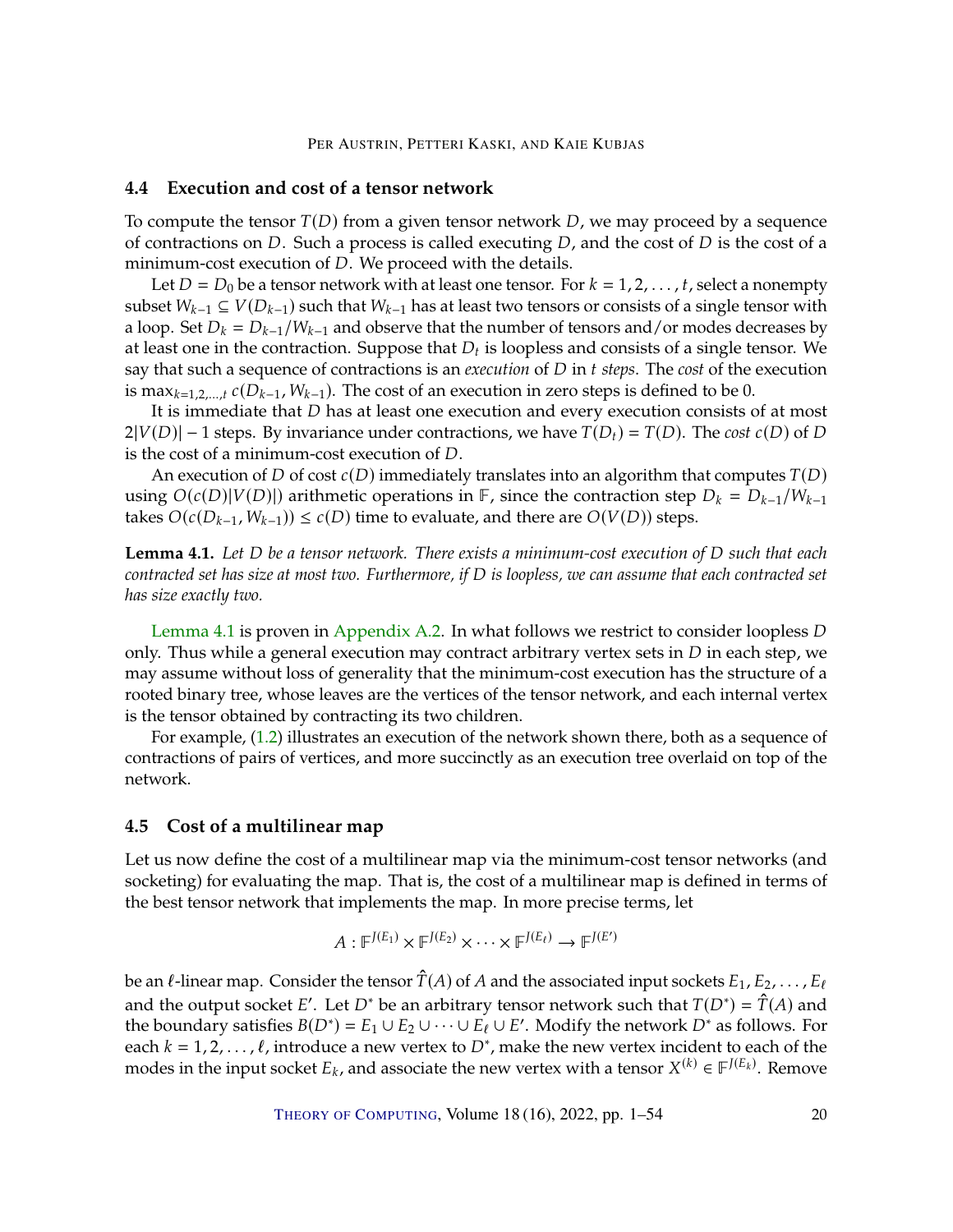the modes  $E_1 \cup E_2 \cup \cdots \cup E_\ell$  from the boundary of  $D^*$ . Let us denote the resulting network by  $D$  and call the introduced  $\ell$  now vertices the secket *vertices* of  $D$ . We observe that  $B(D) = F'$ D and call the introduced  $\ell$  new vertices the *socket vertices* of D. We observe that  $B(D) = E'$ <br>and  $A(Y^{(1)} | Y^{(2)} - Y^{(\ell)}) - T(D)$ . Furthermore, the cost  $\ell(D)$  is independent of the value of and  $A(X^{(1)}, X^{(2)}, \ldots, X^{(\ell)}) = T(D)$ . Furthermore, the cost  $c(D)$  is independent of the value of  $X^{(k)} \in \mathbb{F}^{J(E_k)}$  for  $k - 1, 2, \ldots, \ell$ . We say that  $D$  is a reglization of A if it can be obtained from A by this process, and write  $\mathcal{D}(A)$  for the set of all tensor network realizations D of A.<br>The cest of the map A is  $c(A)$  = min a  $c(x)$  (D). In particular we observe that  $(k) \in F^{J(E_k)}$  for  $k = 1, 2, ..., \ell$ . We say that *D* is a *realization* of *A* if it can be obtained from *A* by is process, and write  $\mathcal{D}(A)$  for the set of all tensor petwork realizations *D* of *A* 

The *cost* of the map *A* is  $c(A) = \min_{D \in \mathcal{D}(A)} c(D)$ . In particular, we observe that the minimum exists since the cost of a tensor network is a nonnegative integer and the family  $\mathscr{D}(A)$  is nonempty.

# <span id="page-20-0"></span>**5 Upper bounds**

This section presents tensor-network algorithms for the maps introduced in [Section](#page-13-0) [3.](#page-13-0) We start with our key technical result that cost is submultiplicative [\(Theorem](#page-7-1) [1.3,](#page-7-1) stated formally as [Theorem](#page-22-0) [5.1\)](#page-22-0), which then enables us to represent essentially the fastest known algorithms using tensor networks, and, in the case of P-linear forms, also improve on earlier work as reviewed in [Section](#page-4-1) [1.3.](#page-4-1)

Recall that the cost of an execution of a network is the maximum number of operations of any step (contraction) in that execution, rather than the total running time (number of operations). With the exception of [Theorem](#page-7-1) [1.3,](#page-7-1) the results in this section are stated as the resulting upper bound on running time but they are all derived by obtaining upper bounds on cost.

# <span id="page-20-1"></span>**5.1 Submultiplicativity of cost**

Let  $E_1, E_2, \ldots, E_\ell, E'$  be pairwise disjoint sets of indexed modes such that  $E_1, E_2, \ldots, E_\ell$  are nonempty. nonempty. Let

$$
A: \mathbb{F}^{J(E_1)} \times \mathbb{F}^{J(E_2)} \times \cdots \times \mathbb{F}^{J(E_\ell)} \to \mathbb{F}^{J(E')}
$$

be an  $\ell$ -linear map. For a positive integer  $k$ , we define the  $\ell$ -linear map  $A^{\otimes k}$  such that its tensor <br>satisfies  $T(A^{\otimes k}) - T(A)^{\otimes k}$ . Then satisfies  $T(A^{\otimes k}) = T(A)^{\otimes k}$ . Then

$$
A^{\otimes k} : \mathbb{F}^{J(E_1)^k} \times \mathbb{F}^{J(E_2)^k} \times \cdots \times \mathbb{F}^{J(E_\ell)^k} \to \mathbb{F}^{J(E')^k}.
$$

Note that  $T(A^{\otimes k}) = T(A)^{\otimes k}$  is the *k*-fold Kronecker product of  $T(A)$  with itself—that is, it has the come order but the index sets are larger, whereas  $\hat{T}(A^{\otimes k})$  is the *k*-fold suter product of the same order, but the index sets are larger—whereas  $\hat{T}(A^{\otimes k})$  is the *k*-fold outer product of  $\hat{T}(A)$  with itself—that is, its index sets have the same sizes, but its order is k times larger.

Let D be a network that realizes A and let  $\mathcal{T}_D$  be an execution tree for D. For each internal vertex  $x$  in  $\mathcal{T}_D$  (that is, a vertex obtained by contraction), define the *amortized cost* of  $x$  by splitting into the following three cases:

- 1. if neither of the two subtrees of  $x$  contains a socket vertex, the amortized cost of  $x$  is 1;
- 2. if exactly one of the subtrees of  $x$ , say, the subtree rooted at  $y$  (where  $x$  and  $y$  are adjacent in  $\mathcal{T}_D$ ), contains at least one socket vertex, the amortized cost of  $x$  is the maximum of the volume of the tensor at  $x$  and the volume of the tensor at  $v^7$ volume of the tensor at x and the volume of the tensor at  $\psi$ ;<sup>7</sup>

 $<sup>7</sup>$  Here, it is crucial to note that the volume of the other subtree rooted at  $x$ , only containing non-socket vertices,</sup> does not contribute directly to the amortized cost of  $x$ .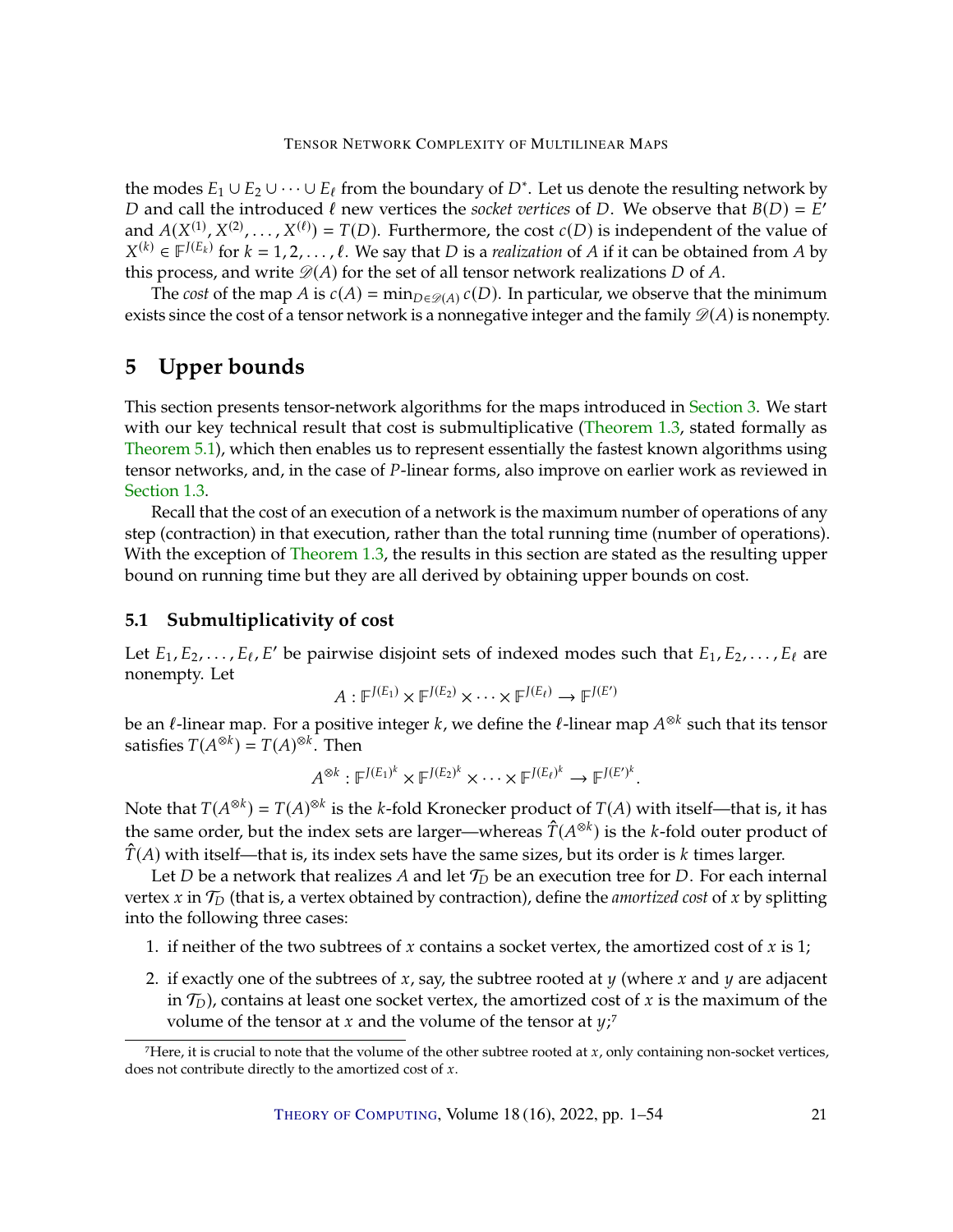3. if both of the subtrees of x contain at least one socket vertex, the amortized cost of x is the cost of the contraction to obtain  $x$ .

The *amortized cost*  $a(\mathcal{T}_D)$  of  $\mathcal{T}_D$  is the maximum of the amortized costs of the internal vertices of  $\mathcal{T}_D$ . Since the amortized cost of each internal vertex of  $\mathcal{T}_D$  is at most its cost, we have  $a(\mathcal{T}_D) \leq c(\mathcal{T}_D)$ . Furthermore, we observe that the amortized cost of x in case (ii) above may be strictly less than the cost of the contraction to obtain  $x$ . In particular, in (ii) the amortized cost is defined *not by the cost of the contraction but rather by volume*. This is because in a  $k^{\text{th}}$  Kronecker<br>power we can amortize the cost of the aggregate transformation in case (ii) not with a single power we can amortize the cost of the aggregate transformation in case (ii) not with a single contraction but with a sequence of  $k$  contractions. This observation will form the heart of the proof of [Theorem](#page-7-1) [1.3.](#page-7-1)

Before proceeding with the proof, let us illustrate the key ideas in visual terms. Let us start with the three illustrations in  $(5.1)$ .

<span id="page-21-0"></span>

Suppose the leftmost network in [\(5.1\)](#page-21-0) is socketed so that the two modes at the top form the output socket, and the four modes at the bottom form two input sockets so that modes in the same socket are incident to the same vertex. In the middle in [\(5.1\)](#page-21-0), we have adjoined two socket vertices to the input sockets to obtain a realization  $D$ . On the right in  $(5.1)$ , we display an execution tree  $\mathcal{T}_D$  for D. Observe that the bottom-most internal vertices of  $\mathcal{T}_D$ , and the top-most<br>internal vertex of  $\mathcal{T}_D$ , have type (ii). The internal vertex in the center has type (iii). (There are no internal vertex of  $\mathcal{T}_D$ , have type (ii). The internal vertex in the center has type (iii). (There are no<br>internal vertices of type (i)). Supposing that all the modes have length at least 2, we also absents internal vertices of type (i).) Supposing that all the modes have length at least 2, we also observe that the vertices of type (ii) have amortized cost strictly less than their contraction cost.

Let us now consider the  $k^{\text{th}}$  power of [\(5.1\)](#page-21-0) visually, for  $k = 4$ :

<span id="page-21-1"></span>

The leftmost network in  $(5.2)$  depicts the k-fold outer product of the network on the left in  $(5.1)$  with itself. Observe that we simply take k copies of the network, but that for the purposes of the visualization we have taken care to draw the  $k$  copies of each mode together for the socketing. In the middle in [\(5.2\)](#page-21-1), we have adjoined two socket vertices to the input sockets to obtain a realization  $D^{\otimes k}$  of  $A^{\otimes k}$ . On the right in [\(5.2\)](#page-21-1), we display an execution tree  $\mathcal{T}_{D^{\otimes k}}$  for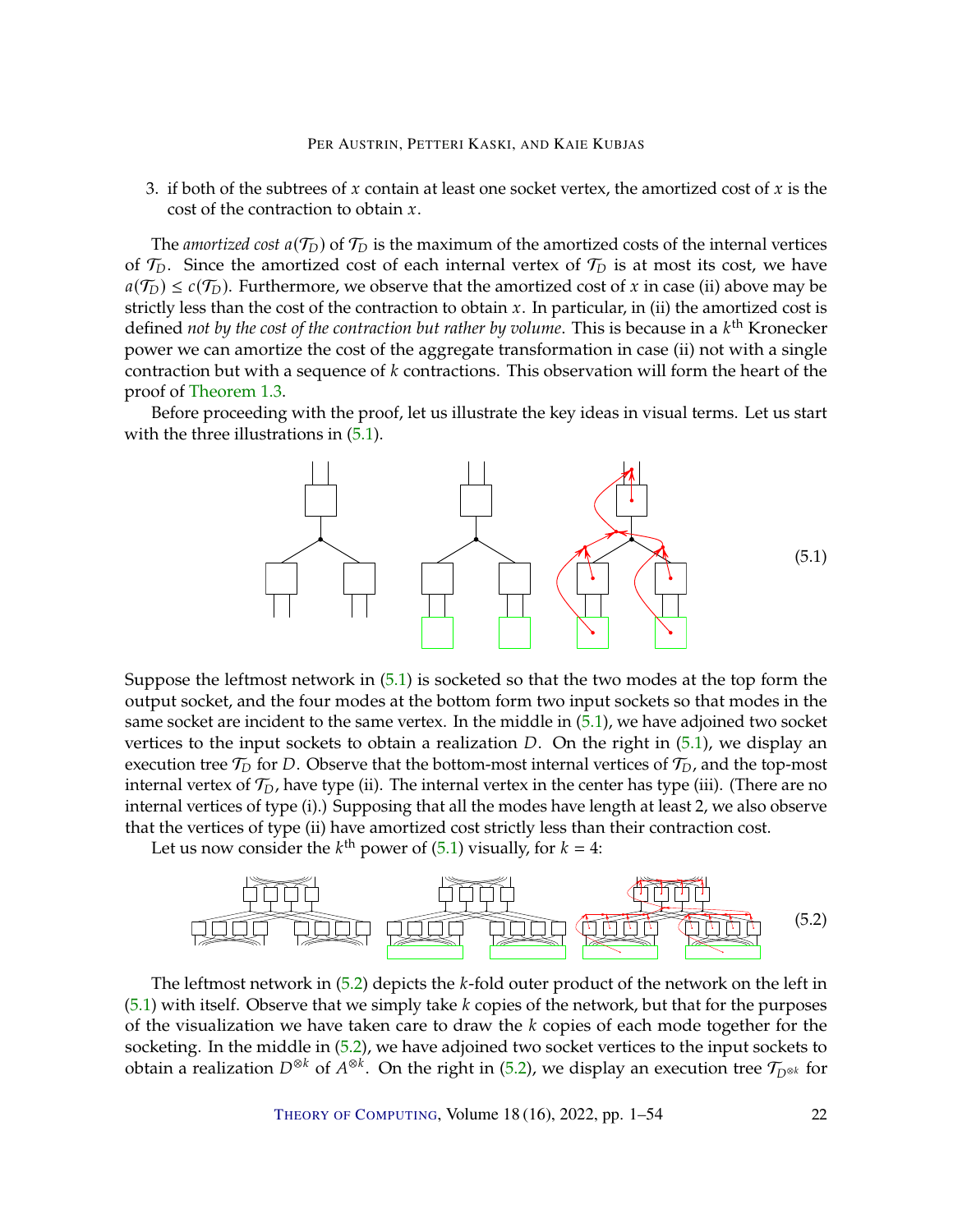$D^{\otimes k}$ . Observe how each of the internal vertices of type (ii) in  $\mathcal{T}_D$  gets expanded to a sequence of k internal vertices in  $\mathcal{T}_{\leq k}$ . This transformation from  $\mathcal{T}_D$  to  $\mathcal{T}_{\leq k}$  is the gist of the follow of k internal vertices in  $\mathcal{T}_{D^{\otimes k}}$ . This transformation from  $\mathcal{T}_D$  to  $\mathcal{T}_{D^{\otimes k}}$  is the gist of the following theorem.

<span id="page-22-0"></span>**[Theorem](#page-7-1) 5.1** (Formal statement of Theorem [1.3\)](#page-7-1). Let D be an arbitrary realization of A and let  $\mathcal{T}_D$ *be an arbitrary execution tree for D. For all positive integers k, we have* 

<span id="page-22-1"></span>
$$
c(A^{\otimes k}) \le a(\mathcal{T}_D)^{k-1}c(\mathcal{T}_D). \tag{5.3}
$$

Furthermore, this realization of  $A^{\otimes k}$  consists of at most  $k \cdot |V(D)|$  vertices.

*Proof.* Let *D*<sup>∗</sup> be the subnetwork of *D* with  $T(D^*) = \hat{T}(A)$ . That is, *D*<sup>∗</sup> is the network induced by all the non-socket vertices of *D*. Taking *k* disjoint copies of  $D^*$ , we obtain a network whose by all the non-socket vertices of *D*. Taking *k* disjoint copies of *D<sup>∗</sup>*, we obtain a network whose tensor is  $\hat{T}(A^{\otimes k})$ . Attaching the resulting network to tensors at sockets gives a realization of  $A^{\otimes k}$ . Let us write  $D^{\otimes k}$  for this realization.<br>For establish (5.3) it suffices to co

To establish [\(5.3\)](#page-22-1), it suffices to construct an execution tree  $\mathcal{T}_{D^{\otimes k}}$  for  $D^{\otimes k}$  whose cost satisfies  $\mathcal{T}_{\omega}$  is  $\mathcal{T}_{\omega}$  whose  $\mathcal{T}_{\omega}$  whose  $\mathcal{T}_{\omega}$  whose  $\mathcal{T}_{\omega}$  is  $\mathcal{T}_{\omega}$  whose to the rest  $c(\mathcal{T}_{D^{\otimes k}}) \leq a(\mathcal{T}_D)^{k-1} c(\mathcal{T}_D)$ . We construct  $\mathcal{T}_{D^{\otimes k}}$  by rewriting  $\mathcal{T}_D$  from leaves towards the root to consider the k copies of each vertex in  $D^*$ . We start with leaf vertices which are the vertices consider the *k* copies of each vertex in  $D^*$ . We start with leaf vertices which are the vertices of  $D^{\otimes k}$ . We split the process into cases (i) (ii) and (iii) as in the definition of amortized cost. Let x  $D^{\otimes k}$ . We split the process into cases (i), (ii), and (iii) as in the definition of amortized cost. Let *x* he the internal vertex of  $\mathcal{T}_D$  that we are currently considering be the internal vertex of  $\mathcal{T}_D$  that we are currently considering.<br>In 2000 (i), we nonform the contraction indicated by x in a

In case (i), we perform the contraction indicated by x in each of the k copies of  $D^*$  in  $D^{\otimes k}$ <br>ividually. This croates k now internal vertices in  $\mathcal{T}_{\otimes k}$  that are all copies of x. We set these k individually. This creates *k* new internal vertices in  $\mathcal{T}_{D^{\otimes k}}$  that are all copies of *x*. We set these *k* vertices as the vertices that correspond to  $x$  in the subsequent steps. Each of these contractions in  $\mathcal{T}_{D^{\otimes k}}$  has the same cost as the contraction indicated by x in  $\mathcal{T}_D$ . This cost is less than or equal to  $c(\mathcal{T}_D)$ . to  $c(\mathcal{T}_D)$ .

In case (ii), let y be the child of x in  $\mathcal{T}_D$  such that the subtree rooted at y contains a socket vertex, and let z be the other child of x in  $\mathcal{T}_D$ . There is a single vertex in  $\mathcal{T}_{D^{\otimes k}}$  corresponding to y and k identical vertices in  $\mathcal{T}_{D^{\otimes k}}$  corresponding to z. We contract these k vertices individually each with the vertex that corresponds to *y*. This creates *k* new internal vertices in  $\mathcal{T}_{D^{\otimes k}}$ , where we set the topmost vertex as the vertex that corresponds to  $x$  in the subsequent steps. After the *i*th step, the corresponding tensor has *i* copies of modes of  $x$  and  $k - i$  copies of modes of  $y$ . The cost of the contraction in the *i*th step is the cost of contracting  $y$  and  $z$  in  $\mathcal{T}_D$  multiplied by the the volume of y to the power  $k - i$  and the volume of x to the power  $i - 1$ . Since the volumes of x and y are less than or equal to  $a(\mathcal{T}_D)$ , this cost is less than or equal to  $a(\mathcal{T}_D)^{k-1}c(\mathcal{T}_D)$ .<br>In case (iii), let y and z be the two child vertices of x in  $\mathcal{T}_D$ . By the structure of the quality

In case (iii), let *y* and *z* be the two child vertices of *x* in  $\mathcal{T}_D$ . By the structure of the earlier steps, we have that a single vertex in  $D^{\otimes k}$  corresponds to *y*, and similarly for *z*. We contract that these two vertices. This creates one new internal vertex in  $\mathcal{T}_{D^{\otimes k}}$ , which we set as the vertex that corresponds to x in the subsequent stops. This tensor has k sonics of modes of x. The sect corresponds to  $x$  in the subsequent steps. This tensor has  $k$  copies of modes of  $x$ . The cost of this contraction in  $\mathcal{T}_{D^{\otimes k}}$  is the cost of the corresponding contraction in  $\mathcal{T}_D$  to the  $k^{\text{th}}$  power, because both tensors have  $k$  copies of all modes compared to  $y$  and  $z$ . By definition, in case (iii) the amortized cost of contracting  $y$  and  $z$  is the same as the cost of contracting  $y$  and  $z$ . Hence the cost of this contraction in  $\mathcal{T}_{D^{\otimes k}}$  is less than or equal to  $a(\mathcal{T}_D)^k \leq a(\mathcal{T}_D)^{k-1}c(\mathcal{T}_D)$ .<br>This rewriting process produces an execution tree  $\mathcal{T}_{\neg k}$  for  $D^{\otimes k}$  with  $c(\mathcal{T}_{\neg k}) \leq a$ .

This rewriting process produces an execution tree  $\mathcal{T}_{D^{\otimes k}}$  for  $D^{\otimes k}$  with  $c(\mathcal{T}_{D^{\otimes k}}) \leq a(\mathcal{T}_D)^{k-1}c(\mathcal{T}_D)$ .  $\Box$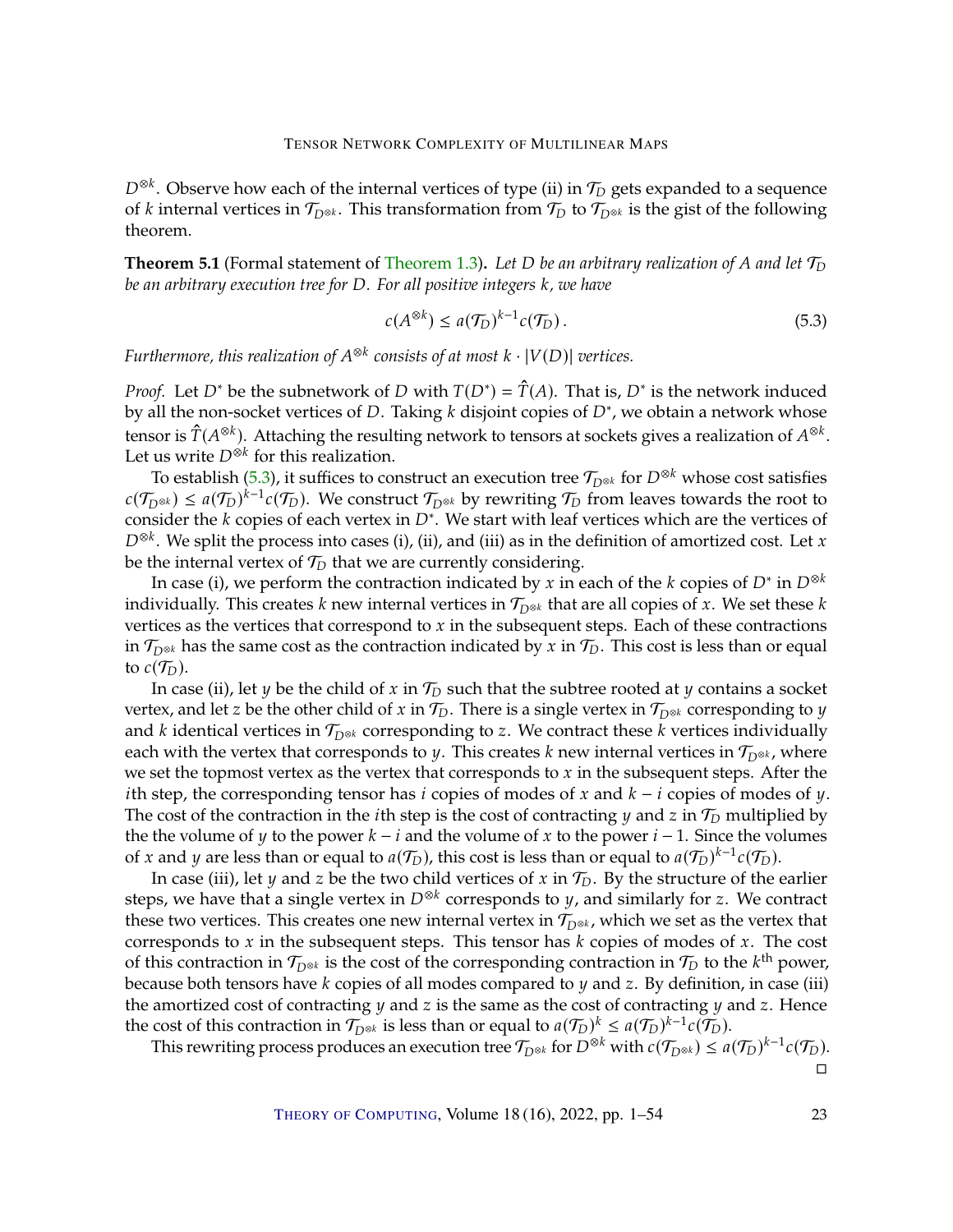<span id="page-23-4"></span>An immediate corollary is that tensor networks can use low rank decompositions of  $T(A)$  to efficiently evaluate  $A^{\otimes k}$ .

<span id="page-23-0"></span>**Corollary 5.2** (Submultiplicativity of low-rank executions). Let  $A : \mathbb{F}^{J(E_1)} \times \mathbb{F}^{J(E_2)} \times \cdots \times \mathbb{F}^{J(E_\ell)} \to$ <br> $\mathbb{F}^{J(E')}$  be a multilinear man. Define  $m = \max_{I} (I(E_1) | I(E_2) | I(E_3) | I(E_4) | I(E_1) | I(E_2) | I(E_2) | I(E_3)$  $\mathbb{F}^{J(E')}$  be a multilinear map. Define  $m = \max\{|J(E_1)|, |J(E_2)|, \ldots, |J(E_\ell)|, |J(E')|\}$  and  $r = \text{rk } T(A)$ .<br>Then  $c(A^{\otimes k}) \leq \max\{r, m\}^k \min\{r, m\}$ . *Then*  $c(A^{\otimes k}) \leq \max(r, m)^k \min(r, m)$ 

*Proof.* By taking a star-like network topology (as in [\(5.1\)](#page-21-0)) we get an execution with  $a(\mathcal{T}_D) = \max(r, m)$  and  $\cos t (c(\mathcal{T}_D) = m \cdot r)$ .  $max(r, m)$  and cost  $c(\mathcal{T}_D) = m \cdot r$ .

# <span id="page-23-1"></span>**5.2 Fast matrix multiplication**

Let us now illustrate the use of [Theorem](#page-22-0) [5.1](#page-22-0) by capturing fast matrix multiplication with tensor networks. We start by recalling that for a constant  $h > 0$ , we write  $\omega(h)$  for the rectangular matrix multiplication exponent (see [Section](#page-4-1) [1.3\)](#page-4-1). It is immediate that max(2,  $h + 1$ )  $\leq \omega(h) \leq h + 2$ ; for the state-of-the-art bounds on  $\omega(h)$ , see Le Gall and Urrutia [\[70\]](#page-49-6).

<span id="page-23-3"></span>**Lemma 5.3.** *For all constants*  $h > 0$  *and*  $\epsilon > 0$  *it holds that an*  $n \times \lfloor n^h \rfloor$  *matrix may be multiplied with*  $\alpha \ln \lfloor n^h \rfloor \times n$  matrix in  $O(n^{\omega(h)+\epsilon})$  operations by executing a tensor network an  $\lfloor n^h \rfloor \times n$  matrix in  $O(n^{\omega(h)+\epsilon})$  operations by executing a tensor network.

*Proof.* Fix an  $0 < \epsilon < 1$ . Let  $0 < \delta_1$ ,  $\delta_2 < 1$  be constants whose precise values we will fix later. By definition of  $\omega(h)$ , for all  $t > \omega(h)$  there exists a constant  $U > 0$  such that the arithmetic complexity of multiplying an  $c \times \lfloor c^h \rfloor$  matrix with an  $\lfloor c^h \rfloor \times c$  matrix is at most  $Uc^t$  for all  $c$ . Since<br>the rank of a bilinear man is bounded from above by two times its (multiplicative) complexity the rank of a bilinear map is bounded from above by two times its (multiplicative) complexity (see [\[23,](#page-46-9) §14.1]), it follows that there exist three 3-tensors  $\alpha$ ,  $\beta$ ,  $\gamma$  respective shapes ( $c \times b$ )  $\times d$ ,  $(b \times c) \times d$ , and  $(c \times c) \times d$  for positive integer constants b, c, and d with max $(c^2, cb) \le d \le c^{\omega(h)+\delta_1}$ <br>and  $c^h - \delta_2 < h < c^h$  such that  $\alpha, \beta, \gamma$  decompose the matrix multiplication tensor  $(c, h, c)$  defined and  $c^{h-\delta_2} \leq b \leq c^h$  such that  $\alpha, \beta, \gamma$  decompose the matrix multiplication tensor  $\langle c, b, c \rangle$  defined<br>by (3.4) as depicted below: the indices i. k, ke i, i, i, is refer to the tensor (3.4). The mode by [\(3.4\)](#page-14-1) as depicted below; the indices  $i_1$ ,  $k_1$ ,  $k_2$ ,  $j_1$ ,  $i_2$ ,  $j_2$  refer to the tensor (3.4). The mode shared by  $\alpha$ ,  $\beta$ ,  $\gamma$  in [\(5.4\)](#page-23-2) has length d, the modes  $i_1$ ,  $i_2$ ,  $j_1$ ,  $j_2$  each have length c, and the modes  $k_1$ ,  $k_2$  have length  $b$ .

<span id="page-23-2"></span>

For example, for  $h = 1$ , Strassen's decomposition [\[93\]](#page-51-9) as depicted in [\(5.5\)](#page-24-0) below realizes [\(5.4\)](#page-23-2) with  $c = b = 2$  and  $r = 7$ . We use the numbering in magenta to indicate correspondence between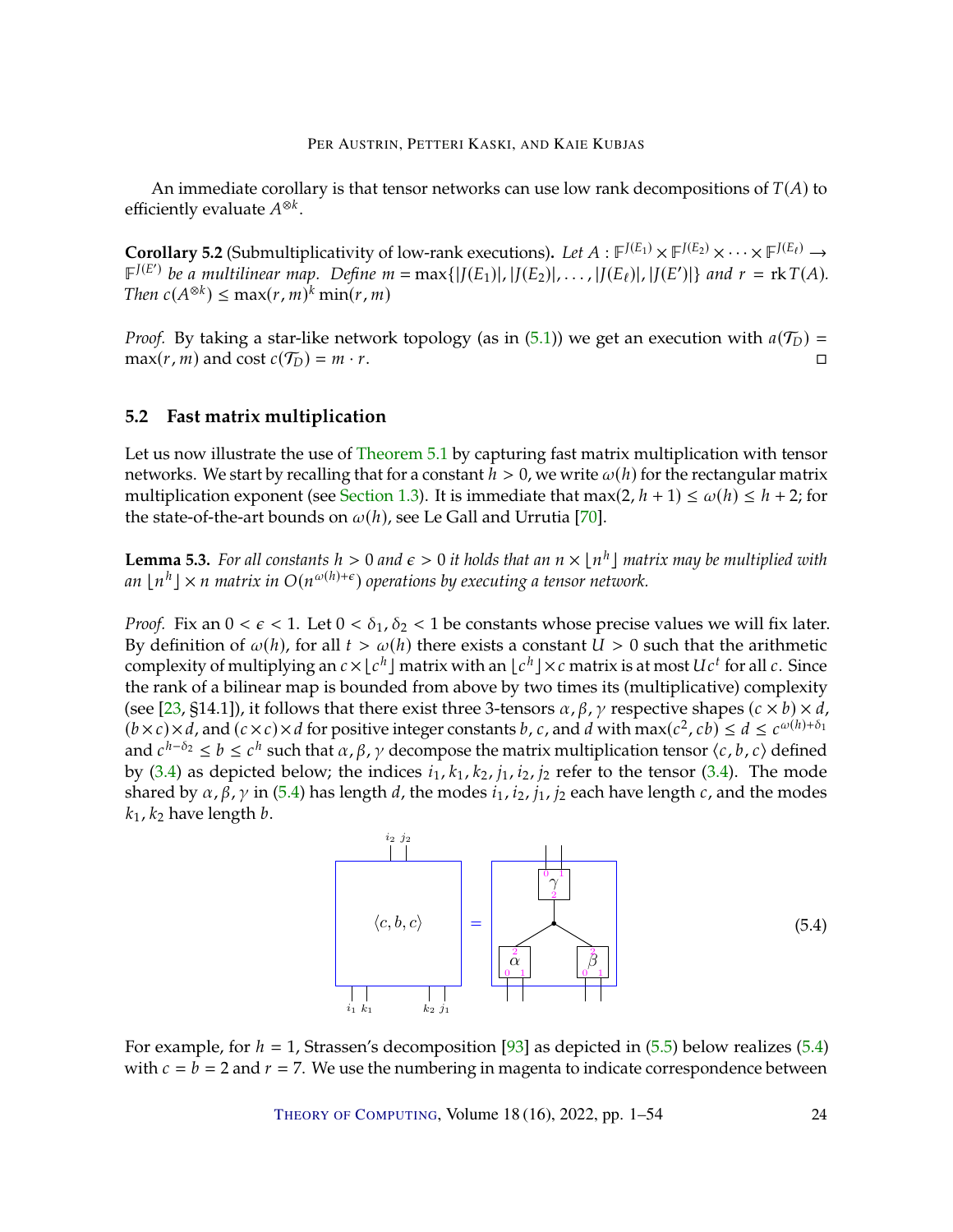modes in [\(5.4\)](#page-23-2) [and \(5.5\).](#page-24-0)

<span id="page-24-0"></span>
$$
\alpha = \begin{bmatrix} 1 & 0 & 1 & 0 & 1 & -1 & 0 \\ 0 & 0 & 0 & 0 & 1 & 0 & 1 \\ 0 & 1 & 0 & 0 & 0 & 1 & 0 \\ 1 & 1 & 0 & 1 & 0 & 0 & -1 \end{bmatrix} \qquad \beta = \begin{bmatrix} 1 & 1 & 0 & -1 & 0 & 1 & 0 \\ 0 & 0 & 1 & 0 & 0 & 1 & 0 \\ 0 & 0 & 0 & 1 & 0 & 0 & 1 \\ 1 & 0 & -1 & 0 & 1 & 0 & 1 \end{bmatrix} \qquad \gamma = \begin{bmatrix} 1 & 0 & 0 & 1 & -1 & 0 & 1 \\ 0 & 0 & 1 & 0 & 1 & 0 & 0 \\ 0 & 0 & 1 & 0 & 1 & 0 & 0 \\ 0 & 1 & 0 & 1 & 0 & 0 & 0 \\ 1 & -1 & 1 & 0 & 0 & 1 & 0 \end{bmatrix} \qquad (5.5)
$$

Let us next set up an application of [Theorem](#page-22-0) [5.1.](#page-22-0) Let  $A: \mathbb{F}^{[c] \times [b]} \times \mathbb{F}^{[b] \times [c]} \to \mathbb{F}^{[c] \times [c]}$  be the proper map that multiplies a  $c \times h$  matrix with a  $h \times c$  matrix. Observe that the tensor of A is bilinear map that multiplies a  $c \times b$  matrix with a  $b \times c$  matrix. Observe that the tensor of A is  $\hat{T}(A) = \langle c, b, c \rangle$ . To realize A, define two input sockets in [\(5.4\)](#page-23-2), namely  $\{i_1, k_1\}$  and  $\{k_2, j_1\}$  to obtain a realization  $D$  and an execution tree  $\mathcal{T}_D$  as follows:

<span id="page-24-1"></span>

Since max( $c^2$ ,  $cb$ )  $\leq d$ , the amortized cost of  $\mathcal{T}_D$  satisfies  $a(\mathcal{T}_D) = d$ . The cost is  $c(\mathcal{T}_D) = \max(c^2, cb)d$  $max(c^2, cb)d.$ <br>Let the m

Let the matrices  $X \in \mathbb{F}^{[n] \times [\lfloor n^h \rfloor]}$  and  $Y \in \mathbb{F}^{[\lfloor n^h \rfloor] \times [n]}$  be given. We construct a tensor network that multiplies *X* and *Y*. We may assume that  $\delta_2 < h$ . Let  $k = \lceil \frac{h \log n}{(h - \delta_2) \log n} \rceil$  $\frac{h \log n}{(h-\delta_2)\log c}$ . We observe that  $\hat{Y} \in \mathbb{F}^{[b^k] \times [c^k]}$  by inserting rows and columns with zero-entries.<br>Since  $(c, b, c) \otimes k = (c^k, b^k, c^k)$  by (3.5), we have that  $A^{\otimes k}$ .  $h \leq c^{(h-\delta_2)k} \leq b^k$  and  $n \leq c^{(1-\delta_2/h)k} \leq c^k$ . Extend the matrices  $X, Y$  to  $X \in \mathbb{F}^{[c^k] \times [b^k]}$  and  $\in \mathbb{F}^{[b^k] \times [c^k]}$  by inserting rows and columns with zero-optrios

Since  $\langle c, b, c \rangle^{\otimes k} = \langle c^k, b^k, c^k \rangle$  by [\(3.5\)](#page-15-4), we have that  $A^{\otimes k}$  is the map that multiplies a  $\langle b^k \rangle$  matrix with a  $b^k \times c^k$  matrix. Using Theorem 5.1 with D and  $\mathcal{T}_D$ , we obtain  $c(A^{\otimes k})$ Since  $(c, b, c)$ <sup>on</sup> =  $(c^*, b^*, c^*)$  by (5.5), we have that  $A^{\infty}$  is the map that multiplies a<br>  $k \times b^k$  matrix with a  $b^k \times c^k$  matrix. Using [Theorem](#page-22-0) [5.1](#page-22-0) with D and  $\mathcal{T}_D$ , we obtain  $c(A^{\otimes k}) \le$ <br>  $(\mathcal{T}_D)^{k-1}c(\mathcal{T}_D)$  $a(\mathcal{T}_D)^{k-1}c(\mathcal{T}_D) = d^k \max(c^2, cb)$ . Moreover, the realization  $D^{\otimes k}$  of  $A^{\otimes k}$  given by [Theorem](#page-22-0) [5.1](#page-22-0) consists of  $|V(D^{\otimes k})| = O(k)$  vertices. We can now associate X and Y with the two socket vertices consists of  $|V(D^{\otimes k})| = O(k)$  vertices. We can now associate X and Y with the two socket vertices<br>of  $D^{\otimes k}$  taking care to associate X with the left socket (originating from *[i, k, \* and *x*) and *Y* of  $D^{\otimes k}$ , taking care to associate X with the left socket (originating from  $\{i_1, k_1\}$  and  $\alpha$ ) and  $\gamma$ <br>with the right socket (originating from  $\{k_i, j_i\}$  and  $\beta$ ) (Cf. (5.2) for an illustration bow D and  $\mathcal{T$ with the right socket (originating from  $\{k_1, j_1\}$  and  $\beta$ ). (Cf. [\(5.2\)](#page-21-1) for an illustration how D and  $\mathcal{T}_D$ <br>in (5.6) viold  $D^{\otimes k}$  and  $\mathcal{T}_{\alpha\beta}$ ). Executing  $D^{\otimes k}$  then results in the product matrix  $\mathcal{A}$ in [\(5.6\)](#page-24-1) yield  $D^{\otimes k}$  and  $\mathcal{T}_{D^{\otimes k}}$ .) Executing  $D^{\otimes k}$  then results in the product matrix  $A^{\otimes k}(X, Y) = XY$ in

$$
d^k \max(c^2, cb)|V(D^{\otimes k})| \le c^{(\omega(h)+\delta_1)k} c^2 b |V(D^{\otimes k})|
$$
  
\n
$$
\le n^{(\omega(h)+\delta_1)(h/(h-\delta_2))} c^{5+h} b |V(D^{\otimes k})|
$$
  
\n
$$
= O(n^{\omega(h)+\epsilon})
$$

operations for all large enough *n*; here we have used the elementary upper bound  $ω(h) ≤ h + 2$ <br>and selected  $δ_1, δ_2$  to be small enough constants (that depend on the constants *h* and  $ε$ ). and selected  $\delta_1$ ,  $\delta_2$  to be small enough constants (that depend on the constants h and  $\epsilon$ ).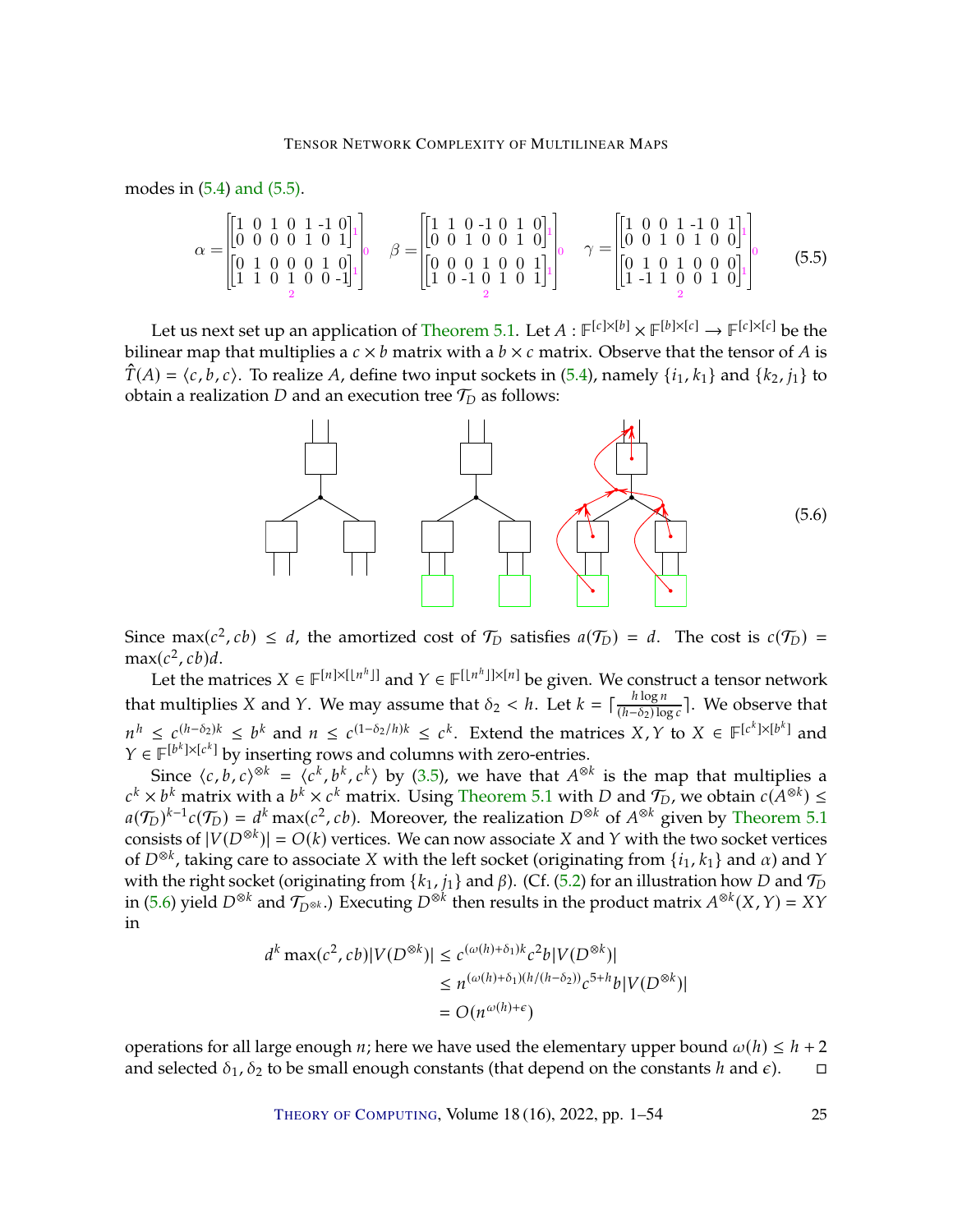The following lemma illustrates that we can also capture rectangular matrix multiplication by reduction to square matrix multiplication using tensor networks. This lemma in particular covers the cases when  $r$  does not grow as a polynomial function of  $n$ . We also observe that if  $\omega = 2$ , the upper bounds in the lemma are optimal up to the choice of  $\epsilon > 0$  because of the size of the input/output.

<span id="page-25-1"></span>**Lemma 5.4.** *For all*  $\epsilon > 0$  *it holds that we may multiply an*  $n \times r$  *matrix with an*  $r \times n$  *matrix by executing a tensor network in*

- 1.  $O(n^{\omega+\epsilon-1}r)$  operations when  $r \geq n$ *, and*
- 2.  $O(n^2 r^{\omega+\epsilon-2})$  operations when  $r \leq n$ .

*Proof.* Fix an  $\epsilon > 0$  and let  $\alpha$ ,  $\beta$ ,  $\gamma$  be three 3-tensors of shape  $(c \times c) \times d$  for constants  $b = c$  and *d* as in the proof of [Lemma](#page-23-3) [5.3.](#page-23-3) Let the matrices  $X \in \mathbb{F}^{[n] \times [r]}$  and  $Y \in \mathbb{F}^{[r] \times [n]}$  be given. We construct topsor potworks that compute the product  $YY$ construct tensor networks that compute the product  $XY$ .

To establish (i), first pad  $X$  and  $Y$  using rows and columns of zero-entries so that both  $n$ and  $r$  become positive integer powers of  $c$  and  $n$  divides  $r$ . This increases  $n$  and  $r$  by at most a multiplicative factor *c*. We now have  $n = c^k$  and  $r = c^t$  for positive integers  $t \ge k$ .<br>Observe that we can compute the  $n \times n$  product matrix  $XY$  by taking the sur-

Observe that we can compute the  $n \times n$  product matrix XY by taking the sum of  $\frac{r}{n} = c^{t-k}$ matrix products of size  $n \times n$ .

Let us implement this computation with a tensor network. Reshape X to a  $(k + t)$ -tensor whose all modes have length  $c$ . The first  $k$  modes index the rows, the last  $t$  modes index the columns. Reshape  $Y$  to a  $(t + k)$ -tensor whose all modes have length  $c$ . The first  $t$  modes index the rows, the last  $k$  modes index the columns.

Connect  $X$  and  $Y$  into a network as displayed in  $(5.7)$  on the right.

<span id="page-25-0"></span>

That is, we join  $t - k$  column modes of X with the matching  $t - k$  row modes of Y using  $t - k$ identity matrices  $I_c$  (to avoid degeneracy of the network if  $X$  and  $Y$  are removed). Then we connect the remaining modes of  $X$  and  $Y$  to the left and right sockets of a matrix multiplication network for  $c^k \times c^k$  matrices as depicted by  $\langle c^k, c^k, c^k \rangle$  in [\(5.7\)](#page-25-0); this matrix multiplication network<br>is obtained as in the proof of Lemma 5.3 with  $h = c$ . The result is a multiplication network hetwork for  $c^2 \times c^2$  matrices as depicted by  $\langle c^2, c^2 \rangle$  in (5.7); this matrix multiplication network is obtained as in the proof of [Lemma](#page-23-3) [5.3](#page-23-3) with  $b = c$ . The result is a multiplication network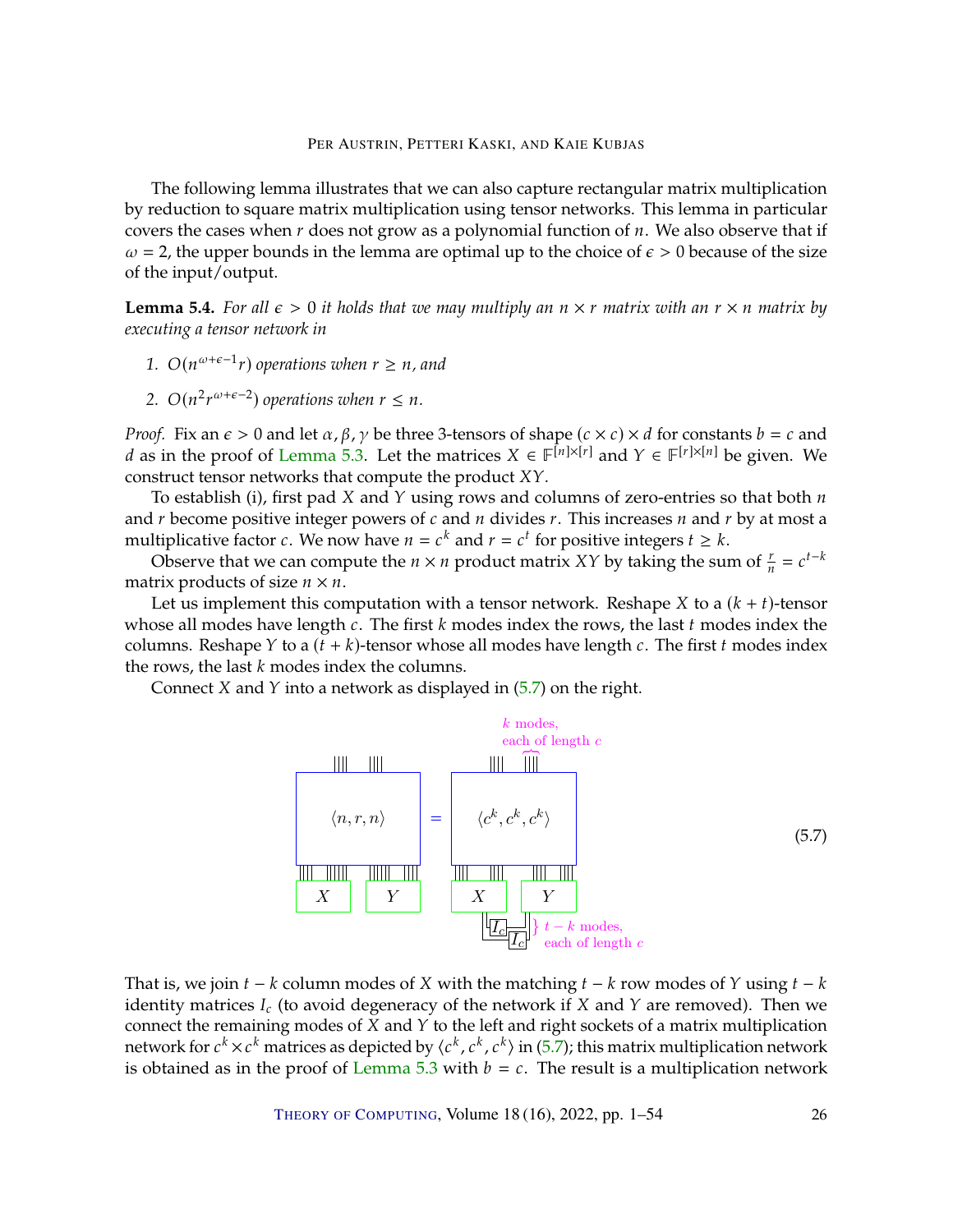$\langle n, r, n \rangle$  as depicted in [\(5.7\)](#page-25-0) on the left. We execute this network using the structure on the right in [\(5.7\)](#page-25-0) by first contracting (with zero cost) the identity matrices  $I_c$  with  $Y$ . We then execute the remaining network as in the proof of [Lemma](#page-23-3)  $5.3$ . For large enough  $n$ , the cost of the execution is at most  $c^{k(\omega+\epsilon/2)+2}c^{t-k+1}$ , which translates to  $O(n^{\omega+\epsilon}r)$  operations since the network has  $O(k)$ vertices whose contractions have nonzero cost.

To establish (ii), first pad  $X$  and  $Y$  using rows and columns of zero-entries so that both  $n$ and  $r$  become positive integer powers of  $c$  and  $r$  divides  $n$ . This increases  $r$  and  $n$  by at most a multiplicative factor *c*. We now have  $r = c^k$  and  $n = c^t$  for positive integers  $t \ge k$ .<br>Observe that we can compute the  $n \times n$  product matrix  $XY$  by taking  $(\frac{n}{2})^2$  =

Observe that we can compute the  $n \times n$  product matrix XY by taking  $(\frac{n}{r})^2 = c^{2(t-k)}$  matrix ducts of size  $r \times r$ products of size  $r \times r$ .

Let us implement this computation with a tensor network. Reshape  $X$  to a  $(t + k)$ -tensor whose all modes have length  $c$ . The first  $t$  modes index the rows, the last  $k$  modes index the columns. Reshape  $Y$  to a  $(k + t)$ -tensor whose all modes have length  $c$ . The first  $k$  modes index the rows, the last  $t$  modes index the columns. Connect  $X$  and  $Y$  into a network as displayed in [\(5.7\)](#page-25-0) on the right.

<span id="page-26-0"></span>

That is, we join  $t - k$  row modes of X each to an identity matrix  $I_c$  whose other mode is at the boundary. Similarly, we join matching  $t - k$  column modes of  $Y$  each to an identity matrix  $I_c$ whose other mode is at the boundary. (This is to avoid degeneracy of the network if  $X$  and  $Y$ are removed.) Then connect the remaining modes of  $X$  and  $Y$  to the left and right sockets of a matrix multiplication network for  $c^k \times c^k$  matrices as depicted by  $\langle c^k, c^k, c^k \rangle$  in [\(5.8\)](#page-26-0); this matrix multiplication network is obtained as in the proof of Lemma 5.3 with  $h = c$ . The result is a matrix multiplication network for  $c^x \times c^x$  matrices as depicted by  $\langle c^x, c^x, c^x \rangle$  in (5.8); this matrix<br>multiplication network is obtained as in the proof of [Lemma](#page-23-3) [5.3](#page-23-3) with  $b = c$ . The result is a<br>multiplication netwo multiplication network  $\langle n, r, n \rangle$  as depicted in [\(5.8\)](#page-26-0) on the left. We execute this network using the structure on the right in  $(5.8)$  by first contracting (with zero cost) the identity matrices  $I_c$  with  $X$  and  $Y$ , respectively. We then execute the remaining network as in the proof of [Lemma](#page-23-3) [5.3.](#page-23-3) For large enough r, the cost of the execution is at most  $c^{k(\omega+\epsilon/2)+2}c^{2(t-k)+1}$ , which translates to  $O(n^2\kappa^{\omega-1+\epsilon})$  operations since the network has  $O(k)$  vertices whose contractions have nonzero  $O(n^2r^{\omega-1+\epsilon})$  operations since the network has  $O(k)$  vertices whose  $O(n^2r^{\omega-1+\epsilon})$  operations since the network has  $O(k)$  vertices whose contractions have nonzero cost.

Let us conclude this subsection with a well-known lemma on rectangular matrix multiplication that we can also capture with tensor networks.

<span id="page-26-1"></span>**Lemma 5.5.** *For all non-negative integers* a, b, c and  $\epsilon > 0$  it holds that we may multiply an  $n^a \times n^b$ <br>matrix by an  $n^b \times n^c$  matrix via a tensor network in  $O(n^{\max(a+b,b+c,a+c)(\omega+\epsilon)/2})$  onerations matrix by an  $n^b \times n^c$  matrix via a tensor network in  $O(n^{\max(a+b,b+c,a+c)(\omega+\epsilon)/2})$  operations.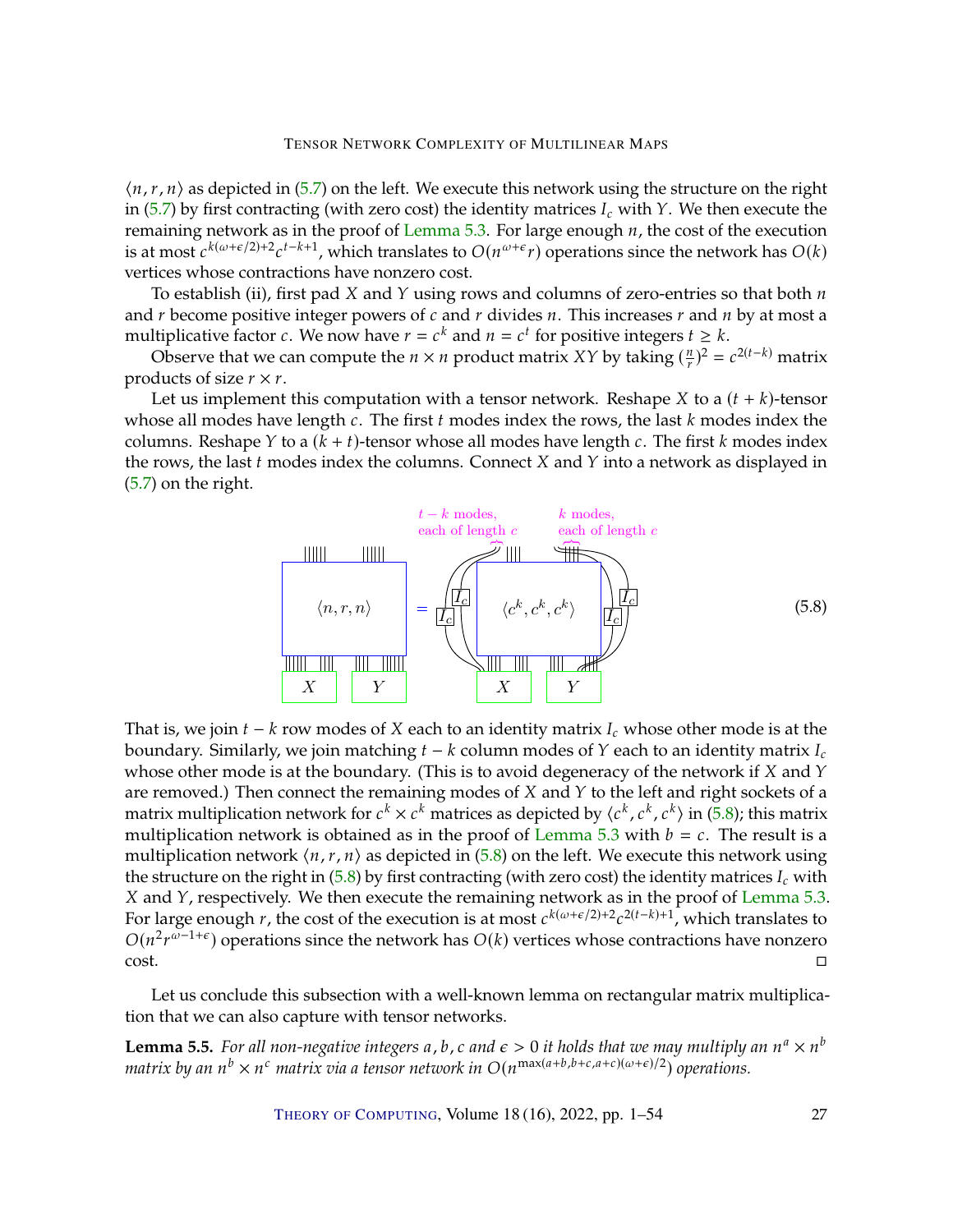*Proof.* By symmetry we may assume that  $a \leq c$ . Thus there are three cases to consider, namely (i)  $a \leq b \leq c$ , (ii)  $a \leq c \leq b$ , and (iii)  $b \leq a \leq c$ .

When  $a \leq b \leq c$ , we need to achieve  $O(n^{(b+c)(\omega+\epsilon)/2})$  operations. Toward this end, it suffices to multiply an  $n^b \times n^b$  matrix with an  $n^b \times n^c$  matrix, which can be implemented as  $n^{c-b}$  multiplications of two square matrices of size  $n^b \times n^b$ . Proceeding analogously as in [Lemma](#page-25-1) [5.4,](#page-25-1) we obtain a network that can be executed in  $O(n^{c-b}n^{b(\omega+\epsilon/2)})$  operations. We have  $\epsilon^{-b}$  multiplications of two square matrices of size  $n^b \times n^b$ . Proceeding analogously as in<br>emma 5.4, we obtain a network that can be executed in  $O(n^{\epsilon-b}n^{b(\omega+\epsilon/2)})$  operations. We have  $c - b + b(\omega + \epsilon) \le (b + c)(\omega + \epsilon)/2$  as desired since  $c \ge b$ ,  $\omega \ge 2$ , and  $\epsilon \ge 0$ .

When  $a \leq c \leq b$ , we need to achieve  $O(n^{(b+c)(\omega+\epsilon)/2})$  operations. Toward this end, it suffices to multiply an  $n^c \times n^b$  matrix with an  $n^b \times n^c$  matrix, and apply part (i) of [Lemma](#page-25-1) [5.4](#page-25-1) to<br>obtain a notwork that can be executed in  $O(n^{b+c(\omega+\epsilon-1)})$  exerctions. We have  $h+c(\omega+\epsilon-1) <$ obtain a network that can be executed in  $O(n^{b+c(\omega+\epsilon-1)})$  operations. We have  $b + c(\omega + \epsilon - 1) \le$  $(b + c)(\omega + \epsilon)/2$  as desired since  $b \geq c$ ,  $\omega \geq 2$ , and  $\epsilon \geq 0$ .

When  $b \le a \le c$ , we need to achieve  $O(n^{(a+c)(\omega+\epsilon)/2})$  operations. Toward this end, it suffices to multiply an  $n^a \times n^b$  matrix with an  $n^b \times n^c$  matrix. An easy modification of part (ii) of  $\Gamma$  emma 5.4 gives a network that can be executed in  $O(n^{a+c+b(\omega+\epsilon-2)})$  operations. We have [Lemma](#page-25-1) [5.4](#page-25-1) gives a network that can be executed in  $O(n^{a+c+b(\omega+\epsilon-2)})$  operations. We have  $a + c + b(\omega + \epsilon - 2) \le (a + c)(\omega + \epsilon)/2$  as desired since  $b \le a, b \le c, \omega \ge 2$ , and  $\epsilon \ge 0$ .

## **5.3 Homomorphism-counting for pattern graphs of small branchwidth**

Our main result in this section is the following upper bound for  $P$ -linear forms when  $P$  is a graph of small branchwidth.

<span id="page-27-0"></span>**Lemma 5.6.** For any fixed pattern graph P and every  $\epsilon > 0$ , there is a tensor network that evaluates the  $P$ -linear form of order n in  $O(n^2 + n^{bw(P)(\omega + \epsilon)/2})$  operations.

*Proof.* Consider any branch decomposition of  $P$  of width bw( $P$ ). Rooting this decomposition arbitrarily by subdividing any edge and taking the newly added vertex as root, we obtain a binary rooted tree T with  $|E(P)|$  leaves where the leaves are identified by the edges of P. Let  $r$ be the root of  $T$  and for each vertex  $u$  of  $T$ , let:

- 1.  $C_u \subseteq V(P)$  (mnemonic: C for "crossing" or "cut") be the set of all vertices of P that appear both in some leaf in the subtree rooted at  $u$ , and in some leaf outside the subtree. By definition  $|C_u| \leq bw(P)$  for all  $u$ , and  $C_r = \emptyset$ .
- 2.  $D_u \subseteq V(P)$  (mnemonic: D for "done") be the set of all vertices of P that appear only in leaves in the subtree rooted at  $u$ , and not outside. Note that  $C_u$  and  $D_u$  form a partition of the set of all vertices appearing in some leaf in the subtree rooted at  $u$ , and that  $D_r = V(P)$ .
- 3.  $E_u \subseteq E(P)$  be the set of all leaves of the subtree of T rooted at u (recall that each leaf of T corresponds to an edge). Note that  $E_r = E(P)$ .
- 4.  $A_u \in \mathbb{F}^{[n]^{C_u}}$  be the following order-| $C_u$ | tensor of shape  $n \times n \times \cdots \times n$  defined for a position  $i \in [n]^{C_u}$  by  $i \in [n]^{C_u}$  by

$$
(A_u)_i = \sum_{j \in [n]^{D_u}} \prod_{S \in E_u} X_{(ij)_{|S}}^{(S)},
$$

where  $ij \in [n]^{C_u \cup D_u}$  is the Cartesian product of  $i$  and  $j$ .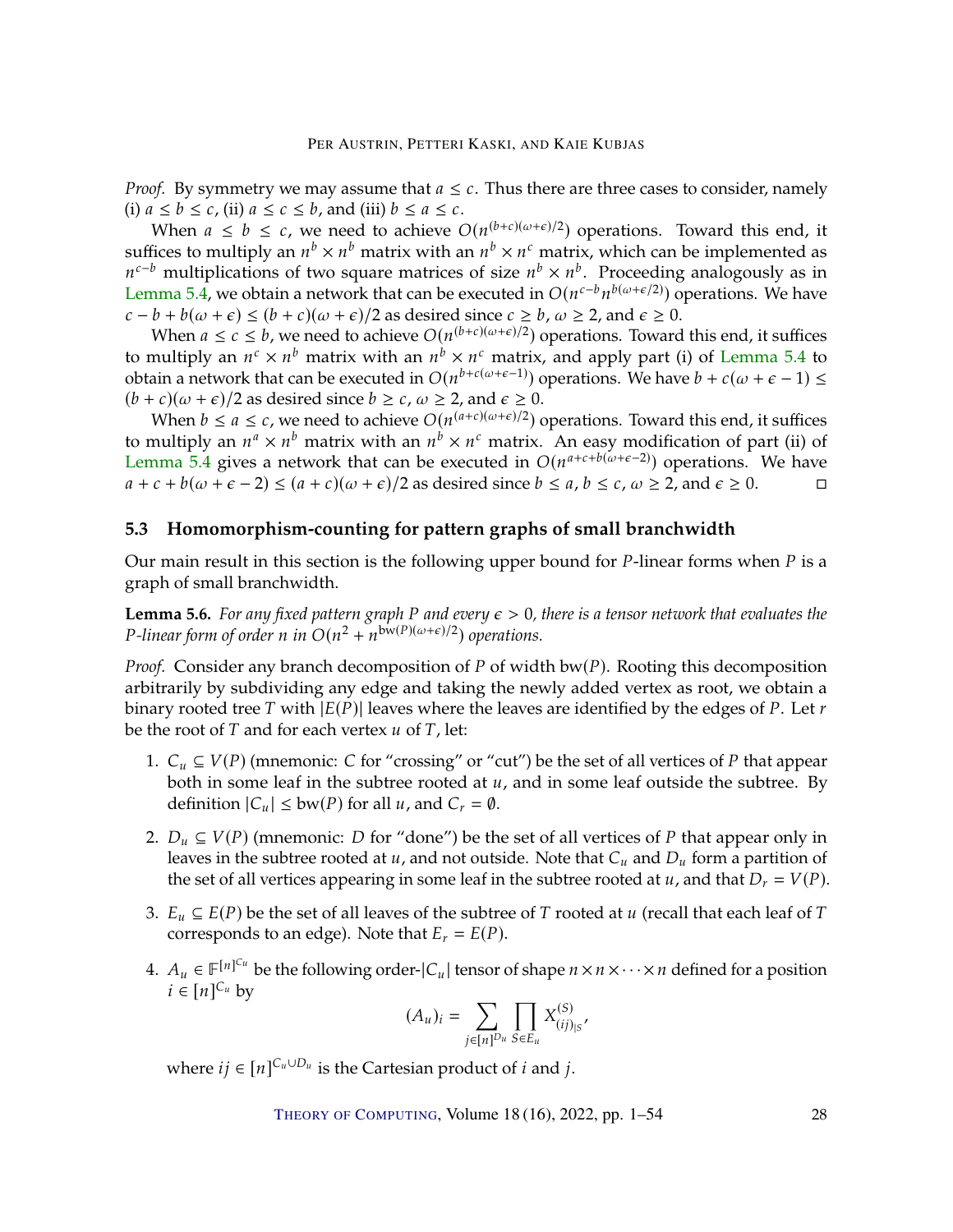Note that  $A_r$  equals the value of the P-linear form [\(3.14\)](#page-16-4). Furthermore, for a leaf  $u$  of  $T$ corresponding to an edge  $\{x_1, x_2\}$  of P, the tensor  $A_u$  is easy to compute: if both  $x_1$  and  $x_2$  have degree at least 2, then  $\overline{A}_u$  simply equals the input tensor  $X^{\{x_1, x_2\}}$ . On the other hand if  $x_1$  and/or  $x_2$  has degree 1, then  $A_u$  is either a vector or a scalar, being either the row sums, column sums, or sum of all entries of  $X^{\{x_1, x_2\}}$ . Each of these is readily computed in  $O(n^2)$  time by a contraction of  $X^{\{x_1, x_2\}}$  with an appropriate tensor of ones of  $X^{\{x_1, x_2\}}$  with an appropriate tensor of ones.<br>As we shall see below for every pop-leaf

As we shall see below, for every non-leaf vertex  $x$  of  $T$  with children  $y$  and  $z$ , the tensor  $A_x$  equals the contraction of  $A_y$  and  $A_z$ . Thus, the desired result would follow if we can show that the contraction of two siblings  $A_y$  and  $A_z$  can be computed by a tensor network in  $O(n^{\text{bw}(P)(\omega+\epsilon)}/2)$  operations. We now proceed to establish this.<br>Partition C, into C, LLC, LLC, where  $C = C_0 C_0 C_0$ 

Partition  $C_x$  into  $C_{xy} \cup C_{xz} \cup C_{xyz}$  where  $C_{xyz} = C_x \cap C_y \cap C_z$ ,  $C_{xy} = C_x \setminus C_z$  and  $C_{xz} = C_x \setminus C_y$ (note that every element of  $C_x$  must appear in exactly one of  $C_y$  and  $C_z$  so these three sets indeed partition  $C_x$ ). Symmetrically partition  $C_y$  into  $C_{xy} \cup C_{yz} \cup C_{xyz}$  and  $C_z$  into  $C_{xz} \cup C_{yz} \cup C_{xyz}$ . Note that  $C_{yz} \subseteq D_x$  and that the contraction of  $A_y$  and  $A_z$  at position  $(i, j, k)$  for  $i \in [n]^{C_{xy}}$ ,  $i \in [n]^{C_{xy}}$ ,  $j \in [n]^{C_{xz}}, k \in [n]^{C_{xyz}}$  is exactly

$$
\sum_{\ell \in [n]^{C_{yz}}} A_y(i, k, \ell) A_z(j, k, \ell) = A_x(i, j, k)
$$

Let  $a = |C_{xy}|$ ,  $b = |C_{yz}|$ , and  $c = |C_{xz}|$ . Split each mode in  $C_{xy}$  into two separate modes  $C_{xy}^{(x)}$  and  $\sum_{xy}$  modes in  $C_{xz}$  and  $C_{yz}$ , but *not* the modes in  $C_{xyz}$ .<br>The contraction of A, and A, can then be evalue  $\begin{pmatrix} (y) \\ xy \end{pmatrix}$  where the former is used to index  $A_x$  and the latter is used to index  $A_y$ . Similarly split the podes in C

The contraction of  $A_y$  and  $A_z$  can then be evaluated using rectangular matrix multiplication with the following tensor network.

$$
C_{xyz} \t C_{xy}^{(x)} + C_{xz}^{(x)} \t C_{xz}^{(y)} \t C_{yx}^{(y)} + C_{yz}^{(y)} \t C_{yz}^{(z)} + C_{yz}^{(z)} \t A_y \t A_z \t (5.9)
$$

By [Lemma](#page-26-1) [5.5,](#page-26-1) this network can be evaluated in  $O(n^{|C_{xyz}|}n^{\max(a+b,b+c,a+c)(\omega+\epsilon)/2})$  operations. Since  $a+b+|C_{xyz}| = |C_y| \le bw(P), b+c+|C_{xyz}| = |C_z| \le bw(P),$  and  $a+c+|C_{xyz}| = |C_x| \le bw(P),$ <br>the number of operations used to contract  $A_y$  and  $A_z$  is bounded by  $O(n^{bw(P)(\omega+\epsilon)/2})$ . the number of operations used to contract  $A_y$  and  $A_z$  is bounded by  $O(n^{bw(P)(\omega+\epsilon)/2})$ .

# **5.4 Clique-counting forms**

For counting *v*-cliques, the general upper bound for *P*-linear forms [\(Lemma](#page-27-0) [5.6\)](#page-27-0) with  $P = K_v$ gives a running time of  $O(n^{(\omega+\epsilon)[2\nu/3]/2}) = O(n^{(\omega+\epsilon)[\nu/3]+\frac{(\omega+\epsilon)}{2}(\nu \mod 3)})$ . In this section, we give a slightly improved tensor-network algorithm, matching the running time of the currently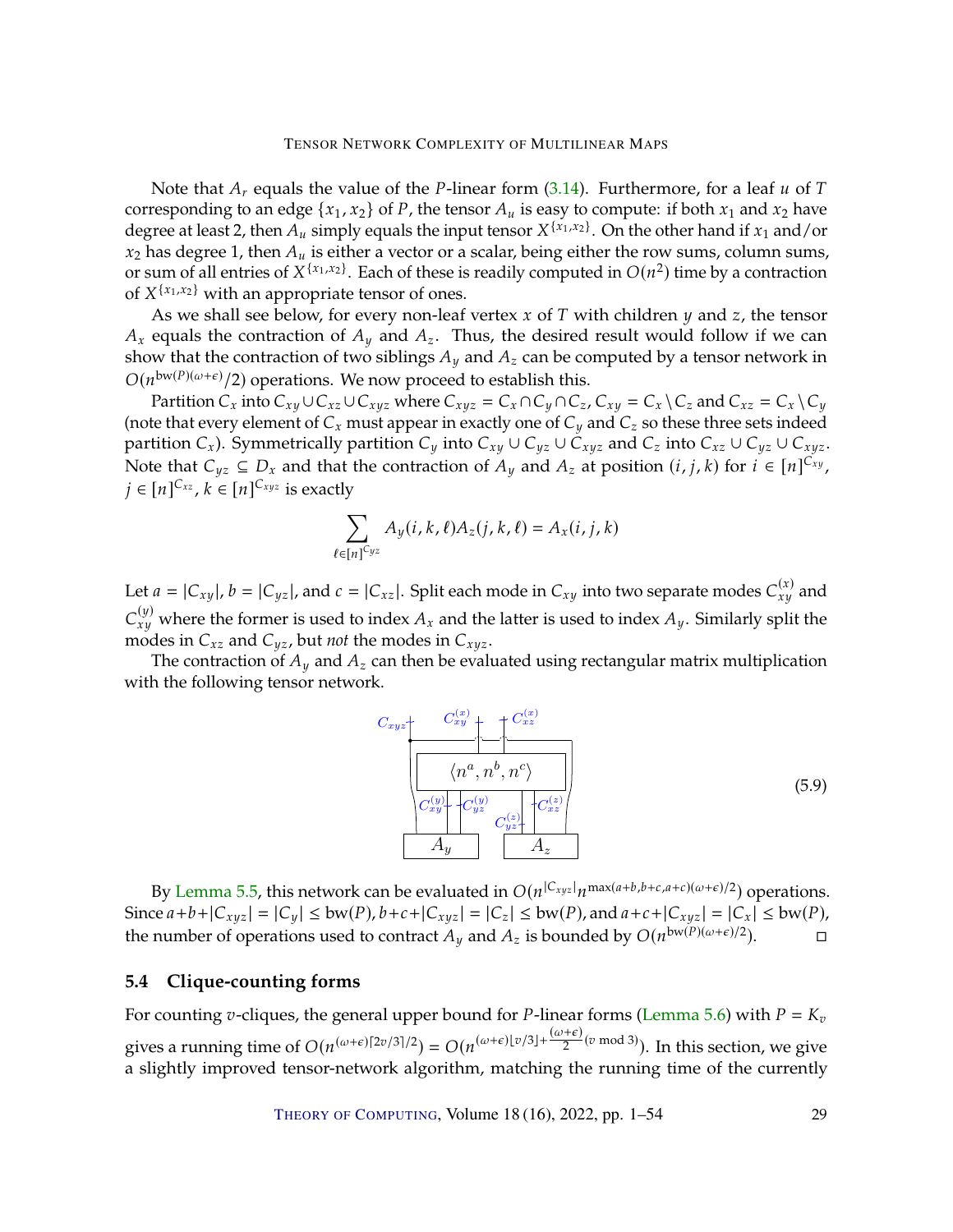<span id="page-29-2"></span>fastest known algorithm of Eisenbrand and Grandoni [\[44\]](#page-47-3). That this is possible is more or less immediate given that tensor networks can do fast rectangular matrix multiplication. It can also be viewed as a consequence of a more careful analysis of the proof of [Lemma](#page-27-0) [5.6](#page-27-0) where, towards the end, instead of using the generic upper bound of [Lemma](#page-26-1) [5.5](#page-26-1) for rectangular matrix multiplication, we use the precise shape of the bottleneck matrix multiplication needed for the *v*-clique case. For completeness, we give a more direct argument below.

For brevity, throughout this section we refer to the *P*-linear form for  $P = K_v$  as the  $\binom{v}{2}$ -linear form.

**Lemma 5.7.** *For all constants*  $\epsilon > 0$  *and*  $v \geq 3$ *, the*  $\binom{v}{2}$ *-linear form of order n can be evaluated by*<br>*executing a tensor network in*  $O(n^{\beta+\epsilon})$  *operations, where*  $\epsilon$ *yz* $/3 \leq \beta \leq \epsilon$ yz $/3 + (\pi \mod 3)$  is *executing a tensor network in*  $O(n^{\beta+\epsilon})$  *operations, where*  $\omega v/3 \leq \beta \leq \omega v/3 + (v \mod 3)$  *is the exponent* of the  $\langle v \rangle^{1 \vee 3}$   $|v|^{(v+1)/3}$   $|v|^{(v+2)/3}$  matrix multiplication man of the arithmetic complexity of the  $\langle n^{\lfloor v/3 \rfloor}, n^{\lfloor (v+1)/3 \rfloor}, n^{\lfloor (v+2)/3 \rfloor} \rangle$  matrix multiplication map.

*Proof.* Let  $S_1$ ,  $S_2$ , and  $S_3$  be an arbitrary partition of the  $v$  vertices of  $K_v$  into sets of sizes  $\lfloor v/3 \rfloor$ ,  $\lfloor (v+1)/3 \rfloor$  and  $\lfloor (v+2)/3 \rfloor$ , respectively. Let  $E_{ij} = E(S_i, S_i \cup S_j)$  be the edges inside  $S_i$  and between  $S_i$  and  $S_j$ . In particular,  $E_i$  and  $E_i$  form a partition of the edges of K between  $S_i$  and  $S_j$ . In particular,  $E_{12}$ ,  $E_{23}$  and  $E_{31}$  form a partition of the edges of  $K_v$ .<br>We construct a potyork for evaluating the clique-counting form as follows. First

We construct a network for evaluating the clique-counting form as follows. First, contract all inputs  $X^{(ab)}$  with  $ab \in E_{12}$  naïvely. This results in a tensor  $Y^{(12)}$  with volume  $n^{|S_1|+|S_2|}$  which we view as an  $n^{|S_1|} \times n^{|S_2|}$  matrix where the rows are indexed by multisubsets R of [n] of size<br> $|S_2|$  and the columns by multisubsets C of size  $|S_2|$ ; the entry at row R, column C is the 0-1  $|S_1|$  and the columns by multisubsets C of size  $|S_2|$ ; the entry at row R, column C is the 0-1 indicator of whether  $R \cup C$  is a set of size  $|S_1| + |S_2|$  where all vertices of  $R$  have edges to all other vertices in  $R \cup C$ . Contract all of  $E_{23}$  and  $E_{31}$  similarly, obtaining an  $n^{|S_2|} \times n^{|S_3|}$  matrix  $\chi^{(23)}$  and an  $n^{|S_2|} \times n^{|S_1|}$  matrix  $\chi^{(31)}$ . The cost of creating  $\chi^{(ii)}$  is simply its volume  $Y^{(23)}$  and an  $n^{|S_3|} \times n^{|S_1|}$  matrix  $Y^{(31)}$ . The cost of creating  $Y^{(ij)}$  is simply its volume  $n^{|S_i|+|S_j|} \le n^{\beta}$ .<br>Novt perform the matrix multiplication  $Z = Y^{(12)} \cdot Y^{(23)}$  in time  $O(n^{\beta+\epsilon})$  using the same

Next, perform the matrix multiplication  $Z = Y^{(12)} \cdot Y^{(23)}$  in time  $O(n^{\beta+\epsilon})$  using the same<br>hod as in the proof of Lemma 5.3. The matrix Z at row  $R \in [n]^{S_1}$  column  $C \in [n]^{S_3}$  counts method as in the proof of [Lemma](#page-23-3) [5.3.](#page-23-3) The matrix Z at row  $R \in [n]^{|S_1|}$ , column  $C \in [n]^{|S_3|}$  counts<br>the subsets  $U \in [n]^{|S_2|}$  such that  $W = R \cup C \cup U$  is a set of size  $|S_1| + |S_2| + |S_3|$  (viewing R. C. the subsets  $U \in [n]^{|S_2|}$  such that  $W = R \cup C \cup U$  is a set of size  $|S_1| + |S_2| + |S_3|$  (viewing R, C<br>and II as multisubsets of [n] in the obvious way) where all vertices in  $R \cup U$  have edges to all and *U* as multisubsets of  $[n]$  in the obvious way) where all vertices in  $R \cup U$  have edges to all other vertices in W.

Finally, contract Z with  $Y^{(31)}$  (identifying the rows of Z with the columns of  $Y^{(31)}$  and vice versa) in time  $n^{|S_3|+|S_1|} \le n^{\beta}$  to obtain the number of *v*-cliques in the input graph.

## **5.5 Fast Fourier transforms and fast convolution**

Let us next express fast Fourier transforms as tensor networks and their executions. We start by observing that the Cooley–Tukey [\[35\]](#page-47-2) fast Fourier transform on  $\mathbb{Z}_{2^k}$  can be implemented as a tensor network. We assume  $\rho$  is a primitive  $(2^k)^{\text{th}}$  root of unity in the field  $\mathbb{F}$ .

<span id="page-29-0"></span>**Lemma 5.8.** *The discrete Fourier transform for the Abelian group*  $\mathbb{Z}_{2^k}$  *can be computed by executing a* tensor network in  $O(2^k k)$  operations.

*Proof.* The case  $k = 0$  is immediate so let us assume that  $k \ge 1$ . We construct a tensor network whose execution multiplies a vector  $x \in \mathbb{F}^{[2^k]}$  with the DFT matrix  $\Phi$  in [Section](#page-13-1) [3.1](#page-13-1) for  $n = 2^k$  to with the gravitation of  $\mathbb{F}^{[2^k]}$ . Toward this and laterary with L for an we identity matrix. yield the result  $\Phi x \in \mathbb{F}^{[2^k]}$ . Toward this end, let us write  $I_m$  for an  $m \times m$  identity matrix,

<span id="page-29-1"></span>
$$
H_2 = \left[ \begin{array}{cc} 1 & 1 \\ 1 & -1 \end{array} \right] \tag{5.10}
$$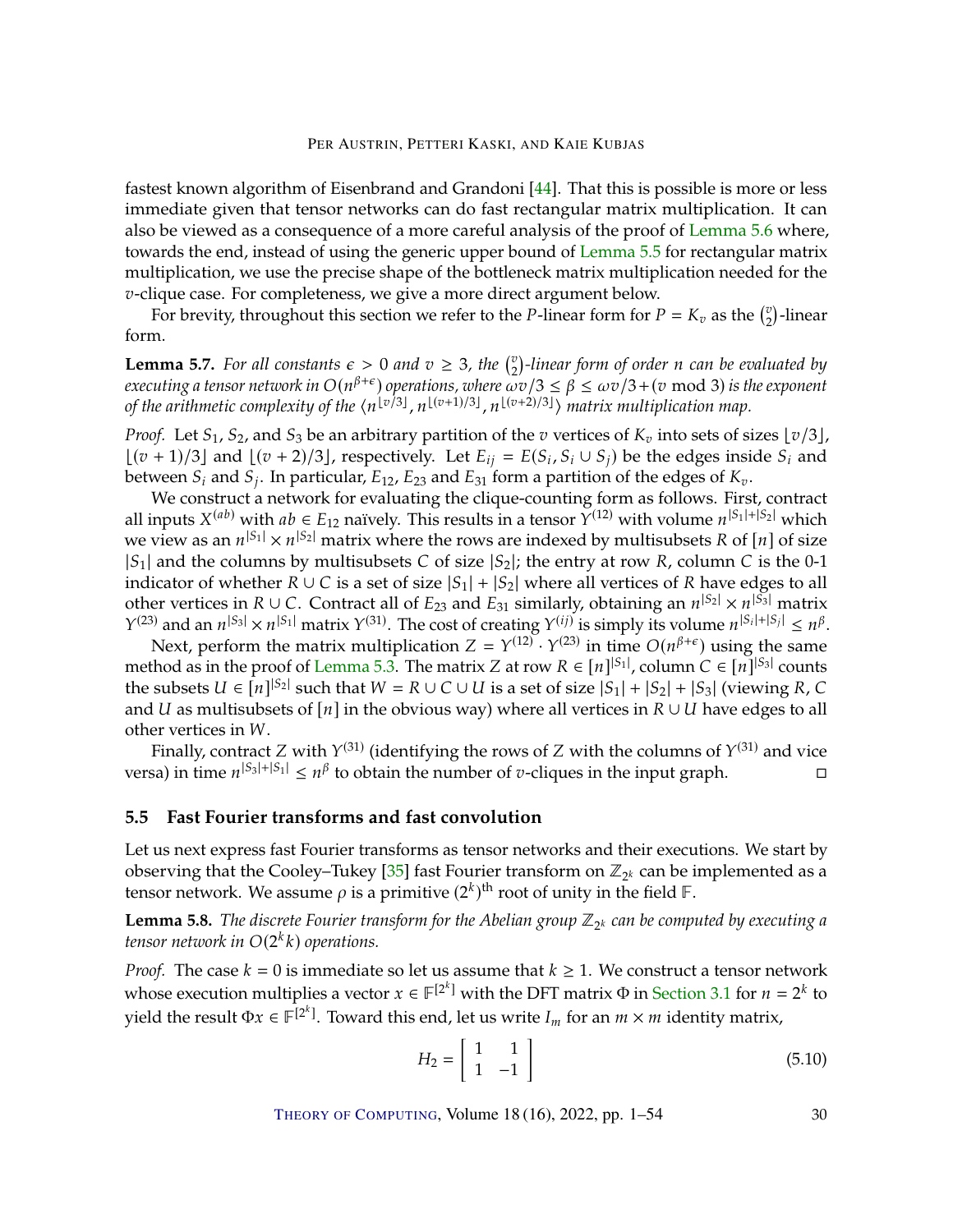<span id="page-30-3"></span>for the 2 × 2 Hadamard-Walsh matrix, and  $R^{(k,j)} \in \mathbb{F}^{[2^k]}$  for the vector obtained by concatenating  $2^j$  copies of the vector  $2^j$  copies of the vector

$$
[\underbrace{1,1,\ldots,1}_{2^{k-1-j}},\underbrace{\rho^{2^{j}\cdot 0},\rho^{2^{j}\cdot 1},\ldots,\rho^{2^{j}\cdot (2^{k-1-j}-1})}_{2^{k-1-j}}]
$$

for  $j = 0, 1, ..., k - 2$ . We can decompose  $\Phi$  into a sequence of  $2^k \times 2^k$  matrices (see, e. g., [\[97\]](#page-51-0))

<span id="page-30-0"></span>
$$
\Phi = P^{(k)} B^{(k,k-1)} T^{(k,k-2)} B^{(k,k-2)} \cdots T^{(k,1)} B^{(k,1)} T^{(k,0)} B^{(k,0)} \tag{5.11}
$$

consisting of alternating butterfly matrices

$$
B^{(k,j)} = I_2 \otimes I_2 \otimes \cdots \otimes I_2 \otimes H_2 \otimes I_2 \otimes I_2 \otimes \cdots \otimes I_2
$$

and diagonal twiddle matrices

$$
T^{(k,j)} = \text{diag}(R^{(k,j)})
$$

followed by a permutation matrix  $P^{(k)}$  that permutes the indices in  $[2^k]$  viewed as *k*-bit strings<br>by reversing the bit-order. Since only the  $(i + 1)$ <sup>th</sup> Kronecker component in the butterfly matrix by reversing the bit-order. Since only the  $(j + 1)$ <sup>th</sup> Kronecker component in the butterfly matrix  $B(k, j)$  is a popidantity matrix, and multiplication of a vector with the diagonal twiddle matrix  $T^{(k,j)}$  corresponds to pointwise (Hadamard) multiplication with the vector  $R^{(k,j)}$  on the diagonal,  $(k, j)$  is a nonidentity matrix, and multiplication of a vector with the diagonal twiddle matrix we observe that the sequence [\(5.11\)](#page-30-0) can be represented as a tensor network  $D^*$  as depicted below  $f(x, k = 5)$  so that all the modes have length 2 (for  $k = 5$ ) so that all the modes have length 2.

<span id="page-30-1"></span>

We can now connect the network [\(5.12\)](#page-30-1) to a data vector  $x \in \mathbb{F}^{2^k}$  to obtain the network D below:

<span id="page-30-2"></span>

Below we depict in red an execution tree  $\mathcal{T}_D$  with cost  $2^{k+1}$  for the network [\(5.13\)](#page-30-2). Observe that the mode permutation (multiplication with the matrix  $P^{(5)}$ ) is not part of the execution since the the mode permutation (multiplication with the matrix  $P^{(5)}$ ) is not part of the execution since the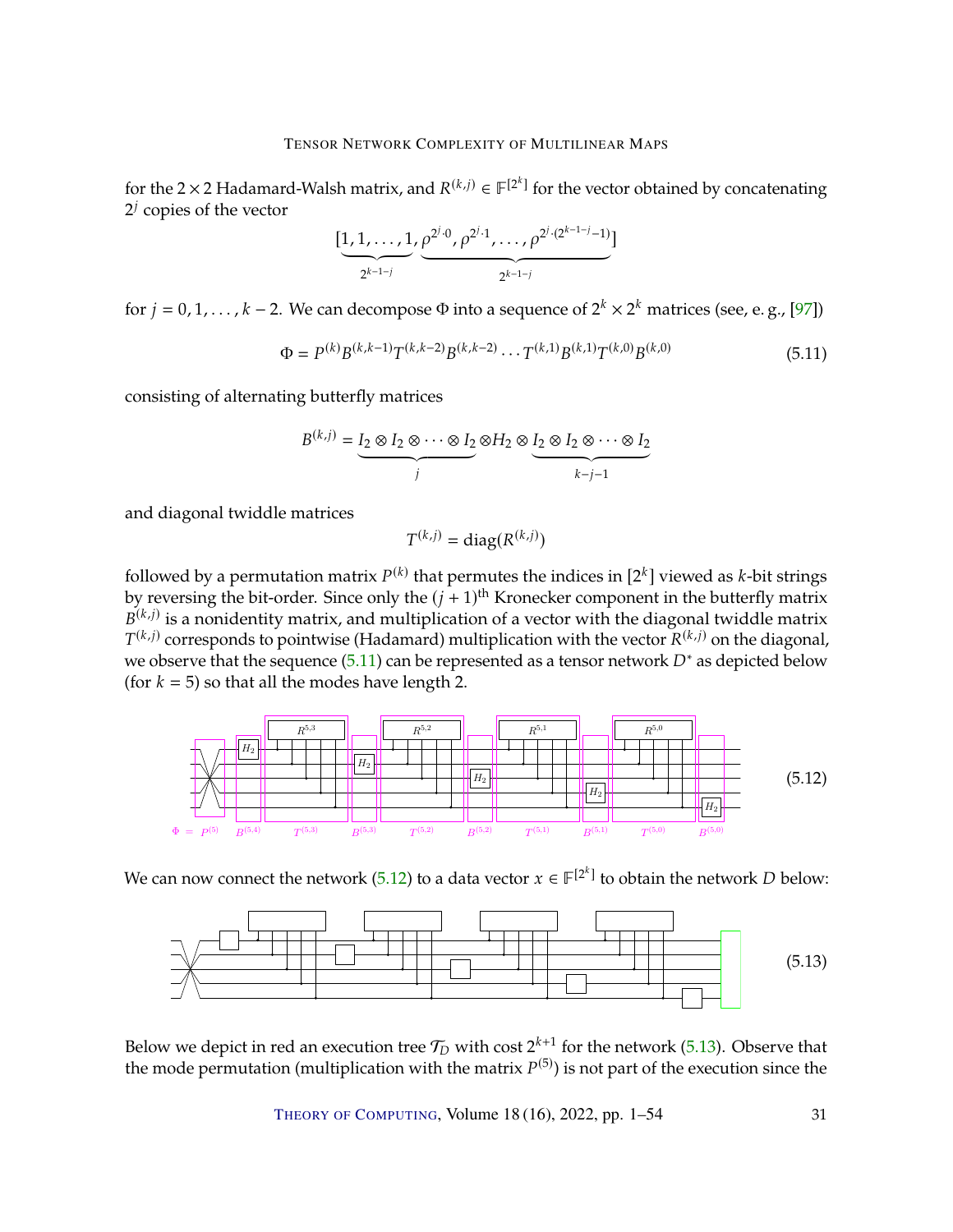permutation amounts to merely rearranging the modes.

<span id="page-31-0"></span>

Since the network has  $O(k)$  tensors, the execution [\(5.14\)](#page-31-0) can be carried out in  $O(2^k k)$  operations in  $\Box$  $\Box$  . The set of the set of the set of the set of the set of the set of the set of the set of the set of the set of the set of the set of the set of the set of the set of the set of the set of the set of the set of the s

<span id="page-31-2"></span>**Lemma 5.9.** *The discrete Fourier transform for the elementary Abelian group ℤ* $_{2}^{\kappa}$  *can be computed by* executing a tensor network in  $O(2^k k)$  operations.

*Proof.* This proof is analogous to the proof of [Lemma](#page-29-0) [5.8](#page-29-0) but omits the twiddle matrices  $T^{(k,j)}$ <br>and the final permutation matrix  $P^{(k)}$  from the decomposition of the tensor petwork. and the final permutation matrix  $P^{(k)}$  from the decomposition of the tensor network.  $\square$ 

The following corollary is immediate from [Lemma](#page-29-0) [5.8.](#page-29-0)

<span id="page-31-3"></span>**Lemma 5.10.** The group algebra products on  $\mathbb{F}[Z_{2^k}]$  and  $\mathbb{F}[Z_2^k]$  can be computed by executing a tensor network in  $O(2^k k)$  operations whenever 2 is a unit in  $\mathbb F.$ 

*Proof.* We start with  $\mathbb{F}[Z_{2^k}]$ . Let  $f, g \in \mathbb{F}^{[2^k]}$  be two vectors given as input. Our task is to compute the  $\mathbb{Z}$  -convention  $f \in \mathbb{Z}$  of  $\mathbb{F}^{[2^k]}$ . The area  $k = 0$  is immediate as a unpace that  $k$ the  $\mathbb{Z}_{2^k}$ -convolution  $f * g \in \mathbb{F}^{[2^k]}$ . The case  $k = 0$  is immediate so suppose that  $k \ge 1$ . Recalling<br>that  $f * g = \Phi^{-1}((\Phi f), (\Phi g))$  where "," denotes an elementwise (Hadamard) product of two that  $\bar{f} * g = \Phi^{-1}((\Phi f) \cdot (\Phi g))$ , where "·" denotes an elementwise (Hadamard) product of two<br>vectors of longth 2<sup>k</sup> let us construct a tonsor petwork as follows. First take the FET of f and g vectors of length  $2^k$ , let us construct a tensor network as follows. First take the FFT of  $f$  and  $g$ <br>using Lomma 5.8, then multiply the resulting vectors elementwise, and finally take the inverse using [Lemma](#page-29-0) [5.8,](#page-29-0) then multiply the resulting vectors elementwise, and finally take the inverse FFT by replacing  $\rho$  with  $\rho^{-1}$  in [Lemma](#page-29-0) [5.8](#page-29-0) and multiplying with the diagonal matrix  $\frac{1}{2^k}I_{2^k}$ . Below we display (for  $k = 5$ ) the resulting network D that executes to  $f * g$ .



The execution of the network proceeds from right to left analogously to [\(5.14\)](#page-31-0).

<span id="page-31-1"></span>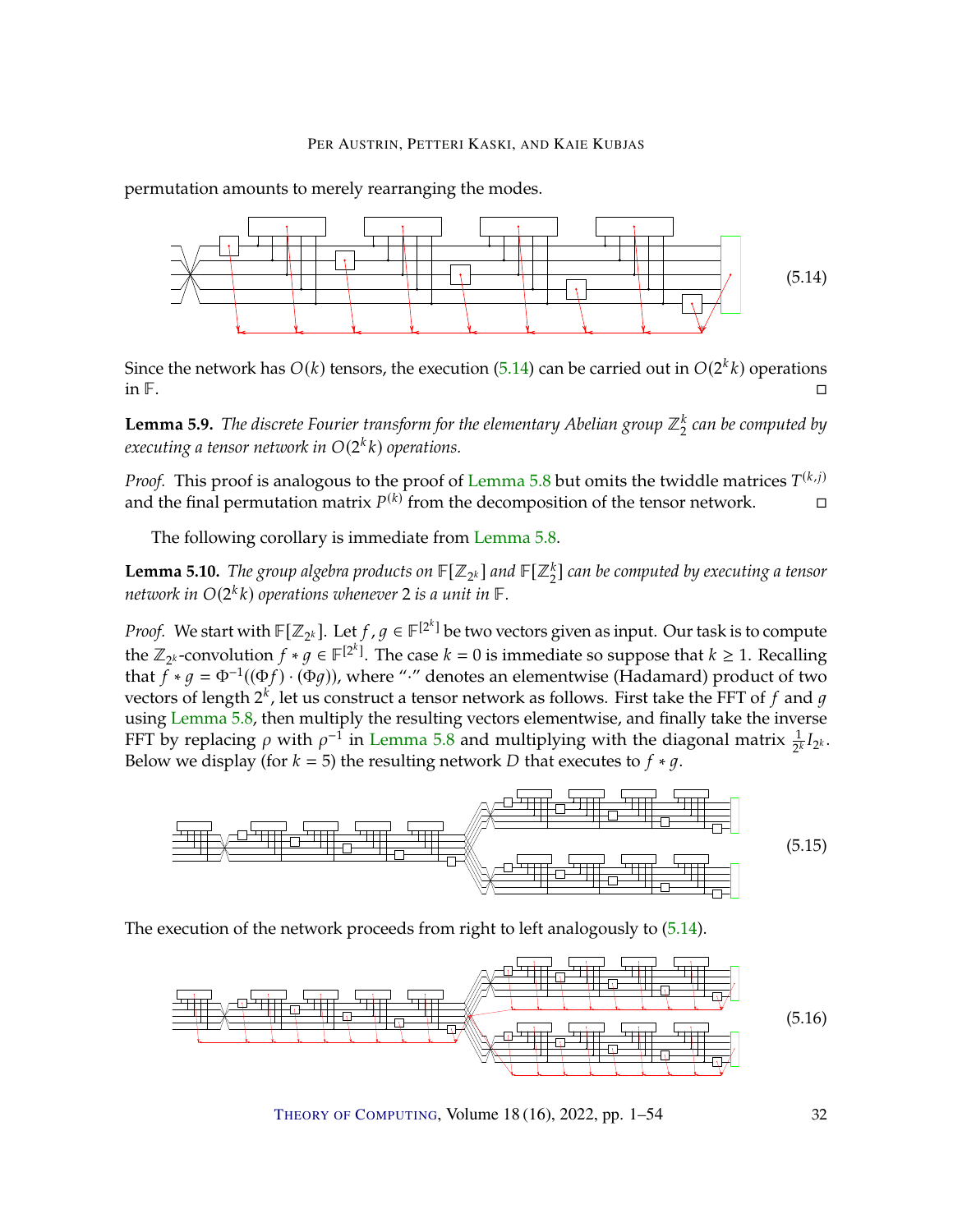<span id="page-32-1"></span>The cost of this execution is  $2^{k+1}$ . Since the network has  $O(k)$  tensors, the execution [\(5.16\)](#page-31-1) can be carried out in  $O(2^k k)$  operations in  $\mathbb{F}$ carried out in  $O(2^k k)$  operations in  $\mathbb{F}$ .<br>The case of  $\mathbb{F}[\mathbb{Z}^k]$  is analogous but

The case of  $\mathbb{F}[\mathbb{Z}_2^k]$  is analogous but replacing [Lemma](#page-31-2) [5.8](#page-29-0) with Lemma [5.9](#page-31-2) and modifying the networks accordingly.

### **5.6 Yates' algorithm**

A particularly simple use case for [Theorem](#page-22-0) [5.1](#page-22-0) occurs when  $A : \mathbb{F}^{[s]} \to \mathbb{F}^{[t]}$  is a linear map. It is immediate that has realize 4 with a two-vertex network and an execution tree that has is immediate that we can realize  $A$  with a two-vertex network and an execution tree that has amortized cost max( $s$ ,  $t$ ) and cost  $st$ . amortized cost max $(s, t)$  and cost  $st$ .<br>Then Theorem 5.1 immodiately in

Then, [Theorem](#page-22-0) [5.1](#page-22-0) immediately implies that we can evaluate  $A^{\otimes k} : \mathbb{F}^{[s]^k} \to \mathbb{F}^{[t]}$  using a tensor work with cost  $\mathbb{R}^{2 \times (s^{k+2} + k+2)}$  and  $O(k)$  vertices. In particular, the network can be executed network with cost max( $s^{k+2}$ ,  $t^{k+2}$ ) and  $O(k)$  vertices. In particular, the network can be executed<br>in  $O(\max(s^{k+2} - t^{k+2})k)$  operations in  $\mathbb{F}$ . This potwork in essence realizes Vates' algorithm [104] in  $O(max(s^{k+2}, t^{k+2})k)$  operations in  $\mathbb{F}$ . This network in essence realizes Yates' algorithm [\[104\]](#page-52-6) for multiplying an  $s^k$ -length vector with the  $k^{\text{th}}$  Kronecker power of an  $s \times t$  matrix to obtain  $t^k$ -length vector  $k$ -length vector.

Applying the previous observation to  $A = H_2$  in [\(5.10\)](#page-29-1) with  $s = t = 2$ , we obtain [Lemma](#page-31-2) [5.9](#page-31-2) as an immediate corollary. Similarly, other choices of  $2 \times 2$  matrices yield the algebraic core of currently the fastest known algorithms for problems such as graph coloring and its generalizations such as computing the Tutte polynomial of a graph [\[16,](#page-45-4) [17,](#page-45-0) [19\]](#page-45-1). In particular, the pair of mutually inverse  $2 \times 2$  matrices

$$
Z_2 = \left[ \begin{array}{cc} 1 & 1 \\ 0 & 1 \end{array} \right], \qquad M_2 = \left[ \begin{array}{cc} 1 & -1 \\ 0 & 1 \end{array} \right]
$$

yield, as  $Z_2^{\otimes k}$  and  $M_2^{\otimes k}$ , the zeta and Möbius tranforms for the lattice  $({0,1}^k, \subseteq, \cap, \cup)$  of all<br>subsets of a k-olomont set partially ordered by subset inclusion. Theorem 5.1 violds immediately subsets of a  $k$ -element set, partially ordered by subset inclusion. [Theorem](#page-22-0)  $5.1$  yields immediately the standard algorithms (normally developed via Yates's algorithm) for the fast zeta and the fast Möbius transforms via tensor networks. These networks can then be combined as in the proof of [Lemma](#page-31-3) [5.10](#page-31-3) to yield the associated bilinear convolution maps (multiplication maps in the semigroup algebra  $\mathbb{F}[(\{0,1\}^k, \subseteq, \cap, \cup)])$  to realize these maps in  $O(2^k k)$  operations. We omit the details due to similarity with Lemma 5.10 details due to similarity with [Lemma](#page-31-3) [5.10.](#page-31-3)

# **5.7 Kruskal operator**

We proceed to implement the Kruskal operator by taking Kronecker products and reducing to fast rectangular matrix multiplication. Let us first proceed via [Lemma](#page-25-1) [5.4](#page-25-1) relying on square matrix multiplication.

<span id="page-32-0"></span>**Lemma 5.11.** *For all constants*  $\epsilon > 0$  *and*  $\ell = 1, 2, \ldots$  *it holds that we may evaluate the Kruskal operator of* ℓ *matrices of shape* 𝑛 <sup>×</sup> 𝑟 *by executing a tensor network in*

- 1.  $O(n^{\lceil \ell/2 \rceil(\omega + \epsilon 1)}r)$  operations when  $r \ge n^{\lceil \ell/2 \rceil}$ , and
- 2.  $O(n^{2\lceil \ell/2 \rceil}r)$  $(\omega + \epsilon - 2)$  *operations when*  $r \leq n^{\lceil \ell/2 \rceil}$ .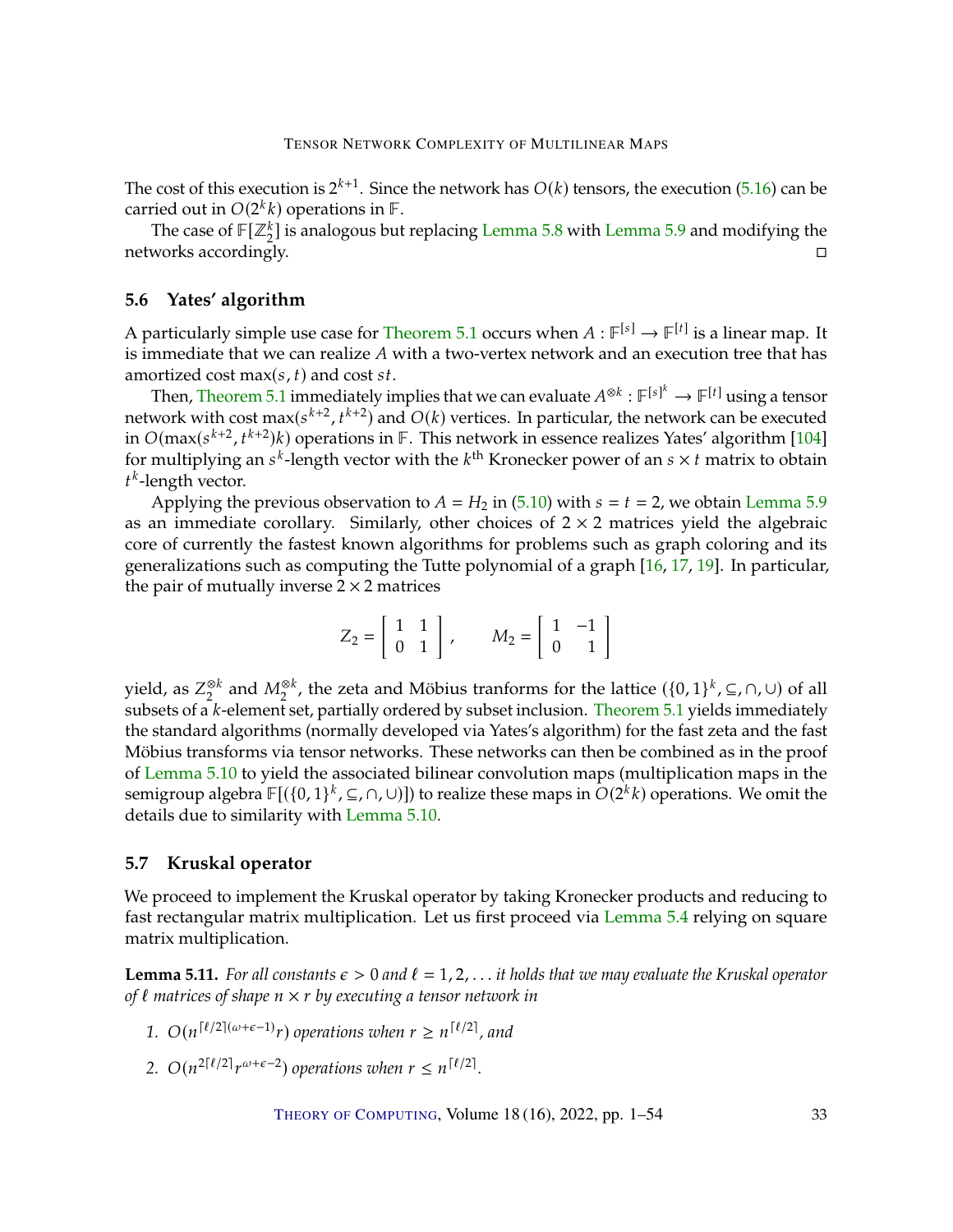*Proof.* Fix an  $\epsilon > 0$  and let  $\alpha$ ,  $\beta$ ,  $\gamma$  be three 3-tensors of shape  $(c \times c) \times d$  for constants  $b = c$  and *d* as in the proof of [Lemma](#page-23-3) [5.3.](#page-23-3) Let  $A^{(1)}, A^{(2)}, \ldots, A^{(\ell)} \in \mathbb{F}^{[n] \times [r]}$  be given as input. We construct a tensor network that computes the output  $Y$  of the Kruskal operator [\(3.8\)](#page-15-3).

Without loss of generality we may assume that  $\ell$  is even by introducing a matrix  $A^{(\ell+1)} \in \mathbb{R}^{|\mathcal{X}|}$  filled with 1-ontries and sotting  $\ell \leftarrow \ell + 1$ . By inserting rows and solumns with  $\mathbb{F}^{[n] \times [r]}$  filled with 1-entries and setting  $\ell \leftarrow \ell + 1$ . By inserting rows and columns with zero-entries as necessary, we can assume that both  $n$  and  $r$  are positive integer powers of c. The key idea is now to take Kronecker products of the matrices  $A^{(1)}, A^{(2)}, \ldots, A^{(\ell/2)}$  and<br> $A^{(\ell/2+1)}, A^{(\ell/2+2)}$  $C \in \mathbb{F}^{[n^{\ell/2}]\times [r]}$ , respectively. We then multiply B and the transpose of C using fast rectangular matrice is also all the transpose of C using fast rectangular  $\mathcal{A}^{(\ell/2+1)}, \mathcal{A}^{(\ell/2+2)}, \ldots, \mathcal{A}^{(\ell)}$  *in the vertical dimension only* to obtain two matrices  $B \in \mathbb{F}^{[n^{\ell/2}]\times[r]}$  and matrix multiplication from [Lemma](#page-25-1) [5.4](#page-25-1) to obtain  $Y \in \mathbb{F}^{\left[n^{t/2}\right] \times \left[n^{t/2}\right]}$ . It is immediate from Lemma 5.4 to  $\frac{1}{2}$  that this results in the operation counts claimed in (i) and (ii) as long as we can realize th that this results in the operation counts claimed in (i) and (ii) as long as we can realize the idea using tensor networks. Taking Kronecker product in the vertical dimension only can be realized by joining all the *horizontal* dimensions to a common mode, which becomes the inner mode for matrix multiplication. The resulting network is depicted below (for  $\ell = 6$ ), where either [\(5.7\)](#page-25-0) or [\(5.8\)](#page-26-0) is used for the subnetwork indicated with  $\langle n^{\ell/2}, r, n^{\ell/2} \rangle$  depending on whether (i) or (ii) holds holds.

<span id="page-33-0"></span>

In drawing [\(5.17\)](#page-33-0) we have made two abstractions. First, each drawn mode in fact is a bundle of modes, each of length  $c$ . Second, each mode in a bundle that is incident to one of the input matrices  $A^{(1)}, A^{(2)}, \ldots, A^{(\ell)}$  is in fact subdivided by inserting an identity matrix  $I_c$  just before the incidence to the input matrix. The network (5.17) is executed first by contracting the (zero-cost) incidence to the input matrix. The network [\(5.17\)](#page-33-0) is executed first by contracting the (zero-cost) identity matrices  $I_c$ , then contracting  $A^{(1)}, A^{(2)}, \ldots, A^{(\ell/2)}$  and  $A^{(\ell/2+1)}, A^{(\ell/2+2)}, \ldots, A^{(\ell)}$ , and finally procooding to execute the subpoty ork  $\{n^{\ell/2} \mid r, n^{\ell/2}\}$  as in Lomma 5.4 finally proceeding to execute the subnetwork  $\langle n^{\ell/2}, r, n^{\ell/2} \rangle$  as in [Lemma](#page-25-1) [5.4.](#page-25-1)

The next lemma gives a sharper conclusion using the rectangular matrix multiplication exponents  $\omega(h)$  when r is assumed to grow polynomially as a function of n.

<span id="page-33-1"></span>**Lemma 5.12.** *For all constants*  $\epsilon > 0$ ,  $\rho > 0$ , and  $\ell = 1, 2, \ldots$  *it holds that we may evaluate the Kruskal operator of*  $\ell$  *matrices of shape*  $n \times r$ *, where*  $r = \lfloor n^{\rho} \rfloor$ , by executing a tensor network in O(  $\lceil \ell/2 \rceil \omega \left( \frac{\rho}{\lceil \ell/2 \rceil} \right) + \epsilon \right)$ *operations.*

*Proof.* Proceed as in the proof of [Lemma](#page-32-0) [5.11,](#page-32-0) but implement the subnetwork for  $\langle n^{[\ell/2]}, r, n^{[\ell/2]} \rangle$ <br>as in Lemma 5.3. More procisely, take  $N = n^{[\ell/2]}$ ,  $h = o(\frac{[\ell/2]}{2}]$  and observe that  $\langle N, |\Delta I^h|, N \rangle =$ as in [Lemma](#page-23-3) [5.3.](#page-23-3) More precisely, take  $N = n^{\lceil \ell/2 \rceil}$ ,  $h = \rho / \lceil \ell/2 \rceil$ , and observe that  $\langle N, \lfloor N^h \rfloor, N \rangle = \ln \lceil \ell/2 \rceil$  $\langle n^{\lceil \ell/2 \rceil}, r, n^{\lceil \ell/2 \rceil} \rangle$ i.

To our knowledge, [Lemmas](#page-32-0) [5.11](#page-32-0) and [5.12](#page-33-1) capture the state of the art for computing the Kruskal operator.

THEORY OF C[OMPUTING](http://dx.doi.org/10.4086/toc), Volume 18 (16), 2022, pp. 1–54 34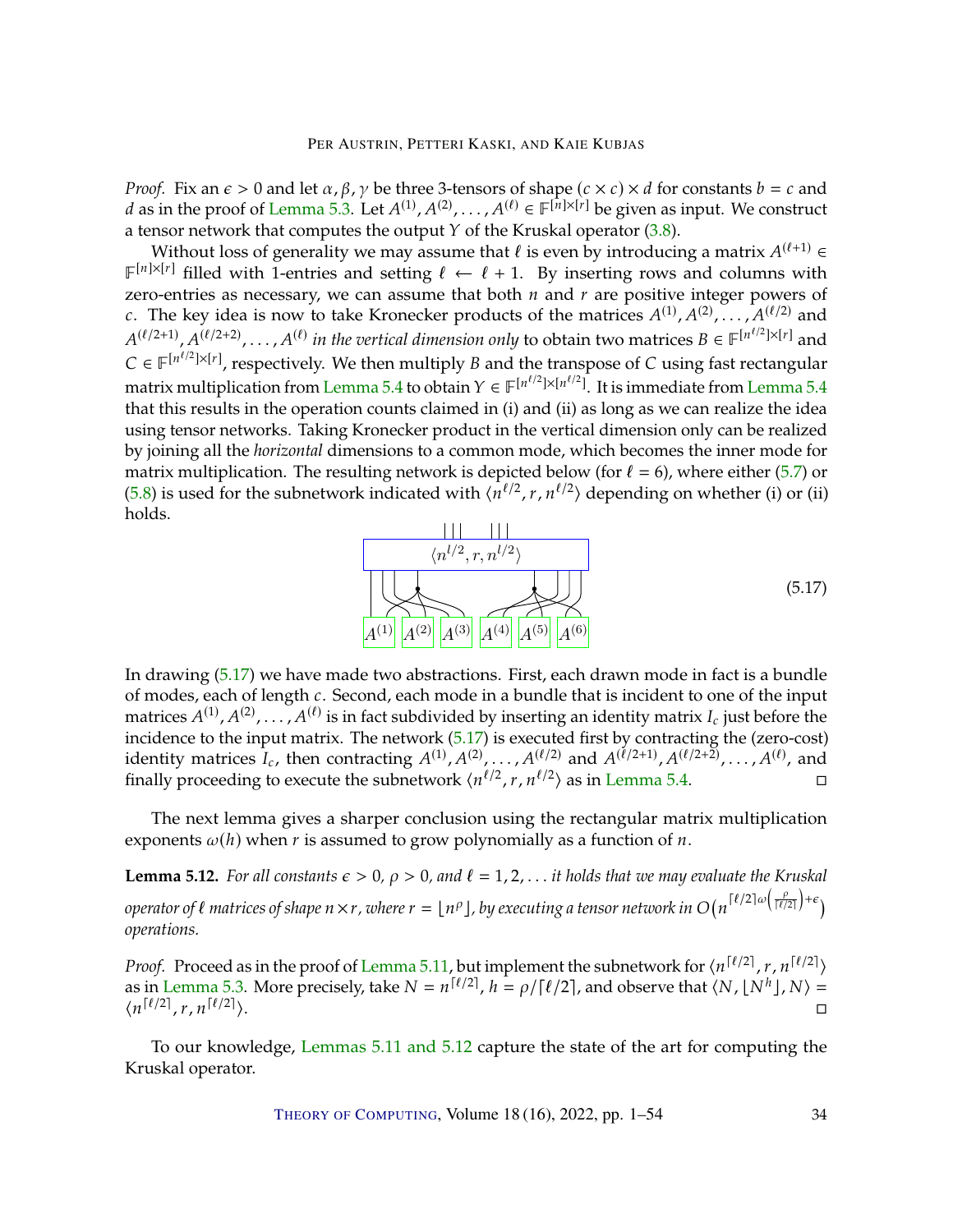## <span id="page-34-1"></span>**5.8 The permanent**

The following lemma observes that essentially the fastest known algorithm for the permanent, namely Ryser's algorithm [\[89\]](#page-51-1), can be realized as a tensor network. Here by essentially fastest known we mean the base of the exponential running time. Sub-exponential speed-ups to Ryser's algorithm are known, see, e. g., Björklund [\[15\]](#page-45-11).

**Lemma 5.13.** *The permanent of an*  $n \times n$  *matrix can be computed by executing a tensor network in*  $O(2^n n)$  operations.

*Proof.* We observe that Ryser's algorithm [\[89\]](#page-51-1) for the permanent [\(3.1\)](#page-14-2), namely the inclusion– exclusion expression

$$
\operatorname{per} A = \sum_{S \subseteq [n]} (-1)^{n-|S|} \prod_{i \in [n]} \sum_{j \in S} a_{ij}
$$

is implementable with a star-shaped tensor network consisting of *n* matrices of shape  $2^n \times n$ <br>ioined together by a common mode (of length  $2^n$ ), with the *n* modes of length *n* being the joined together by a common mode (of length  $2^n$ ), with the  $n$  modes of length  $n$  being the being the being the  $n$  motives. Fach of the  $n$  matrices consists of the  $(0, 1)$ -valued incidence vectors boundary of the network. Each of the  $n$  matrices consists of the  $\{0, 1\}$ -valued incidence vectors of the 2<sup>*n*</sup> subsets  $S \subseteq [n]$ , with one of the matrices arbitrarily selected to contain signed rows<br>determined by  $(-1)^{n-|S|}$ . The input to the network consists of *n* vectors of length *n*, namely the determined by  $(-1)^{n-|S|}$ . The input to the network consists of *n* vectors of length *n*, namely the rows of the *n*  $\times$  *n* input matrix *A*. The network is executed by first executing the *n* matrix-vector rows of the  $n \times n$  input matrix A. The network is executed by first executing the n matrix-vector multiplications, and then contracting the resulting *n* vectors of length  $2^n$  until the scalar per *A* remains  $r$  remains.

# <span id="page-34-0"></span>**6 A lower bound for the cost of a multilinear map**

In this section, we prove a general lower bound on the cost of evaluating a multilinear map using tensor networks, as defined in [Section](#page-19-0) [4.5.](#page-19-0) The lower bound is expressed in terms of the *socket-width* of a multilinear map, which we now proceed to define.

Let  $A: \mathbb{F}^{J(E_1)} \times \mathbb{F}^{J(E_2)} \times \cdots \times \mathbb{F}^{J(E_\ell)} \to \mathbb{F}^{J(E')}$  be an  $\ell$ -linear map. A socket-tree of A is a tree  $\mathcal{T}_S$ <br>
ose  $\ell + 1$  leaf vertices are the sockets  $E_1$ ,  $E_2$ ,  $E_3$ ,  $E_4$ ,  $E'_1$  of A and whose in whose  $\ell + 1$  leaf vertices are the sockets  $E_1, E_2, \ldots, E_\ell, E'$  of A and whose internal vertices all have degree exactly 3. Associate with each edge  $e = \{x_1, x_2\}$  of  $\mathcal{T}_e$  the two subtrees  $\mathcal{T}_e(x_1, e)$ have degree exactly 3. Associate with each edge  $e = \{x_R, x_C\}$  of  $\mathcal{T}_S$  the two subtrees  $\mathcal{T}_S(x_R, e)$ and  $\mathcal{T}_{S}(x_C, e)$  obtained by removing  $e$ , where  $\mathcal{T}_{S}(x_R, e)$  is the subtree containing  $x_R$  and  $\mathcal{T}_{S}(x_C, e)$  is the subtree containing  $x_R$  and  $\mathcal{T}_{S}(x_C, e)$  be the is the subtree containing  $x_C$ . Let  $L(x_R, e)$  be the set of leaves in  $\mathcal{T}_S(x_R, e)$  and let  $L(x_C, e)$  be the set of leaves in  $\mathcal{T}_S(x_C, e)$ .<br>The sets  $I(x_D, e)$  and

The sets  $L(x_R, e)$  and  $L(x_C, e)$  are both nonempty and together partition the set of sockets. Consider the flattening  $M(\mathcal{T}_S, e)$  of the tensor  $T(A)$  such that the modes in  $L(x_R, e)$  index the rows and the modes in  $L(x_C, e)$  index the columns of  $M(\mathcal{T}_S, e)$ . The *width* of  $\mathcal{T}_S$  at *e* is the rank of  $M(\mathcal{T}_S, e)$ , and the *width* of  $\mathcal{T}_S$  is  $w(\mathcal{T}_S) = \max_{e \in E(\mathcal{T}_S)} \text{rk}(M(\mathcal{T}_S, e)).$ 

Let us write  $\mathscr{S}(A)$  for the set of all socket-trees of the multilinear form A. We define the *socket-width* of *A* to be  $w(A) = \min_{\mathcal{T}_{S} \in \mathcal{S}(A)} w(\mathcal{T}_{S})$ .

The rest of this section is devoted to proving [Theorem](#page-9-2) [1.4:](#page-9-2)

**Theorem 1.4.** *For every multilinear map A, it holds that*  $c(A) \geq w(A)$ *.*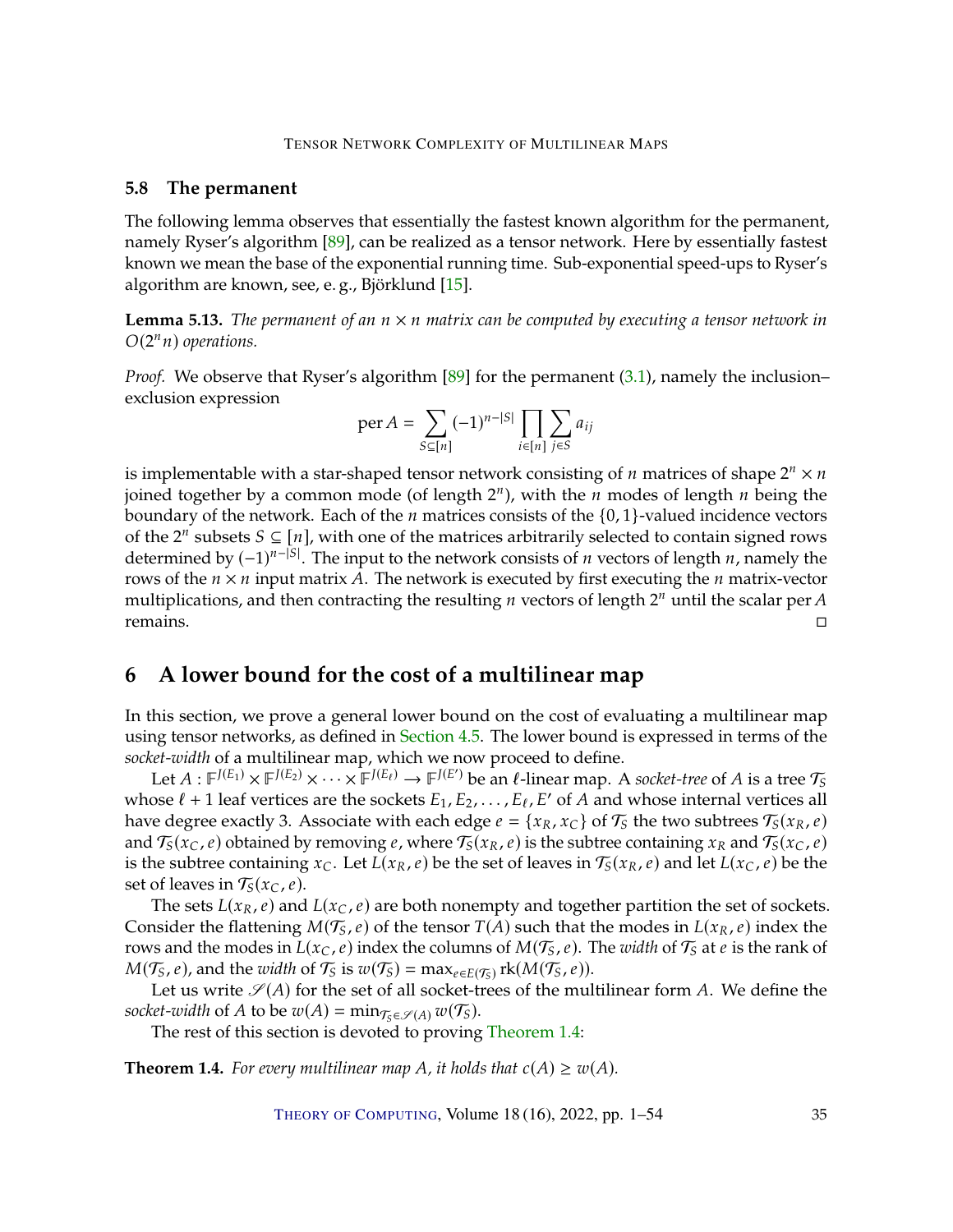First, we prove that without loss of generality, we may restrict attention to forms rather than general maps.

#### **Claim 6.1.** *For any multilinear map A, it holds that*  $c(A) \geq c(F(A))$ *.*

*Proof.* We observe that A and  $F(A)$  satisfy  $\hat{T}(A) = \hat{T}(F(A))$ . Any network  $D \in \mathcal{D}(A)$  can be modified to a network  $D' \in \mathcal{D}(F(A))$  by attaching a tensor  $X' \in F^{J(E')}$  to the boundary of D. Let  $D \in \mathcal{D}(A)$  be such that  $c(D) = c(A)$ . The minimum-cost execution of D. followed by contracting  $D \in \mathcal{D}(A)$  be such that  $c(D) = c(A)$ . The minimum-cost execution of D, followed by contracting  $T(D)$  and X', is an execution of D'. Its cost is  $c(A)$ , since the cost of contracting of  $T(D)$  and  $X'$ <br>is  $\Pi$  and  $\Pi$  and  $\Pi$  and  $\Pi$  and  $\Pi$  and  $\Pi$  and  $\Pi$  and  $\Pi$  and  $\Pi$  and  $\Pi$  and  $\Pi$  and  $\Pi$  and  $\Pi$  a is  $\prod_{e \in B(D)} |J(e)|$  and  $\prod_{e \in B(D)} |J(e)| \le c(A)$ , because the last step of the minimum-cost execution<br>of D contracts a sot W with all modes  $e \in B(D)$  incident to W. Thus,  $c(A) > c(F(A))$ of *D* contracts a set *W* with all modes  $e \in B(D)$  incident to *W*. Thus,  $c(A) \ge c(F(A))$ . □

Furthermore,  $w(A) = w(F(A))$  for every multilinear map A, since  $w(A)$  only depends on the tensor  $T(A)$ , but not on which of its coordinates (if any) is the output. Thus it suffices to prove [Theorem](#page-9-2) [1.4](#page-9-2) for multilinear forms, which we now proceed to do.

# **Lemma 6.2.** *For any multilinear form*  $F$ *, it holds that*  $c(F) \geq w(F)$ *.*

*Proof.* Let  $D \in \mathcal{D}(F)$  be such that  $c(D) = c(F)$ . It is a tensor network with empty boundary and a socket vertex  $S_i \in V(D)$  for each input socket  $E_i$ , where  $i = 1, 2, ..., \ell$ . Its tensor is  $T(D) - F(Y^{(1)} | Y^{(2)} | Y^{(\ell)})$  where  $Y^{(i)} - T(S)$  for  $i = 1, 2, ..., \ell$ .  $T(D) = F(X^{(1)}, X^{(2)}, \ldots, X^{(\ell)})$  where  $X^{(i)} = T(S_i)$  for  $i = 1, 2, \ldots, \ell$ .<br>By Lamma 4.1, a minimum-cost execution of D can be represe

By [Lemma](#page-19-1) [4.1,](#page-19-1) a minimum-cost execution of  $D$  can be represented by a rooted binary tree  $\mathcal{T}_D$ , where the set of leaves of  $\mathcal{T}_D$  are  $V(D)$  and each inner vertex represents the vertex obtained<br>by contracting its two children. Let  $\mathcal{T}_c$  be the unique socket-tree of E that is obtained as a by contracting its two children. Let  $\mathcal{T}_S$  be the unique socket-tree of  $F$  that is obtained as a topological minor of  $\mathcal{T}_S$ . Slightly abusing the notation, we assume that the leaves of  $\mathcal{T}_S$  are topological minor of  $\mathcal{T}_D$ . Slightly abusing the notation, we assume that the leaves of  $\mathcal{T}_S$  are<br>the socket vartices  $S_S$ ,  $S_S$ , included of the sockets  $\overline{L}_S$ ,  $\overline{L}_S$ ,  $\overline{L}_S$ , actoblish the larges it the socket vertices  $S_1, S_2, \ldots, S_\ell$  instead of the sockets  $E_1, E_2, \ldots, E_\ell$ . To establish the lemma, it suffices to show that  $\mathcal{T}_D$  has cost at least  $\mathcal{I}^{\{0\}}(T_0)$  since  $\mathcal{I}^{\{0\}}(T_0) > \mathcal{I}^{\{0\}}(T)$ suffices to show that  $\mathcal{T}_D$  has cost at least  $w(\mathcal{T}_S)$ , since  $w(\mathcal{T}_S) \geq w(F)$ .<br>Let  $e = \{x_R, x_R\} \in E(\mathcal{T}_S)$  be an odge of the socket tree  $\mathcal{T}_S$  with r

Let  $e = \{x_R, x_C\} \in E(T_5)$  be an edge of the socket tree  $T_5$  with  $rk(M(T_5, e)) = w(T_5)$ , and let  $\tilde{e}$  be an edge of the execution tree  $\mathcal{T}_D$  in the subdivision of *e* appearing in  $\mathcal{T}_D$ . Without loss of generality we may assume that  $\tilde{e}$  is directed from the part of  $\mathcal{T}_D$  corresponding to  $x_R$  towards the part corresponding to  $x_C$  (if not, simply switch names of  $x_R$  and  $x_C$ ). Define  $S_R = L(x_R, e)$  and  $S_C = L(x_C, e)$ . Let  $W_R \subseteq V(D)$  be the set of non-socket vertices of D that appear on the same side of  $\tilde{e}$  in  $\mathcal{T}_D$  with socket vertices  $S_R$  and let  $W_C$  be the set of remaining non-socket vertices of D. See [Figure](#page-36-0) [1](#page-36-0) for an illustration of all these definitions. Finally, let  $D' = D/S_R/S_C/W_R/W_C$  be the result of contracting each of these four sets of vertices of  $D$ . For notational convenience, we identify the four vertices of the new network with the four subsets  $S_R$ ,  $S_C$ ,  $W_R$ ,  $W_C$ .

Now, the tensor  $P = T(D'[W_R \cup S_R])$  appears as an intermediate result in the execution  $\mathcal{T}_D$ ,<sup>8</sup> hence the volume of *P* is a lower bound on the cost of  $\mathcal{T}_D$ .

We group the modes of D' incident on  $S_R$  or  $W_R$  as shown in [Figure](#page-36-1) [2:](#page-36-1)  $E_{SW}$  are all modes  $\gamma'$  incident oxactly upon  $S_R$  and  $W_R$  Figure 2. Equal modes incident on  $W_R$  but not on  $S_R$ . Equ in D' incident exactly upon  $S_R$  and  $W_R$ ,  $E_{WC}$  are all modes incident on  $W_R$  but not on  $S_R$ ,  $E_{SC}$ 

<sup>&</sup>lt;sup>8</sup>Note that this follows from our choice that the *R* part of *D* is below  $\tilde{e}$  in the execution tree, and that the same is not necessarily true for the tensor  $T(D'[W_C \cup S_C])$ . E.g. if in Figure 1 we had instead taken not necessarily true for the tensor  $T(D'[W_C \cup S_C])$ . E.g. if in [Figure](#page-36-0) [1](#page-36-0) we had instead taken  $\tilde{e}$  to be the edge further down which joins  $X^{(1)}$  and  $X^{(2)}$  with  $A^{(1)}$  then  $T(D'[W_C \cup S_C])$  would be the contraction of  $A^{(1)}, A^{(2)}, X^{(3)}$  and  $X^{(4)}$ , which is not an intermediate result in the execution of  $\mathcal{T}_D$ .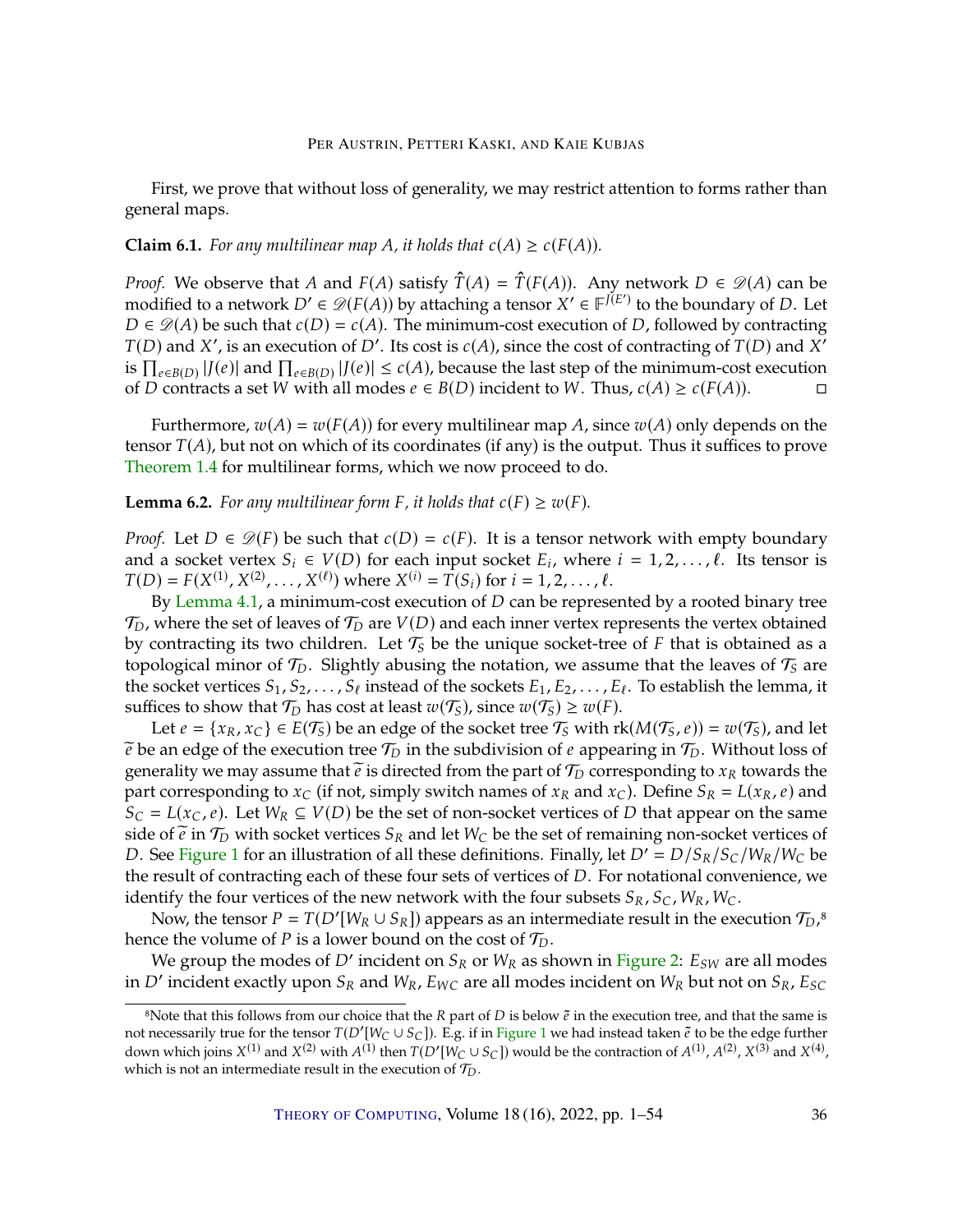<span id="page-36-0"></span>

e  $X^{(1)}$  $X^{(2)}$  $x_R$  $\rightarrow c$  $X^{(3)}$  $X^{(4)}$  $S_R$   $\qquad x_R$   $\qquad c$   $S_C$ 

(a) Example of a possible execution tree  $\mathcal{T}_D$ . Given the choice of a in the corresponding socket tree  $\mathcal{T}_B$  shown choice of  $e$  in the corresponding socket tree  $\mathcal{T}_S$  shown on the right there are four possible choices of  $\tilde{e}$ .

(b) The corresponding socket tree  $\mathcal{T}_5$ . The overt choice of  $\tilde{a}$  in  $\mathcal{T}_7$  determines which exact choice of  $\tilde{e}$  in  $\mathcal{T}_D$  determines which part of the cut is the  $x_R$  part, and which is the  $x_C$  part.

<span id="page-36-1"></span>Figure 1: Illustration of the notation used for the execution and socket trees.



Figure 2: Illustration of D'. We group the modes of D' based on how they connect  $S_R$ ,  $S_C$ , and the "C part" of D' the " $C$  part" of  $D'$ .

are all modes incident on  $S_R$  but not  $W_R$ , and finally  $E_{SWC}$  are all modes incident upon  $S_R$ ,  $W_R$ , and at least one of  $S_C$  or  $W_C$ . Write  $E_S = E_{SW} \cup E_{SC} \cup E_{SWC}$  for the modes incident on  $S_R$ , and similarly  $E_C = E_{WC} \cup E_{SC} \cup E_{SWC}$  for all modes incident upon at least one of  $S_R$  or  $W_R$ , and at least one of  $S_C$  or  $W_C$ . Note that  $|J(E_C)|$  is precisely the volume of P which we aim to lower bound.

Define a matrix  $A \in \mathbb{F}^{J(E_S)} \times \mathbb{F}^{J(E_C)}$  as follows. We identify its row indices  $i \in J(E_S)$  as being<br>los  $i = (i\alpha y, i\alpha z, j\alpha w) \in J(E_{\alpha y}) \times J(E_{\alpha z}) \times J(E_{\alpha y})$  and similarly its column indices  $i \in J(E_S)$ triples  $i = (i_{SW}, i_{SC}, i_{SWC}) \in J(E_{SW}) \times J(E_{SC}) \times J(E_{SWC})$  and similarly its column indices  $j \in J(E_C)$ are triples  $j = (j_{SC}, j_{WC}, j_{SWC}) \in J(E_{SC}) \times J(E_{WC}) \times J(E_{SWC})$ . Then the entries of A are

$$
A_{(isw, isc, iswc), (isc, jwc, iswc)} = \begin{cases} T(D'[W_R])_{i_{SW}, j_{WC}, j_{SWC}} & \text{if } i_{SC} = j_{SC} \land i_{SWC} = j_{SWC}, \\ 0 & \text{otherwise}, \end{cases}
$$

In the case when  $E_S = E_{SW}$  (i.e., all modes incident on  $S_R$  connect only to  $W_R$ ), A is simply a flattening of  $T(D'[W_R])$ . Recall that  $T(D'[S_R]) \in \prod_{e \in E_S} \mathbb{F}^{J(e)}$ . Then for every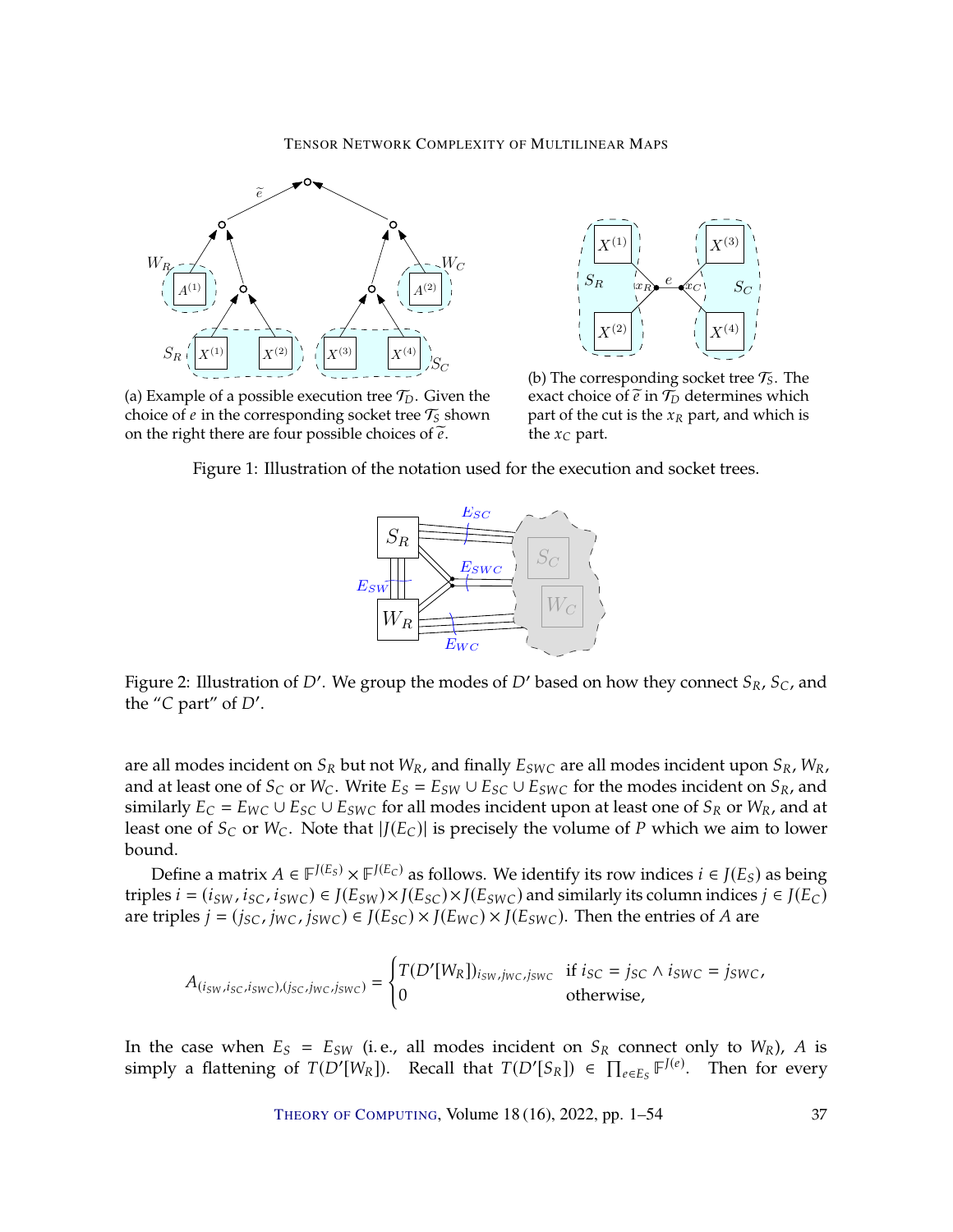$j = (i_{SC}, i_{WC}, i_{SWC}) \in J(E_C)$ , we have

$$
\sum_{i \in J(E_S)} A_{i,j} T(D'[S_R])_i = \sum_{\substack{i_{SW} \in J(E_{SW}) \\ \vdots \\ i_{SW}}} A_{(i_{SW}, j_{SC}, j_{SWC}), j} T(D'[S_R])_{i_{SW}, j_{SC}, j_{SWC}} \\
= \sum_{i_{SW}} T(D'[W_R])_{i_{SW}, j_{WC}, j_{SWC}} T(D'[S_R])_{i_{SW}, j_{SC}, j_{SWC}} \\
= P_{j_{SC}, j_{WC}, j_{SWC}} = P_j
$$

(recall that *P* is the contraction of  $T(D'[W_R])$  and  $T(D'[S_R]))$ . Viewing  $T(D'[S_R])$  as a row vector<br>in  $E^{J(E_S)}$  we see that *P* is simply the vector-matrix product  $P = T(D'[S_R])$ .  $A \in E^{J(E_C)}$ in  $\mathbb{F}^{J(E_S)}$  we see that P is simply the vector-matrix product  $P = T(D'[S_R]) \cdot A \in \mathbb{F}^{J(E_C)}$ .<br>Symmetrically for the other half of D' we can write  $Q = T(D'[W_C \cup S_C])$  as a matrix

Symmetrically, for the other half of D', we can write  $Q = T(D'[W_C \cup S_C])$  as a matrix-vector<br>duct  $Q = R \cdot T(D'[S_C]) \in \mathbb{F}^{[E_C]}$  where  $R$  is a matrix corresponding to  $T(D'[W_C])$  analogously product  $Q = B \cdot T(D'[S_C]) \in \mathbb{F}^{J(E_C)}$  where B is a matrix corresponding to  $T(D'[W_S])$  analogously to how A corresponds to  $T(D'[W_R])$ .<br>Thus we have  $T(D) - T(D'[S_R])$ 

Thus we have  $T(D) = T(D'[S_R]) \cdot A \cdot B \cdot T(D'[S_C])$ . Recall that for each socket vertex  $S_i$  in original network  $D$ , we have  $T(S_i) = Y^{(i)}$ . Denoting  $X_B = T(D'[S_B])$  and  $X_B = T(D'[S_B])$ the original network  $D$ , we have  $T(S_i) = X^{(i)}$ . Denoting  $X_R = T(D'[S_R])$  and  $X_C = T(D'[S_C])$ , we get  $X_R = \bigotimes_{S_i \in S_R} X^{(i)}$  and  $X_C = \bigotimes_{S_i \in S_C} X^{(i)}$ .<sup>9</sup> Hence

$$
F(X^{(1)}, X^{(2)}, \ldots, X^{(\ell)}) = X_R \cdot A \cdot B \cdot X_C.
$$

It follows that  $A \cdot B$  is the flattening of  $T(F)$  to a matrix with rows indexed by the sockets in  $S_R$ and columns indexed by the sockets in  $S_C$ . But this flattening is precisely the matrix  $M(\mathcal{T}_S, e)$ , implying that  $|I(E_C)| > \text{rk}(M(\mathcal{T}_S, e)) = w(\mathcal{T}_S)$ , as desired implying that  $|J(E_C)| \ge r k(M(\mathcal{T}_S, e)) = w(\mathcal{T}_S)$ , as desired.

# <span id="page-37-0"></span>**7 Lower bounds for socket-width**

In this section we establish lower bounds on socket-width for concrete maps.

## **7.1 Determinant and permanent**

We now prove lower bounds for the socket width of the determinant and permanent. Let us start with the following trivial observation.

<span id="page-37-1"></span>**Claim 7.1.** For any socket tree  $\mathcal{T}_S$  with  $n \geq 2$  *leaves, there is an edge*  $e = \{x_R, x_C\}$  *such that*  $n/3 \leq |L(x_R, e)| < 2n/3$ .

*Proof.* Consider all edges  $e = \{x_R, x_C\}$  such that  $|L(x_R, e)| \ge n/3$ . At least one such edge certainly exists since  $n \ge 2$ . Indeed, an edge  $e = \{x_R, x_C\}$  incident to a leaf  $x_C$  has  $|L(x_R, e)| = n - 1$  leaves. Among these, choose an edge such that  $T_S(x_R, e)$  is of minimal size. Assume for contradiction that  $|I(x_R, e)| > 2n/3$ . But then one of the two subtrees of  $x_R$  in  $\mathcal{T}_S(x_R, e)$  must have at least  $n/3$ that  $|L(x_R, e)| \ge 2n/3$ . But then one of the two subtrees of  $x_R$  in  $\mathcal{T}_S(x_R, e)$  must have at least  $n/3$ leaves, and since they are smaller than  $\mathcal{T}_S(x_R, e)$ , this contradicts the minimality of  $\mathcal{T}_S(x_R, e)$ .  $\Box$ 

These identities use the fact that *D* is derived from a *non-degenerate* network  $D^*$  for  $\hat{T}(F)$ . In particular, every degine the network *D* is incident upon at least one pon-socket vertex, hence all modes incident u mode in the network  $D$  is incident upon at least one non-socket vertex, hence all modes incident upon  $S_R$  are boundary modes in  $D'[S_R]$ , and similarly for  $S_C$ .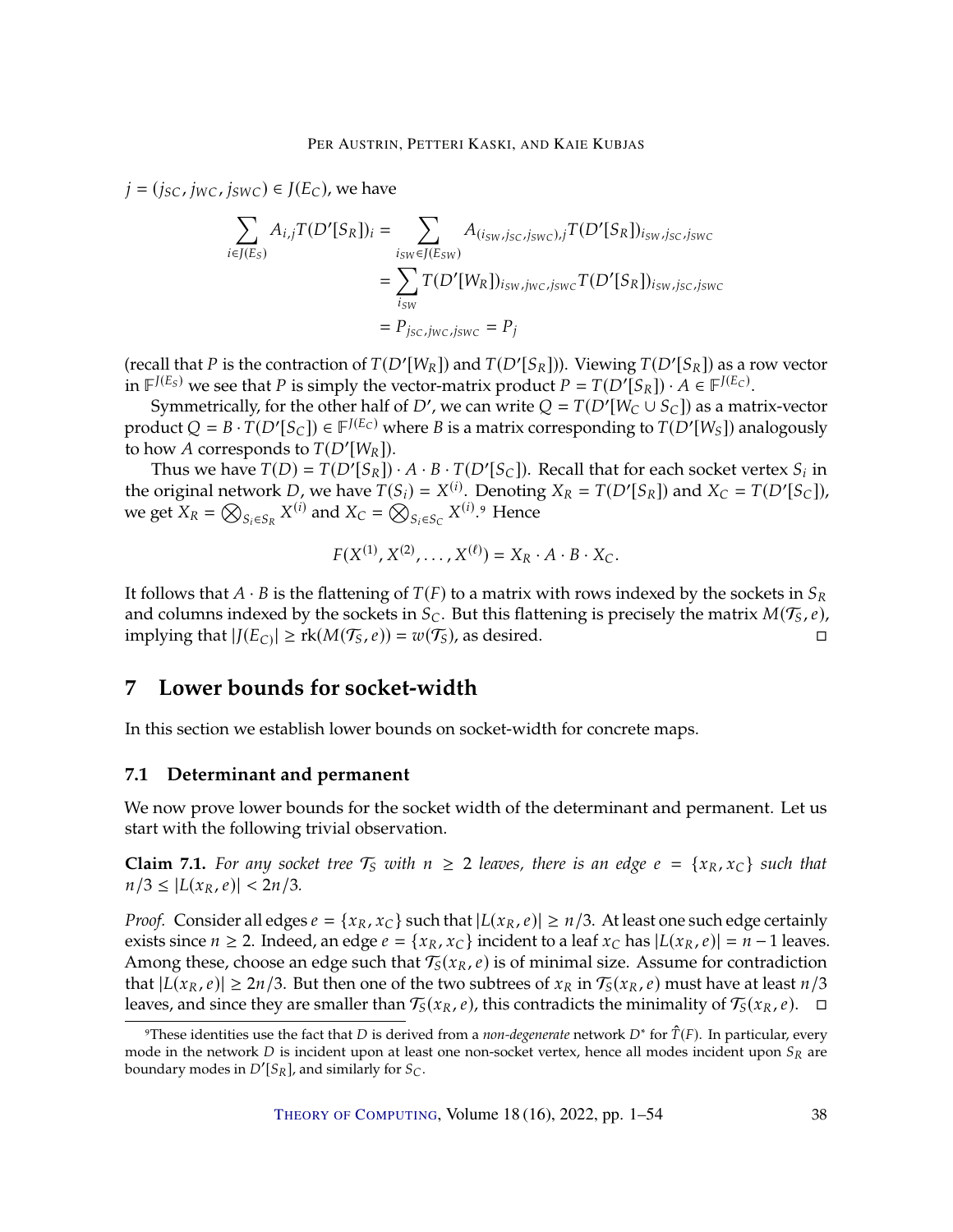<span id="page-38-1"></span>**Lemma 7.2.** *For every positive integer*  $n \geq 2$ *, the socket-width of both the determinant and the permanent of an*  $n \times n$  *matrix is at least*  $\binom{n}{\lceil n/3 \rceil}$ .

*Proof.* Let  $\mathcal{T}_S$  be a socket tree for the permanent, let  $e = \{x_R, x_C\}$  be an arbitrary edge in  $\mathcal{T}_S$ , and let  $k = |L(x_R, e)|$  be the number of leaves in  $\mathcal{T}_S(x_R, e)$ . We now show that  $rk(M(\mathcal{T}_S, e)) \geq {n \choose k}$ .<br>Recall that the sockets of  $\mathcal{T}_S$  are the *n* rows of the input matrix. Without loss of general

Recall that the sockets of  $\mathcal{T}_S$  are the *n* rows of the input matrix. Without loss of generality, the rows so that the leaves of  $\mathcal{T}_S(x, e)$  are rows 1 to *k* and the leaves of  $\mathcal{T}_S(x, e)$  are number the rows so that the leaves of  $\mathcal{T}_{S}(x_R, e)$  are rows 1 to *k*, and the leaves of  $\mathcal{T}_{S}(x_C, e)$  are rows  $k + 1$  to *n*. The rows of  $M(\mathcal{T}_{S}e)$  are indexed by a tuple  $j_D = (j_L, j_L) \in [n]^{k}$  and the rows  $k + 1$  to *n*. The rows of  $M(\mathcal{T}_5, e)$  are indexed by a tuple  $j_R = (i_1, \ldots, i_k) \in [n]^k$ , and the columns are indexed by a tuple  $i_S = (i_1, \ldots, i_k) \in [n]^{n-k}$ . The entry of  $M(\mathcal{T}_S, e)$  at position columns are indexed by a tuple  $j_C = (i_{k+1}, \ldots, i_n) \in [n]^{n-k}$ . The entry of  $M(\mathcal{T}_S, e)$  at position  $(j_R, j_C)$  is 1 if  $(i_1, i_2, \ldots, i_n)$  is a permutation. For any set  $U \in \binom{[n]}{k}$ , let  $u_1 < u_2 < \ldots < u_k$  be the comparisor of  $U$  in association order and define  $i_D(U) = (u_1, \ldots, u_k)$ ; let  $u_1 < u_2 < \ldots < u_k$  be elements of U in ascending order and define  $j_R(U) = (u_1, \ldots, u_k)$ ; let  $u_{k+1} < u_{k+2} < \ldots < u_n$  be the elements of  $[u] \setminus U$  in ascending order and define  $i_G(U) = (u_{k+1}, u_{k+2}, \ldots, u_n)$ the elements of  $[n] \setminus U$  in ascending order and define  $j_C(U) = (u_{k+1}, u_{k+2}, \ldots, u_n)$ .

For  $U_1, U_2 \in \binom{[n]}{k}$ , the entry of  $M(\mathcal{T}_5, e)$  at position  $(j_R(U_1), j_C(U_2))$  equals 1 if  $U_1 = U_2$ , and 0<br>original state induces  $2 \binom{n}{k} \times \binom{n}{k}$  identity submatrix of  $M(\mathcal{T}_5, e)$  implying  $\text{rk}(M(\mathcal{T}_5, e)) \geq \binom{n}{k$ otherwise. This induces a  $\binom{n}{k} \times \binom{n}{k}$  identity submatrix of  $M(\mathcal{T}_5, e)$ , implying  $rk(M(\mathcal{T}_5, e)) \geq \binom{n}{k}$ .<br>By Claim 7.1,  $\mathcal{T}_6$  has an adgo e with  $n/3 \leq k \leq 2n/3$ . For that adgo  $rk(M(\mathcal{T}_6, e)) \geq \binom{n}{k}$ .

By [Claim](#page-37-1) [7.1,](#page-37-1)  $T_S$  has an edge *e* with  $n/3 \le k < 2n/3$ . For that edge,  $rk(M(T_S, e)) \ge {n \choose k} \ge$  $\binom{n}{\lceil n/3\rceil}$ , which completes the proof for the permanent.

For the determinant, the only change is that some entries of  $M(\mathcal{T}_S, e)$  become -1 instead of 1, but this only changes the identified submatrix from an identity matrix to a diagonal matrix and in particular does not change its rank.

The preceding proof is similar to a lower bound by Nisan ([\[76\]](#page-50-13), Lemma 2) used to obtain lower bounds for algebraic branching programs. But the lower bounds obtained there can be made as sharp as  $\Omega(2^n)$  whereas in our setting, we cannot rule out the possibility of a tensor network that avoids splitting the  $n$  variables in two approximately equal size parts. This means that the best we can obtain with our current method is  $\binom{n}{\lfloor n/3 \rfloor}$  instead of  $\binom{n}{n/2}$ .

# **7.2** 𝑃**-linear forms**

Suppose  $\mathcal{T}_S$  is a socket tree for a *P*-linear form for a *k*-uniform hypergraph *P* on *v* vertices. Recall that the assumed at the shape of  $F(\mathcal{T})$ that the sockets of this form correspond to the elements of  $E(P) \subseteq \binom{[v]}{k}$ . Given an edge  $e \in E(\mathcal{T}_S)$ and a vertex  $x \in V(\mathcal{T}_S)$ , we write

$$
U(x,e) = \bigcup_{S \in L(x,e)} S \subseteq [v].
$$

<span id="page-38-0"></span>**Claim 7.3.** Let  $\mathcal{T}_S$  be a socket tree for the P-linear form of order n. Let  $e = \{x_R, x_C\} \in E(\mathcal{T}_S)$  and *suppose*  $|U(x_C, e) \cap U(x_R, e)| = u$ . Then the socket width of  $\mathcal{T}_S$  is at least  $w(\mathcal{T}_S) \geq n^u$ .

*Proof.* Let  $m = n^u$ . We show that  $rk(M(\mathcal{T}_S, e)) \geq m$  by identifying an  $m \times m$  identity submatrix of  $M(\mathcal{T}_S, e)$ of  $M(\mathcal{T}_S, e)$ .

Define  $E_R = \{ (S, i) | S \in L(x_R, e), i \in S \}$  to be the modes contained in the sockets on the  $x_R$ side of *e*, and analogously  $E_C = \{ (S, i) | S \in L(x_C, e), i \in S \}$ .

The rows of  $M(\mathcal{T}_5,\rho)$  are indexed by  $J(E_R)$  and the columns are indexed by  $J(E_C)$ . We will consider an  $m \times m$  submatrix of  $M(\mathcal{T}_S, e)$  whose rows and columns are indexed by the elements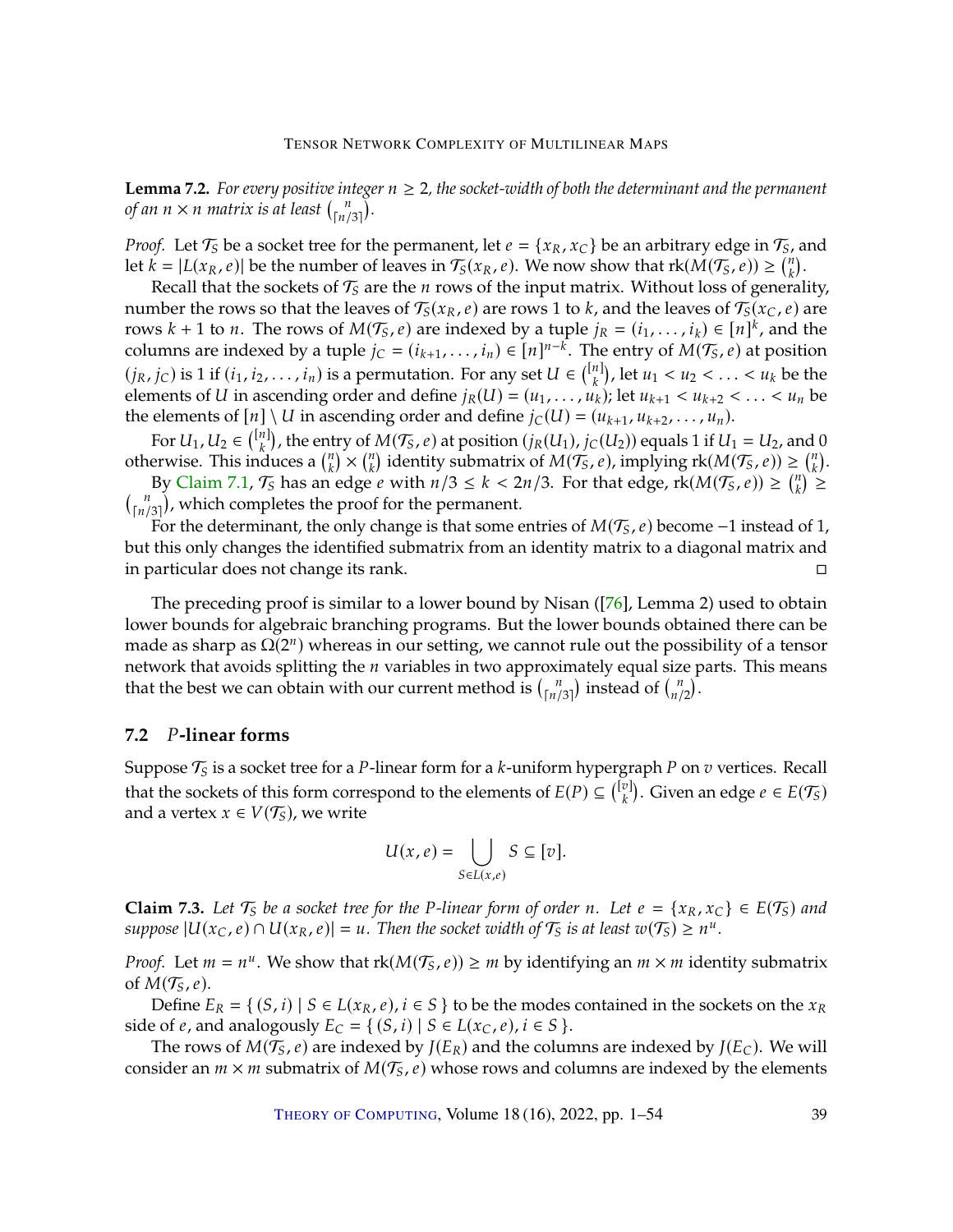$\sigma \in \prod_{i \in A} [n_i]$ . More specifically, each row of the submatrix is indexed by  $j_R$  where  $j_R|_{(S,i)} = \sigma|_i$ <br>for  $i \in A$ , and  $j_R|_{(S,i)} = 1$  for  $i \notin A$ . Each column is indexed by  $j_R$  where  $j_R|_{(S,i)} = \sigma|_i$  for  $i \in A$ for  $i \in A$ , and  $j_R|_{(S,i)} = 1$  for  $i \notin A$ . Each column is indexed by  $j_C$  where  $j_C|_{(S,i)} = \sigma|_i$  for  $i \in A$ and  $j_{\text{C}}|_{(S,i)} = 1$  for  $i \notin A$ .

The value of the submatrix at position  $(j_R, j_C)$  is 1 if there exists  $\sigma \in \prod_{i \in A}[n_i]$  such that  $j_R|_{(S,i)} = \sigma|_i$  and  $j_C|_{(S,i)} = \sigma|_i$  for all  $i \in A$  and 0 otherwise. We obtain an  $m \times m$  identity matrix as desired. □ as desired.

From this claim, the branchwidth-based lower bound is immediate.

<span id="page-39-0"></span>**Lemma 7.4.** For any hypergraph P, the socket width of the P-linear form of order n is at least  $n^{\text{bw(P)}}$ .

*Proof.* Any socket tree for a P-linear form can be directly viewed as a branch decomposition of *P*. Thus, by definition every socket tree for the form has an edge  $e = \{x_R, x_C\}$  where  $|U(x_C, e) \cap U(x_R, e)| > \text{bw}(P)$ , and the lemma now follows from Claim 7.3.  $|U(x_C, e) \cap U(x_R, e)| \geq b w(P)$ , and the lemma now follows from [Claim](#page-38-0) [7.3.](#page-38-0)

For counting homomorphisms of hypergraph cliques, that is, the *P*-linear form for the complete *k*-uniform hypergraph  $P = \begin{pmatrix} \begin{bmatrix} v \\ k \end{bmatrix}$  on  $v$  vertices, we need the following simple lower bound on the branchwidth of complete hypergraphs (which is most likely known, but we are not aware of a reference).

### **Lemma 7.5.** *For*  $v > k \geq 3$ *, the complete k-uniform hypergraph on*  $v$  *vertices has branchwidth*  $v$ *.*

*Proof.* Let T be an arbitrary branch decomposition of the hypergraph. We claim that there always exists an edge  $e^* = \{x_R^*, x_C^*\}$  such that  $U(x_R^*, e^*) = U(x_C^*, e^*) = [v]$ , implying that the width of the decomposition is at least v. Towards establishing this claim, we first observe that for overy edge  $e = \{x_0, x_0\}$  at least one of  $U(x_0, e)$  and  $U(x_0, e)$  is equal to [z]. Indeed, assume for every edge  $e = \{x_R, x_C\}$ , at least one of  $U(x_R, e)$  and  $U(x_C, e)$  is equal to [v]. Indeed, assume towards contradiction that there is an edge  $e = \{x_R, x_C\}$  with  $i_1 \notin U(x_R, e)$  and  $i_2 \notin U(x_C, e)$  for some not necessarily distinct  $i_1, i_2 \in [v]$ . Since  $k \geq 2$ , there exists an edge  $S \supseteq \{i_1, i_2\}$ , and that edge must appear in either  $\mathcal{T}_S(x_R, e)$  or  $\mathcal{T}_S(x_C, e)$ , violating the assumption.<br>Now suppose for contradiction that the claim about the existence of  $e^*$  denotes

Now suppose for contradiction that the claim about the existence of  $e^*$  does not hold. Direct<br>h edge towards the subtree which covers [71] (which by the observation above always exists) each edge towards the subtree which covers  $[v]$  (which, by the observation above, always exists). For example, if  $U(x_R, e) = [v]$  and  $U(x_C, e) \neq [v]$  then e is directed towards  $x_R$ .

Since a tree is acyclic, there must be some vertex  $x^*$  such that all edges incident to  $x^*$  are neted towards  $x^*$ . The vertex  $x^*$  cannot be a leaf because the subtree consisting of a leaf directed towards  $x^*$ . The vertex  $x^*$  cannot be a leaf, because the subtree consisting of a leaf contains a single edge, which covers  $k < v$  elements. Thus  $x^*$  has degree 3. Let the three edges<br>incident to  $x^*$  he  $e_1 = \{x^*, u_k\}$ ,  $e_2 = \{x^*, u_k\}$ , and  $e_3 = \{x^*, u_k\}$ . Since all the edges are directed incident to  $x^*$  be  $e_1 = \{x^*, y_1\}$ ,  $e_2 = \{x^*, y_2\}$  and  $e_3 = \{x^*, y_3\}$ . Since all the edges are directed to  $x^*$  there are  $i_1, i_2, j_3 \in \{z\}$  and  $i_3 \notin S(y_3, \varrho_3)$  and  $i_2 \notin S(y_3, \varrho_3)$ . Since towards  $x^*$  there are  $i_1$ ,  $i_2$ ,  $i_3 \in [v]$  such that  $i_1 \notin S(y_1, e_1)$ ,  $i_2 \notin S(y_2, e_2)$  and  $i_3 \notin S(y_3, e_3)$ . Since  $k > 3$  there exists an edge  $S \supset \{i_1, i_2, i_3\}$ . But now the edge S cannot appear in any of the  $k ≥ 3$  there exists an edge  $S ⊇ \{i_1, i_2, i_3\}$ . But now the edge S cannot appear in any of the subtrees rooted at  $y_1$ ,  $y_2$ , or  $y_3$ . Since these three subtrees together cover all leaves, this yields the desired contradiction and we conclude that there must exist an edge  $e^* = \{x_R^*, x_C^*\}$  such that  $U(x_{R}^{*}, e^{*}) = U(x_{C}^{*}, e^{*}) = [v]$  and therefore the branchwidth is  $v$ .

#### **7.3 Kruskal operator**

We say that an l-linear Kruskal operator is *n-uniform* if the lengths of the modes satisfy  $n = n_1 = n_2 = \cdots = n_\ell.$ 

THEORY OF C[OMPUTING](http://dx.doi.org/10.4086/toc), Volume  $18(16)$ , 2022, pp.  $1-54$  40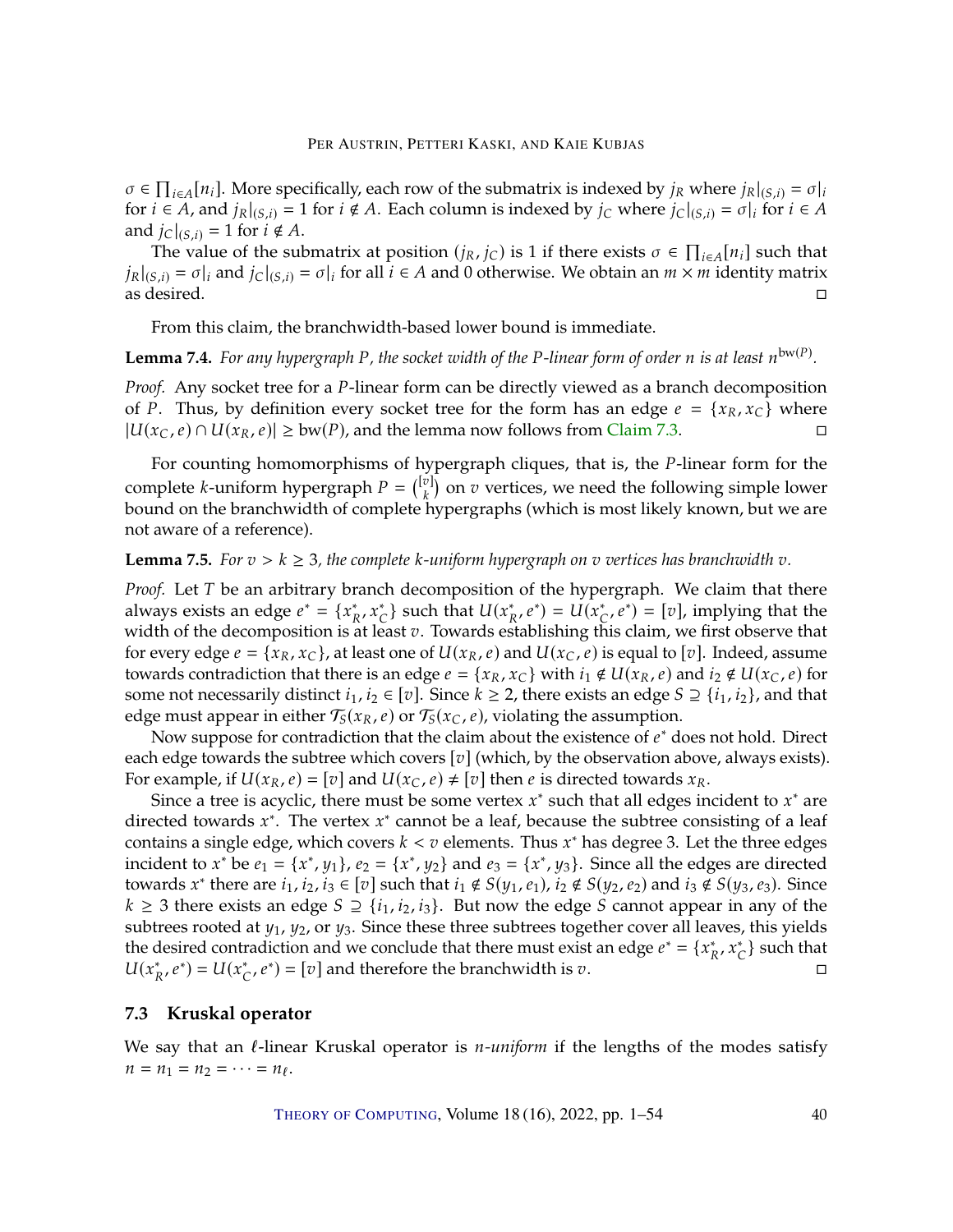<span id="page-40-3"></span>**Lemma 7.6.** For positive integers *n* and *r*, the socket-width of an *n*-uniform *ℓ*-linear Kruskal operator is at least  $\max\left(n^{\ell}, n^{\lceil \ell / 2 \rceil} r\right)$ *.*

*Proof.* Let  $\mathcal{T}_{S}$  be an arbitrary socket tree for the operator. One of the leaves is the output socket representing the tensor *B* of shape  $n \times n \times \cdots \times n$  (*l* times) that is obtained by applying the Kruskal operator to the input matrices  $A^{(i)}$  of shape  $n \times r$ , where  $1 \le i \le \ell$ .<br>Consider the neighbor  $x$  of the output socket. It has three neighbors: the

Consider the neighbor  $x$  of the output socket. It has three neighbors: the output socket leaf, and two other vertices  $x_R$  and  $x_C$ . Either the subtree rooted at  $x_R$  or the one rooted at  $x_C$  must contain  $u \geq \lceil \ell/2 \rceil$  input sockets (since together they contain all  $\ell$  input sockets). Let  $e$  be the edge leading to that subtree.

We claim that  $\text{rk}(M(\mathcal{T}_5, e)) \geq n^u r$ . Suppose without loss of generality that the input sockets  $A^{(u)}$  are in the subtree rooted at  $r_s$  and that the input sockets  $A^{(u+1)}$ the subtree rooted at  $x$  together with the output socket.<br>Each row of  $M(\mathcal{T}_{\epsilon}, e)$  is indexed by socurations of 2  $(1), \ldots, A^{(u)}$  are in the subtree rooted at  $x_R$ , and that the input sockets  $A^{(u+1)}, \ldots, A^{(\ell)}$  are in

Each row of  $M(\mathcal{T}_S, e)$  is indexed by sequences of 2*u* indices  $(i_1, j_1, \ldots, i_u, j_u)$  where each  $i_s \in [n]$  and each  $j_t \in [r]$ . Each column is indexed by a sequence of  $\ell + 2(n - u)$  indices  $(i'_1, \ldots, i'_{n-1})$  $i'_1, \ldots, i'_{\ell}$ <br>1 if and  $(i_{u+1}, j_{u+1}, \ldots, i_{\ell}, j_{\ell})$  where each  $i_s, i'_{s'} \in [n]$  and each  $j_t \in [r]$ . An entry of  $M(\mathcal{T}_S, e)$  is 1 if and  $\text{cyl}_s$ only if  $i'_1 = i_1, i'_2 = i_2, \ldots, i'_\ell = i_\ell$ , and  $i_1' = i_1, i_2' = i_2, ..., i_\ell' = i_\ell$ , and  $j_1 = j_2 = ... = j_\ell$ .

For any  $i_1, \ldots, i_u \in [n]$  and  $j \in [r]$ , consider the row index  $(i_1, j, i_2, j, \ldots, i_u, j)$  and the represent the row index  $(i_1, j, i_2, j, \ldots, i_u, j)$  and the column index  $(i_1, i_2, \ldots, i_u, 1, 1, \ldots, 1; 1, j, 1, j, \ldots, 1, j)$ . The  $n^u r \times n^u r$  submatrix of  $M(\mathcal{T}_S, e)$ <br>induced by these sets of row and column indices is the identity matrix, thus  $rk(M(\mathcal{T}_S, e)) \geq n^u r$ induced by these sets of row and column indices is the identity matrix, thus  $rk(M(\mathcal{T}_5, e)) \geq n^u r$ as desired.

For the  $n^{\ell}$  lower bound, we instead consider the edge  $e'$  joining x with the output socket.<br>With rows are indexed by  $(i, i, j, j)$  is sighted and the columns by  $(i', j')$ . The  $n^{\ell} \times n^{\ell}$ Now the rows are indexed by  $(i_1, j_1, i_2, j_2, \ldots, i_\ell, j_\ell)$  and the columns by  $(i'_1)$ <br>identity submatrix is obtained by taking for every  $i_1, \ldots, i_\ell \in [n]$ , the row  $\frac{1}{2}, \ldots, i'_{\ell}$ . The  $n^{\ell} \times n^{\ell}$ identity submatrix is obtained by taking for every  $i_1, \ldots, i_\ell \in [n]$ , the row  $(i_1, 1, i_2, 1, \ldots, i_\ell, 1)$ and the column  $(i_1, \ldots, i_\ell)$ .

# <span id="page-40-0"></span>**A Background on tensor networks**

This appendix summarizes some results on tensor network contractions, minimum-cost executions, and explains the connection between the Holant framework and tensor networks. In the language of graphical models, computing the value of a tensor network is known as the sum-product inference task and the results in [Appendices](#page-40-2) [A.1](#page-40-2) [and](#page-41-0) [A.2](#page-41-0) can be found in [\[62,](#page-49-4) Part II].

# <span id="page-40-2"></span>**A.1 Invariance property**

In the following lemma, we will show that the tensor of a network is equal to the tensor of any network that is obtained by a contraction from the original network. In particular, this implies that any execution gives the same tensor.

<span id="page-40-1"></span>**Lemma A.1** (Invariance). Let D be a tensor network. For all nonempty  $W \subseteq V(D)$  it holds that  $T(D) = T(D/W)$ *.*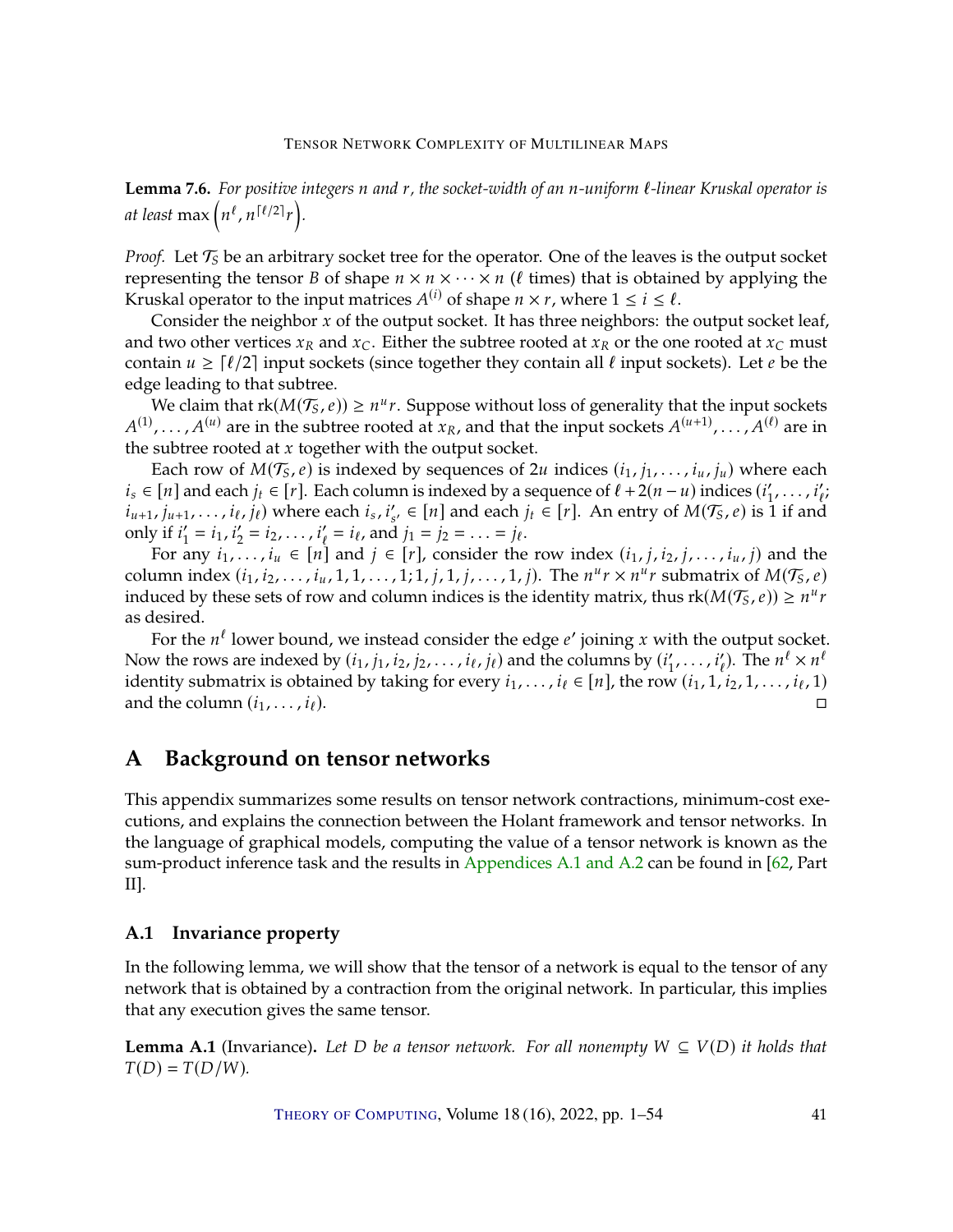*Proof.* Let  $W \subseteq V(D)$  be nonempty, let w be the vertex that replaces  $D[W]$  in  $D/W$  and let  $i \in J(B(D/W)) = J(B(D))$ . From [\(4.1\)](#page-18-1), [\(4.2\)](#page-18-0), [and \(4.3\),](#page-18-2) it follows that

$$
T(D/W)_i = \sum_{j \in J(E(D/W) \setminus B(D/W))} \prod_{v \in (V(D) \setminus W) \cup \{w\}} T(v)_{ij}
$$
  
\n
$$
= \sum_{j \in J(E(D/W) \setminus B(D/W))} T(w)_{ij} \prod_{v \in V(D) \setminus W} T(v)_{ij}
$$
  
\n
$$
= \sum_{j \in J(E(D/W) \setminus B(D))} T(D[W])_{ij} \prod_{v \in V(D) \setminus W} T(v)_{ij}
$$
  
\n
$$
= \sum_{j \in J(E(D/W) \setminus B(D))} \sum_{j' \in J(E(D[W]) \setminus B(D[W]))} \prod_{w \in W} T(w)_{ijj'} \prod_{v \in V(D) \setminus W} T(v)_{ij}
$$
  
\n
$$
= \sum_{j \in J(E(D/W) \setminus B(D))} \sum_{j' \in J(E(D[W]) \setminus B(D[W]))} \prod_{v \in V(D)} T(v)_{ijj'}
$$
  
\n
$$
= \sum_{j'' \in J(E(D) \setminus B(D))} \prod_{v \in V(D)} T(v)_{ij''}
$$
  
\n
$$
= T(D)_i.
$$

 $\Box$ 

# <span id="page-41-0"></span>**A.2 The structure of a minimum-cost execution**

In this section, we analyze the structure of a minimum-cost execution. In particular, we prove [Lemma](#page-19-1) [4.1,](#page-19-1) which states that each contracted set has size at most two, and also show that one can always contract adjacent vertices in a network.

<span id="page-41-1"></span>**Lemma A.2.** Let D be a tensor network. There exists a minimum-cost execution of D such that each *contracted set has size at most two. Furthermore, if* D is loopless, we can assume that each contracted set *has size exactly two.*

*Proof.* If *D* contains loops, we may assume that a minimum-cost execution first removes all the loops by contracting singleton vertices incident to loops. Indeed, the cost of contracting a singleton vertex is the volume of the tensor associated to it. Since the result of an execution is a single tensor, then every vertex has to be contained in a contracted set of an execution and none of the hyperedges incident to a vertex can be removed before the vertex is contained in a contracted set. Hence, the volume of any tensor in the tensor network is a lower bound for the cost of any execution of  $D$  and we may contract singleton vertices.

So let us assume that  $D$  is loopless. Suppose that a minimum-cost execution of  $D$  contains a contraction by a set  $W = \{w_1, w_2, \dots, w_s\}$  of size at least  $s \geq 3$ , and let w be the new vertex after this contraction. Then we can replace the contraction by  $W$  with two contractions by  $W' = \{w_1, w_2, \dots, w_{s-1}\}\$  and  $W'' = \{w, w_s\}$  without increasing the cost of the execution. The cost of contracting  $W'$  is less than or equal to the cost of contracting  $W$ , because every hyperedge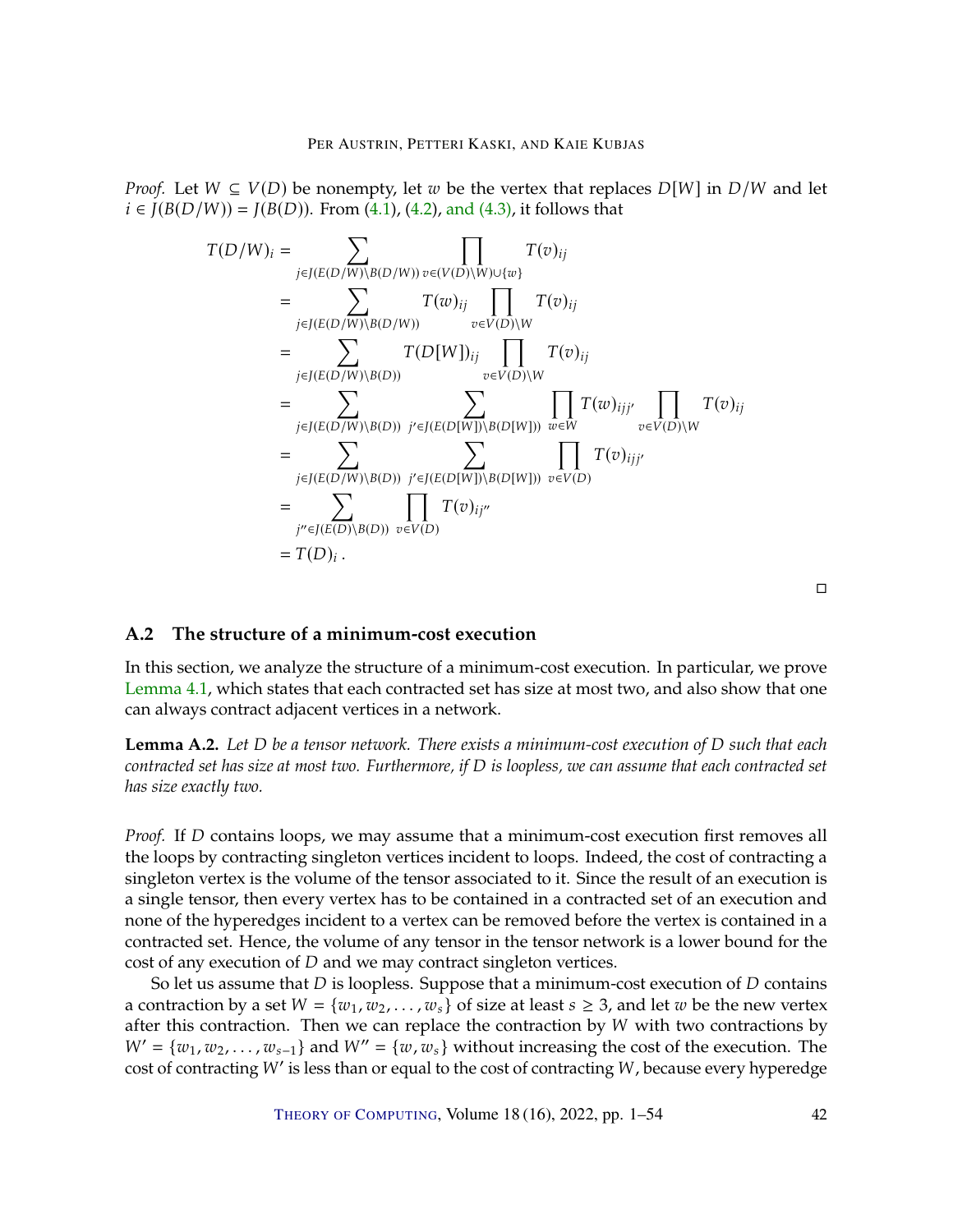incident to  $W'$  is also incident to  $W$ . The cost of contracting  $W''$  is less than or equal to the cost of contracting  $W$  because the set of byparedges incident to  $\chi$ <sup>0</sup> is contained in the set of cost of contracting  $W$ , because the set of hyperedges incident to  $w$  is contained in the set of hyperedges incident to W'. We repeat this procedure until all contracted sets in the execution<br>have size at most two have size at most two.

Two tensors in a tensor network are called *adjacent* if they are incident to a common mode.

Lemma A.3 (Execution by contracting adjacent tensors). Let D be a loopless tensor network that is *connected as a hypergraph. Then, there exists a minimum-cost execution of D such that each contracted set has size two and consists of adjacent vertices.*

*Proof.* Consider a minimum-cost execution of D such that each contracted set has size two; such an execution exists by [Lemma](#page-41-1) [A.2.](#page-41-1) If all contracted sets in the execution consist of adjacent vertices, we are done. Otherwise, consider a contraction of two vertices,  $u$  and  $v$ , such that  $u$ and  $v$  are not adjacent when they are contracted to yield the vertex  $uv$ . Consider the steps of the execution after this contraction step. Let us call such a step a *relevant* step if it involves a descendant of the vertex  $uv$ . Let us modify the execution as follows. First, delete the contraction of  $u$  and  $v$  from the execution. Then, for each relevant step in execution order, replace the descendant of the vertex  $uv$  with the current descendant of either  $u$  or  $v$  so that the contraction becomes a contraction of adjacent vertices whenever possible. If the descendants of  $u$  and  $v$ become adjacent after a relevant step, contract the descendants of  $u$  and  $v$ , and then continue the execution without further changes. Since  $D$  is connected, the descendants of  $u$  and  $v$  must eventually become adjacent.

We will show that this modification of the execution gives again an execution and that it has cost no larger than the original minimum-cost execution. In the modification of the execution, let the contraction sets containing  $u$  or a descendant of  $u$  and not containing a descendant of  $v$ be  $\{u, w_1\}$ ,  $\{uw_1, w_2\}$ , ...,  $\{uw_1 \dots w_{s-1}, w_s\}$ ; similarly, let the contraction sets containing  $v$  or a descendant of  $v$  and not containing a descendant of  $u$  be  $\{v, z_1\}$ ,  $\{vz_1, z_2\}$ , . . .,  $\{vz_1 \ldots z_{t-1}, z_t\}$ . Here  $w_1, \ldots, w_s, z_1, \ldots, z_t$  can be vertices of D or vertices obtained after contraction steps.<br>Contracting  $f_{11}v_1, \ldots, z_t, z_t$  aives the vertex  $f_{21}v_1, \ldots, z_t, z_t$  which appears also in Contracting  $\{uw_1 \dots w_s, vz_1 \dots z_t\}$  gives the vertex  $uw_1 \dots w_s v z_1 \dots z_t$ , which appears also in the original execution. Hence, after a certain number of steps the tensor petworks in the the original execution. Hence, after a certain number of steps the tensor networks in the original execution and in the modification are the same (after making necessary non-relevant contractions) and the modification of the original execution is also an execution.

First we consider the cost of contracting  $\{uw_1 \dots w_{i-1}, w_i\}$  in the modified execution with  $1 \le i \le s$ . There is a *j* satisfying  $1 \le j \le t$  so that the original execution contracts  $\{uw_1 \dots w_{i-1}vz_1 \dots z_j, w_i\}$ . Then the cost of contracting  $\{uw_1 \dots w_{i-1}, w_i\}$  is at most the cost of contracting  $\{uw_1 \dots w_{i-1}, w_i\}$ of contracting  $\{uw_1, \ldots w_{i-1}vz_1 \ldots z_j, w_i\}$ , because every hyperedge incident to the vertex  $uw_1 \ldots w_{i-1}$  in the modified execution has to be incident to  $uw_1 \ldots w_{i-1}v z_1 \ldots z_j$  in the original execution. Otherwise, there would be a hyperedge in D that is incident only to vertices in execution. Otherwise, there would be a hyperedge in  $D$  that is incident only to vertices in  $\{u, w_1, \ldots, w_{i-1}, v, z_1, \ldots, z_i\}$ , and in particular both to vertices in  $\{u, w_1, \ldots, w_{i-1}\}$  and in  $\{v, z_1, \ldots, z_j\}$ . This is impossible, because then  $uw_1 \ldots w_{i-1}$  and  $v z_1 \ldots z_j$  would be adjacent vertices in the modified execution, but by assumption  $uw_1 \ldots w_s$  and  $v_{21} \ldots z_t$  are the first adjacent descendants of  $u$  and  $v$  in the modified execution. Similarly, we can show that the cost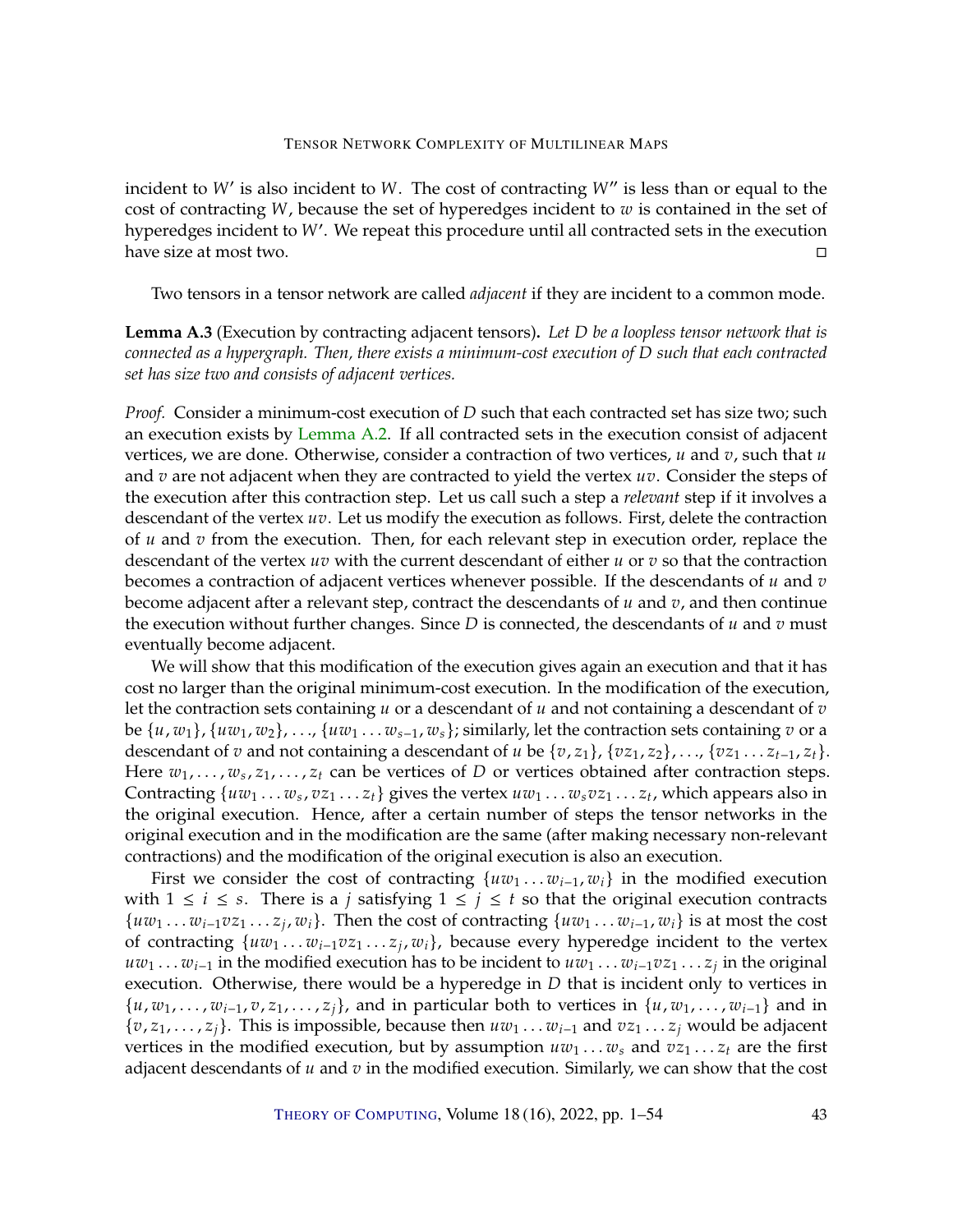<span id="page-43-1"></span>of contracting  $\{v_{\mathcal{Z}_1} \ldots \mathcal{Z}_{i-1}, \mathcal{Z}_i\}$  in the modified execution for  $1 \leq j \leq t$  is less than the cost of contracting a set in the original execution.

Second we consider the cost of contracting  $\{uw_1 \dots w_s, vz_1 \dots z_t\}$  in the modified execu-<br>Without loss of generality, we can assume that in the original execution the vertex tion. Without loss of generality, we can assume that in the original execution the vertex  $uw_1 \dots w_s v z_1 \dots z_t$  is obtained from contracting  $\{uw_1 \dots w_s v z_1 \dots z_{t-1}, z_t\}$ . We will show that the cost of contracting  $\{uw_1, \dots, w_s v z_1 \dots z_{t-1}, z_t\}$ . the cost of contracting  $\{uw_1 \dots w_s, vz_1 \dots z_t\}$  in the modified execution is less than or equal to the cost of contracting  $\{uw_1, \dots, w_s, zz_s, z_s\}$  in the original execution. Indeed, every to the cost of contracting  $\{uw_1 \ldots w_s v z_1 \ldots z_{t-1}, z_t\}$  in the original execution. Indeed, every hyperedge incident to  $uw_1 \ldots w_s$  in the modified execution is incident to  $uw_1 \ldots w_s vz_1 \ldots z_{t-1}$  in the original execution, because otherwise there would be a hyperedge in D that is incident only the original execution, because otherwise there would be a hyperedge in  $D$  that is incident only to vertices in  $\{u, w_1, \ldots, w_s, v, z_1, \ldots, z_{t-1}\}$ , and in particular both to vertices in  $\{u, w_1, \ldots, w_s\}$ and  $\{v, z_1, \ldots, z_{t-1}\}.$  However, by assumption  $uw_1 \ldots w_s$  and  $v z_1 \ldots z_t$  are the first adjacent descendants of  $u$  and  $v$  in the modified execution. Similarly, every hyperedge incident to  $v_{z_1} \ldots z_t$  in the modified execution is incident to  $u_{w_1} \ldots w_s v_{z_1} \ldots z_{t-1}$  or  $z_t$  in the original<br>execution because otherwise there would be a hyperedge in D that is incident only to verexecution, because otherwise there would be a hyperedge in  $D$  that is incident only to vertices in  $\{u, w_1, \ldots, w_s, v, z_1, \ldots, z_{t-1}\}$ , and in particular both to vertices in  $\{u, w_1, \ldots, w_s\}$  and  $\{z_1, z_2, \ldots, z_{t-1}\}$ .  $\{v, z_1, \ldots, z_{t-1}\}.$  This contradicts that  $uw_1 \ldots w_s$  and  $v z_1 \ldots z_t$  are the first adjacent descendants of  $u$  and  $v$  in the modified execution.

The modified execution consists of at least one less contraction of nonadjacent vertices. Repeating this procedure until there are no contractions of nonadjacent vertices completes the lemma.

# <span id="page-43-0"></span>**A.3 Holant framework**

In this section, we elaborate on the connection between tensor networks and the Holant framework. We follow the exposition in [\[25\]](#page-46-4). The main object of the Holant framework is a signature grid. A *signature grid* is a triple  $\Omega = (G, \mathcal{F}, \pi)$ , where  $G = (V, E)$  is an undirected graph,  $\mathcal F$  is a set of functions and  $\pi$  assigns to each vertex  $v \in V$  a multivariate function  $f_v \in \mathcal F$ with input variables corresponding to the edges incident to  $v$  and taking values in a finite set  $S$ . The function  $f_v$  is called the signature of  $v$ . The edges of G are considered to be variables that take values in the set *S*. An assignment  $\sigma : E \to S$  gives an evaluation  $\prod_{v \in V} f_v(\sigma | E(v))$ , where  $E(v)$  is the set of edges incident to a vertex v. The Holant of a signature grid is the sum of these evaluations over all the assignments  $\sigma$ :

Holant<sub>Ω</sub> = 
$$
\sum_{\sigma:E \to S} \prod_{v \in V} f_v(\sigma|E(v)).
$$

A generalization of a signature grid is an ℱ *-gate* that additionally allows dangling edges for input and output variables.

Signature grids are special instances of tensor networks with the restriction that all hyperedges are of size two and the index sets associated to different edges are equal. Signature grids correspond to tensor networks with empty boundary;  $\mathcal{F}$ -gates do not have the restriction. A signature  $f_v$  associated to a vertex  $v$  in a signature grid corresponds precisely to a tensor  $T(v)$ associated to a vertex  $v$  in a tensor network. The Holant of a signature grid is the same as the value of the corresponding tensor network.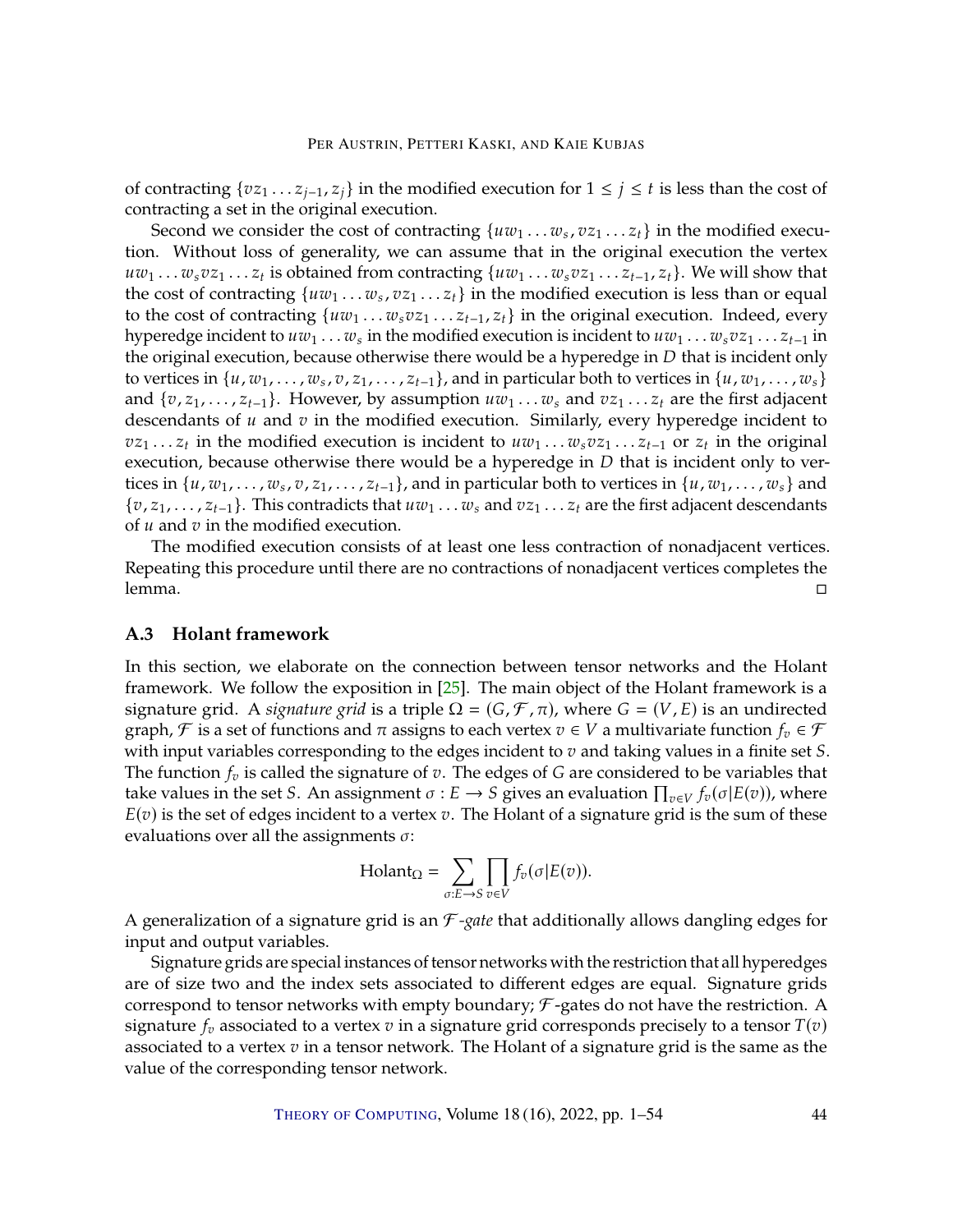**Acknowledgements.** We are grateful to Andreas Björklund for highlighting branchwidth to us as a natural parameter to generalize from clique-counting to counting homomorphisms, and to our anonymous reviewers for their extensive reading of the paper and many helpful suggestions.

# **References**

- <span id="page-44-8"></span>[1] Amir Abboud, Arturs Backurs, Karl Bringmann, and Marvin Künnemann: Finegrained complexity of analyzing compressed data: Quantifying improvements over decompress-and-solve. In *Proc. 58th FOCS*, pp. 192–203. IEEE Comp. Soc., 2017. [\[doi:10.1109/FOCS.2017.26,](http://dx.doi.org/10.1109/FOCS.2017.26) [arXiv:1803.00796\]](http://arxiv.org/abs/1803.00796) [7](#page-6-1)
- <span id="page-44-3"></span>[2] Amir Abboud, Arturs Backurs, and Virginia Vassilevska Williams: If the current clique algorithms are optimal, so is Valiant's parser. *SIAM J. Comput.*, 47(6):2527–2555, 2018. Preliminary version in [FOCS'15.](https://doi.org/10.1109/FOCS.2015.16) [\[doi:10.1137/16M1061771,](http://dx.doi.org/10.1137/16M1061771) [arXiv:1504.01431\]](http://arxiv.org/abs/1504.01431) [3,](#page-2-1) [7](#page-6-1)
- <span id="page-44-2"></span>[3] Michael Alekhnovich, Allan Borodin, Joshua Buresh-Oppenheim, Russell Impagliazzo, Avner Magen, and Toniann Pitassi: Toward a model for backtracking and dynamic programming. *Comput. Complexity*, 20(4):679–740, 2011. Preliminary version in [CCC'05.](https://doi.org/10.1109/CCC.2005.32) [\[doi:10.1007/s00037-011-0028-y,](http://dx.doi.org/10.1007/s00037-011-0028-y) [ECCC:TR09-038\]](https://eccc.weizmann.ac.il/report/2009/038) [2](#page-1-0)
- <span id="page-44-5"></span>[4] Josh Alman and Virginia Vassilevska Williams: A refined laser method and faster matrix multiplication. In *Proc. 32nd Ann. ACM–SIAM Symp. on Discrete Algorithms (SODA'21)*, pp. 522–539. SIAM, 2021. [\[doi:10.1137/1.9781611976465.32,](http://dx.doi.org/10.1137/1.9781611976465.32) [arXiv:2010.05846\]](http://arxiv.org/abs/2010.05846) [5,](#page-4-2) [11](#page-10-0)
- <span id="page-44-7"></span>[5] Noga Alon and Shai Gutner: Balanced families of perfect hash functions and their applications. *ACM Trans. Algorithms*, 6(3):54:1–12, 2010. Preliminary version in [ICALP'07.](https://doi.org/10.1007/978-3-540-73420-8_39) [\[doi:10.1145/1798596.1798607,](http://dx.doi.org/10.1145/1798596.1798607) [arXiv:0805.4300\]](http://arxiv.org/abs/0805.4300) [7](#page-6-1)
- <span id="page-44-6"></span>[6] Noga Alon, Raphael Yuster, and Uri Zwick: Finding and counting given length cycles. *Algorithmica*, 17(3):209–223, 1997. Preliminary version in [ESA'94.](https://doi.org/10.1007/BFb0049422) [\[doi:10.1007/BF02523189\]](http://dx.doi.org/10.1007/BF02523189) [7](#page-6-1)
- <span id="page-44-4"></span>[7] Itai Arad and Zeph Landau: Quantum computation and the evaluation of tensor networks. *SIAM J. Comput.*, 39(7):3089–3121, 2010. [\[doi:10.1137/080739379\]](http://dx.doi.org/10.1137/080739379) [3,](#page-2-1) [11](#page-10-0)
- <span id="page-44-1"></span>[8] Sanjeev Arora and Boaz Barak: *Computational Complexity: A Modern Approach*. Cambridge Univ. Press, 2009. [\[doi:10.1017/CBO9780511804090\]](http://dx.doi.org/10.1017/CBO9780511804090) [2](#page-1-0)
- <span id="page-44-0"></span>[9] Per Austrin, Petteri Kaski, and Kaie Kubjas: Tensor network complexity of multilinear maps. In *Proc. 9th Innovations in Theoret. Comp. Sci. Conf. (ITCS'18)*, pp. 7:1–21. Schloss Dagstuhl–Leibniz-Zentrum fuer Informatik, 2018. [\[doi:10.4230/LIPIcs.ITCS.2019.7\]](http://dx.doi.org/10.4230/LIPIcs.ITCS.2019.7) [1](#page-0-0)
- <span id="page-44-9"></span>[10] Fahiem Bacchus, Shannon Dalmao, and Toniann Pitassi: Algorithms and complexity results for #SAT and Bayesian inference. In *Proc. 44th FOCS*, pp. 340–351. IEEE Comp. Soc., 2003. [\[doi:10.1109/SFCS.2003.1238208\]](http://dx.doi.org/10.1109/SFCS.2003.1238208) [11](#page-10-0)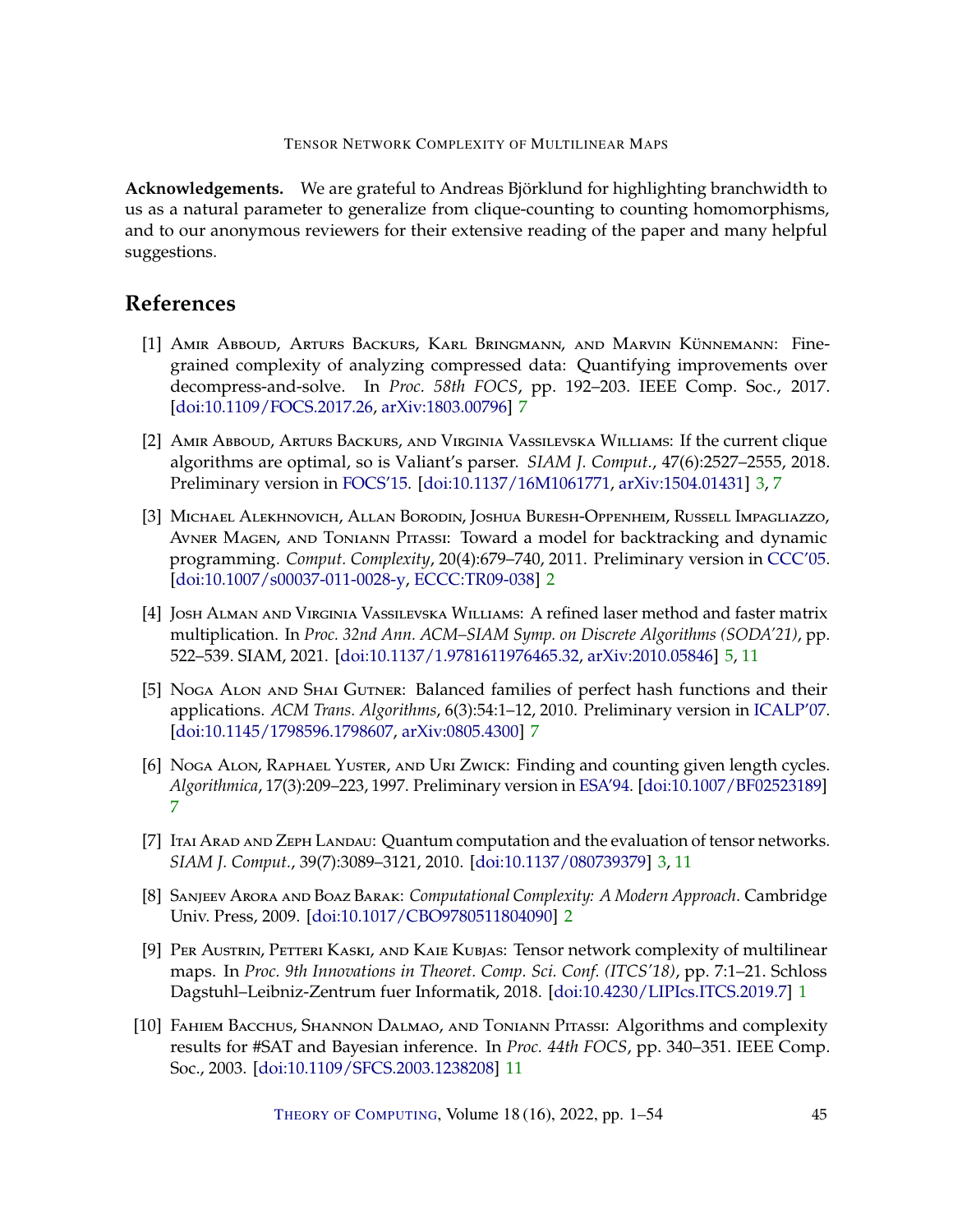- <span id="page-45-2"></span>[11] Martin Beaudry and Markus Holzer: The complexity of tensor circuit evaluation. *Comput. Complexity*, 16(1):60–111, 2007. Preliminary version in [MFCS'01.](https://doi.org/10.1007/3-540-44683-4_16) [\[doi:10.1007/s00037-007-](http://dx.doi.org/10.1007/s00037-007-0222-0) [0222-0\]](http://dx.doi.org/10.1007/s00037-007-0222-0) [3](#page-2-1)
- <span id="page-45-10"></span>[12] Austin R. Benson and Grey Ballard: A framework for practical parallel fast matrix multiplication. In *Proc. 20th SIGPLAN Symp. Principles and Practice of Parallel Programming (PPoPP'15)*, pp. 42–53. ACM Press, 2015. [\[doi:10.1145/2688500.2688513,](http://dx.doi.org/10.1145/2688500.2688513) [arXiv:1409.2908\]](http://arxiv.org/abs/1409.2908) [11](#page-10-0)
- <span id="page-45-7"></span>[13] Stuart J. Berkowitz: On computing the determinant in small parallel time using a small number of processors. *Inform. Process. Lett.*, 18(3):147–150, 1984. [\[doi:10.1016/0020-](http://dx.doi.org/10.1016/0020-0190(84)90018-8) [0190\(84\)90018-8\]](http://dx.doi.org/10.1016/0020-0190(84)90018-8) [7](#page-6-1)
- <span id="page-45-9"></span>[14] JACOB D. BIAMONTE, JASON MORTON, AND JACOB TURNER: Tensor network contractions for #SAT. *J. Stat. Phys.*, 160(5):1389–1404, 2015. [\[doi:10.1007/s10955-015-1276-z,](http://dx.doi.org/10.1007/s10955-015-1276-z) [arXiv:1405.7375\]](http://arxiv.org/abs/1405.7375) [11](#page-10-0)
- <span id="page-45-11"></span>[15] ANDREAS BJÖRKLUND: Below all subsets for some permutational counting problems. In *Proc. 15th Scand. Symp. Algorithm Theory (SWAT'16)*, pp. 17:1–11. Schloss Dagstuhl–Leibniz-Zentrum fuer Informatik, 2016. [\[doi:10.4230/LIPIcs.SWAT.2016.17\]](http://dx.doi.org/10.4230/LIPIcs.SWAT.2016.17) [35](#page-34-1)
- <span id="page-45-4"></span>[16] Andreas Björklund, Thore Husfeldt, Petteri Kaski, and Mikko Koivisto: Fourier meets Möbius: fast subset convolution. In *Proc. 39th STOC*, pp. 67–74. ACM Press, 2007. [\[doi:10.1145/1250790.1250801,](http://dx.doi.org/10.1145/1250790.1250801) [arXiv:cs/0611101\]](http://arxiv.org/abs/cs/0611101) [6,](#page-5-1) [33](#page-32-1)
- <span id="page-45-0"></span>[17] Andreas Björklund, Thore Husfeldt, Petteri Kaski, and Mikko Koivisto: Computing the Tutte polynomial in vertex-exponential time. In *Proc. 49th FOCS*, pp. 677–686. IEEE Comp. Soc., 2008. [\[doi:10.1109/FOCS.2008.40,](http://dx.doi.org/10.1109/FOCS.2008.40) [arXiv:0711.2585\]](http://arxiv.org/abs/0711.2585) [3,](#page-2-1) [6,](#page-5-1) [33](#page-32-1)
- <span id="page-45-5"></span>[18] Andreas Björklund, Thore Husfeldt, Petteri Kaski, and Mikko Koivisto: Counting paths and packings in halves. In *Proc. 17th Eur. Symp. Algorithms (ESA'09)*, pp. 578–586. Springer, 2009. [\[doi:10.1007/978-3-642-04128-0\\_52,](http://dx.doi.org/10.1007/978-3-642-04128-0_52) [arXiv:0904.3093\]](http://arxiv.org/abs/0904.3093) [7](#page-6-1)
- <span id="page-45-1"></span>[19] ANDREAS BJÖRKLUND, THORE HUSFELDT, AND MIKKO KOIVISTO: Set partitioning via inclusionexclusion. *SIAM J. Comput.*, 39(2):546–563, 2009. [\[doi:10.1137/070683933\]](http://dx.doi.org/10.1137/070683933) [3,](#page-2-1) [6,](#page-5-1) [33](#page-32-1)
- <span id="page-45-6"></span>[20] Andreas Björklund, Petteri Kaski, and Łukasz Kowalik: Counting thin subgraphs via packings faster than meet-in-the-middle time. *ACM Trans. Algorithms*, 13(4):48:1–26, 2017. Preliminary version in [SODA'14.](https://doi.org/10.1137/1.9781611973402.45) [\[doi:10.1145/3125500,](http://dx.doi.org/10.1145/3125500) [arXiv:1306.4111\]](http://arxiv.org/abs/1306.4111) [7](#page-6-1)
- <span id="page-45-3"></span>[21] Hans L. Bodlaender, Erik Jan van Leeuwen, Johan M. M. van Rooij, and Martin Vatshelle: Faster algorithms on branch and clique decompositions. In *Proc. Internat. Symp. Math. Foundations of Comp. Sci. (MFCS'10)*, pp. 174–185. Springer, 2010. [\[doi:10.1007/978-3-642-](http://dx.doi.org/10.1007/978-3-642-15155-2_17) [15155-2\\_17\]](http://dx.doi.org/10.1007/978-3-642-15155-2_17) [6](#page-5-1)
- <span id="page-45-8"></span>[22] JAMES R. BUNCH AND JOHN E. HOPCROFT: Triangular factorization and inversion by fast matrix multiplication. *Math. Comput.*, 28(125):231–236, 1974. [\[doi:10.1090/S0025-5718-](http://dx.doi.org/10.1090/S0025-5718-1974-0331751-8) [1974-0331751-8\]](http://dx.doi.org/10.1090/S0025-5718-1974-0331751-8) [7](#page-6-1)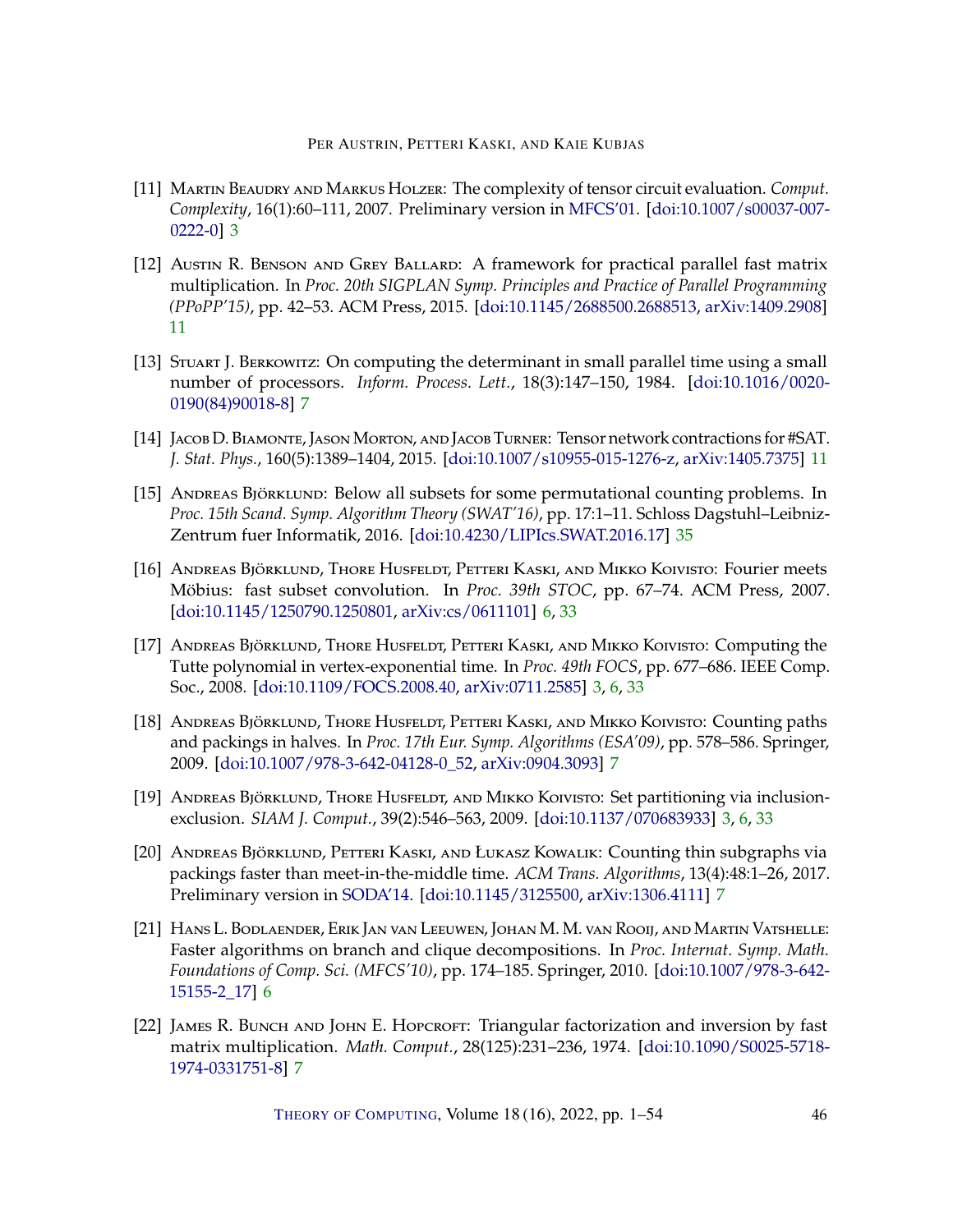- <span id="page-46-9"></span>[23] Peter Bürgisser, Michael Clausen, and M. Amin Shokrollahi: *Algebraic Complexity Theory*. Springer, 1997. [\[doi:10.1007/978-3-662-03338-8\]](http://dx.doi.org/10.1007/978-3-662-03338-8) [11,](#page-10-0) [24](#page-23-4)
- <span id="page-46-5"></span>[24] JIN-YI CAI, HENG GUO, AND TYSON WILLIAMS: A complete dichotomy rises from the capture of vanishing signatures. *SIAM J. Comput.*, 45(5):1671–1728, 2016. Preliminary version in [STOC'13.](https://doi.org/10.1145/2488608.2488687) [\[doi:10.1137/15M1049798,](http://dx.doi.org/10.1137/15M1049798) [arXiv:1204.6445\]](http://arxiv.org/abs/1204.6445) [3,](#page-2-1) [11](#page-10-0)
- <span id="page-46-4"></span>[25] Jin-yi Cai, Pinyan Lu, and Mingji Xia: Computational complexity of Holant problems. *SIAM J. Comput.*, 40(4):1101–1132, 2011. [\[doi:10.1137/100814585\]](http://dx.doi.org/10.1137/100814585) [3,](#page-2-1) [11,](#page-10-0) [44](#page-43-1)
- <span id="page-46-6"></span>[26] FLORENT CAPELLI, ARNAUD DURAND, AND STEFAN MENGEL: The arithmetic complexity of tensor contraction. *Theory Computing Sys.*, 58(4):506–527, 2016. Preliminary version in [STACS'13.](https://doi.org/10.4230/LIPIcs.STACS.2013.365) [\[doi:10.1007/s00224-015-9630-8,](http://dx.doi.org/10.1007/s00224-015-9630-8) [arXiv:1209.4865\]](http://arxiv.org/abs/1209.4865) [3](#page-2-1)
- <span id="page-46-0"></span>[27] ARTHUR CAYLEY: On the theory of the analytical forms called trees. *The London, Edinburgh, and Dublin Philosophical Magazine and Journal of Science*, 13(85):172–176, 1857. [\[doi:10.1080/14786445708642275\]](http://dx.doi.org/10.1080/14786445708642275) [3,](#page-2-1) [10](#page-9-3)
- <span id="page-46-1"></span>[28] ARTHUR CAYLEY: On the analytical forms called trees, part II. The London, Edin*burgh, and Dublin Philosophical Magazine and Journal of Science*, 18(121):374–378, 1859. [\[doi:10.1080/14786445908642782\]](http://dx.doi.org/10.1080/14786445908642782) [3,](#page-2-1) [10](#page-9-3)
- <span id="page-46-7"></span>[29] Andrzej Cichocki, Namgil Lee, Ivan V. Oseledets, Anh Huy Phan, Qibin Zhao, and Danilo P. Mandic: Tensor networks for dimensionality reduction and large-scale optimization: Part 1 Low-rank tensor decompositions. *Found. Trends Mach. Learning*, 9(4–5):249–429, 2016. [\[doi:10.1561/2200000059\]](http://dx.doi.org/10.1561/2200000059) [11](#page-10-0)
- <span id="page-46-8"></span>[30] Andrzej Cichocki, Anh Huy Phan, Qibin Zhao, Namgil Lee, Ivan V. Oseledets, Masashi Sugiyama, and Danilo P. Mandic: Tensor networks for dimensionality reduction and large-scale optimization: Part 2 Applications and future perspectives. *Found. Trends Mach. Learning*, 9(6):431–673, 2017. [\[doi:10.1561/2200000067,](http://dx.doi.org/10.1561/2200000067) [arXiv:1708.09165\]](http://arxiv.org/abs/1708.09165) [11](#page-10-0)
- <span id="page-46-2"></span>[31] ALFRED CLEBSCH: Ueber symbolische Darstellung algebraischer Formen. *J. reine angew*. *Math.*, 59:1–62, 1861. [\[doi:10.1515/crll.1861.59.1\]](http://dx.doi.org/10.1515/crll.1861.59.1) [3,](#page-2-1) [10](#page-9-3)
- <span id="page-46-3"></span>[32] WILLIAM K. CLIFFORD: Extract of a letter to Mr. Sylvester from Prof. Clifford of University College, London. *Amer. J. Math.*, 1(2):126–128, 1878. [\[doi:10.2307/2369303\]](http://dx.doi.org/10.2307/2369303) [3,](#page-2-1) [10](#page-9-3)
- <span id="page-46-11"></span>[33] Henry Cohn, Robert D. Kleinberg, Balázs Szegedy, and Christopher Umans: Grouptheoretic algorithms for matrix multiplication. In *Proc. 46th FOCS*, pp. 379–388. IEEE Comp. Soc., 2005. [\[doi:10.1109/SFCS.2005.39\]](http://dx.doi.org/10.1109/SFCS.2005.39) [11](#page-10-0)
- <span id="page-46-10"></span>[34] HENRY COHN AND CHRISTOPHER UMANS: Fast matrix multiplication using coherent configurations. In *Proc. 24th Ann. ACM–SIAM Symp. on Discrete Algorithms (SODA'13)*, pp. 1074–1087. SIAM, 2013. [\[doi:10.1137/1.9781611973105.77,](http://dx.doi.org/10.1137/1.9781611973105.77) [arXiv:1207.6528\]](http://arxiv.org/abs/1207.6528) [11](#page-10-0)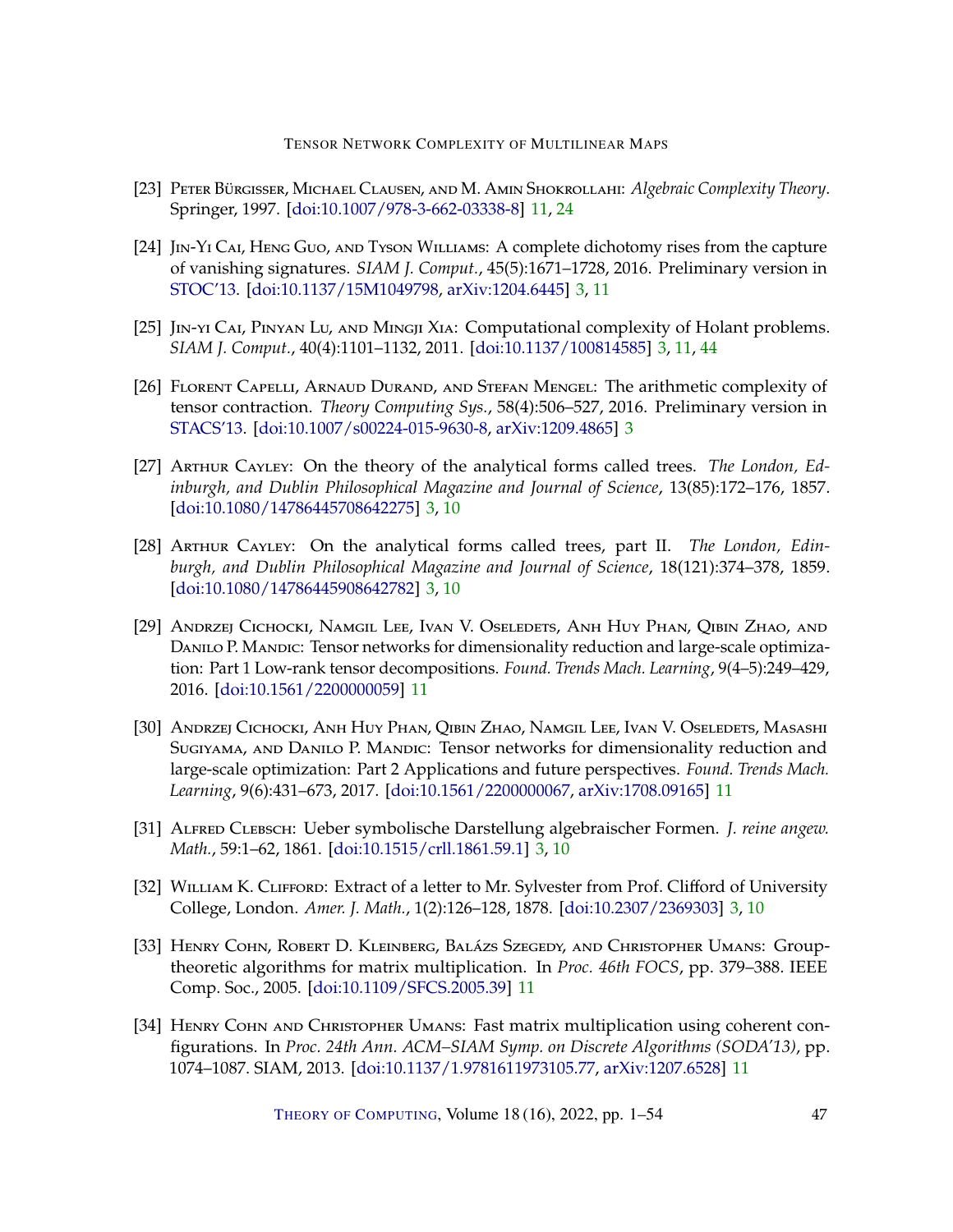- <span id="page-47-2"></span>[35] JAMES W. COOLEY AND JOHN W. TUKEY: An algorithm for the machine calculation of complex Fourier series. *Math. Comput.*, 19(90):297–301, 1965. [\[doi:10.1090/S0025-5718-1965-0178586-](http://dx.doi.org/10.1090/S0025-5718-1965-0178586-1) [1\]](http://dx.doi.org/10.1090/S0025-5718-1965-0178586-1) [2,](#page-1-0) [5,](#page-4-2) [30](#page-29-2)
- <span id="page-47-10"></span>[36] László Csánky: Fast parallel matrix inversion algorithms. *SIAM J. Comput.*, 5(4):618–623, 1976. Preliminary version in [FOCS'75.](https://doi.org/10.1109/SFCS.1975.14) [\[doi:10.1137/0205040\]](http://dx.doi.org/10.1137/0205040) [7](#page-6-1)
- <span id="page-47-6"></span>[37] RADU CURTICAPEAN, HOLGER DELL, AND DÁNIEL MARX: Homomorphisms are a good basis for counting small subgraphs. In *Proc. 49th STOC*, pp. 210–223. ACM Press, 2017. [\[doi:10.1145/3055399.3055502,](http://dx.doi.org/10.1145/3055399.3055502) [arXiv:1705.01595\]](http://arxiv.org/abs/1705.01595) [6,](#page-5-1) [7](#page-6-1)
- <span id="page-47-11"></span>[38] PREDRAG CVITANOVIĆ: Group theory for Feynman diagrams in non-Abelian gauge theories. *Phys. Rev. D*, 14(6):1536–1553, 1976. [\[doi:10.1103/PhysRevD.14.1536\]](http://dx.doi.org/10.1103/PhysRevD.14.1536) [10](#page-9-3)
- <span id="page-47-12"></span>[39] Predrag Cvitanović and Anthony D. Kennedy: Spinors in negative dimensions. *Physica Scripta*, 26(1):5–14, 1982. [\[doi:10.1088/0031-8949/26/1/001\]](http://dx.doi.org/10.1088/0031-8949/26/1/001) [10](#page-9-3)
- <span id="page-47-4"></span>[40] Carsten Damm, Markus Holzer, and Pierre McKenzie: The complexity of tensor calculus. *Comput. Complexity*, 11(1–2):54–89, 2002. Preliminary version in [CCC'00.](https://doi.org/10.1109/CCC.2000.856737) [\[doi:10.1007/s00037-000-0170-4,](http://dx.doi.org/10.1007/s00037-000-0170-4) [ECCC:TR00-036\]](https://eccc.weizmann.ac.il/report/2000/036) [3](#page-2-1)
- <span id="page-47-1"></span>[41] SASHKA DAVIS AND RUSSELL IMPAGLIAZZO: Models of greedy algorithms for graph problems. *Algorithmica*, 54(3):269–317, 2009. Preliminary version in [SODA'04.](https://dl.acm.org/doi/10.5555/982792.982847) [\[doi:10.1007/s00453-](http://dx.doi.org/10.1007/s00453-007-9124-4) [007-9124-4,](http://dx.doi.org/10.1007/s00453-007-9124-4) [ECCC:TR05-120\]](https://eccc.weizmann.ac.il/report/2005/120) [2](#page-1-0)
- <span id="page-47-5"></span>[42] JOSEP DÍAZ, MARIA J. SERNA, AND DIMITRIOS M. THILIKOS: Counting H-colorings of partial 𝑘-trees. *Theoret. Comput. Sci.*, 281(1–2):291–309, 2002. Preliminary version in [COCOON'01.](https://doi.org/10.1007/3-540-44679-6_33) [\[doi:10.1016/S0304-3975\(02\)00017-8\]](http://dx.doi.org/10.1016/S0304-3975(02)00017-8) [6](#page-5-1)
- <span id="page-47-7"></span>[43] Frederic Dorn: Dynamic programming and fast matrix multiplication. In *Proc. 14th Eur. Symp. Algorithms (ESA'06)*, pp. 280–291. Springer, 2006. [\[doi:10.1007/11841036\\_27\]](http://dx.doi.org/10.1007/11841036_27) [6](#page-5-1)
- <span id="page-47-3"></span>[44] Friedrich Eisenbrand and Fabrizio Grandoni: On the complexity of fixed parameter clique and dominating set. *Theoret. Comput. Sci.*, 326(1–3):57–67, 2004. [\[doi:10.1016/j.tcs.2004.05.009\]](http://dx.doi.org/10.1016/j.tcs.2004.05.009) [3,](#page-2-1) [6,](#page-5-1) [7,](#page-6-1) [30](#page-29-2)
- <span id="page-47-9"></span>[45] Peter Floderus, Miroslaw Kowaluk, Andrzej Lingas, and Eva-Marta Lundell: Detecting and counting small pattern graphs. *SIAM J. Discr. Math.*, 29(3):1322–1339, 2015. Preliminary version in [ISAAC'13.](https://doi.org/10.1007/978-3-642-45030-3_51) [\[doi:10.1137/140978211\]](http://dx.doi.org/10.1137/140978211) [7](#page-6-1)
- <span id="page-47-8"></span>[46] Fedor V. Fomin, Daniel Lokshtanov, Venkatesh Raman, Saket Saurabh, and B. V. RAGHAVENDRA RAO: Faster algorithms for finding and counting subgraphs. *J. Comput. System Sci.*, 78(3):698–706, 2012. [\[doi:10.1016/j.jcss.2011.10.001,](http://dx.doi.org/10.1016/j.jcss.2011.10.001) [arXiv:0912.2371\]](http://arxiv.org/abs/0912.2371) [7](#page-6-1)
- <span id="page-47-0"></span>[47] William I. Gasarch: The second P =? NP poll. *SIGACT News*, 43(2):53–77, 2012. [\[doi:10.1145/2261417.2261434\]](http://dx.doi.org/10.1145/2261417.2261434) [2](#page-1-0)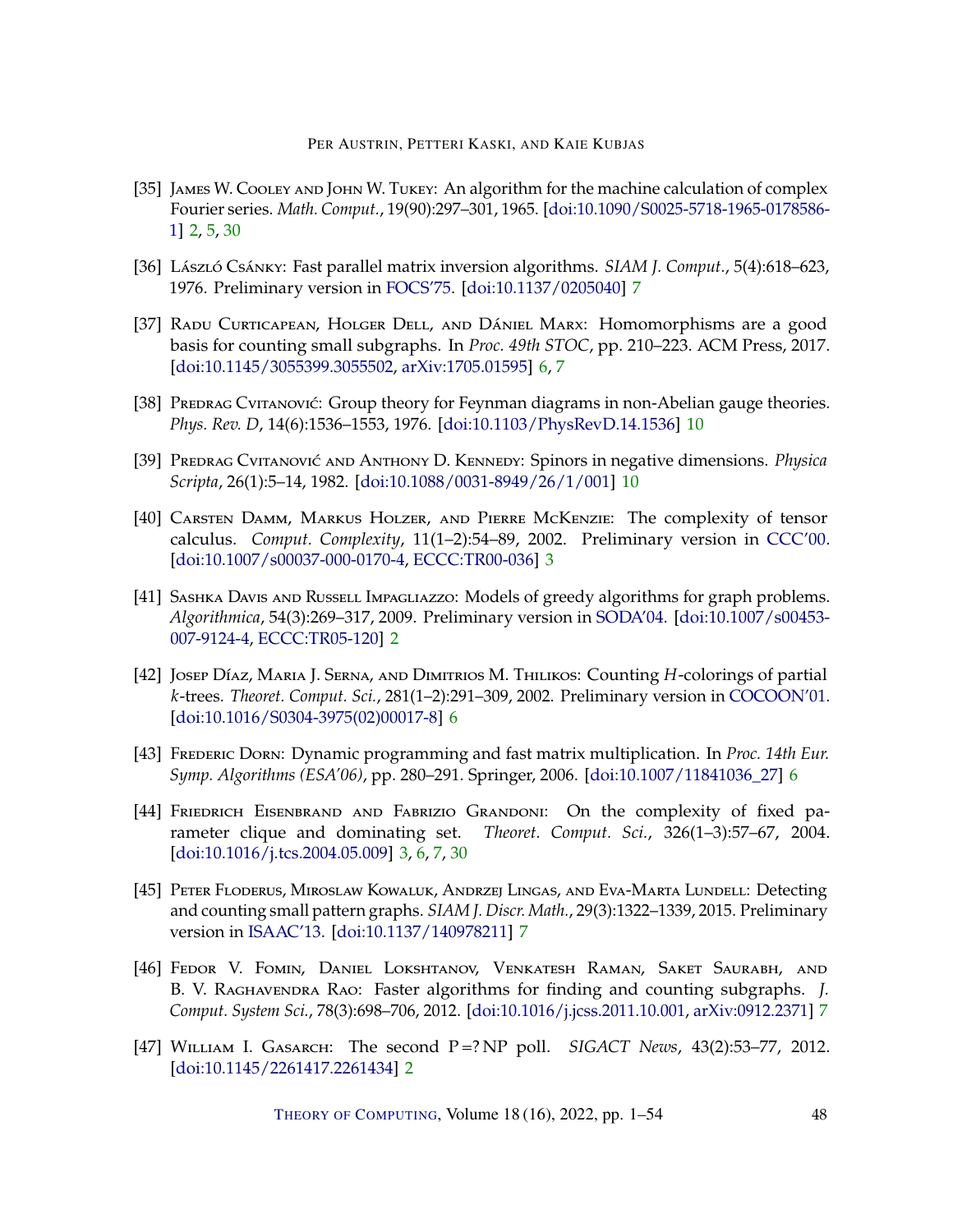- <span id="page-48-10"></span>[48] Johan Håstad: Tensor rank is NP-complete. *J. Algorithms*, 11(4):644–654, 1990. Preliminary version in [ICALP'89.](https://doi.org/10.1007/BFb0035776) [\[doi:10.1016/0196-6774\(90\)90014-6\]](http://dx.doi.org/10.1016/0196-6774(90)90014-6) [11](#page-10-0)
- <span id="page-48-11"></span>[49] Christopher J. Hillar and Lek-Heng Lim: Most tensor problems are NP-hard. *J. ACM*, 60(6):45:1–39, 2013. [\[doi:10.1145/2512329,](http://dx.doi.org/10.1145/2512329) [arXiv:0911.1393\]](http://arxiv.org/abs/0911.1393) [11](#page-10-0)
- <span id="page-48-12"></span>[50] Jianyu Huang, Leslie Rice, Devin A. Matthews, and Robert A. van de Geijn: Generating families of practical fast matrix multiplication algorithms. In *Proc. Internat. Parallel and Distrib. Processing Symp. (IPDPS'17)*, pp. 656–667. IEEE Comp. Soc., 2017. [\[doi:10.1109/IPDPS.2017.56,](http://dx.doi.org/10.1109/IPDPS.2017.56) [arXiv:1611.01120\]](http://arxiv.org/abs/1611.01120) [11](#page-10-0)
- <span id="page-48-0"></span>[51] RUSSELL IMPAGLIAZZO AND RAMAMOHAN PATURI: On the complexity of *k*-SAT. *J. Comput. System Sci.*, 62(2):367–375, 2001. [\[doi:10.1006/jcss.2000.1727\]](http://dx.doi.org/10.1006/jcss.2000.1727) [2](#page-1-0)
- <span id="page-48-1"></span>[52] RUSSELL IMPAGLIAZZO, RAMAMOHAN PATURI, AND FRANCIS ZANE: Which problems have strongly exponential complexity? *J. Comput. System Sci.*, 63(4):512–530, 2001. Preliminary version in [FOCS'98.](https://doi.org/10.1109/SFCS.1998.743516) [\[doi:10.1006/jcss.2001.1774\]](http://dx.doi.org/10.1006/jcss.2001.1774) [2](#page-1-0)
- <span id="page-48-2"></span>[53] Alon Itai and Michael Rodeh: Finding a minimum circuit in a graph. *SIAM J. Comput.*, 7(4):413–423, 1978. Preliminary version in [STOC'77.](https://doi.org/10.1145/800105.803390) [\[doi:10.1137/0207033\]](http://dx.doi.org/10.1137/0207033) [3,](#page-2-1) [7](#page-6-1)
- <span id="page-48-6"></span>[54] Norman P. Jouppi, Cliff Young, Nishant Patil, and David Patterson +72: In-datacenter performance analysis of a tensor processing unit. In *Proc. 44th Internat. Symp. Computer Architecture (ISCA'17)*, pp. 1–12. ACM Press, 2017. [\[doi:10.1145/3079856.3080246,](http://dx.doi.org/10.1145/3079856.3080246) [arXiv:1704.04760\]](http://arxiv.org/abs/1704.04760) [3](#page-2-1)
- <span id="page-48-8"></span>[55] MATTI KARPPA, PETTERI KASKI, AND JUKKA KOHONEN: A faster subquadratic algorithm for finding outlier correlations. *ACM Trans. Algorithms*, 14(3):31:1–26, 2018. Preliminary version in [SODA'16.](https://doi.org/10.1137/1.9781611974331.ch90) [\[doi:10.1145/3174804,](http://dx.doi.org/10.1145/3174804) [arXiv:1510.03895\]](http://arxiv.org/abs/1510.03895) [6](#page-5-1)
- <span id="page-48-5"></span>[56] Louis H. Kauffman: Knots, abstract tensors and the Yang-Baxter equation. In L. Lussana, editor, *Knots, Topology and Quantum Field Theories*, pp. 179–334. World Scientific, 1989. [3](#page-2-1)
- <span id="page-48-3"></span>[57] ALFRED BRAY KEMPE: On the application of Clifford's graphs to ordinary binary quantics. *Proc. London Math. Soc.*, 17(1):107–123, 1885. [\[doi:10.1112/plms/s1-17.1.107\]](http://dx.doi.org/10.1112/plms/s1-17.1.107) [3,](#page-2-1) [10](#page-9-3)
- <span id="page-48-4"></span>[58] ALFRED BRAY KEMPE: On the application of the Sylvester–Clifford graphs to ordinary binary quantics. (Second part.). *Proc. London Math. Soc.*, 24(1):97–118, 1892. [\[doi:10.1112/plms/s1-](http://dx.doi.org/10.1112/plms/s1-24.1.97) [24.1.97\]](http://dx.doi.org/10.1112/plms/s1-24.1.97) [3,](#page-2-1) [10](#page-9-3)
- <span id="page-48-9"></span>[59] Ton KLOKS, DIETER KRATSCH, AND HAIKO MÜLLER: Finding and counting small induced subgraphs efficiently. *Inform. Process. Lett.*, 74(3–4):115–121, 2000. Preliminary version in [WG'95.](https://doi.org/10.1007/3-540-60618-1_62) [\[doi:10.1016/S0020-0190\(00\)00047-8\]](http://dx.doi.org/10.1016/S0020-0190(00)00047-8) [7](#page-6-1)
- <span id="page-48-7"></span>[60] TAMARA GIBSON KOLDA: Multilinear operators for higher-order decompositions. Technical Report SAND2006-2081, Sandia National Laboratories, 2006. [\[doi:10.2172/923081\]](http://dx.doi.org/10.2172/923081) [6,](#page-5-1) [16](#page-15-5)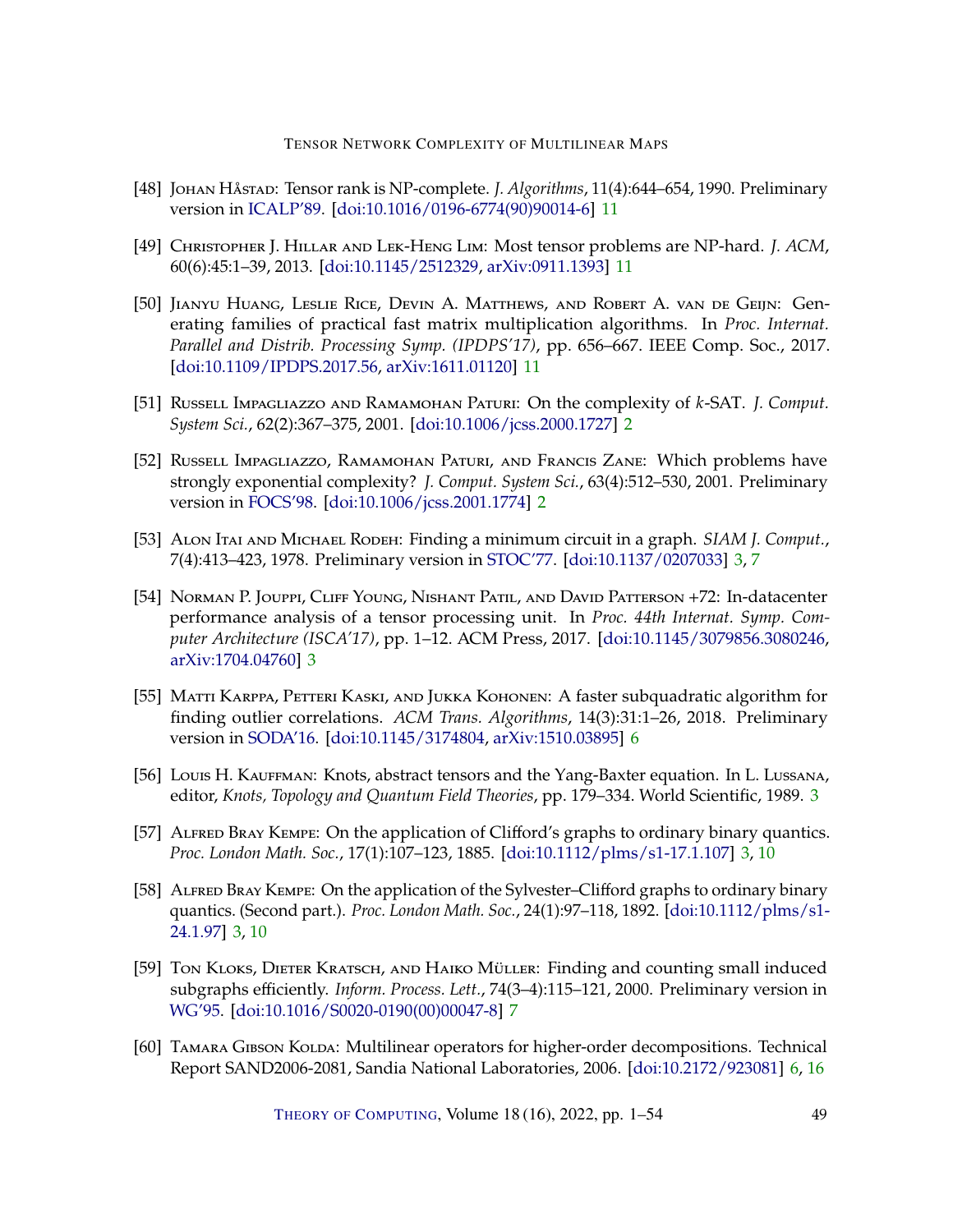- <span id="page-49-8"></span>[61] TAMARA GIBSON KOLDA AND BRETT W. BADER: Tensor decompositions and applications. *SIAM Rev.*, 51(3):455–500, 2009. [\[doi:10.1137/07070111X\]](http://dx.doi.org/10.1137/07070111X) [6](#page-5-1)
- <span id="page-49-4"></span>[62] Daphne Koller and Nir Friedman: *Probabilistic Graphical Models*. MIT Press, 2009. [MIT](https://mitpress.mit.edu/books/probabilistic-graphical-models) [Press.](https://mitpress.mit.edu/books/probabilistic-graphical-models) [3,](#page-2-1) [11,](#page-10-0) [41](#page-40-3)
- <span id="page-49-7"></span>[63] Joseph B. Kruskal: Three-way arrays: rank and uniqueness of trilinear decompositions, with application to arithmetic complexity and statistics. *Lin. Alg. Appl.*, 18(2):95–138, 1977. [\[doi:10.1016/0024-3795\(77\)90069-6\]](http://dx.doi.org/10.1016/0024-3795(77)90069-6) [6,](#page-5-1) [16](#page-15-5)
- <span id="page-49-1"></span>[64] GREG KUPERBERG: Involutory Hopf algebras and 3-manifold invariants. *Internat. J. Mathematics*, 2(1):41–66, 1991. [\[doi:10.1142/S0129167X91000053\]](http://dx.doi.org/10.1142/S0129167X91000053) [3,](#page-2-1) [10](#page-9-3)
- <span id="page-49-10"></span>[65] CHI-CHUNG LAM, P. SADAYAPPAN, AND REPHAEL WENGER: On optimizing a class of multidimensional loops with reduction for parallel execution. *Parallel Process. Lett.*, 7(2):157–168, 1997. [\[doi:10.1142/S0129626497000176\]](http://dx.doi.org/10.1142/S0129626497000176) [11](#page-10-0)
- <span id="page-49-2"></span>[66] Joseph M. Landsberg: *Tensors: Geometry and Applications*. Amer. Math. Soc., 2012. [\[doi:10.1090/gsm/128\]](http://dx.doi.org/10.1090/gsm/128) [3,](#page-2-1) [10](#page-9-3)
- <span id="page-49-3"></span>[67] JOSEPH M. LANDSBERG, YANG QI, AND KE YE: On the geometry of tensor network states. *Quantum Inf. Comput.*, 12(3& 4):346–354, 2012. [\[doi:10.26421/QIC12.3-4-12\]](http://dx.doi.org/10.26421/QIC12.3-4-12) [3](#page-2-1)
- <span id="page-49-11"></span>[68] François Le Gall: Faster algorithms for rectangular matrix multiplication. In *Proc. 53rd FOCS*, pp. 514–523. IEEE Comp. Soc., 2012. [\[doi:10.1109/FOCS.2012.80,](http://dx.doi.org/10.1109/FOCS.2012.80) [arXiv:1204.1111\]](http://arxiv.org/abs/1204.1111) [11](#page-10-0)
- <span id="page-49-5"></span>[69] François Le Gall: Powers of tensors and fast matrix multiplication. In *Proc. 39th Internat. Symp. Symbolic and Algebraic Computation (ISSAC'14)*, pp. 296–303. ACM Press, 2014. [\[doi:10.1145/2608628.2608664,](http://dx.doi.org/10.1145/2608628.2608664) [arXiv:1401.7714\]](http://arxiv.org/abs/1401.7714) [5,](#page-4-2) [11](#page-10-0)
- <span id="page-49-6"></span>[70] FRANÇOIS LE GALL AND FLORENT URRUTIA: Improved rectangular matrix multiplication using powers of the Coppersmith-Winograd tensor. In *Proc. 29th Ann. ACM–SIAM Symp. on Discrete Algorithms (SODA'18)*, pp. 1029–1046. SIAM, 2018. [\[doi:10.1137/1.9781611975031.67,](http://dx.doi.org/10.1137/1.9781611975031.67) [arXiv:1708.05622\]](http://arxiv.org/abs/1708.05622) [5,](#page-4-2) [11,](#page-10-0) [24](#page-23-4)
- <span id="page-49-0"></span>[71] James R. Lee, Prasad Raghavendra, and David Steurer: Lower bounds on the size of semidefinite programming relaxations. In *Proc. 47th STOC*, pp. 567–576. ACM Press, 2015. [\[doi:10.1145/2746539.2746599,](http://dx.doi.org/10.1145/2746539.2746599) [arXiv:1411.6317\]](http://arxiv.org/abs/1411.6317) [2](#page-1-0)
- <span id="page-49-9"></span>[72] Andrea Lincoln, Virginia Vassilevska Williams, and R. Ryan Williams: Tight hardness for shortest cycles and paths in sparse graphs. In *Proc. 29th Ann. ACM–SIAM Symp. on Discrete Algorithms (SODA'18)*, pp. 1236–1252. SIAM, 2018. [\[doi:10.1137/1.9781611975031.80,](http://dx.doi.org/10.1137/1.9781611975031.80) [arXiv:1712.08147\]](http://arxiv.org/abs/1712.08147) [8](#page-7-3)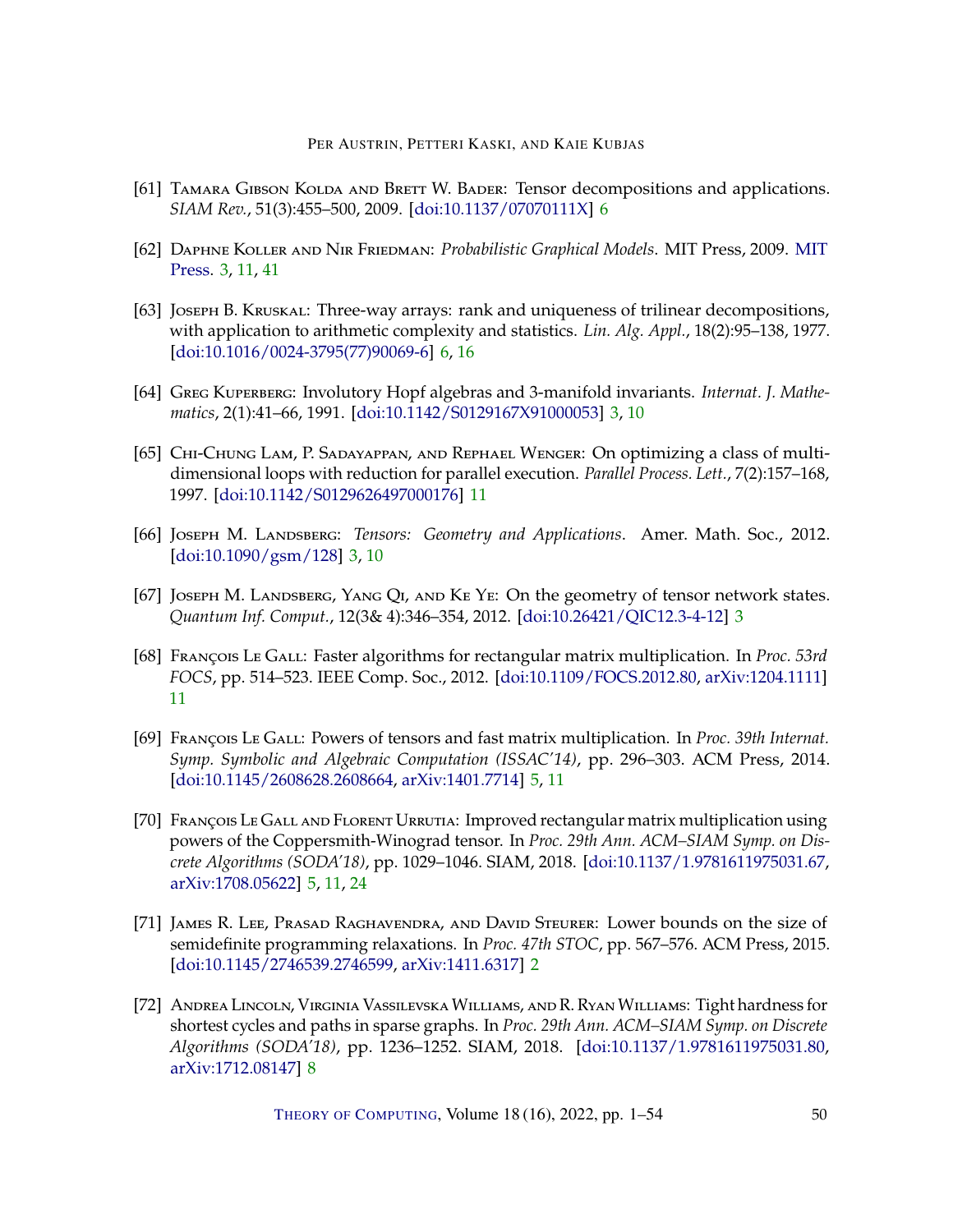- <span id="page-50-6"></span>[73] Stefano Markidis, Steven Wei Der Chien, Erwin Laure, Ivy Bo Peng, and Jeffrey S. VETTER: NVIDIA tensor core programmability, performance & precision. In *Proc. Internat. Parallel and Distrib. Processing Symp. (IPDPS'18)*, pp. 522–531. IEEE Comp. Soc., 2018. [\[doi:10.1109/IPDPSW.2018.00091,](http://dx.doi.org/10.1109/IPDPSW.2018.00091) [arXiv:1803.04014\]](http://arxiv.org/abs/1803.04014) [3](#page-2-1)
- <span id="page-50-10"></span>[74] Ankur Moitra and Alexander S. Wein: Spectral methods from tensor networks. In *Proc. 51st STOC*, pp. 926–937. ACM Press, 2019. [\[doi:10.1145/3313276.3316357,](http://dx.doi.org/10.1145/3313276.3316357) [arXiv:1811.00944\]](http://arxiv.org/abs/1811.00944) [11](#page-10-0)
- <span id="page-50-0"></span>[75] JARIK NEŠETŘIL AND SVATOPLUK POLJAK: On the complexity of the subgraph problem. *Commentationes Mathematicae Universitatis Carolinae*, 26(2):415–419, 1985. [EuDML.](https://eudml.org/doc/17394) [3,](#page-2-1) [6,](#page-5-1) [7,](#page-6-1) [9](#page-8-1)
- <span id="page-50-13"></span>[76] Noam Nisan: Lower bounds for non-commutative computation (extended abstract). In *Proc. 23rd STOC*, pp. 410–418. ACM Press, 1991. [\[doi:10.1145/103418.103462\]](http://dx.doi.org/10.1145/103418.103462) [39](#page-38-1)
- <span id="page-50-7"></span>[77] Stephan Olariu: Paw-free graphs. *Inform. Process. Lett.*, 28(1):53–54, 1988. [\[doi:10.1016/0020-0190\(88\)90143-3\]](http://dx.doi.org/10.1016/0020-0190(88)90143-3) [7](#page-6-1)
- <span id="page-50-4"></span>[78] Román Orús: A practical introduction to tensor networks: Matrix product states and projected entangled pair states. *Ann. Phys.*, 349:117–158, 2014. [\[doi:10.1016/j.aop.2014.06.013,](http://dx.doi.org/10.1016/j.aop.2014.06.013) [arXiv:1306.2164\]](http://arxiv.org/abs/1306.2164) [3,](#page-2-1) [11](#page-10-0)
- <span id="page-50-11"></span>[79] Victor Y. Pan: Matrix multiplication, trilinear decompositions, APA algorithms, and summation, 2014. [\[arXiv:1412.1145\]](http://arxiv.org/abs/1412.1145) [11](#page-10-0)
- <span id="page-50-1"></span>[80] Roger Penrose: *Tensor Methods in Algebraic Geometry*. Ph. D. thesis, St. John's College, 1956. [3](#page-2-1)
- <span id="page-50-2"></span>[81] ROGER PENROSE: Applications of negative dimensional tensors. In D. J. A. WELSH, editor, *Combinatorial Mathematics and its Applications*, pp. 221–244. Academic Press, 1971. [LINK.](https://www.mscs.dal.ca/~selinger/papers/graphical-bib/public/Penrose-applications-of-negative-dimensional-tensors.pdf) [3,](#page-2-1) [10](#page-9-3)
- <span id="page-50-9"></span>[82] ROGER PENROSE AND WOLFGANG RINDLER: Spinors and space-time. Vol. 1. Cambridge Univ. Press, 1984. [\[doi:10.1017/CBO9780511564048\]](http://dx.doi.org/10.1017/CBO9780511564048) [10](#page-9-3)
- <span id="page-50-5"></span>[83] Robert N. C. Pfeifer, Jutho Haegeman, and Frank Verstraete: Faster identification of optimal contraction sequences for tensor networks. *Phys. Rev. E*, 90(3), 2014. [\[doi:10.1103/PhysRevE.90.033315\]](http://dx.doi.org/10.1103/PhysRevE.90.033315) [3,](#page-2-1) [11](#page-10-0)
- <span id="page-50-8"></span>[84] Ran Raz: Tensor-rank and lower bounds for arithmetic formulas. *J. ACM*, 60(6):40:1–15, 2013. Preliminary version in [STOC'10.](https://doi.org/10.1145/1806689.1806780) [\[doi:10.1145/2535928,](http://dx.doi.org/10.1145/2535928) [ECCC:TR10-002\]](https://eccc.weizmann.ac.il/report/2010/002) [7](#page-6-1)
- <span id="page-50-3"></span>[85] Jürgen Richter-Gebert and Peter Lebmeir: Diagrams, tensors and geometric reasoning. *Discr. Comput. Geom.*, 42(2):305–334, 2009. [\[doi:10.1007/s00454-009-9188-9\]](http://dx.doi.org/10.1007/s00454-009-9188-9) [3](#page-2-1)
- <span id="page-50-12"></span>[86] NEIL ROBERTSON AND PAUL D. SEYMOUR: Graph minors. X. Obstructions to treedecomposition. *J. Combin. Theory–B*, 52(2):153–190, 1991. [\[doi:10.1016/0095-8956\(91\)90061-](http://dx.doi.org/10.1016/0095-8956(91)90061-N) [N\]](http://dx.doi.org/10.1016/0095-8956(91)90061-N) [14](#page-13-2)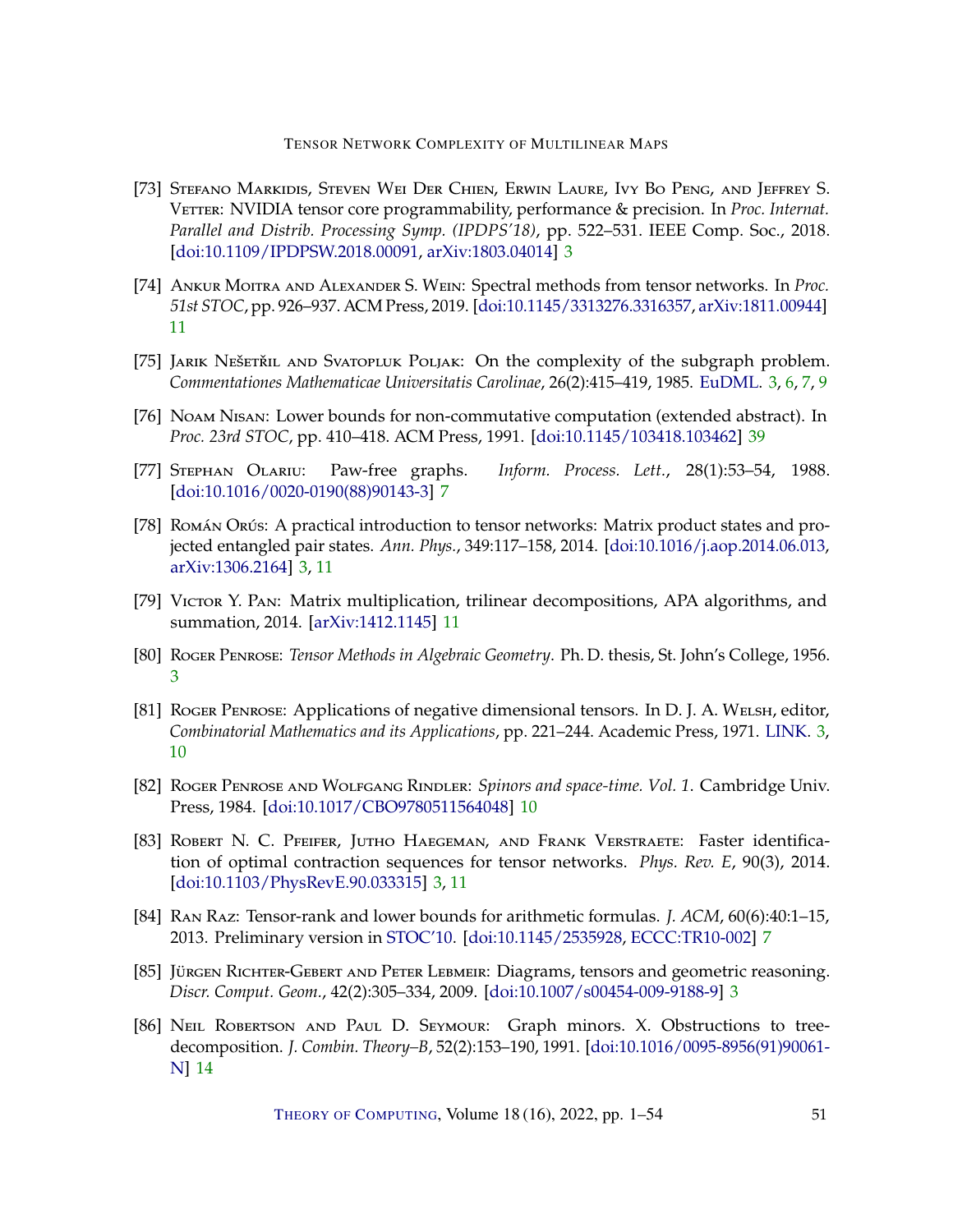- <span id="page-51-7"></span>[87] Elina Robeva and Anna Seigal: Duality of graphical models and tensor networks. *Inf. Inference*, 8(2):273–288, 2018. [\[doi:10.1093/imaiai/iay009,](http://dx.doi.org/10.1093/imaiai/iay009) [arXiv:1710.01437\]](http://arxiv.org/abs/1710.01437) [3,](#page-2-1) [11](#page-10-0)
- <span id="page-51-13"></span>[88] Günter Rote: Division-free algorithms for the determinant and the Pfaffian: Algebraic and combinatorial approaches. In Helmut Alt, editor, *Computational Discrete Mathematics, Advanced Lectures*, pp. 119–135. Springer, 2001. [\[doi:10.1007/3-540-45506-X\\_9\]](http://dx.doi.org/10.1007/3-540-45506-X_9) [7](#page-6-1)
- <span id="page-51-1"></span>[89] Herbert John Ryser: *Combinatorial Mathematics*. Amer. Math. Soc., 1963. [3,](#page-2-1) [6,](#page-5-1) [35](#page-34-1)
- <span id="page-51-4"></span>[90] Alexander Schrijver: On traces of tensor representations of diagrams. *Lin. Alg. Appl.*, 476:28–41, 2015. [\[doi:10.1016/j.laa.2015.02.037\]](http://dx.doi.org/10.1016/j.laa.2015.02.037) [3,](#page-2-1) [10](#page-9-3)
- <span id="page-51-8"></span>[91] EDGAR SOLOMONIK AND TORSTEN HOEFLER: Sparse tensor algebra as a parallel programming model, 2015. [\[arXiv:1512.00066\]](http://arxiv.org/abs/1512.00066) [3,](#page-2-1) [11](#page-10-0)
- <span id="page-51-5"></span>[92] Edgar Solomonik, Devin Matthews, Jeff R. Hammond, John F. Stanton, and James Demmel: A massively parallel tensor contraction framework for coupled-cluster computations. *J. Parallel Distrib. Comput.*, 74(12):3176–3190, 2014. [\[doi:10.1016/j.jpdc.2014.06.002\]](http://dx.doi.org/10.1016/j.jpdc.2014.06.002) [3](#page-2-1)
- <span id="page-51-9"></span>[93] Volker Strassen: Gaussian elimination is not optimal. *Numerische Mathematik*, 13(4):354– 356, 1969. [\[doi:10.1007/BF02165411\]](http://dx.doi.org/10.1007/BF02165411) [4,](#page-3-2) [24](#page-23-4)
- <span id="page-51-3"></span>[94] James J. Sylvester: On an application of the new atomic theory to the graphical representation of the invariants and covariants of binary quantics, with three appendices. *Amer. J. Math.*, 1(1):64–104, 1878. [\[doi:10.2307/2369436\]](http://dx.doi.org/10.2307/2369436) [3,](#page-2-1) [10](#page-9-3)
- <span id="page-51-2"></span>[95] Leslie G. Valiant: The complexity of computing the permanent. *Theoret. Comput. Sci.*, 8(2):189–201, 1979. [\[doi:10.1016/0304-3975\(79\)90044-6\]](http://dx.doi.org/10.1016/0304-3975(79)90044-6) [3](#page-2-1)
- <span id="page-51-6"></span>[96] Leslie G. Valiant: Holographic algorithms. *SIAM J. Comput.*, 37(5):1565–1594, 2008. Preliminary version in [FOCS'04.](https://doi.org/10.1109/FOCS.2004.34) [\[doi:10.1137/070682575,](http://dx.doi.org/10.1137/070682575) [ECCC:TR05-099\]](https://eccc.weizmann.ac.il/report/2005/099) [3,](#page-2-1) [11](#page-10-0)
- <span id="page-51-0"></span>[97] Charles Van Loan: *Computational Frameworks for the Fast Fourier Transform*. SIAM, 1992. [\[doi:10.1137/1.9781611970999\]](http://dx.doi.org/10.1137/1.9781611970999) [2,](#page-1-0) [5,](#page-4-2) [31](#page-30-3)
- <span id="page-51-10"></span>[98] Virginia Vassilevska Williams: Multiplying matrices faster than Coppersmith–Winograd. In *Proc. 44th STOC*, pp. 887–898. ACM Press, 2012. [\[doi:10.1145/2213977.2214056\]](http://dx.doi.org/10.1145/2213977.2214056) [5,](#page-4-2) [11](#page-10-0)
- <span id="page-51-11"></span>[99] Virginia Vassilevska Williams, Joshua R. Wang, R. Ryan Williams, and Huacheng Yu: Finding four-node subgraphs in triangle time. In *Proc. 26th Ann. ACM–SIAM Symp. on Discrete Algorithms (SODA'15)*, pp. 1671–1680. SIAM, 2015. [\[doi:10.1137/1.9781611973730.111\]](http://dx.doi.org/10.1137/1.9781611973730.111) [7](#page-6-1)
- <span id="page-51-12"></span>[100] Virginia Vassilevska Williams and R. Ryan Williams: Finding, minimizing, and counting weighted subgraphs. *SIAM J. Comput.*, 42(3):831–854, 2013. Preliminary version in [STOC'09.](https://doi.org/10.1145/1536414.1536477) [\[doi:10.1137/09076619X\]](http://dx.doi.org/10.1137/09076619X) [7](#page-6-1)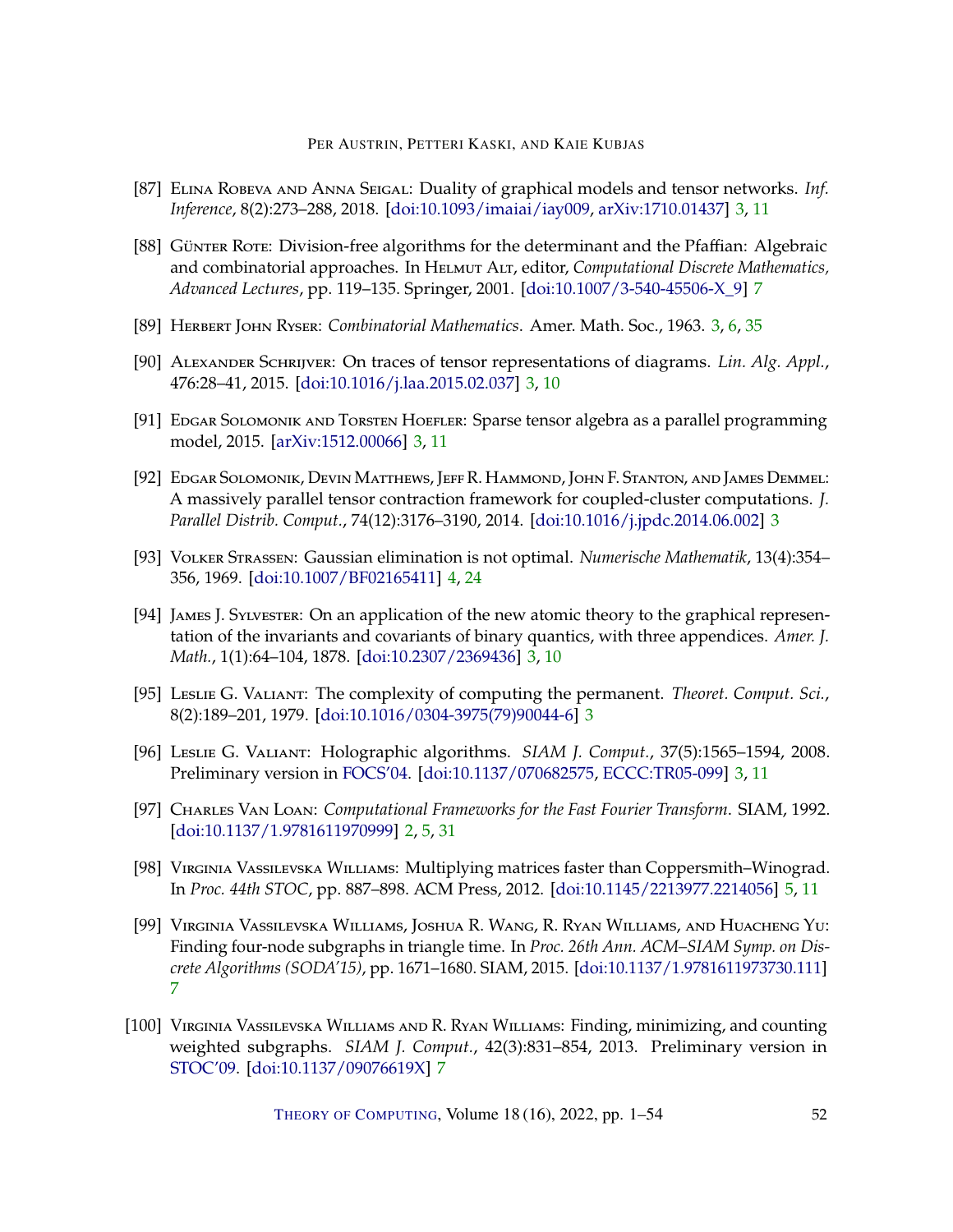- <span id="page-52-5"></span>[101] Martin J. Wainwright and Michael I. Jordan: Graphical models, exponential families, and variational inference. *Found. Trends Mach. Learning*, 1(1–2):1–305, 2008. [\[doi:10.1561/2200000001\]](http://dx.doi.org/10.1561/2200000001) [11](#page-10-0)
- <span id="page-52-3"></span>[102] R. Ryan Williams: A new algorithm for optimal 2-constraint satisfaction and its implications. *Theoret. Comput. Sci.*, 348(2–3):357–365, 2005. Preliminary version in [ICALP'04.](https://doi.org/10.1007/978-3-540-27836-8_101) [\[doi:10.1016/j.tcs.2005.09.023\]](http://dx.doi.org/10.1016/j.tcs.2005.09.023) [3,](#page-2-1) [7,](#page-6-1) [17](#page-16-6)
- <span id="page-52-4"></span>[103] R. Ryan Williams: Faster all-pairs shortest paths via circuit complexity. *SIAM J. Comput.*, 47(5):1965–1985, 2018. Preliminary version in [STOC'14.](https://doi.org/10.1145/2591796.2591811) [\[doi:10.1137/15M1024524\]](http://dx.doi.org/10.1137/15M1024524) [3](#page-2-1)
- <span id="page-52-6"></span>[104] Frank Yates: *The Design and Analysis of Factorial Experiments*. Imperial Bureau of Soil Science, 1937. [Rothamsted Repository.](https://repository.rothamsted.ac.uk/download/da923ac105983581f7731b3062a119a7e690931c120a16aad0550dd9c527e8fe/10768968/The%20Design%20and%20Analysis.pdf) [33](#page-32-1)

# <span id="page-52-0"></span>AUTHORS

Per Austrin Associate professor School of Electrical Engineering and Computer Science KTH Royal Institute of Technology Sweden austrin@kth.se <https://www.csc.kth.se/~austrin/>

<span id="page-52-1"></span>Petteri Kaski Associate professor Department of Computer Science Aalto University Finland petteri.kaski@aalto.fi <https://www.aalto.fi/en/people/petteri-kaski>

<span id="page-52-2"></span>Kaie Kubjas Assistant professor Department of Mathematics and Systems Analysis Aalto University Finland kaie.kubjas@aalto.fi <https://www.kaiekubjas.com>

THEORY OF C[OMPUTING](http://dx.doi.org/10.4086/toc), Volume 18 (16), 2022, pp. 1–54 53